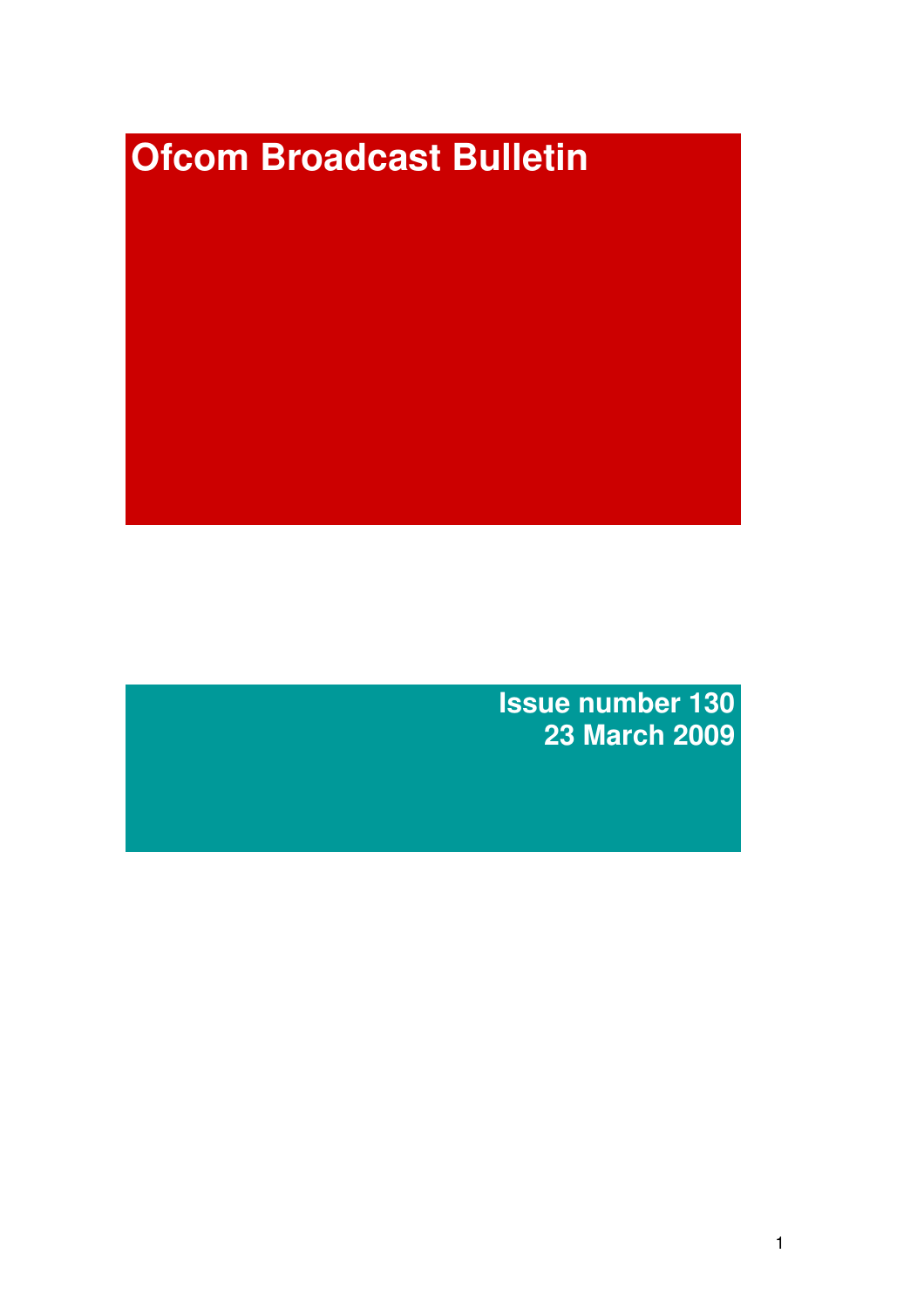# **Contents**

| Introduction to the Broadcast Bulletin                                                                                                                                                                                                            | 4              |
|---------------------------------------------------------------------------------------------------------------------------------------------------------------------------------------------------------------------------------------------------|----------------|
| <b>Standards Cases</b>                                                                                                                                                                                                                            |                |
| Introduction to sponsorship credit findings                                                                                                                                                                                                       | 5              |
| In Breach                                                                                                                                                                                                                                         |                |
| <b>Sponsorship of Big Brother</b><br>Channel 4 and E4, 29 May 2008 to 1 October 2008,<br>various dates & times; and<br>Sponsorship of 4Homes programming<br>Channel 4, More4 and E4, 2 January 2008 to 31 December 2008,<br>various dates & times | $\overline{7}$ |
| <b>Sponsorship of The Gadget Show</b><br>Five and Fiver, 6 October 2008 to 28 December 2008,<br>various dates & times                                                                                                                             | 10             |
| <b>Sponsorship of Weather</b><br>Five, September 2008 to date, various dates & times                                                                                                                                                              | 12             |
| <b>Sponsorship of GMTV Weather</b><br>GMTV, 29 September 2008 to date, various dates & times                                                                                                                                                      | 14             |
| <b>Sponsorship of The X Factor</b><br>ITV1, ITV2 and ITV2 +1, 16 August 2008 to 13 December 2008,<br>various dates & times                                                                                                                        | 15             |
| <b>Sponsorship of The Alan Titchmarsh Show</b><br>ITV1, January 2008 to November 2008, various dates & times                                                                                                                                      | 17             |
| Sponsorship of daytime programming<br>Living, 3 September 2008 to 15 November 2008,<br>various times between 11:00 and 17:00                                                                                                                      | 19             |
| Sponsorship of Your Natural World programming<br>UKTV Gardens, UKTV Documentary and UKTV History,<br>September 2008 to December 2008, various dates & times                                                                                       | 21             |
| Note to broadcasters:<br>Compliance decisions based on material previously broadcast                                                                                                                                                              | 23             |
| <b>Other Standards cases</b>                                                                                                                                                                                                                      |                |
| <u>In Breach</u>                                                                                                                                                                                                                                  |                |

# **Promotional material during programming**

*DBN, 21 November 2008, 08:30* 24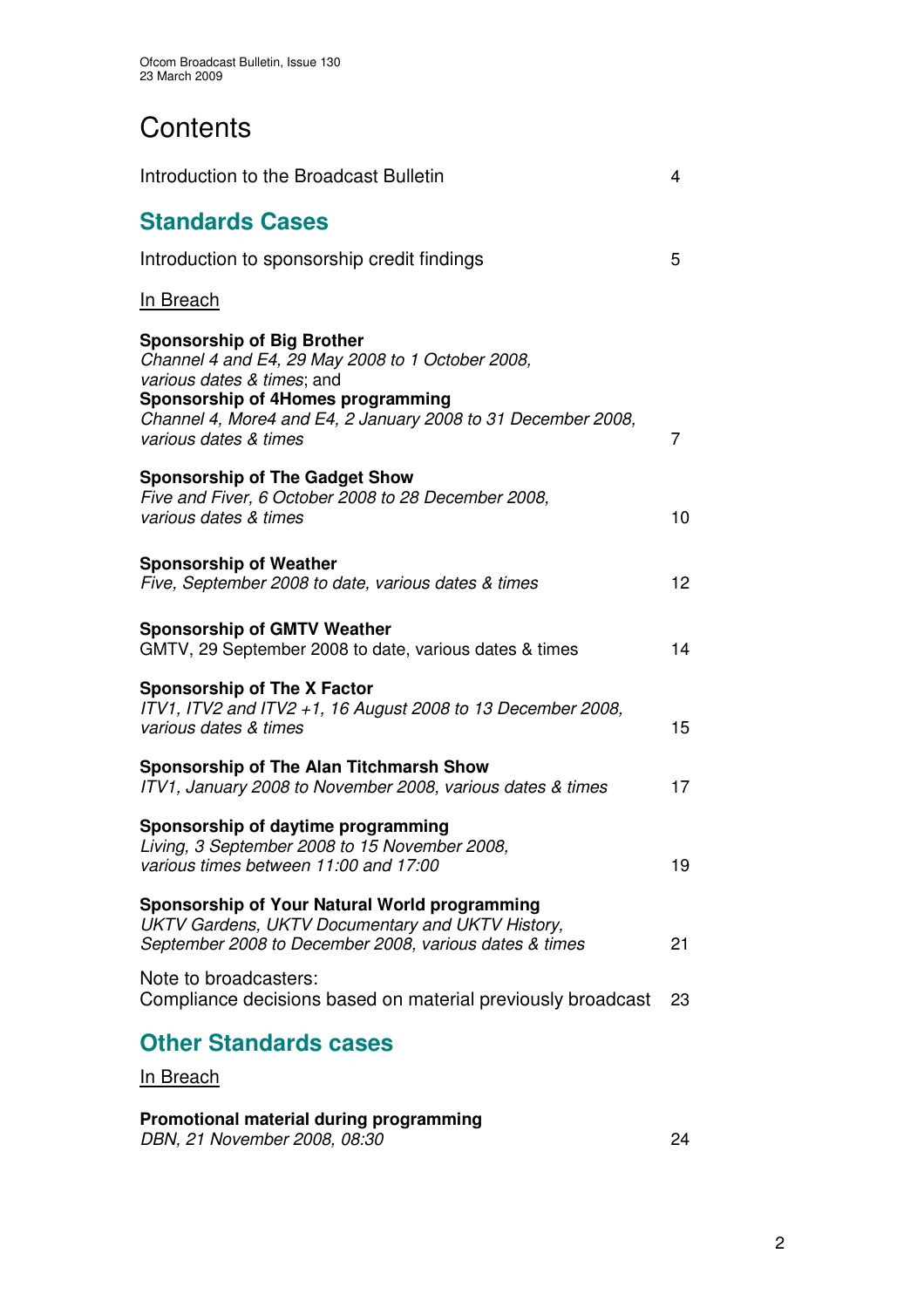| <b>Sin Cities</b><br>Virgin 1, 8 November 2008, 22:00                                                                                                                                | 26 |
|--------------------------------------------------------------------------------------------------------------------------------------------------------------------------------------|----|
| <b>Chris Moyles</b><br>BBC Radio 1, 20 January 2009 at 08:15                                                                                                                         | 29 |
| <b>Chop Shop</b><br>Discovery Channel (including Discovery+1),<br>12 October 2008, 12:00 (repeated on 13 October 2008, 09:00);<br>27 December 2008, 17:00; and<br>31 December, 16:00 | 31 |
| <b>Sky News</b><br>Sky News, 18 December 2008, 16:15                                                                                                                                 | 33 |
| <b>The Breakfast Show</b><br>Vibe 105.3 FM, 7 June 2008                                                                                                                              | 35 |
| Resolved                                                                                                                                                                             |    |
| <b>BBC Breakfast</b><br>BBC1, 16 February 2009, 06:55                                                                                                                                | 36 |
| Not in Breach                                                                                                                                                                        |    |
| The Qur'an<br>Channel 4, 14 July 2008, 20:00                                                                                                                                         | 37 |
| <b>Advertising scheduling</b>                                                                                                                                                        |    |
| Resolved                                                                                                                                                                             |    |
| FA Cup Live 4th Round Reply: Everton v Liverpool<br>ITV1, 4 February 2009, 20:00                                                                                                     | 55 |
| <b>Fairness &amp; Privacy cases</b>                                                                                                                                                  |    |
| <b>Not Upheld</b>                                                                                                                                                                    |    |
| Complaint by Portuguese immigrants in the UK<br>made on their behalf by The Portuguese Embassy<br>Dispatches - Immigration: The Inconvenient Truth,<br>Channel 4, 1 October 2007     | 57 |
| <b>Complaint by Mr Terence Millard</b><br>made on his behalf by Mr John Osman (Solicitor)<br>Five News, Five, 2 July 2008                                                            | 62 |
| Other programmes not in breach/resolved                                                                                                                                              | 71 |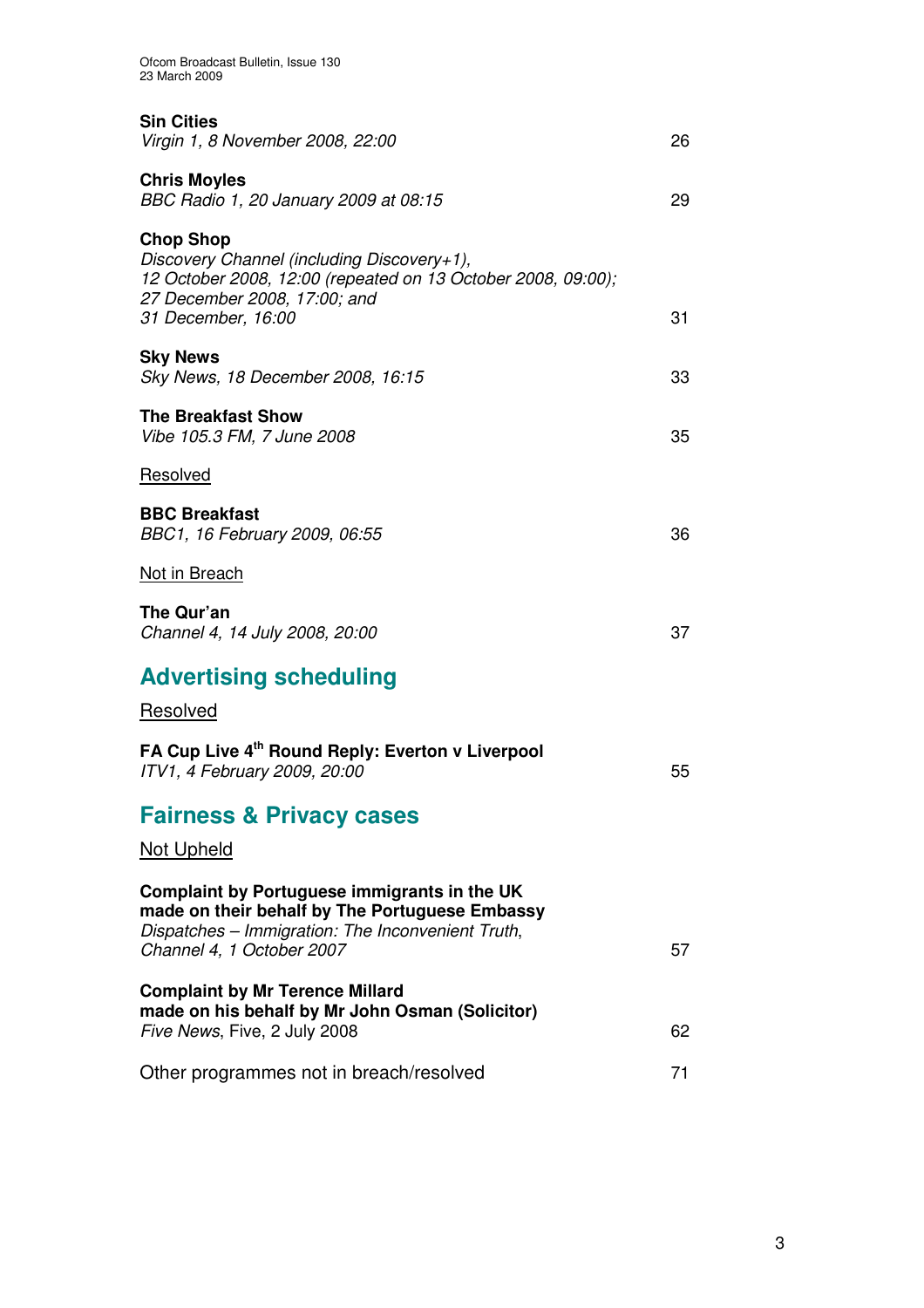# Introduction

The Broadcast Bulletin reports on the outcome of investigations into alleged breaches of those Ofcom codes which broadcasting licensees are required to comply. These include:

- a) Ofcom's Broadcasting Code ("the Code") which took effect on 25 July 2005 (with the exception of Rule 10.17 which came into effect on 1 July 2005). This Code is used to assess the compliance of all programmes broadcast on or after 25 July 2005. The Broadcasting Code can be found at http://www.ofcom.org.uk/tv/ifi/codes/bcode/
- b) the Code on the Scheduling of Television Advertising ("COSTA") which came into effect on 1 September 2008 and contains rules on how much advertising and teleshopping may be scheduled in programmes, how many breaks are allowed and when they may be taken. COSTA can be found at http://www.ofcom.org.uk/tv/ifi/codes/code\_adv/tacode.pdf.
- c) other codes and requirements that may also apply to broadcasters, depending on their circumstances. These include the Code on Television Access Services (which sets out how much subtitling, signing and audio description relevant licensees must provide), the Code on Electronic Programme Guides, the Code on Listed Events, and the Cross Promotion Code. Links to all these codes can be found at http://www.ofcom.org.uk/tv/ifi/codes/

From time to time adjudications relating to advertising content may appear in the Bulletin in relation to areas of advertising regulation which remain with Ofcom (including the application of statutory sanctions by Ofcom).

It is Ofcom policy to state the full language used on air by broadcasters who are the subject of a complaint where it is relevant to the case. Some of the language used in Ofcom Broadcast Bulletins may therefore cause offence.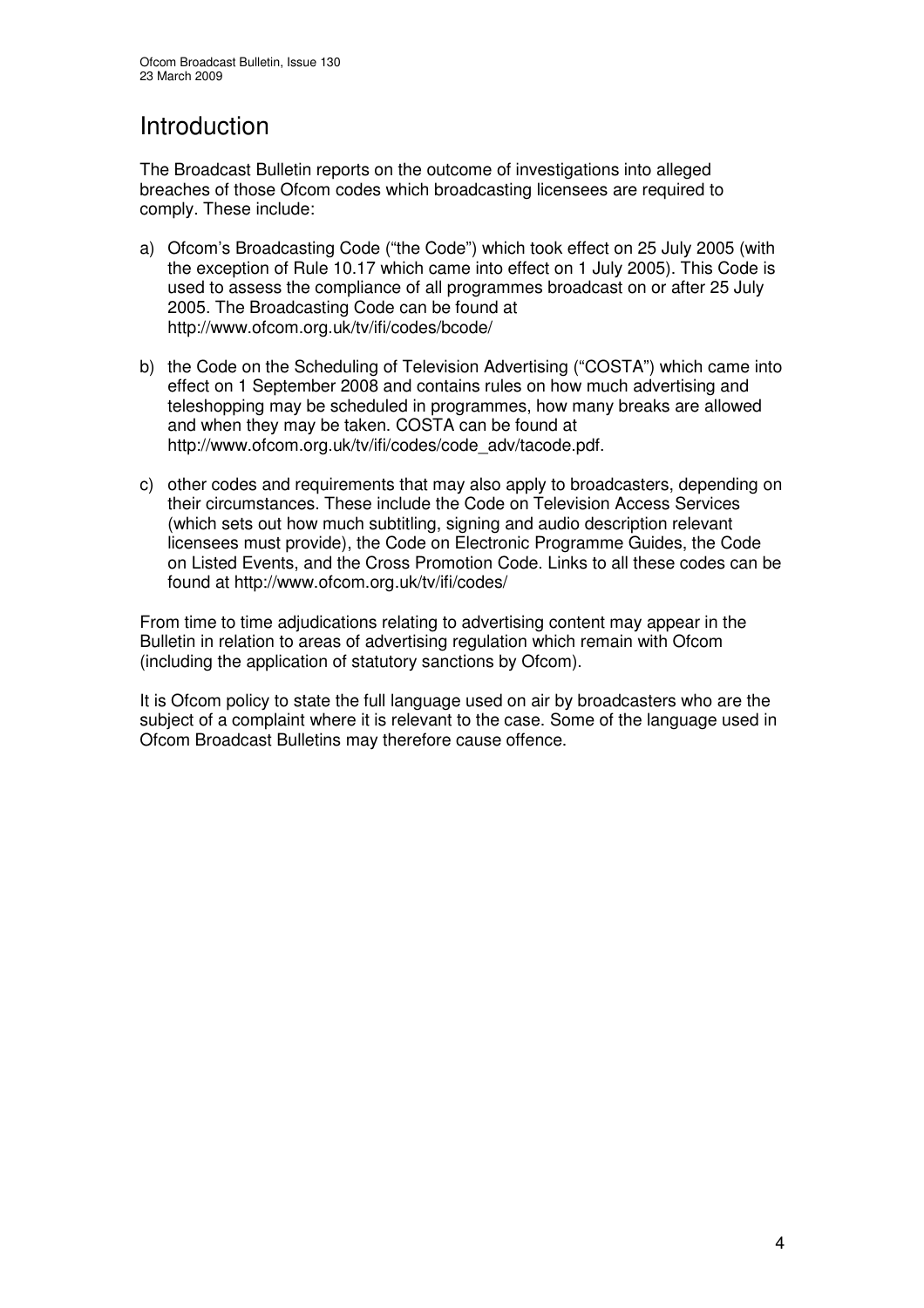# **Sponsorship credit findings**

# **Introduction to sponsorship credit findings**

Broadcast sponsorship, that is on-air sponsorship of programmes and channels, offers organisations an opportunity to be associated with the content they are sponsoring. For reasons of transparency, broadcasters are required to inform the audience when such arrangements are in place. This is usually achieved through the use of sponsor credits that are broadcast around the sponsored material.

Sponsorship credits must comply with Rule 9.13 of the Code which states:

"Sponsorship must be clearly separated from advertising. Sponsor credits must not contain advertising messages or calls to action. In particular, credits must not encourage the purchase or rental of the products or services of the sponsor or a third party".

This Rule is directly derived from European legislation, the Television Without Frontiers Directive ("TWF Directive").

The TWF Directive limits the amount of advertising a broadcaster can transmit (Article 18) and requires that advertising is kept separate from other parts of the programme service (Article 10). As sponsorship credits are treated as part of the sponsored content rather than advertising, they do not count towards the amount of airtime a broadcaster is allowed to use for advertising. To prevent credits effectively becoming advertisements, and therefore increasing the amount of advertising transmitted, broadcasters are required to ensure that sponsorship credits do not contain advertising messages.

In addition to the rules on advertising separation and minutage, Rule 9.13 also reflects the requirement of Article 17(1)(c) of the TWF Directive that sponsorship "must not encourage the purchase or rental of the products or services of the sponsor or a third party, in particular by making special promotional references to those products or services". Guidance issued by the European Commission on the interpretation of this Article states that there should be "no explicit reference to the products or services of the sponsor during the [sponsored] programme, except where the reference serves the *sole purpose* of identifying the sponsor or making explicit the link between the programme and the sponsor"<sup>1</sup> (emphasis added). The Code therefore permits references to the products and services of a sponsor in credits on the basis that they can help identify the sponsor or help associate the sponsor with the sponsored content. We believe Rule 9.13 affords broadcasters the maximum freedom permissible under the European legislation to identify sponsorship in a way that both informs the audience of the sponsorship arrangements and benefits the sponsor.

When judging whether a sponsorship credit is sufficiently distinct from advertising. Ofcom may take into account a number of factors. These include but are not limited to:

what is the primary focus of the credits? Is the focus of the credits the sponsorship arrangement itself or the sponsor's product or service?

 $1$  Article 17(1)(c) applies to sponsorship credits as they are the means of identifying a sponsorship arrangement.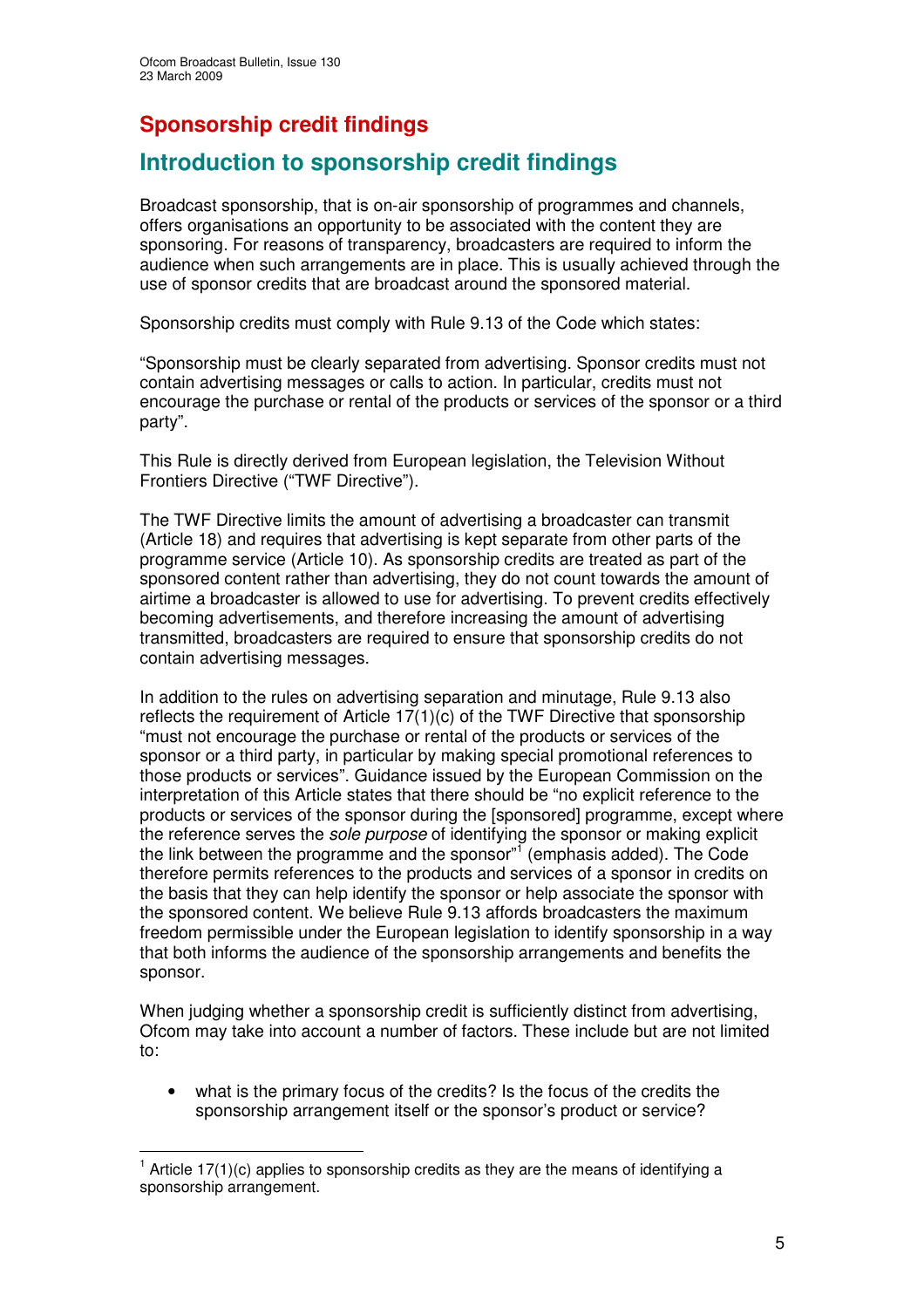- what information about the sponsor's products/services is included in the credits? A brief description can help identify the sponsor. Detailed descriptions, references to positive attributes, or claims - particularly those that are capable of objective substantiation - about the sponsor's products/services (e.g. market leadership, health benefits, efficacy) are likely to result in credits breaching the Code.
- do the credits contain content that is likely to encourage the viewer to contact the sponsor? Basic contact details (websites etc.) may be included but invitations to contact the sponsor or purchase goods/services are unacceptable.

Over recent months, Ofcom has noted an apparent increase in the amount of information about sponsors' products/services included in some sponsorship credits. As a result, we conducted a monitoring exercise to assess levels of compliance with Rule 9.13. We monitored in excess of 60 sponsorship campaigns across a wide range of commercial broadcasters. We were reassured that the majority of credits viewed did not breach Rule 9.13.

Those credits found in breach of Rule 9.13 are included in this bulletin. Ofcom acknowledges that in many of the cases listed below, the credits did feature content (characters, scenarios etc) that thematically linked the sponsor to the sponsored programme. However, the credits were generally found in breach of the Code due to the use of promotional language to describe the sponsor's products and/or services, which in Ofcom's opinion amounted to advertising messages. Rule 9.13 permits brief descriptions of the sponsor's products/services on the basis that these can help identify the sponsor. Ofcom has judged that the references in the following cases went beyond the brief descriptions allowed under Rule 9.13.

Ofcom recognises that broadcasters may find further guidance in this area beneficial and intends to provide further information on the interpretation of both Sections 9 and 10 of the Code in regular updates on these Code sections.

We are happy to send these updates to anyone with an interest in these areas of the Code. However, it should be remembered that broadcasters are responsible for compliance with the Code and therefore detailed enquiries from organisations other than broadcasters should always directed to the broadcaster in the first instance.

If you wish to receive these updates, please send your email contact details to: **lauren.cleverley@ofcom.org.uk**

Ofcom intends to repeat its monitoring exercise of sponsorship campaigns in three months' time. Any credits found to be in breach of Rule 9.13 may be considered for further regulatory action.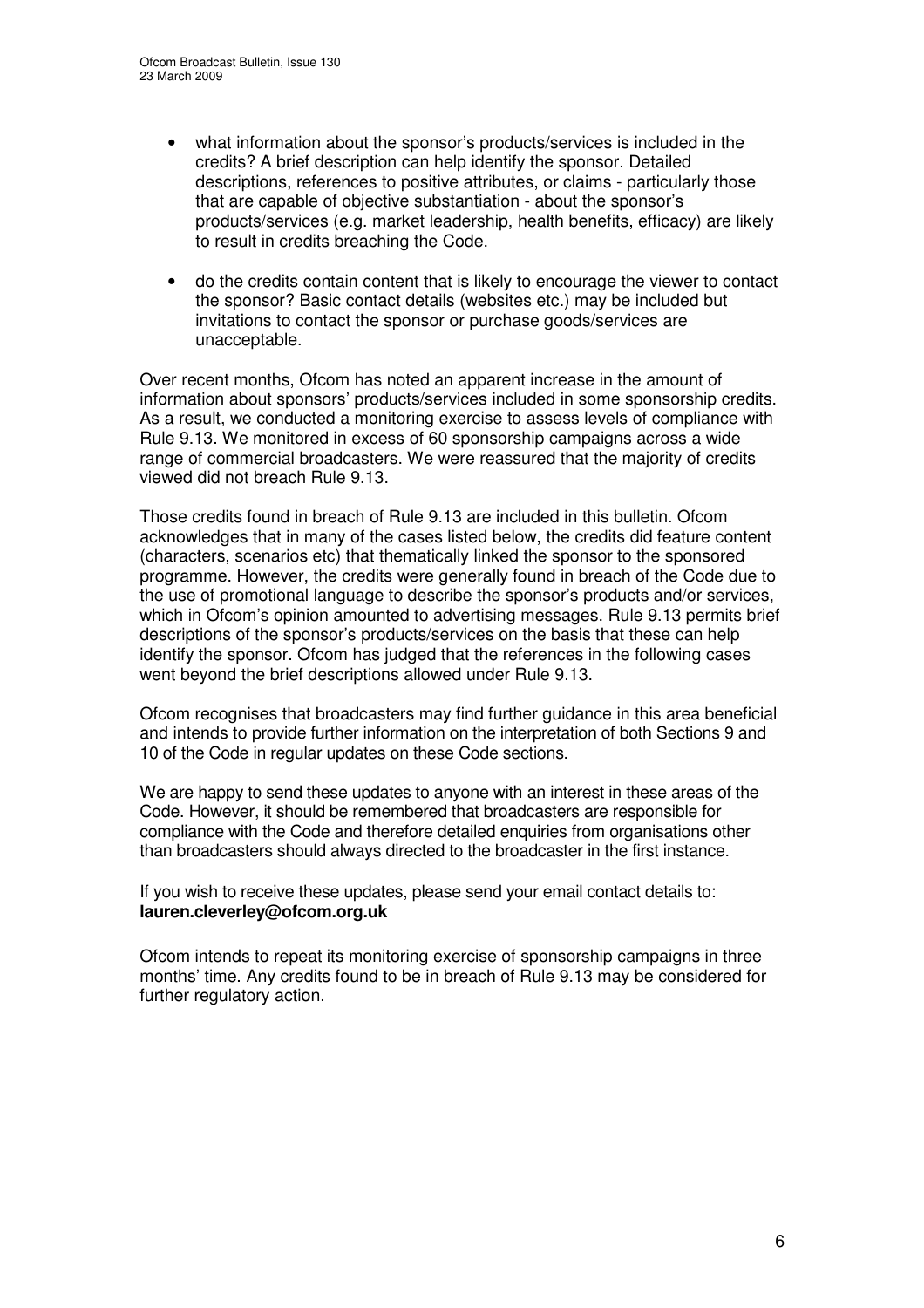# **Sponsorship of Big Brother**

*Channel 4 and E4, 29 May 2008 to 1 October 2008, various dates & times*

# **Sponsorship of 4Homes programming**

*Channel 4, More4 and E4, 2 January 2008 to 31 December 2008, various dates & times*

## **Introduction**

#### Big Brother

*Big Brother* was sponsored by Virgin Media (Virgin's TV, broadband, phone and mobile business) and Virgin Mobile (Virgin's mobile phone business).

The sponsorship campaign included a number of credits featuring characters going about their everyday business. In relation to the following two credits, Ofcom sought the broadcaster's comments under Rule 9.13:

| Voiceover: | "Ellie and Ruth use their Virgin mobiles to get perks at V<br>Festival without having to flash a roadie like usual". |
|------------|----------------------------------------------------------------------------------------------------------------------|
| Caption:   | "Big Brother sponsored by Virgin Mobile. virginmobile.com<br>0800 052 0444".                                         |
| Voiceover: | "Len's fibre optic cable is just like his women, fast and easy".                                                     |
| Caption:   | "Big Brother sponsored by futuristic Fibre Optic Broadband<br>from Virgin Media. virginmedia.com".                   |

#### 4Homes programming

The 4Homes strand of programming was sponsored by NatWest bank. The credits showed three men in an office discussing absurd ways to promote an anonymous bank's home insurance and mortgage products. The strapline on the credits was either *"sponsored by NatWest Home Insurance" or "sponsored by NatWest Mortgages"* and a freephone number was provided.

The voiceovers used at the end of the credits included:

- *"There is another way. NatWest – expert mortgage advice you can understand"*;
- *"There is another way. NatWest – mortgages to suit your needs";*
- *"There is another way. NatWest – home insurance without the gimmicks"; and*
- *"There is another way. NatWest – expert providers of home insurance".*

Ofcom sought the broadcaster's comments on the credits under Rule 9.13 of the Code.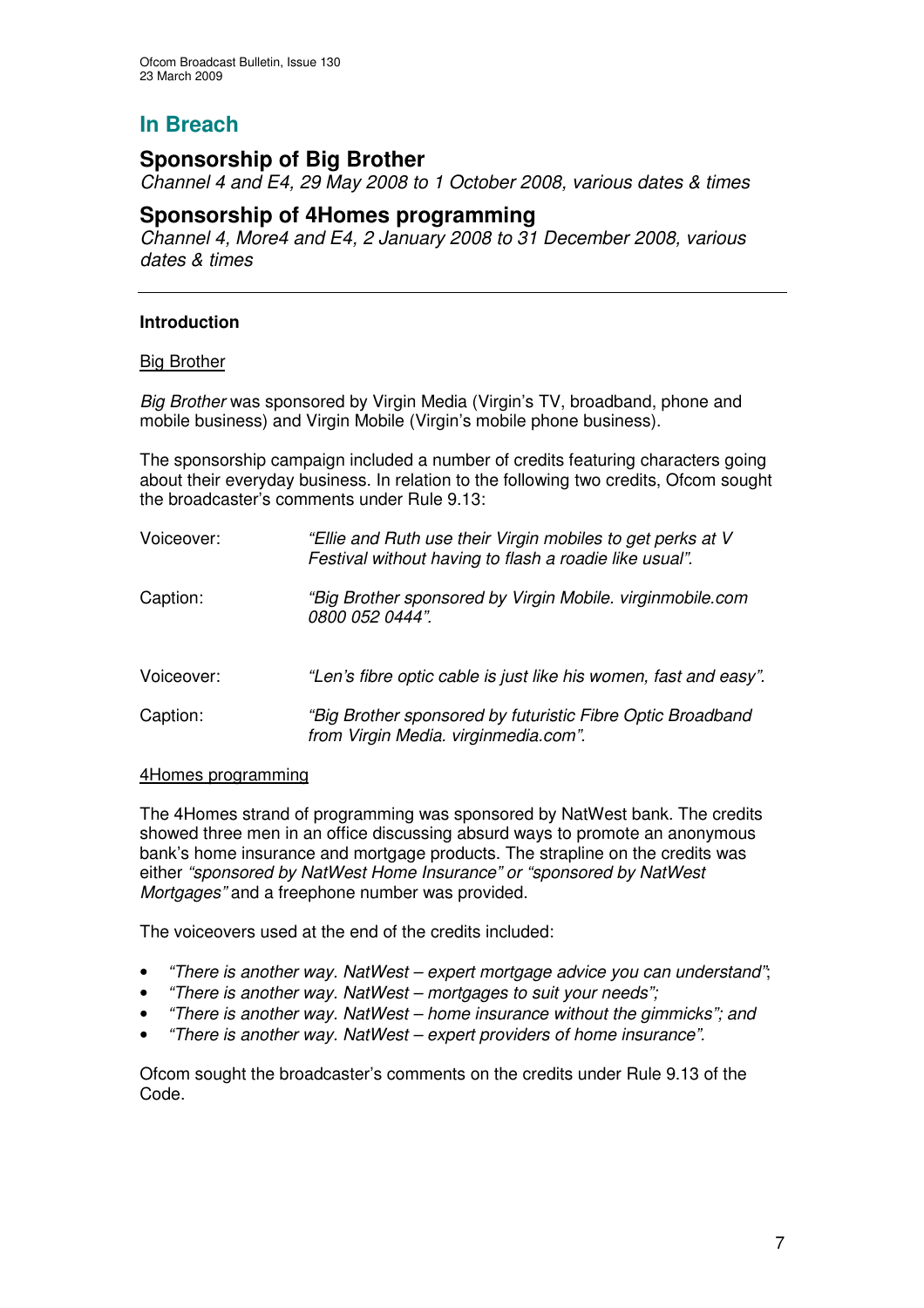## **Response**

#### General representations

Channel 4 considered that the sponsor credits complied fully with Rule 9.13. It said that the credits were "clearly distinct from advertising" as they were commissioned specifically as sponsorship credits and did not contain advertising messages or calls to action that encouraged viewers to purchase specific products or services. In particular, it said that the credits: did not provide any specific product information and were linked to the nature and subject matter of the programmes. Channel 4 asserted that the predominant message of the credits was the sponsorship arrangement, not product information.

#### Representations on the sponsorship of Big Brother

Channel 4 said that the credits surrounding *Big Brother* had a clear link to the programme as they were "shot from a voyeuristic perspective giving the viewer a peek into the lives the characters featured in the credits just as they view house mates in the Big Brother house". It added that the credits were "humorous, often meaningless and [did] not contain advertising messages".

The broadcaster provided specific representations on the following credits:

*"Ellie and Ruth use their Virgin mobiles to get perks at V Festival without having to flash a roadie like usual"*

The broadcaster stated that the only product or sponsor information provided was: *"Virgin mobiles"*, *"To get perks at V Festival"*, and the website and telephone number of Virgin Media.

Channel 4 added that the credit "allude[d] to the possibility of getting '*perks at the V Festival'* but it did not specify what these perks are or how viewers could go about obtaining them" and that the credit did not actively encourage viewers to purchase Virgin mobiles or to contact the sponsor about its services.

#### *"Len's fibre optic cable is just like his women, fast and easy"*

The broadcaster stated that the only product or sponsor information provided was: *"Fibre optic cable"*, *"Fast and easy"* and *"Futuristic fibre optic broadband from Virgin Media"*. It considered that this was only a "generic" and "brief description" of the product. Channel 4 added that the reference to *"Fast and easy"* was only used as a play on words on the type of women the character dated and was "mere puffery" not capable of objective substantiation.

#### Representations specific to sponsorship of 4Homes programming

Channel 4 said that the credits surrounding 4Homes programming provided no detailed descriptions of goods or services. It considered that the descriptions used were "vague and unspecific" and were incapable of objective substantiation. The broadcaster added that the credits provided no further information about the services offered or how viewers could obtain the service and that there was no appeal to the viewer to try or purchase the service.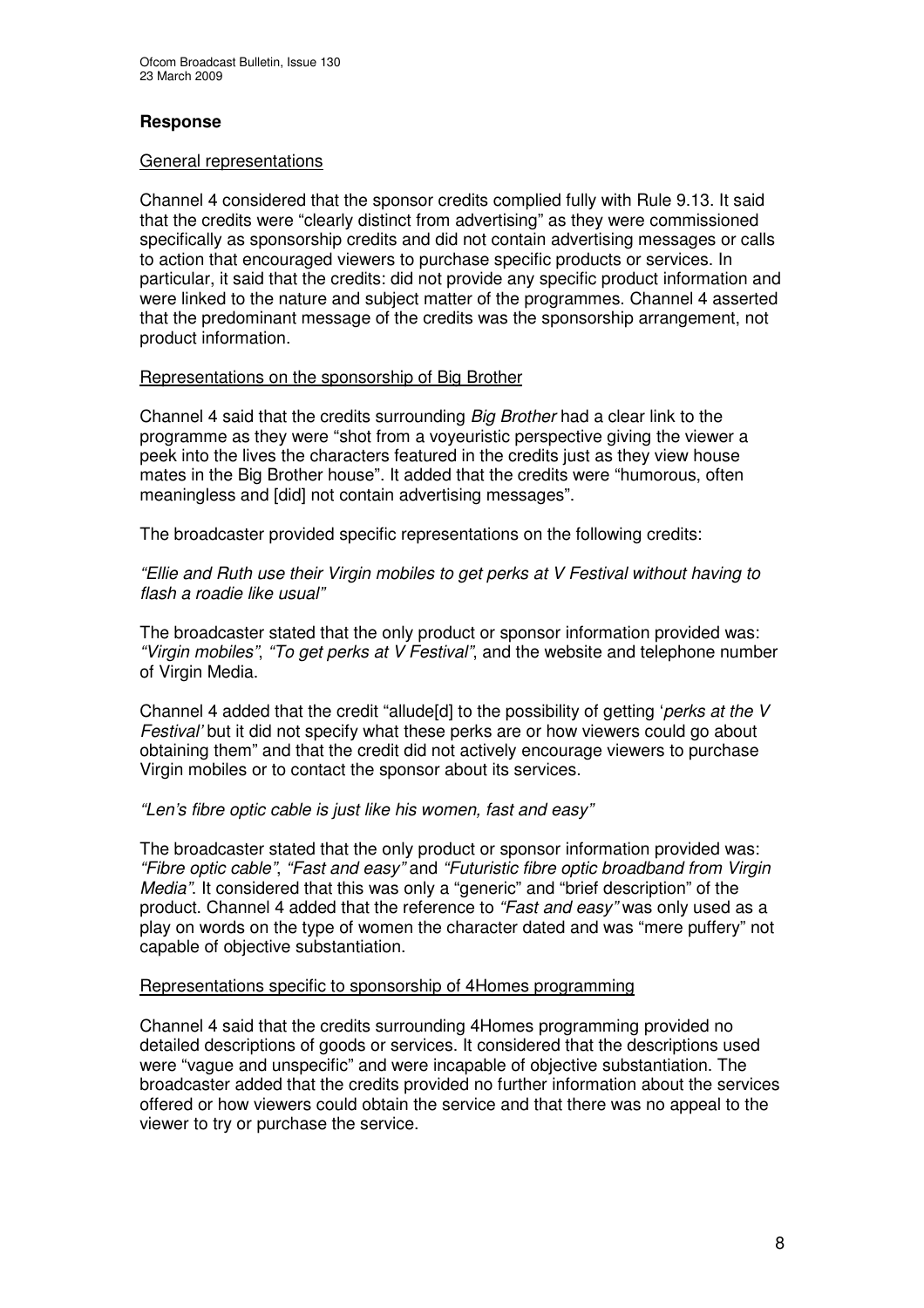# **Decision**

#### Big Brother

As set out in the Ofcom guidance to Rule 9.13, it may be appropriate for a sponsor to include a brief description of its business. However, in this case, Ofcom judged that the reference to being able to get *"perks at the V festival"* was a special promotional reference to the benefits of being a Virgin Mobile customer. Ofcom also judged that the use of promotional language to describe the sponsor's products (e.g. *"fast and easy"*) went beyond brief descriptions of the sponsor's business and amounted to advertising messages. The credits were therefore in breach of Rule 9.13.

#### 4Homes programming

Ofcom noted that the sponsor credits featured characters that appear in the sponsor's broadcast advertising. The scenarios featured also resembled those shown in the sponsor's advertising. We considered that the overall focus of the credits was the sponsor's business rather than the sponsorship arrangement. The credits contained specific statements about the benefits of the sponsor's products and services e.g. *"expert providers of home insurance", "mortgages to suit your needs"* which Ofcom considered amounted to advertising messages.

Ofcom judged that the overall effect of the credits was a promotion for the sponsor's business. The credits were not sufficiently distinct from the sponsor's advertising and they contained specific sales messages about the benefits of the sponsor's products and services. The credits were therefore in breach of Rule 9.13.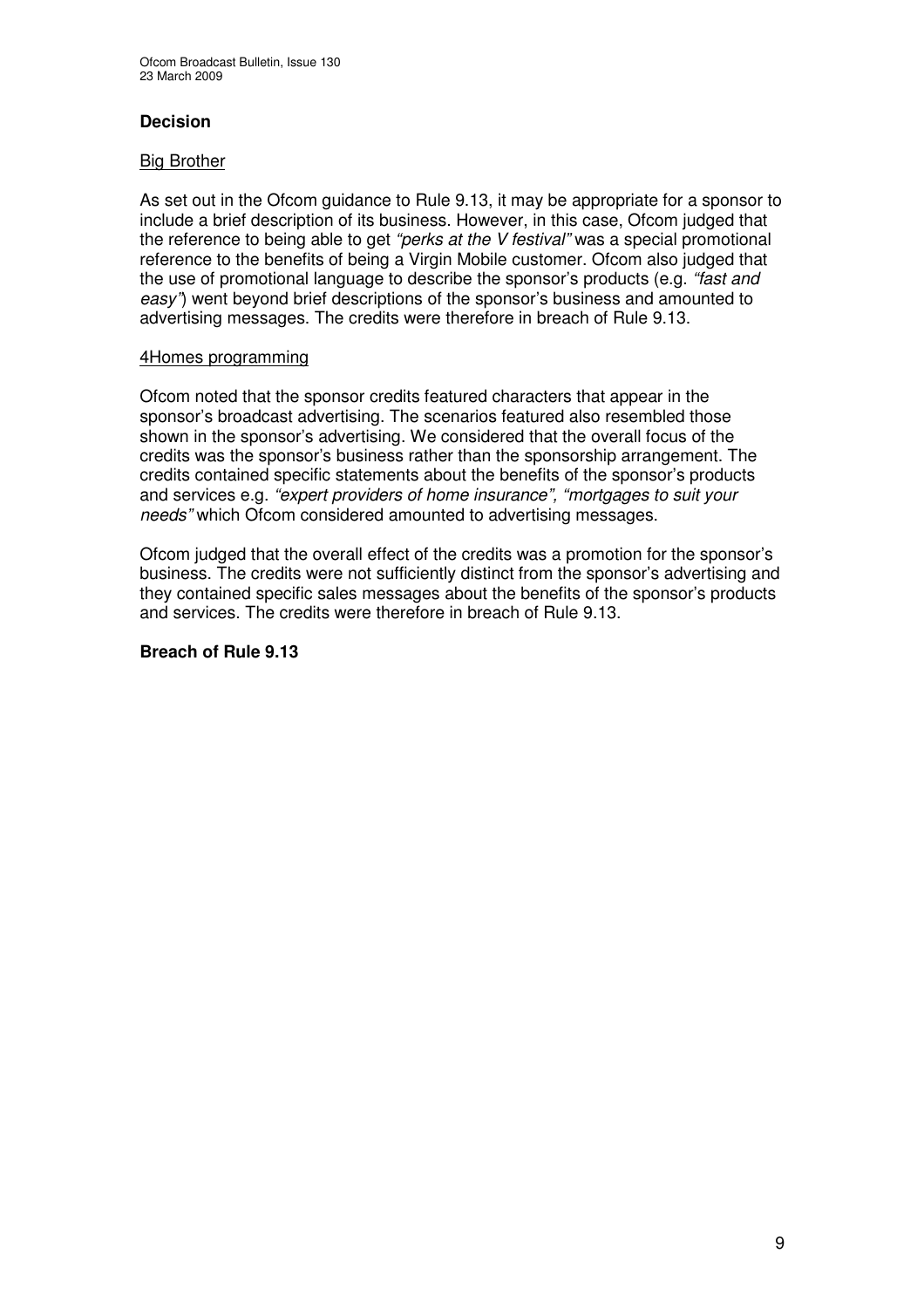# **Sponsorship of The Gadget Show**

*Five and Fiver, 6 October 2008 to 28 December 2008, various dates & times*

## **Introduction**

*The Gadget Show* was sponsored by PC World. The credits featured images of some of the products sold by the sponsor. The credits included the following voiceovers:

- *"Any TV big or small, it's at PC World"*
- *"A huge range of mp3 and mp4 players at PC World"*
- *"A wide choice of laptops with mobile broadband at PC World"*
- *"Take the internet anywhere with mobile broadband at PC World"*
- *"Any game and console, it's at PC World"*

The end of the credits featured a caption stating: *"The Gadget Show sponsored by"* accompanied by the sponsor's logo.

Ofcom sought the broadcaster's comments under Rule 9.13 of the Code.

#### **Response**

The broadcaster said that, as *The Gadget Show* is a programme which reviews a range of technologies and gadgets, the credits were used to associate the programme with the sponsor's business.

Five said that the voiceovers were used to provide a brief description of the sponsor's business. It explained that it was "important both to Five and to PC World that the description of PC World's business was relevant to its association with the programme which is about much more than PCs".

The broadcaster believed that the voiceovers were compliant with Ofcom's guidance on Rule 9.13, as they were not capable of objective substantiation. In the broadcaster's view the credits were brief descriptions of the sponsor's business – not lengthy descriptions of the sponsor's products. Their purpose was to identify the sponsorship arrangement. The credits did not contain any direct appeal to viewers to buy PC World's goods or services nor to contact the sponsor. Neither did the credits contain the sort of sales propositions which are included in the company's advertisements.

#### **Decision**

It is acceptable for brief references to be made to a sponsor's products and/or services in sponsor credits, as a means of helping to identify the sponsor and/or sponsorship arrangement (see introduction on page 5).However, these brief references should not be used as a means for sponsors to promote the benefits of their products or services.

In this case, the credits consisted of animated shots of the sponsor's products combined with promotional language to describe the extensive range available, followed by a very brief identification of the sponsorship arrangement.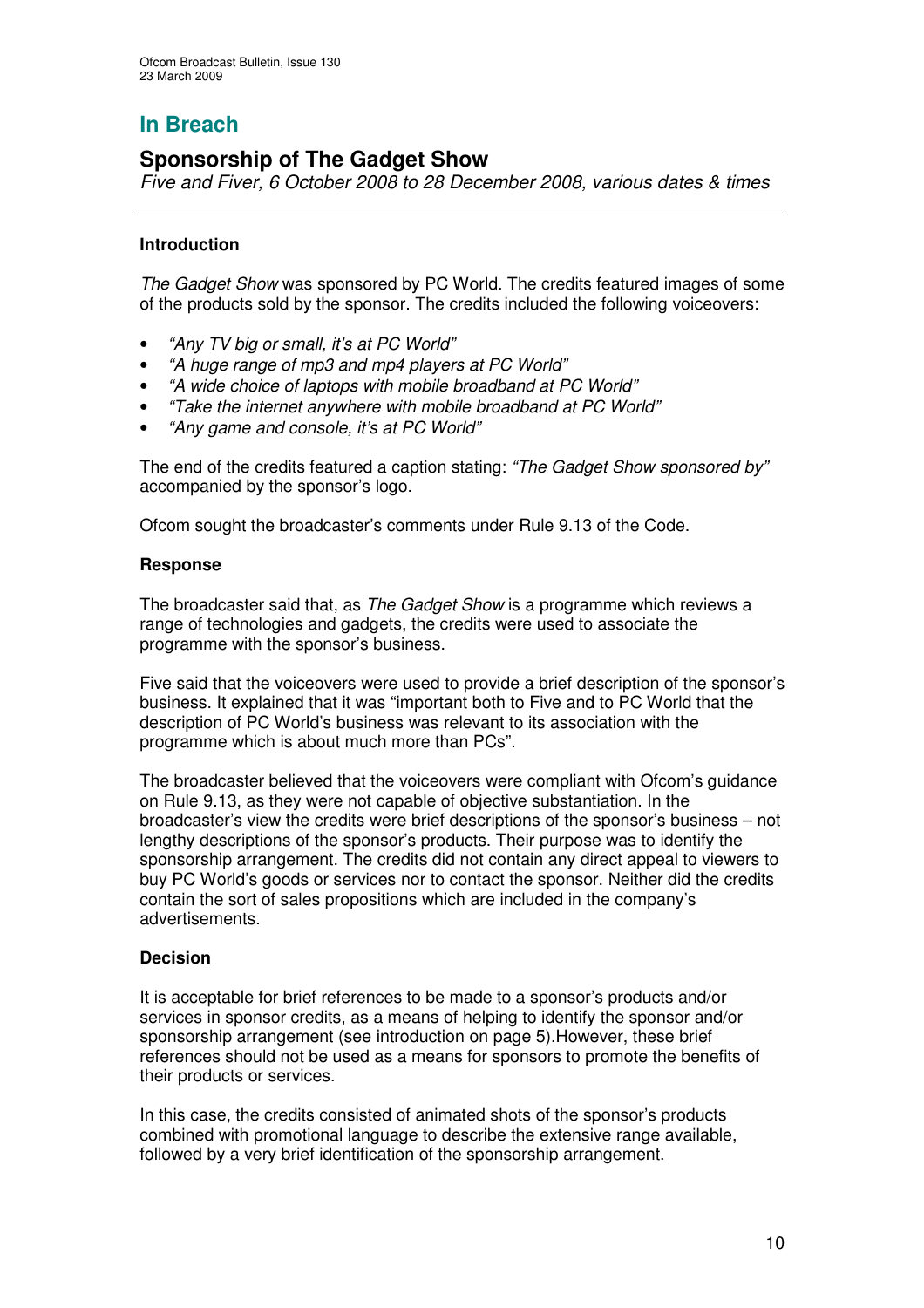Ofcom considered that the predominant focus of the credits was on the products and range available from the sponsor, with the identification of the sponsorship arrangement appearing to be secondary. The credits were therefore in breach of Rule 9.13.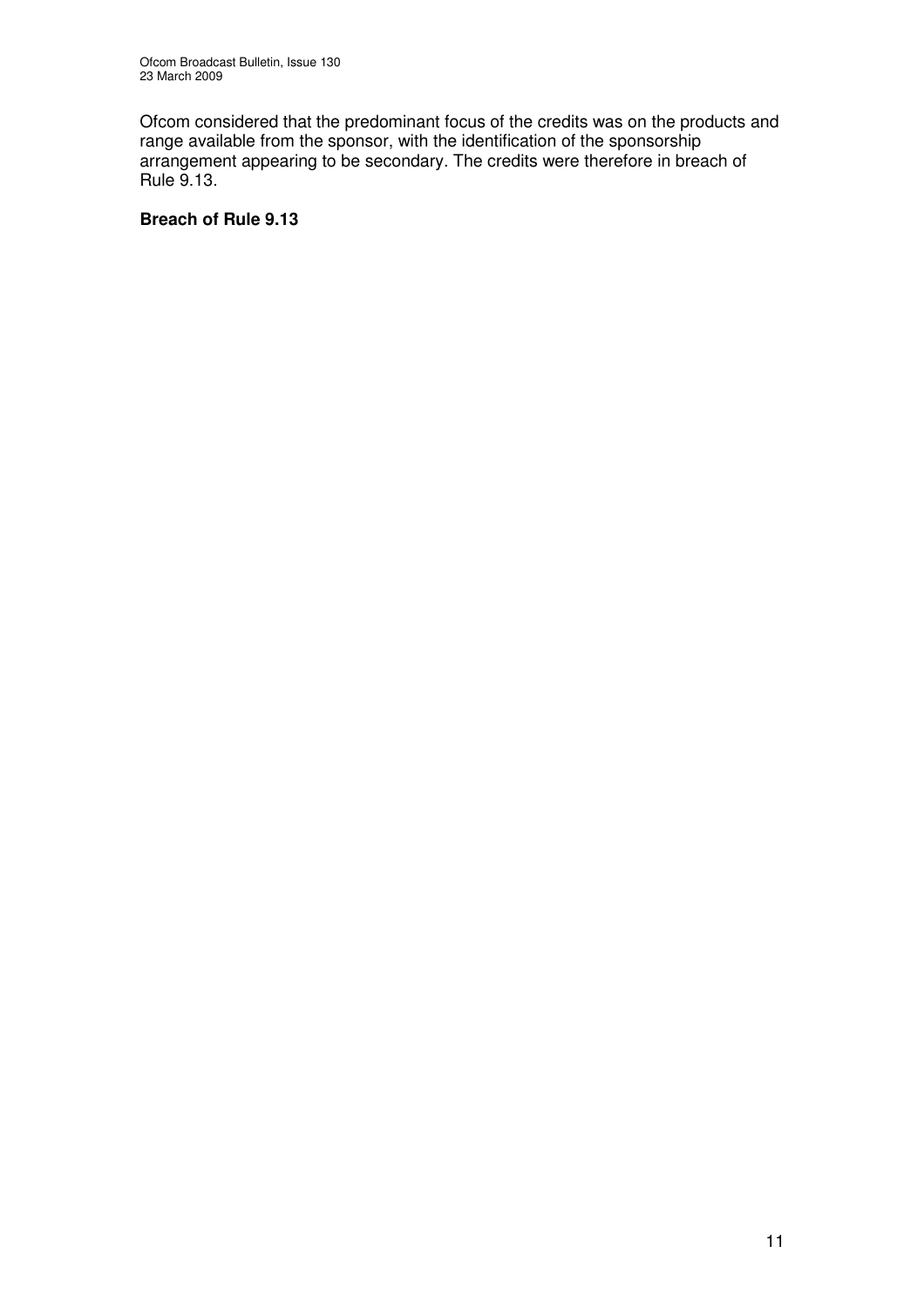# **Sponsorship of Weather**

*Five, September 2008 to date, various dates & times*

## **Introduction**

*Five Weather* is sponsored by the telecommunications provider BT. The sponsor credits feature various weather based animations and the text *"BT sponsors five weather bt.com/betterworld".* Individual credits include the following voiceovers:

- *"Our education programme helps millions of school children with their communication skills. Doing our bit for the world, come rain or shine";*
- *"BT have been a proud financial supporter of Childline for over two decades. Doing our bit for a better world, come rain or shine";* and
- *"The BT cordless phone now uses half the energy no matter how much you love to chat. Doing our bit for a better world, come rain or shine".*

Ofcom sought the broadcaster's comments under Rule 9.13 of the Code.

#### **Response**

Five stated that the purpose of the sponsorship credits was to "deliver a creative message that identified and endorsed BT's association with the programme". The intention was to highlight BT's Better World campaign. Five said that it recognised that it would not be possible to outline the objectives of the campaign in a sponsorship credit and therefore had sought ways that would enable the sponsor to explain its association with the programme without creating a sales proposition or an advertising message.

Five explained that the first two credits are designed to achieve this purpose. The broadcaster stated that it was careful to ensure the credits did not include claims that could be objectively measured. It added that the credits do not encourage the purchase or rental of BT's products or services and they merely factually describe part of BT's business in a manner which explains its association with the weather forecast. The credits do not provide specific or detailed descriptions of BT's businesses or products. Five did not believe that the credits constitute advertising messages when judged against the definitions of, and guidance on, advertising messages published by Ofcom.

With regard to the third credit, Five said its purpose is also to provide a credible link between BT's business and its sponsorship of the weather forecast, in that energy consumption is widely associated with climate change. The broadcaster stated that although the credit refers to the BT cordless phone, it is not a reference to a specific product. Five explained that BT produces in the region of seventy cordless phones. Five considers that the statement about the phone's energy consumption is not a specific promotional claim that would require substantiation; it is a general statement that endorses the association between the sponsor and the programme.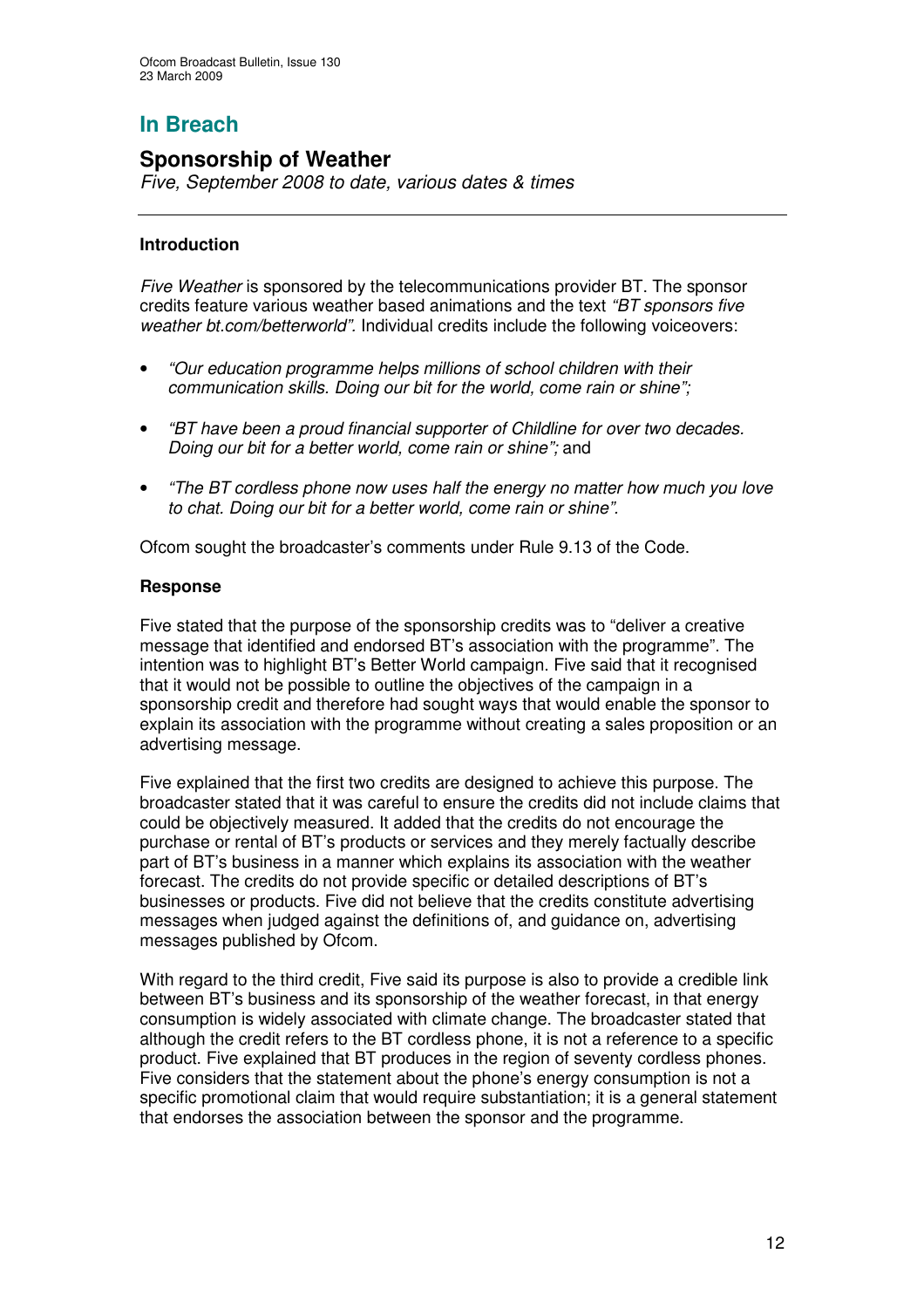# **Decision**

It is acceptable for an organisation to use one element of its business to sponsor programmes. However, Ofcom considered that the statements about the positive outcomes of the BT Better World campaign and the claim about the energy consumption of its cordless phone went beyond brief descriptions of the sponsor's business for the purpose of identifying the sponsor and sponsorship arrangement.

These messages appeared to promote the sponsor's Better World campaign and brand. The credits were therefore in breach of Rule 9.13.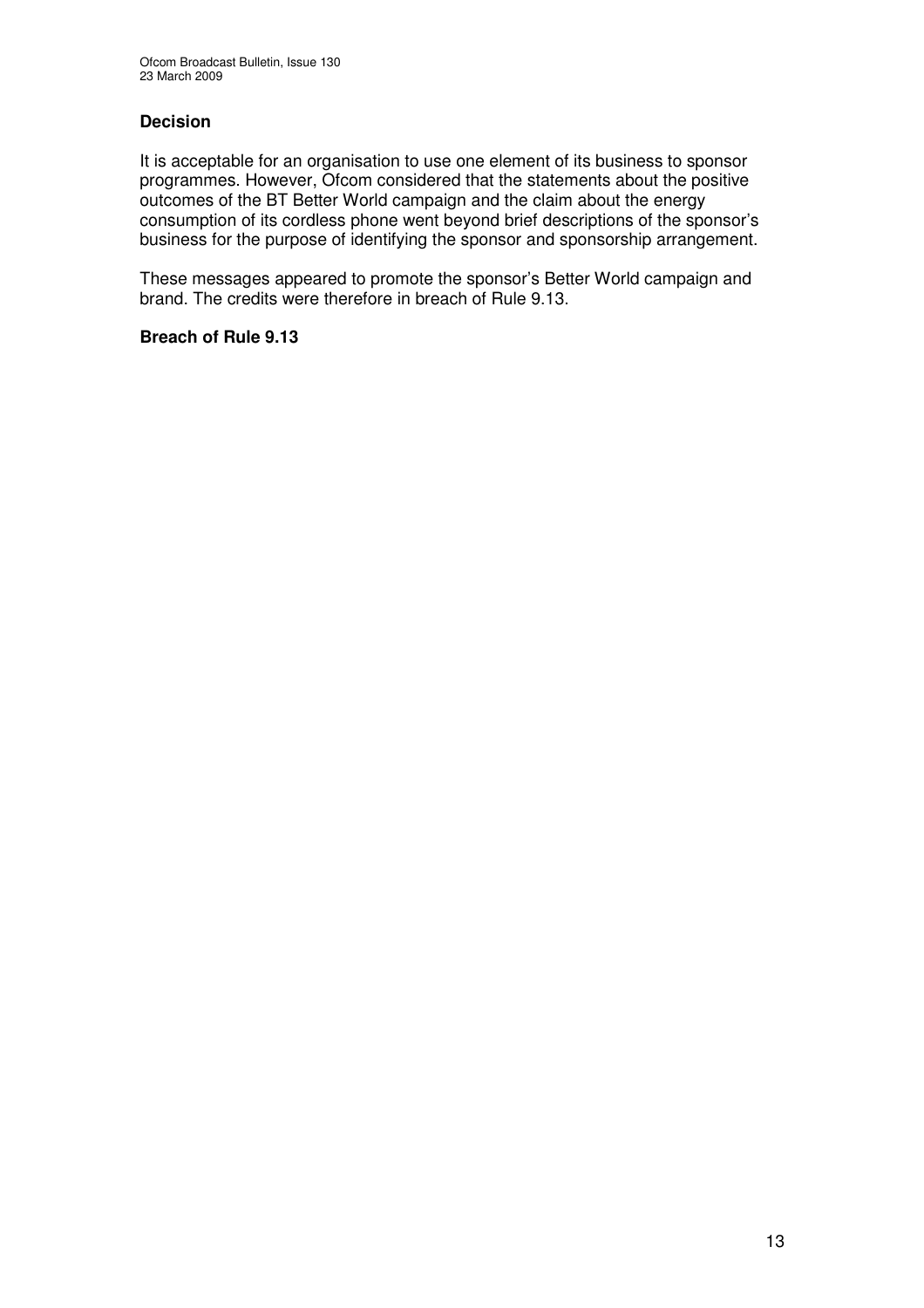# **Sponsorship of GMTV Weather**

*GMTV, 29 September 2008 to date, various dates & times*

# **Introduction**

*GMTV Weather* is sponsored by Nestle Cereals. The credits depict a family of animated cereal boxes in various scenarios. Each credit features the strapline *"Whole Grain Guaranteed",* accompanied by a Nestle logo. Examples of the content of the credits include:

- An animation of the family at the seaside, with the father character standing on a set of scales. This visual is accompanied by a voiceover stating *"GMTV Weather sponsored by Nestle Wholegrain Cereals. Maintain a healthy weight everyday".*
- An animation of the family running on treadmills, accompanied by the voiceover *"GMTV Weather sponsored by Nestle Wholegrain Cereals. Keep your heart healthy everyday".*
- An animation of the family around a swimming pool, accompanied by the voiceover *"GMTV Weather sponsored by Nestle Wholegrain Cereals. Keep your family healthy everyday".*

Ofcom sought the broadcaster's comments under Rule 9.13 of the Code.

#### **Response**

GMTV argued that the credits have a strong and clear link to the weather and GMTV being a family channel. It said that the voiceovers relate to the visuals but are "brief and secondary to the sponsorship link". It added that the second part of the voiceovers is "a statement, an ethos; it is not promotional and is not a description of the sponsor's product or a promotional reference".

#### **Decision**

Ofcom judged that the association of the health statements with the sponsor's products effectively promoted the benefits of these products. Ofcom considered these claims to be advertising messages. The credits are therefore in breach of Rule 9.13.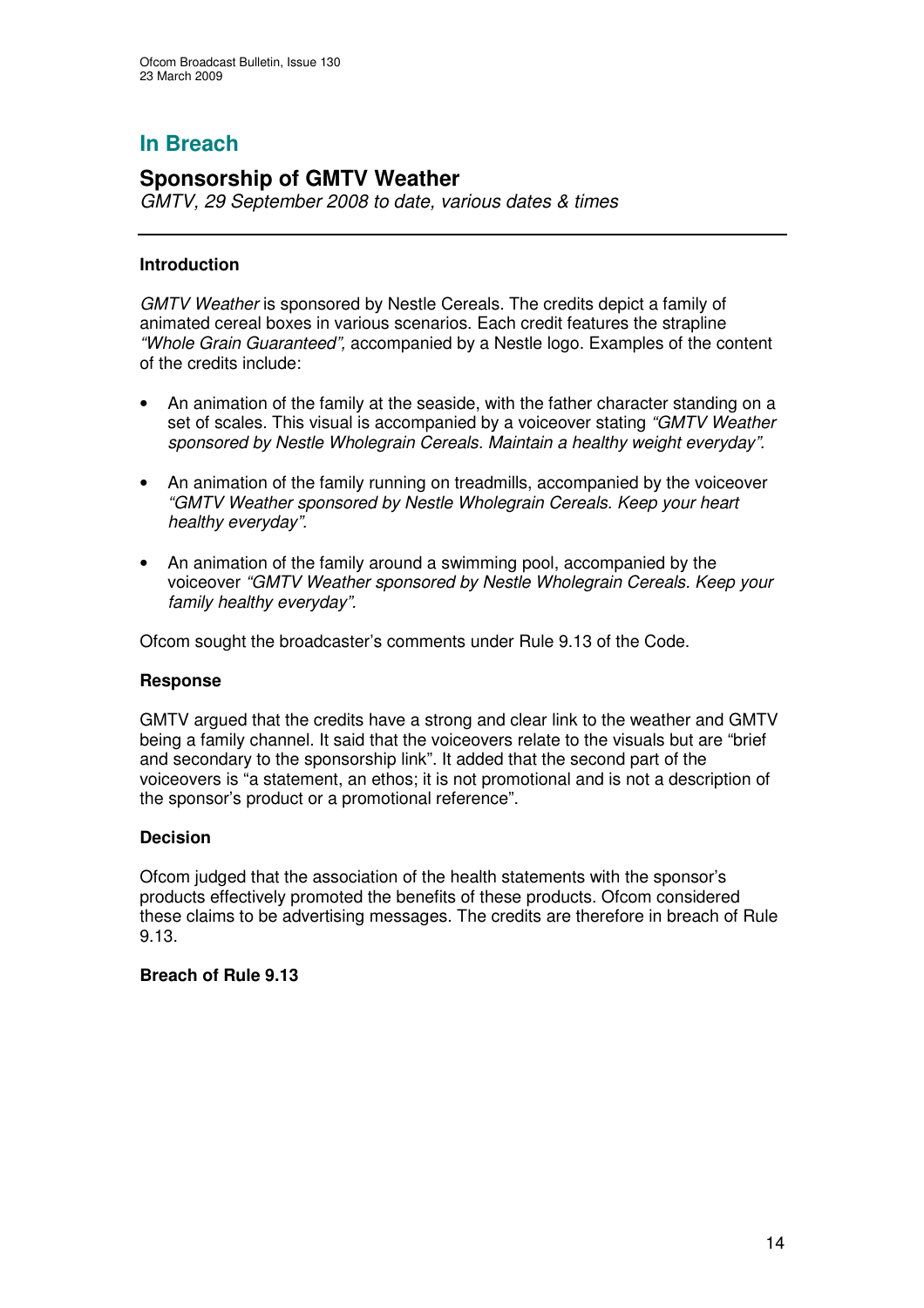# **Sponsorship of The X Factor**

*ITV1, ITV2 and ITV2 +1, 16 August 2008 to 13 December 2008, various dates & times*

# **Introduction**

*The X Factor* was sponsored by Carphone Warehouse. The sponsorship campaign included a number of credits that featured animated characters in audition based scenarios. The majority of these credits raised no Code issues, however others made reference to the products and services offered by the sponsor. Ofcom sought the broadcaster's comments on the following credits in relation to Rule 9.13 of the Code:

- Three monkeys listening to an audition and then giving their marks. This was accompanied by the voiceover *"Need completely impartial advice? Welcome to the Carphone Warehouse"*, the caption *"Carphone Warehouse sponsors of The X Factor"* and the contact information *"carphonewarehouse.com/xfactor".*
- A 'roadie' struggling to pull a large laptop on-stage. The laptop shrinks and the character can then move it with ease. This was accompanied by the voiceover *"Need a smaller laptop? Welcome to the Carphone Warehouse with a range of netbooks"*, the caption *"Carphone Warehouse sponsors of The X Factor"* and the contact information *"carphonewarehouse.com/xfactor"*.
- Animated characters auditioning on stage accompanied by the voiceover *"We've got a broadband package to suit everyone. Welcome to the Carphone Warehouse"*, the caption *"Carphone Warehouse sponsors of The X Factor"* and the contact information *"carphonewarehouse.com/xfactor"*.
- A shot of a Nokia 5310 mobile phone with *"Nokia comes with music"* displayed on its screen. The phone is shown outside an animated Carphone Warehouse shop and is accompanied by the voiceover *"The Nokia 5310 comes with music – exclusively on pay-as-you-go. Welcome to the Carphone Warehouse"*, the strapline *"Carphone Warehouse sponsors of The X Factor"* and the contact information *"carphonewarehouse.com/xfactor".*
- Animated characters auditioning on stage around a non-animated image of the Nokia 5310 mobile phone with *"Nokia comes with music"* displayed on its screen. This was accompanied by the voiceover *"The new Nokia 5310 comes with millions of tracks to download and keep. Welcome to the Carphone Warehouse",* the strapline *"terms and conditions apply. Carphone Warehouse sponsors of The X Factor"* and the contact information *"carphonewarehouse.com/xfactor".*

# **Response**

Channel Television ("Channel TV"), an ITV licence holder, is responsible for compliance of the sponsorship credits on behalf of the ITV network, said "all the sponsor credits [were] thematically connected to each other and…to The X Factor itself in that they [were] all based around 'performance'". They therefore had a clear thematic link to the show and to each other.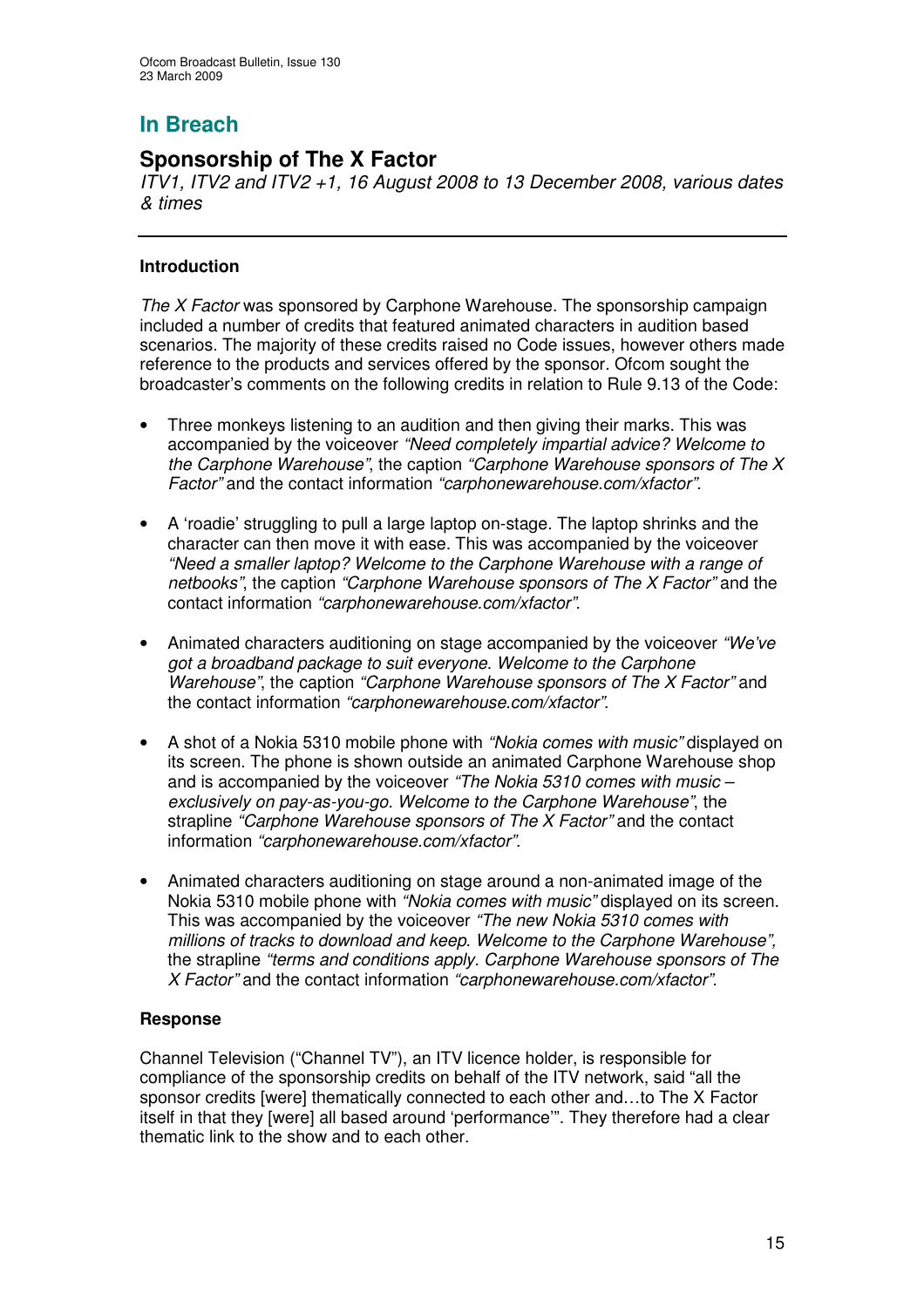Channel TV noted that the Code permits mentions of a sponsor's products or services. The broadcaster argued that: none of the credits contained specific or detailed descriptions of the products or services available at the Carphone Warehouse; there were no overt claims capable of substantiation; all credits had a clear thematic link both to the series and to each other (with a small cast of characters, in a theatrical environment, appearing in all the credits); the straplines used were broadly comparable to those used in other current and previous sponsor credits on all channels; there was no invitation to purchase; and no undue prominence was given to any of the products or services featured.

In relation to the credits featuring the Nokia 5310 mobile phone, Channel TV said that the line *"exclusively on pay-as-you-go'*" was simply a statement of fact as this mobile phone was only available on a pay-as-you-go basis from the sponsor. Further, the statement referring to downloading music was a "deliberately vague" reference to the product's features. It cited credits used by other broadcasters that it considered to be similar.

# **Decision**

It is acceptable for brief references to be made to a sponsor's products and/or services in sponsor credits, as a means of helping to identify the sponsor and/or sponsorship arrangement (see introduction page 5). However, these brief references should not be used as a means for sponsors to promote the benefits of their products or services.

In this case, the credits contained specific statements about the benefits of the sponsor's products and services, e.g. *"The new Nokia 5310 comes with millions of tracks to download and keep"*, while other credits used promotional language to describe the range of products available from the sponsor, e.g. *"We've got a broadband package to suit everyone".*

Ofcom judged that these statements about the positive attributes of the sponsor's products and services were advertising messages. The credits were therefore in breach of Rule 9.13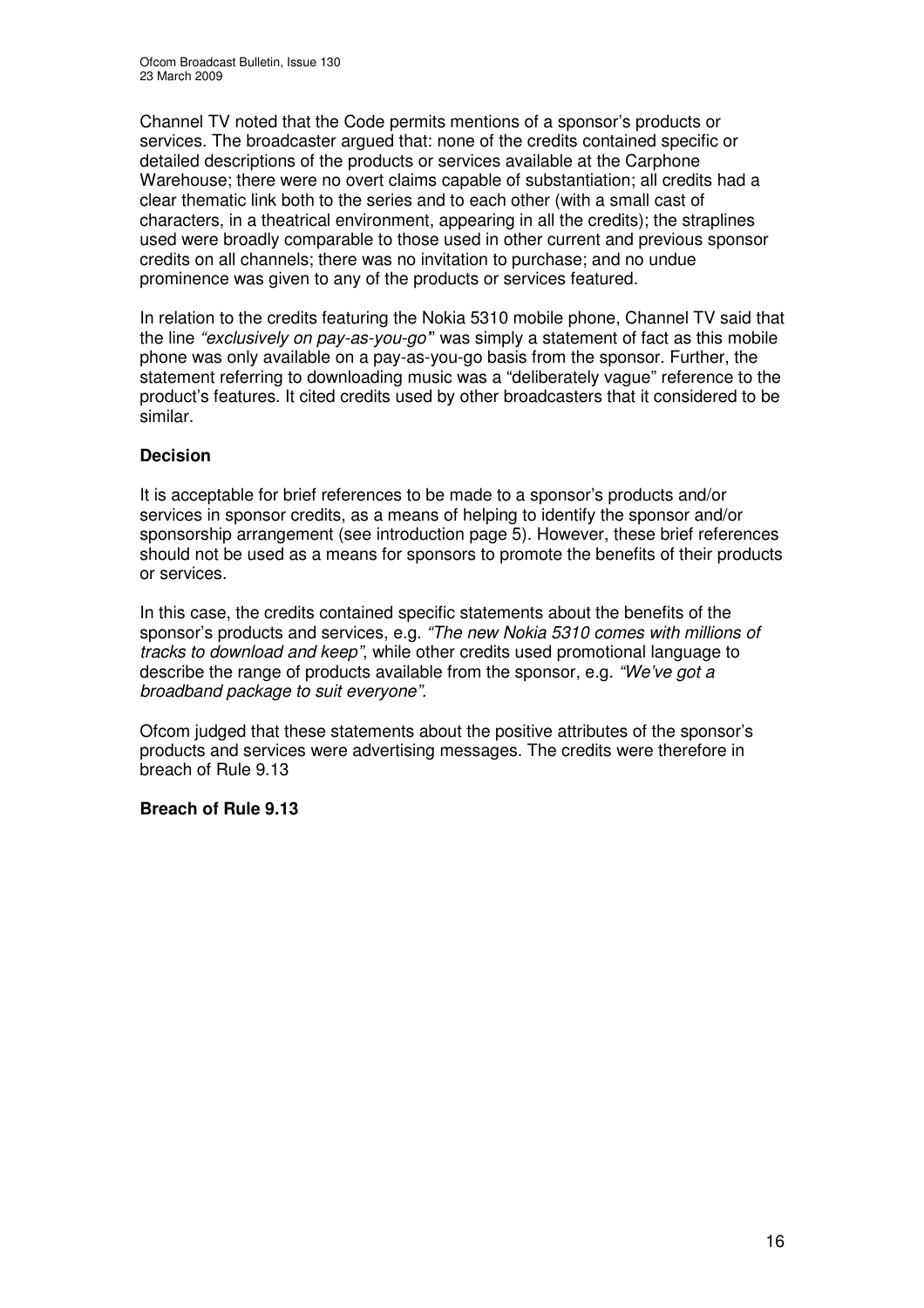# **Sponsorship of The Alan Titchmarsh Show**

*ITV1, January 2008 to November 2008, various dates & times*

### **Introduction**

*The Alan Titchmarsh Show* was sponsored by Benecol. The sponsorship credits depicted uncontrollable situations, e.g. a woman being splashed by a lorry as it drives through a muddy puddle, a man raking up leaves which are subsequently blown around by a gust of wind.

Some of the credits included the voiceovers *"Some things you can't control but at least you can control your cholesterol. Sponsored by Benecol"* and the caption *"At least you can control your cholesterol. Alan Titchmarsh show sponsored by Benecol".*

Other credits included the voiceover *"The Alan Titchmarsh Show sponsored by Benecol. Some things you can't control but at least you can control your cholesterol"* and the caption *"Alan Titchmarsh show sponsored by Benecol. At least you can control your cholesterol"*.

The credits also contained the text *"As part of a healthy diet & lifestyle"*, as well as animated pack shots of the sponsor's products. On the majority of the pack shots the printed claim *"Proven to reduce cholesterol"* was clearly visible.

Ofcom sought the broadcaster's comments on both sets of credits under Rule 9.13 of the Code.

#### **Response**

Channel Television ("Channel TV"), an ITV licence holder, is responsible for compliance of the sponsorship credits on behalf of the ITV network, said that Benecol had been the sponsor of the programme since January 2008 and that the credits had been used throughout 2008.

The broadcaster said that the strapline, *"Some things you can't control, but at least you can control your cholesterol',* was "not an advertising message but a simple statement of fact". It added that "no overt claims [were] made as to Benecol's virtues". Channel TV added that *"At least you can control your cholesterol"* was not a specific promotional claim about Benecol. It believed that the credits helped link the sponsorship to the programme in that they reflected "the outdoorsy and lighthearted nature of Alan Titchmarsh himself" and considered that the "familiar scenarios depicted in the sponsor credits would resonate with the viewers of this series".

Channel TV said that the sponsor credits were "completely different" from Benecol's advertising campaigns. The broadcaster considered that the "whimsical and amusing credits blend[ed] well with the series" and cited straplines used by other broadcasters for different sponsorship arrangements that it considered comparable.

#### **Decision**

Ofcom judged that while the comment *"at least you can control your cholesterol"* may be a factual statement, its association with the sponsor's product in these credits was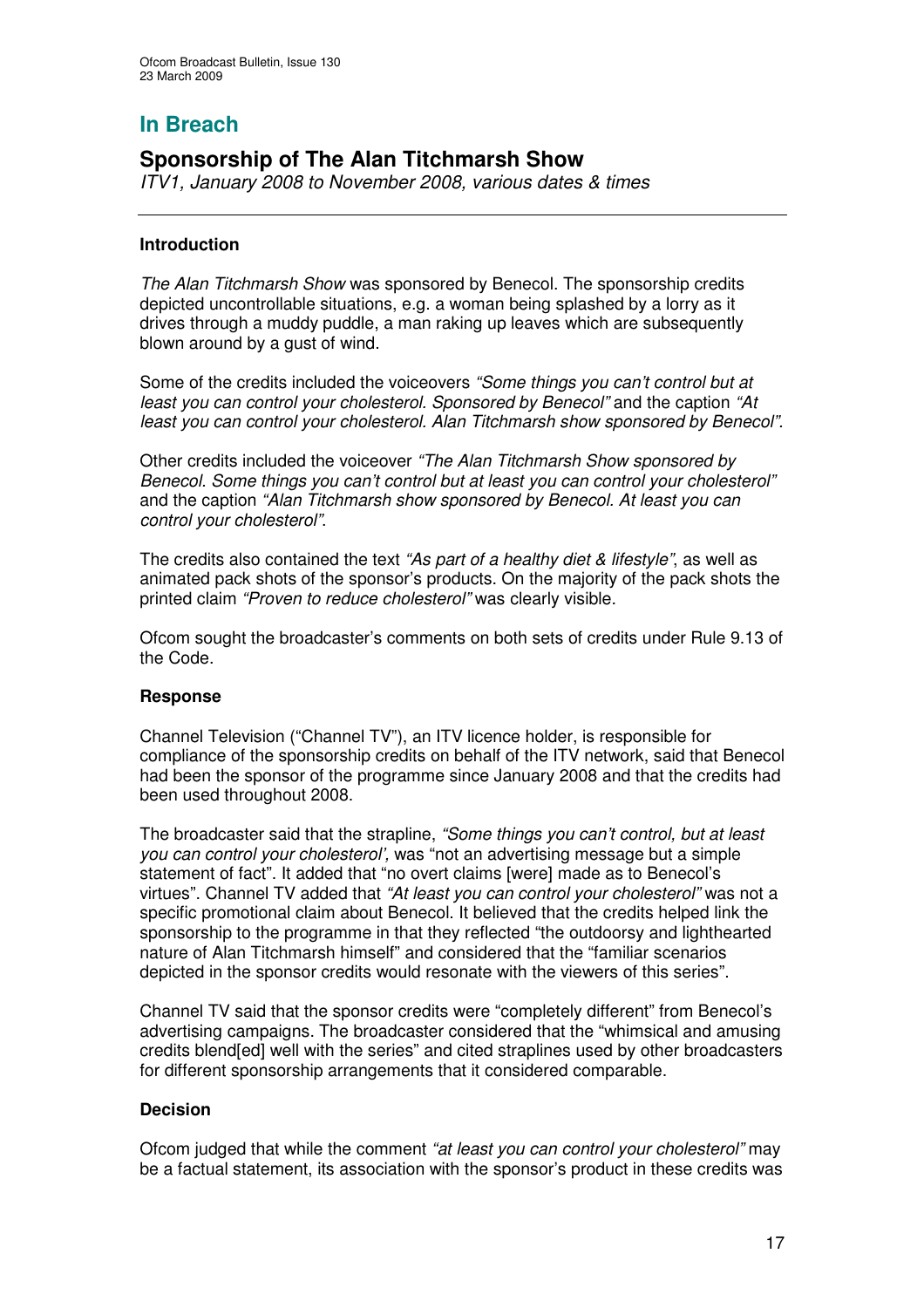nevertheless likely to be viewed as a claim about the product's benefits. Further, a specific claim about the product's effectiveness was visible in the pack shots. Where pack shots are featured in credits, broadcasters must take care to ensure that these do not contain information that is incompatible with the requirements of the Code.

Ofcom considered that each of the claims that suggested the product was effective in lowering cholesterol i.e. *"at least you can control your cholesterol"* and *"Proven to reduce cholesterol"*, were advertising messages. The credits were therefore in breach of Rule 9.13.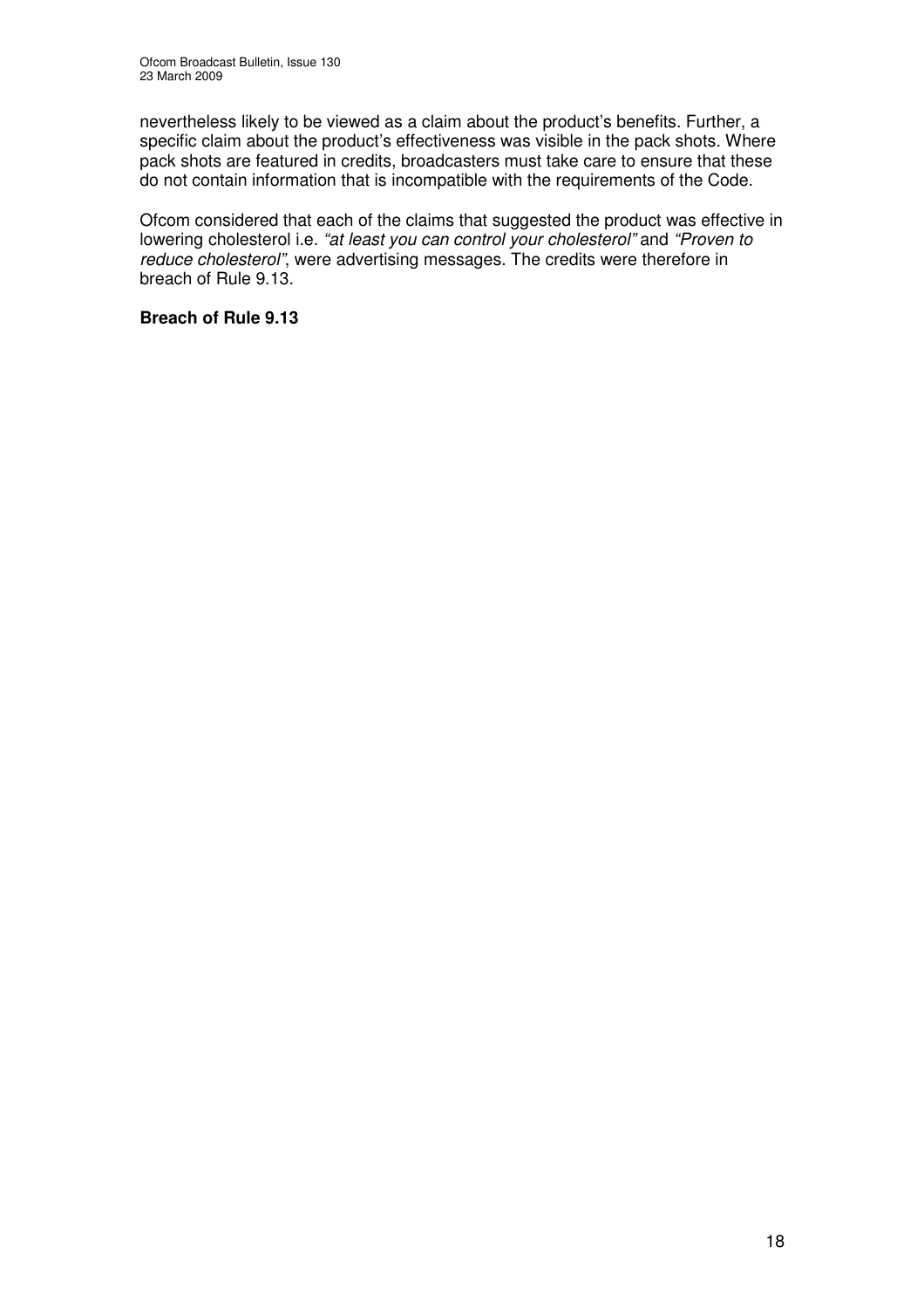# **Sponsorship of daytime programming**

*Living, 3 September 2008 to 15 November 2008, various times between 11:00 and 17:00*

## **Introduction**

Lipobind sponsored weekday daytime programmes on Living including *The Steve Wilkos Show*, *Maury Povich*, *Blood Ties, Bewitched, Charmed, Will & Grace* and *Criminal Minds.*

The sponsor credits featured a woman admiring herself in a mirror, accompanied with the voicevoicer *"Look good and feel great. Lipobind sponsors daytime on Living"* and an image of a pack shot of the product, on which printed claims about the product's properties were clearly visible stating *"Clinically proven Fat Binder"* and *"Weight Management through dietary fat binding"*.

Ofcom sought the broadcaster's comments under Rule 9.13 of the Code.

#### **Response**

Living advised that, as the product is a dietary aid, it did not schedule the credit around programmes that would particularly appeal to children.

The broadcaster explained that the decision to include the pack shot in the credit was made after considering several factors, including the fact that Lipobind has previously sponsored content on other channels.

It noted that on other channels the credit had included the straplines *"manage your weight naturally"* and *"look good, feel great with Lipobind"* both of which Living considered to be advertising messages. Living noted that these credits had not attracted complaints. However, Living acknowledged that the broadcast of similar credits on other channels did not signify that they were compliant and accepted that it was the responsibility of individual broadcasters to ensure the material they transmit complies with the Code.

Living considered that the credit as broadcast did not contain advertising messages. It noted that the pack shot contained two legible descriptions, *"Clinically proven Fat Binder"* and *"Weight Management through dietary fat binding".* Living said that it was satisfied that these two statements were brief product descriptions and not advertising messages. They were not referred to in the voiceover, nor did they appear as separate text within in the credit. They appeared in situ on the pack shot which appeared on screen for two seconds only.

#### **Decision**

When sponsor credits feature pack shots, it is important that these do not contain information that is incompatible with the requirements of the Code.

In this case, the product shown in the credits featured visible claims about the product's efficacy. Ofcom did not agree with the broadcaster that these statements were merely brief product descriptions. We considered that they were clearly health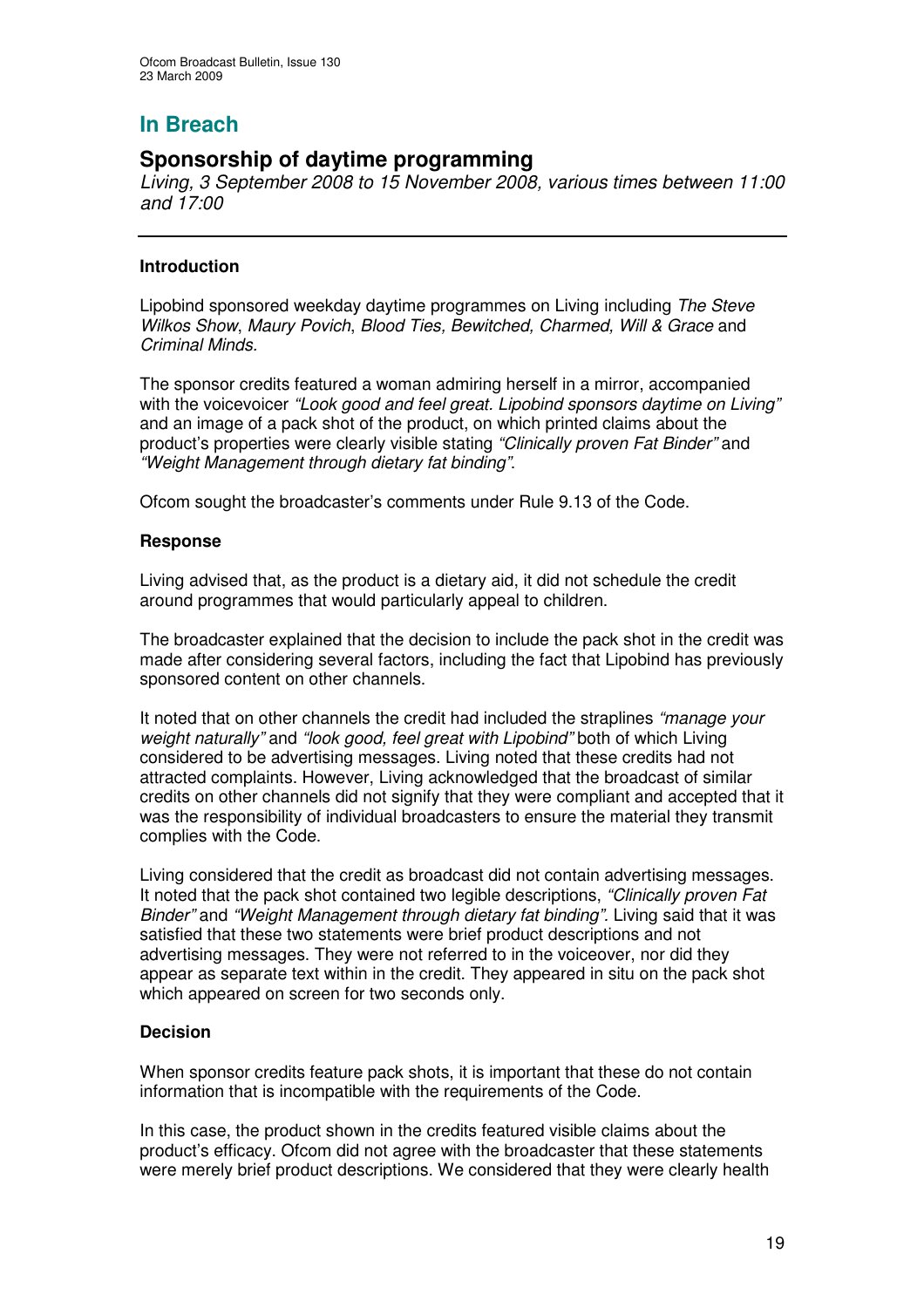claims about the product (e.g. *"clinically proven fat binding" and "Weight Management through dietary fat binding"*) that were capable of objective substantiation. Ofcom noted that similar claims were the subject of an adjudication of the Advertising Standards Authority (ASA) in May 2008, in which the ASA found that the claims were unproven and therefore misleading.

Ofcom judged that these claims constituted advertising messages and the credits were therefore in breach of Rule 9.13.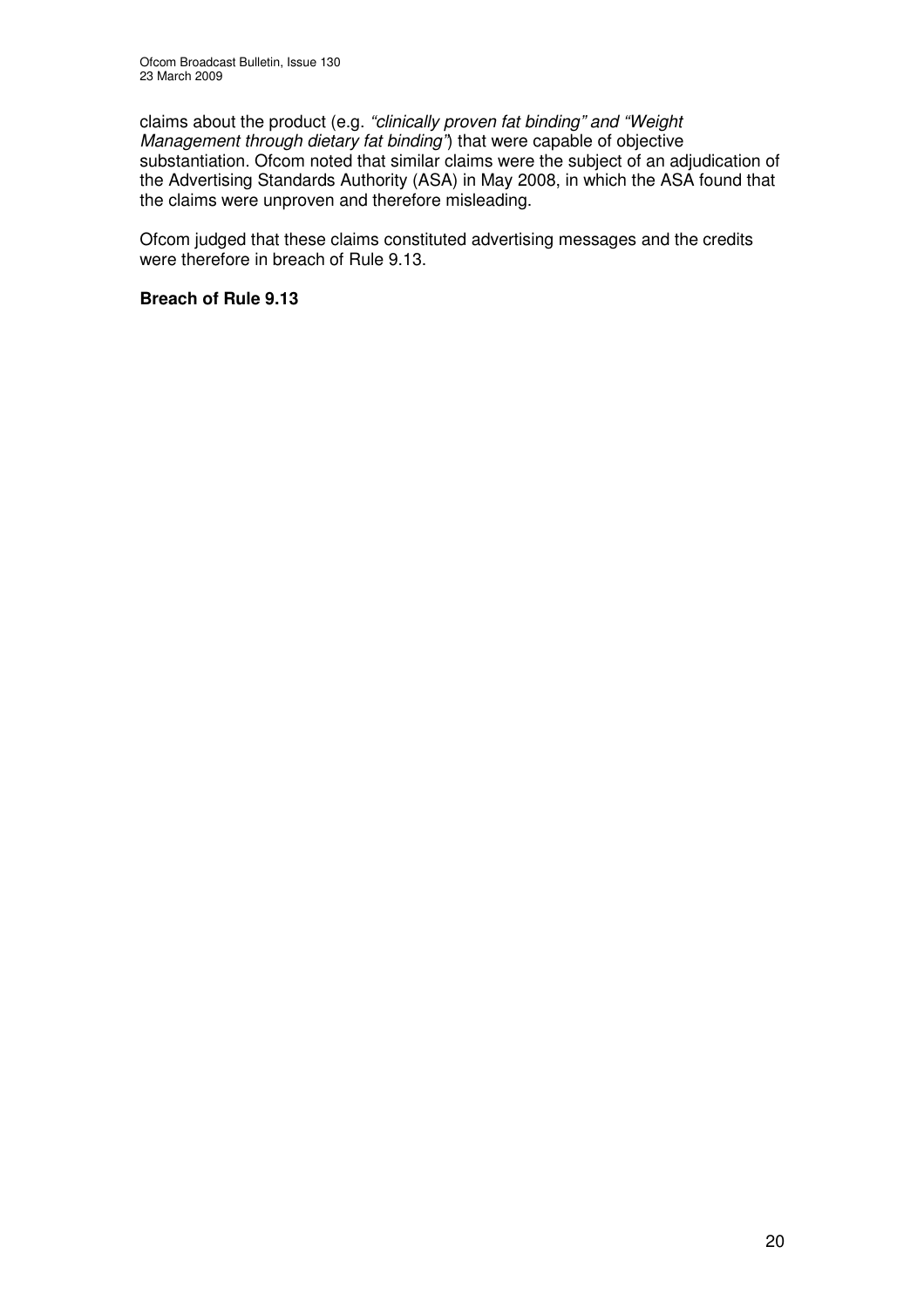# **Sponsorship of Your Natural World programming**

*UKTV Gardens, UKTV Documentary and UKTV History, September 2008 to December 2008, various dates & times*

## **Introduction**

*Your Natural World* programming strand was sponsored by Benecol. The sponsorship credits depicted uncontrollable situations, e.g. a woman being splashed by a lorry as it drives through a muddy puddle, a man raking up leaves which are subsequently blown around by a gust of wind. The credits included the voiceover *"Some things you can't control but at least you can control your cholesterol. Benecol sponsors Your Natural World"* and the caption *"At least you can control your cholesterol. Benecol sponsors Your Natural World".*

The credits also contained the text *"As part of a healthy diet & lifestyle"*, as well as animated pack shots that featured line drawings of the sponsor's products. On the majority of the pack shots the printed claim *"Proven to reduce cholesterol"* was clearly visible.

Ofcom sought the broadcaster's comments under Rule 9.13 of the Code.

## **Response**

UKTV said the credits communicated the sponsorship arrangement of this programme strand in both sound and vision. UKTV believed that the credits contained neither a call to action nor an advertising message. It explained that the creative idea behind Benecol's association with natural history programming was conceived along the lines of many aspects of life being beyond an individual's control. This provided a platform on which the sponsor could align itself to environmental and ecological programmes contained in the *Your Natural World* strand of programming.

UKTV noted that the credits were first created for use on *The Alan Titchmarsh Show* on ITV1 and it was not aware of any regulatory intervention in that case.

UKTV stated that it had given careful consideration to whether the line *"Some things you can't control but at least you can control your cholesterol, Benecol sponsors Your Natural World"* adequately identified the sponsorship. It avoided detailed descriptions of the sponsor's products. UKTV considered that the credits did not give undue prominence to the sponsor's products or encourage purchase.

Regarding the strapline *"As part of a healthy diet & lifestyle"* UKTV referred to Rule 9.3 of the Code, which requires sponsorship to comply with advertising content rules. The broadcaster explained that Benecol's advertising is required to carry the disclaimer about a healthy diet and lifestyle. UKTV therefore considered that it was "duty bound" to include the strapline to comply with the Rule 9.3.

# **Decision**

Ofcom judged that while the comment *"at least you can control your cholesterol"* may be a factual statement, its association with the sponsor's product in these credits was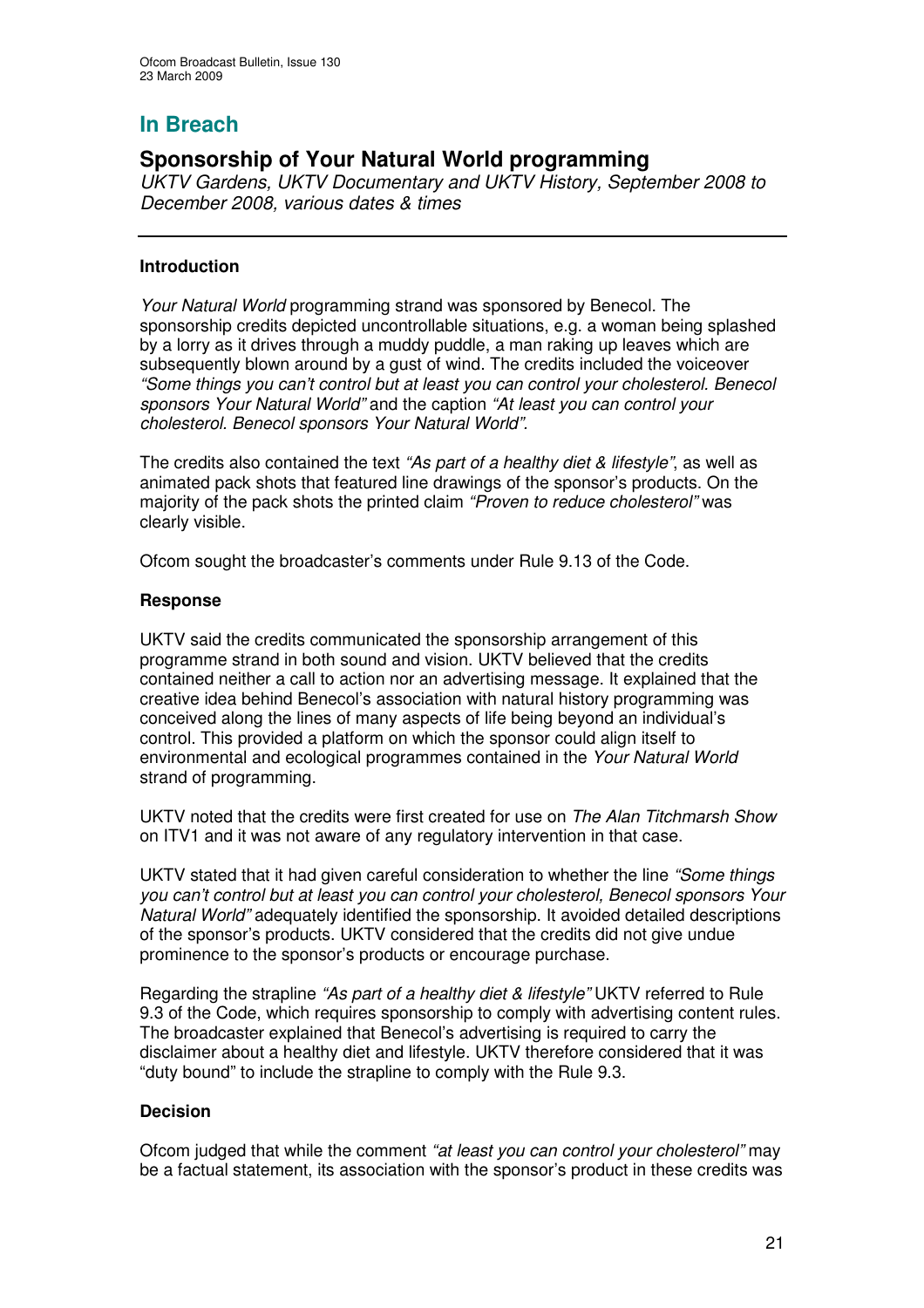nevertheless likely to be viewed as a claim about the product's benefits. Further, a specific claim about the product's effectiveness was visible in the pack shots. Where pack shots are featured in credits, broadcasters must take care to ensure that these do not contain information that is incompatible with the requirements of the Code.

Ofcom considered that each of the claims that suggested the product was effective in lowering cholesterol i.e. *"at least you can control your cholesterol"* and *"Proven to reduce cholesterol",* were advertising messages. The credits were therefore in breach of Rule 9.13.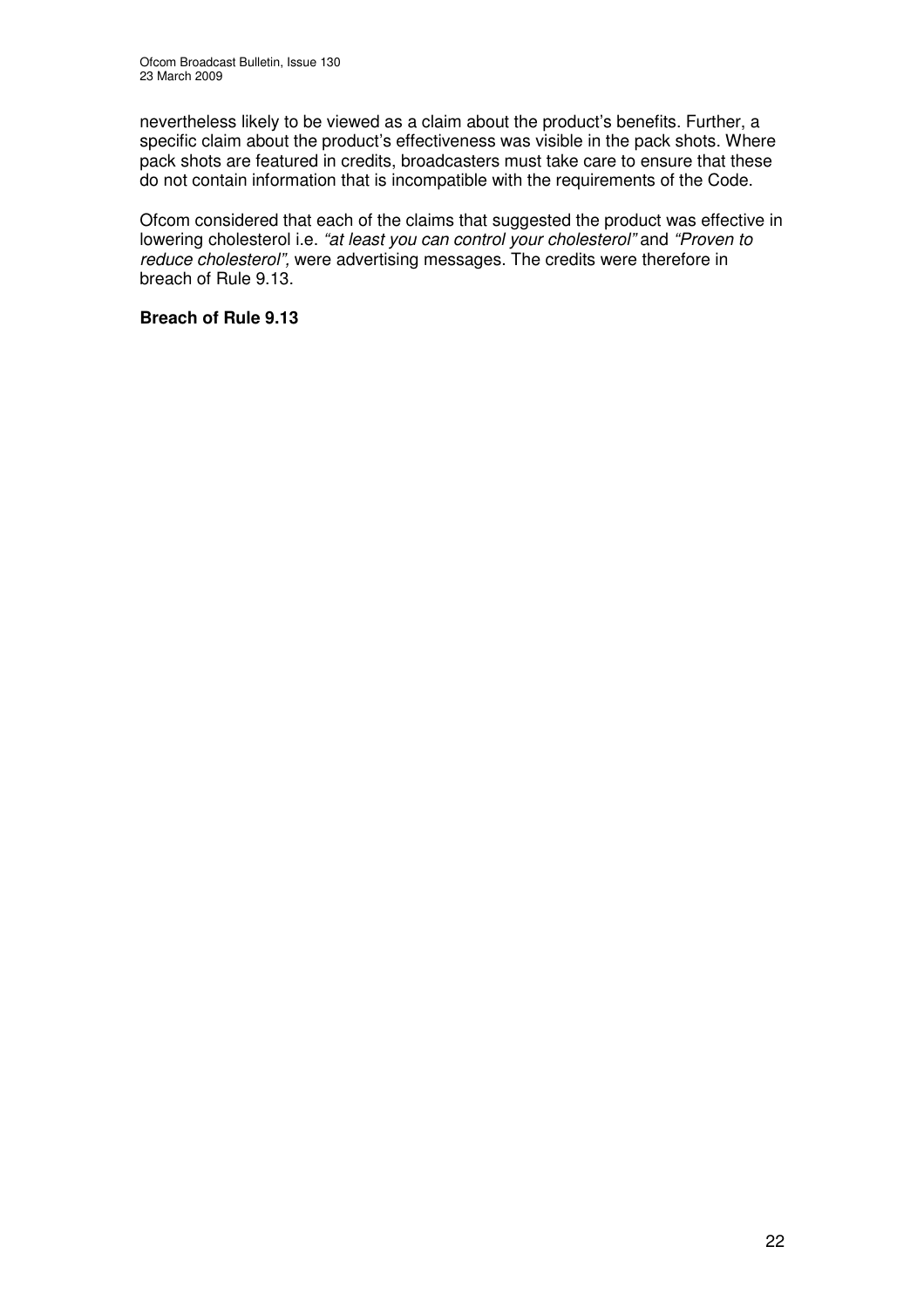# **Note to broadcasters**

During the course of recent investigations, Ofcom has noted that licensees, when defending their broadcasts, are increasingly citing material transmitted previously that has not resulted in regulatory intervention. Ofcom reminds broadcasters that when complying material, decisions should be based on the requirements of the Code, with reference to Ofcom published guidance (Code guidance, Ofcom Findings, Notes to broadcasters etc), where necessary. **Compliance decisions should not be based on material previously broadcast - by the licensee or any other licensee - which Ofcom has not considered**.

[Broadcasters should be aware that Ofcom does not monitor all material broadcast on the channels it regulates (over 900). To do so would be disproportionate and contrary to the regulatory principles under which Ofcom operates<sup>1</sup>. We therefore strongly advise broadcasters not to make assumptions about the compliance of their material on the basis that similar content may have already been broadcast.]

It is a requirement of all broadcasting licences that licensees have appropriate procedures in place to ensure that the material they transmit complies with the relevant codes and legislation. If broadcasters require additional guidance on interpreting the Code they may seek advice from the Ofcom Executive. The Executive can provide licensees with general guidance on Code interpretation. However, this is not a substitute for the licensee putting appropriate procedures in place and employing suitability qualified staff/consultants to comply material prior to broadcast. Broadcasters should note that pre-transmission guidance offered by the Executive is non-specific and non-binding.

<sup>&</sup>lt;sup>1</sup> Ofcom's regulatory principles can be found at www.ofcom.org.uk/about/sdrp/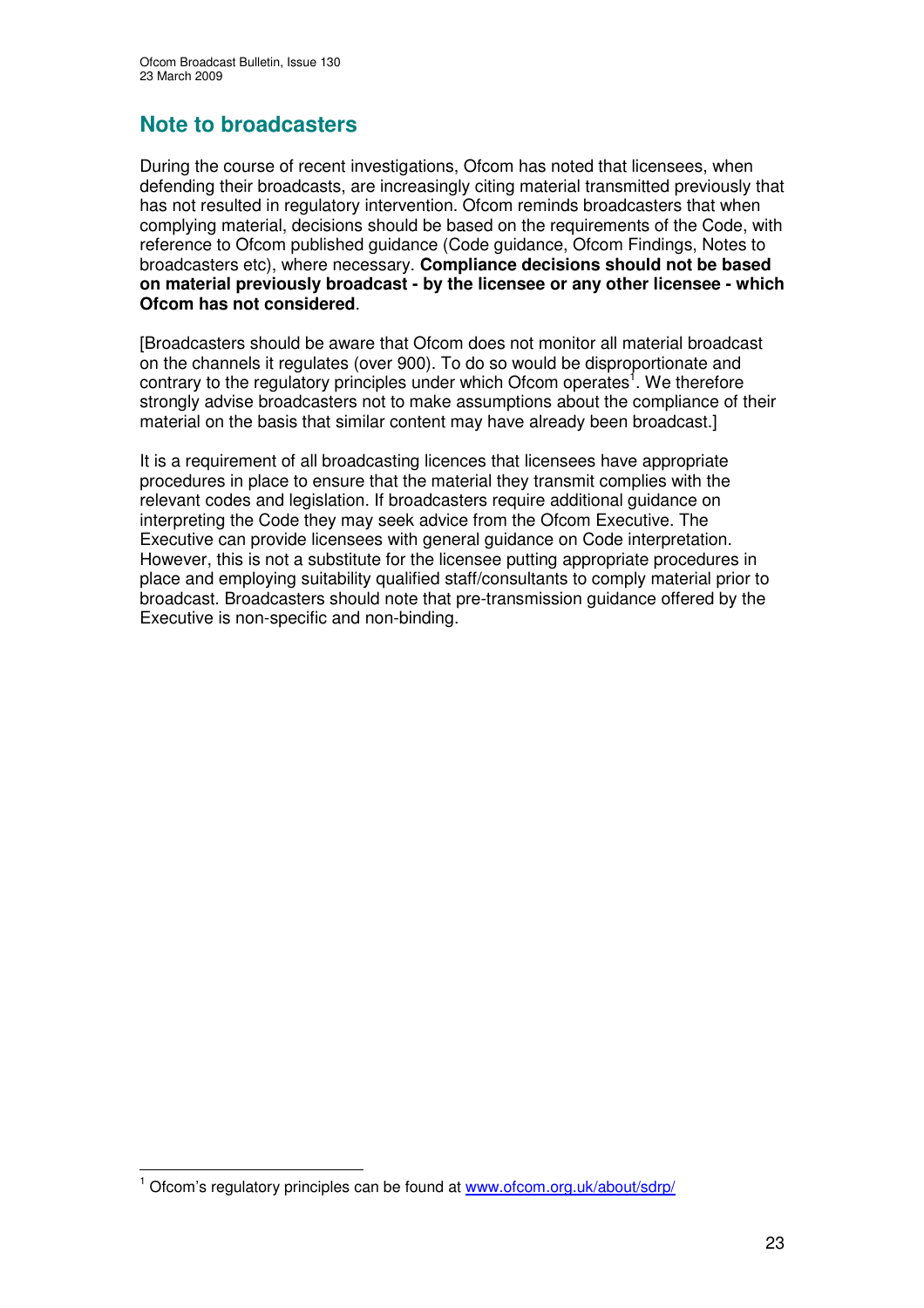# **Other Standards cases**

# **In Breach**

# **Promotional material during programming**

*DBN, 21 November 2008, 08:30*

### **Introduction**

DBN is a channel aimed at a Christian audience and is in the religious section of Sky's Electronic Programme Guide. A viewer was concerned that during the programme *700 Club*, scroll bars ran across the screen which gave "undue prominence to the commercial aspects of the DBN channel and [were] not connected in any way to the *700 Club* programme".

One scroll bar stated: *"You are invited to a special healing service on Friday 21th* [sic] *Nov. Venue – GDM 78-94 Ormside Street London SE15 1TF. Time: 10AM – 1PM. There will be a healing service and special prayers for debt cancellation. There will be a special gift of anointing oil that has been blessed by Archbishop Gilbert Deya given to all the first time comers to this service. Come and experience the power and anointing* [sic] *of God"*.

The other scroll bar stated: *"Notice – DBN would like to inform all our Sky Digital viewers in the UK and Ireland that the channel will be moving to EPG 595 from the 10 th November. For airtime and advert space contact us on 0106506123 or DBN sales: 07529440801. For prayers and other enquiries call the prayer line on +44 207 358 0303. Thank you for watching DBN".*

We asked the broadcaster, Kashmir Broadcasting Corporation Limited ("KBC"), for its comments in relation to the following rules:

Rule 10.2 of the Code - Broadcasters must ensure that the advertising and programme elements of a service are kept separate.

Rule 4(a) of the Code on the Scheduling of Television Advertising ("COSTA") – The total allowance for advertising and teleshopping spots on any channel in any one hour must not exceed 12 minutes.

#### **Response**

The licensee, KBC, informed Ofcom that while it holds the licence for the channel, the content is provided and complied by a third party service provider.

When we first contacted KBC about the complaint, it told us that it did not monitor the output of the channel or make compliance recordings, because the contract between it and the service provider stipulates that the provider will ensure that the content complies with the Code. KBC subsequently informed Ofcom that it now makes its own compliance recordings of the content broadcast on DBN and "frequently dip[s] in to DBN's output" to ensure that it is compliant with the Code. It added that it authors the content for the channel's Electronic Programme Guide (EPG), and would contact the third party if it considered that anything in the programming schedule caused concern.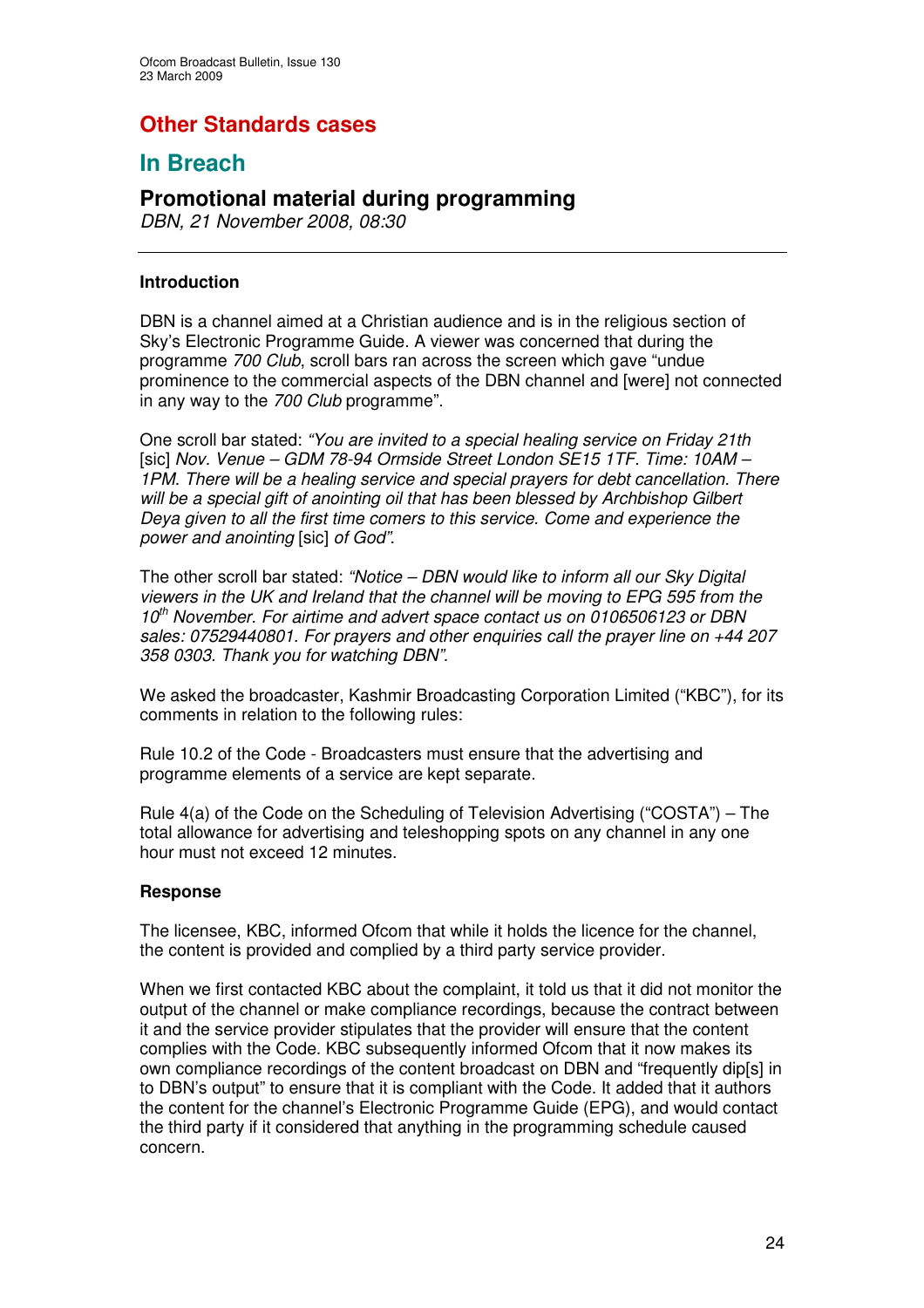With regard to the scroll bars which appeared during programming, the service provider responded on behalf of the licensee. It said that it had not occurred to it that the scroll bars were advertisements. It confirmed that it had "looked again at the rules" and assured Ofcom that it will no longer scroll advertisements during its programming.

### **Decision**

As a condition of holding an Ofcom licence, broadcasters are required to be responsible for ensuring that the material they broadcast complies with Ofcom codes. It is a matter of concern to Ofcom that at the time of the complaint, the licensee - KBC - was wholly relying on a third party, whose compliance arrangements were clearly inadequate, to ensure that the material broadcast on the channel was compliant with Ofcom's codes.

Throughout this programme and the commercial breaks, two scroll bars ran across the bottom of the screen simultaneously. The scroll bars advertised DBN's airtime and advertising space as well as a religious service which had no connection to the programme. As the scroll bars contained advertising messages which were displayed during programming, the advertising and programme elements of the material were not clearly separated, in breach of Rule 10.2 of the Code.

Ofcom also noted that the advertising messages ran across the bottom of the screen for a period of 58 minutes, in breach of Rule  $\frac{4}{a}$  of COSTA which limits the amount of advertising in any one hour to 12 minutes.

These are serious breaches which will be held on KBC's record. Ofcom is concerned that KBC appeared to have contracted out its compliance obligations to its service provider with insufficient oversight. We note that KBC has now given assurances that it retains recordings of the channel's output (as required under its licence) and monitors the schedule for programmes which may cause concern. However, Ofcom reminds KBC of its compliance obligations under its Ofcom licence and puts KBC on notice that should any such breaches occur in the future, it will consider taking further regulatory action.

This case also raised further concerns about the operation of this channel. These are currently under investigation by Ofcom's Licensing team.

#### **Breach of Code Rule 10.2, 10.3 and 10.4 and COSTA Rule 4(a)**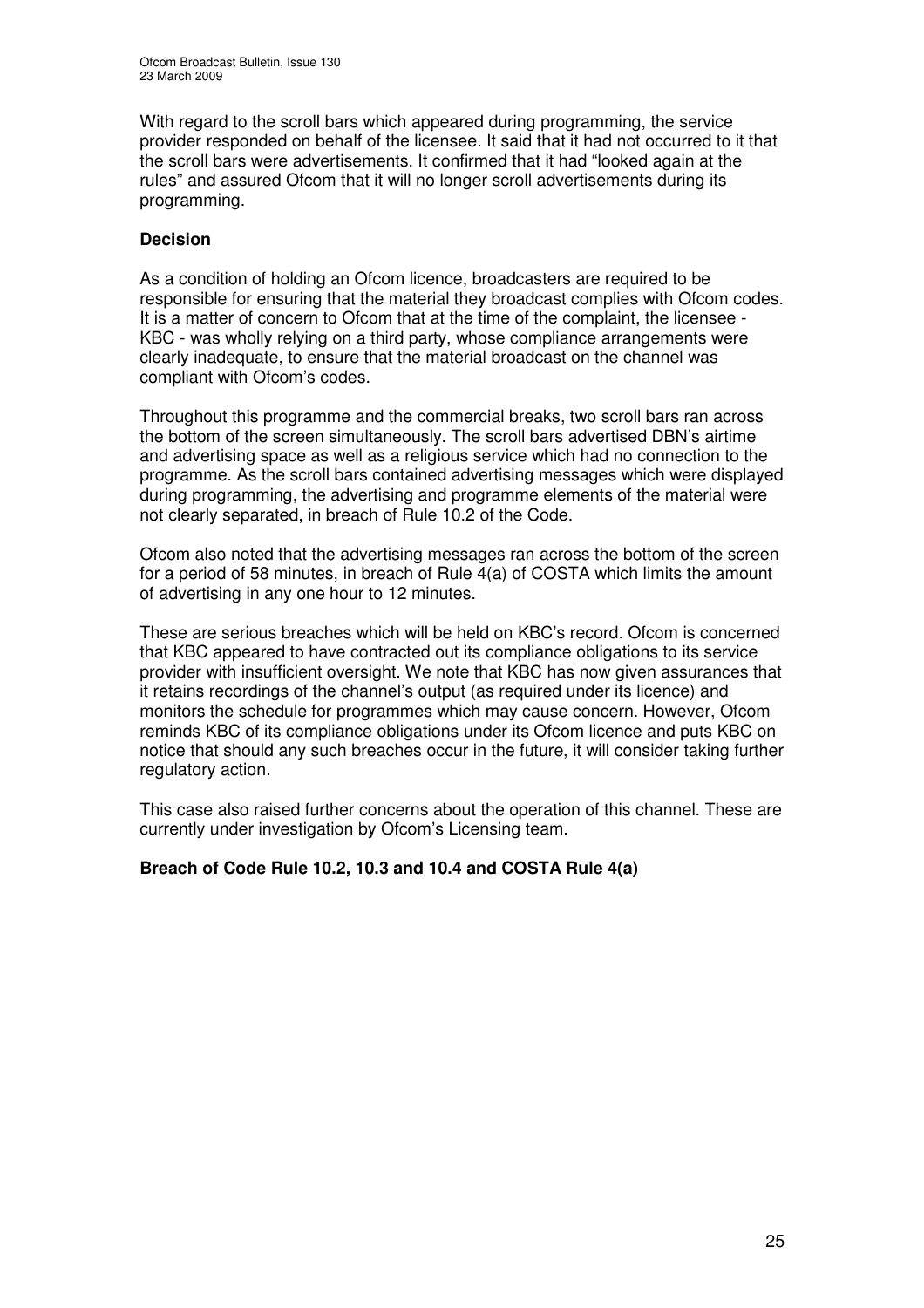**Sin Cities** *Virgin 1, 8 November 2008, 22:00*

# **Introduction**

Ofcom received a complaint about an episode of *Sin Cities*, an observational documentary series, featuring the presenter Ashley Hames. At the start of the programme the presenter describes *Sin Cities* as the *"spiritual enclave of everything that is sinful, depraved and just down right disturbing in the international world of sexual intercourse"*. This episode focussed on the issue of men who are married to actresses who work in the 'adult' film industry in the United States.

The complainant expressed concern that the language and images in this episode were offensive, given that the material was broadcast at 22:00 on Virgin 1, which is a general entertainment channel available unencrypted.

Ofcom noted that throughout the majority of the programme there were repeated scenes of two pornography actresses engaged in sexual acts but with the act of penetration and genitalia considerably masked. The first actress was professional and the second amateur. These scenes were interspersed with clips from interviews with the actresses, their husbands and the male pornography actors appearing with them in the films. There were also brief clips from an interview with a Pro-Family activist.

During the interview with the professional pornography actress, Taylor Wayne, and her husband, several clips of the actress engaged in sexual activity while performing in 'adult' films were broadcast. Her husband was shown filming some of the scenes, which included oral sex and sexual intercourse. During the second interview with the amateur pornography actress, De'Bella, at least fifteen different scenes of her engaged in sexually explicit acts were shown. These included anal and oral sex in different positions with three male pornography actors. In some scenes, which were filmed at a distance, masked or limited, she was shown with one actor, in others she was engaged in explicit sex acts such as oral sex with all three.

Before the programme started the broadcaster advised viewers with a pretransmission warning that *Sin Cities* included *"strong language and sexual scenes"*.

Ofcom asked Virgin Media (which complies Virgin 1) for comments under Rule 2.3 (broadcasters must ensure that material which may cause offence is justified by the context).

#### **Response**

The broadcaster stated that *Sin Cities* was an observational documentary series which focused on 'adult' themes, rather than being exclusively about sex, and that it was presented in "a light-hearted yet inquisitive way". Therefore, the editorial context of the programme was biased towards probing the issue of marriage to women working as pornography actresses, rather than the pornography industry itself. The broadcaster stated "this was a serious question presented with the intent to find a serious answer".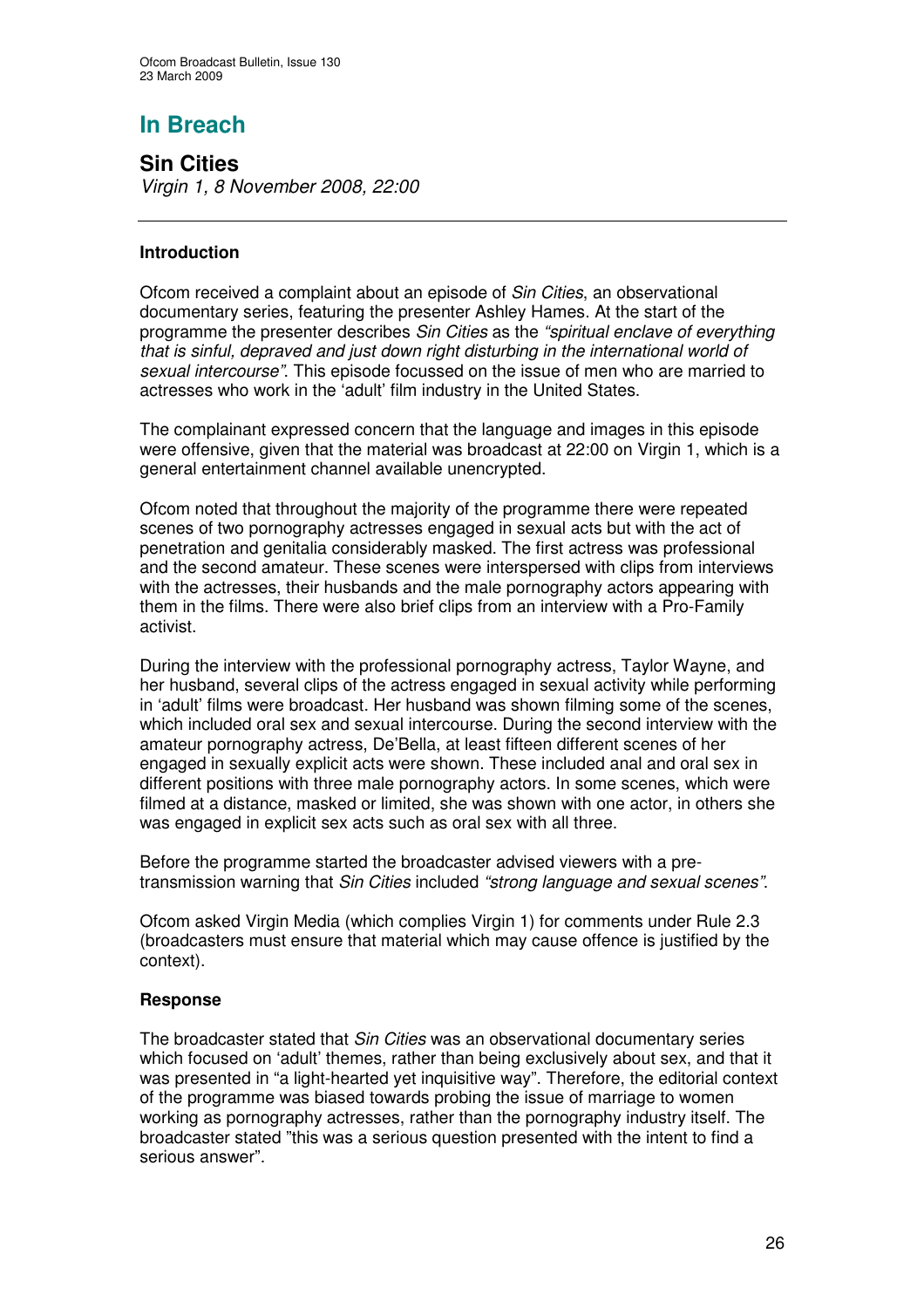Therefore, the presenter spoke "at length" to the husbands of the pornography actresses to gain a greater understanding of this largely un-discussed topic. He also conducted an interview with the President of the Pro-Family Law Centre to present an alternative view of the subject. The broadcaster accepted that the programme contained sexually explicit content. It stated, however, this was within context and was carefully framed, appropriately limited and images blurred accordingly.

Virgin Media pointed out that the programme was broadcast at 22:00. This was a full hour after the 21:00 watershed when viewers to Virgin 1, most of whom are male, expect to find material containing 'adult' themes. In addition it was preceded by a warning and listings information which provided additional guidance, enabling viewers to make an informed choice as to whether they wished to continue watching. Finally, the broadcaster stated that the total audience represented an audience share of just 0.4% and this ensured it minimised the risk of generating widespread offence.

In summary, the broadcaster argued that the programme did not breach Rule 2.3 because the content of the programme was justified by the context.

## **Decision**

Rule 2.3 makes clear that "in applying generally accepted standards broadcasters must ensure that material which may cause offence is justified by the context." "Context" includes a variety of factors such as the editorial content of the programme, the service on which it is broadcast, and the effect of the material on viewers who may come across it unawares.

Ofcom acknowledges that broadcasters can show programmes with content of an 'adult' nature unencrypted provided they comply with all the relevant Rules of the Code. In the case of Rule 2.3 this means broadcasters should be able to demonstrate that material which has the potential to cause offence is justified by the context.

In this case, Virgin Media argued that certain factors ensured that the 'adult' material complained of was justified by the context and so it had applied generally accepted standards. These factors included that: the programme had a serious editorial purpose; the sexually explicit images were appropriately limited and masked; and the programme was broadcast later in the schedule and well signposted.

In Ofcom's opinion, however, these factors taken together did not ensure that the potentially offensive material was justified by the context. Ofcom noted that the programme did have some editorial content and purpose, was broadcast at 22:00, the presenter set out at the start of the episode the aim of the programme, and that information about the sexual content was given to viewers before the programme began. This broadcast was also scheduled around complementary programming to some extent.

On the other hand, Ofcom had regard to other aspects of the context of the broadcast. As regards editorial content for example, whilst the presenter's commentary and the interview with the Pro-Family activist offered some editorial focus, the content overall did not, in Ofcom's opinion, provide adequate editorial context for, or analysis of, what the broadcaster described as "the moral dilemmas of being married to a porn star".

Instead, at times, the programme lacked editorial distance and a considerable amount of the content concentrated on the detail of the sexual acts the actresses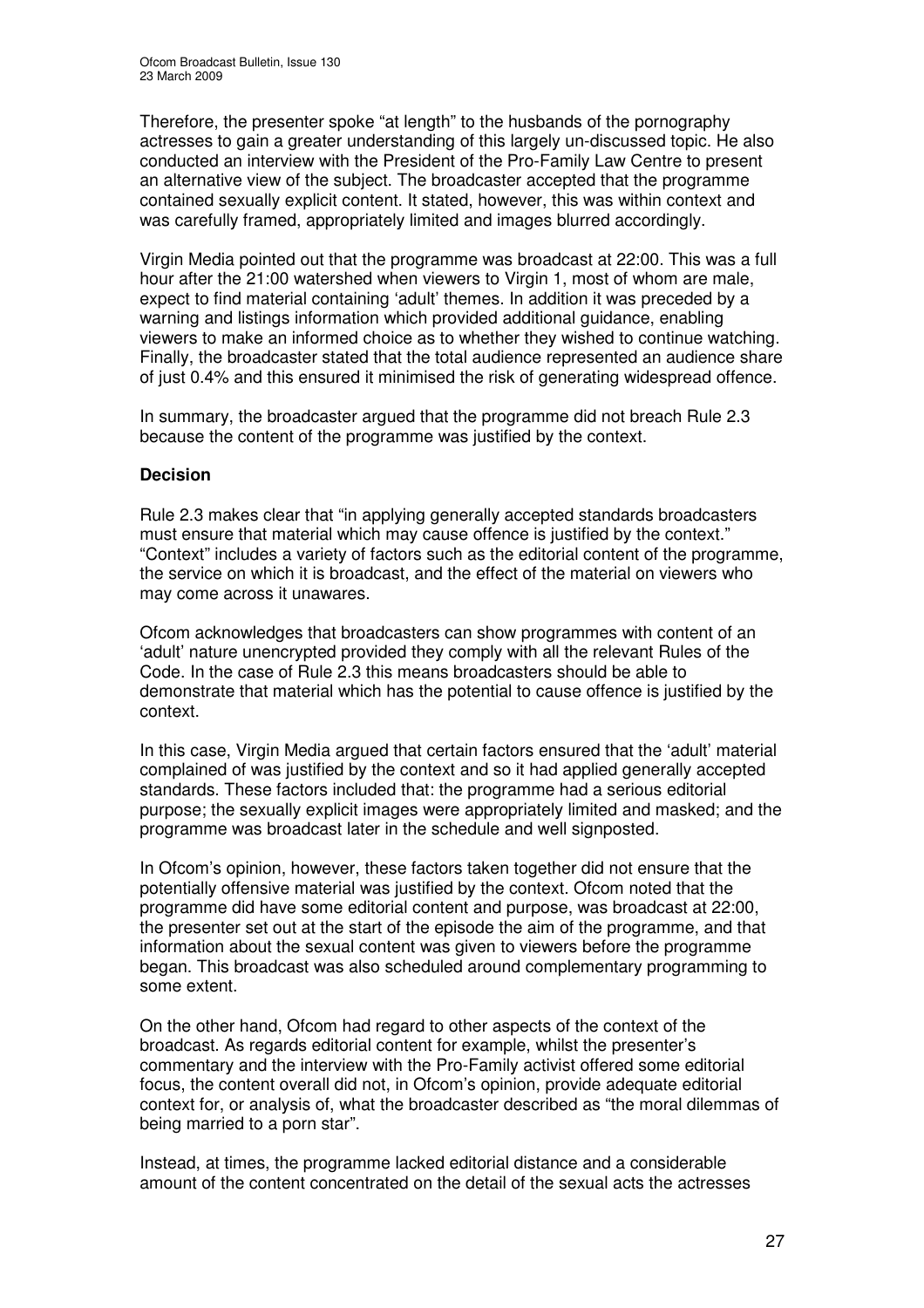were undertaking rather than a serious analysis of the subject matter. More importantly, some of the sexual content shown did not appear directly relevant to the subject matter of the programme- in particular, a scene where De'Bella removed an anal plug and placed it in her mouth in a sexual manner, and a sequence in which the narrator made reference to bleeding from an anal tear De'Bella had suffered, as a result of the prolonged anal sex she was engaged in with three pornography actors and the programme showed her wiping herself.

In assessing the context, Ofcom noted that the programme was broadcast on a general entertainment free-to-air channel and not on an encrypted channel. We also took account of the number, nature, repetition and strength of the images of the sexual activities featured in this episode (which included footage of the two adult actresses performing oral sex, receiving oral sex and having vaginal and anal sexual intercourse). In Ofcom's view the frequency and explicitness of these images had the potential to cause considerable offence, especially to viewers who might come across such content unawares.

Overall, we considered that this material exceeded the expectations of the audience for a programme of this type dealing with sexual themes and content but with some serious and observational editorial purpose – even though some viewers may have been familiar with similar 'adult' content broadcast on Virgin 1 at the same time. Ofcom does not consider *Sin Cities* to be a work of sufficient seriousness or rigorous enquiry to attract special latitude in the strength of material it can properly contain.

Ofcom noted that the images of oral sex were cropped and that there was a considerable amount of masking of genitals. However, masking of genitals, acts of penetration and ejaculate does not relieve the broadcaster of its responsibility to ensure that the material meets generally accepted standards. Licensees should consider carefully whether the need to obscure images of sexual activity or intrusive nudity is in fact an indication that the material as a whole is unsuitable for broadcast.

For these reasons, Ofcom concluded that the graphic and frequent sexual images in this programme were not overall justified by the context. The broadcaster therefore did not apply generally accepted standards in this case and Rule 2.3 was breached.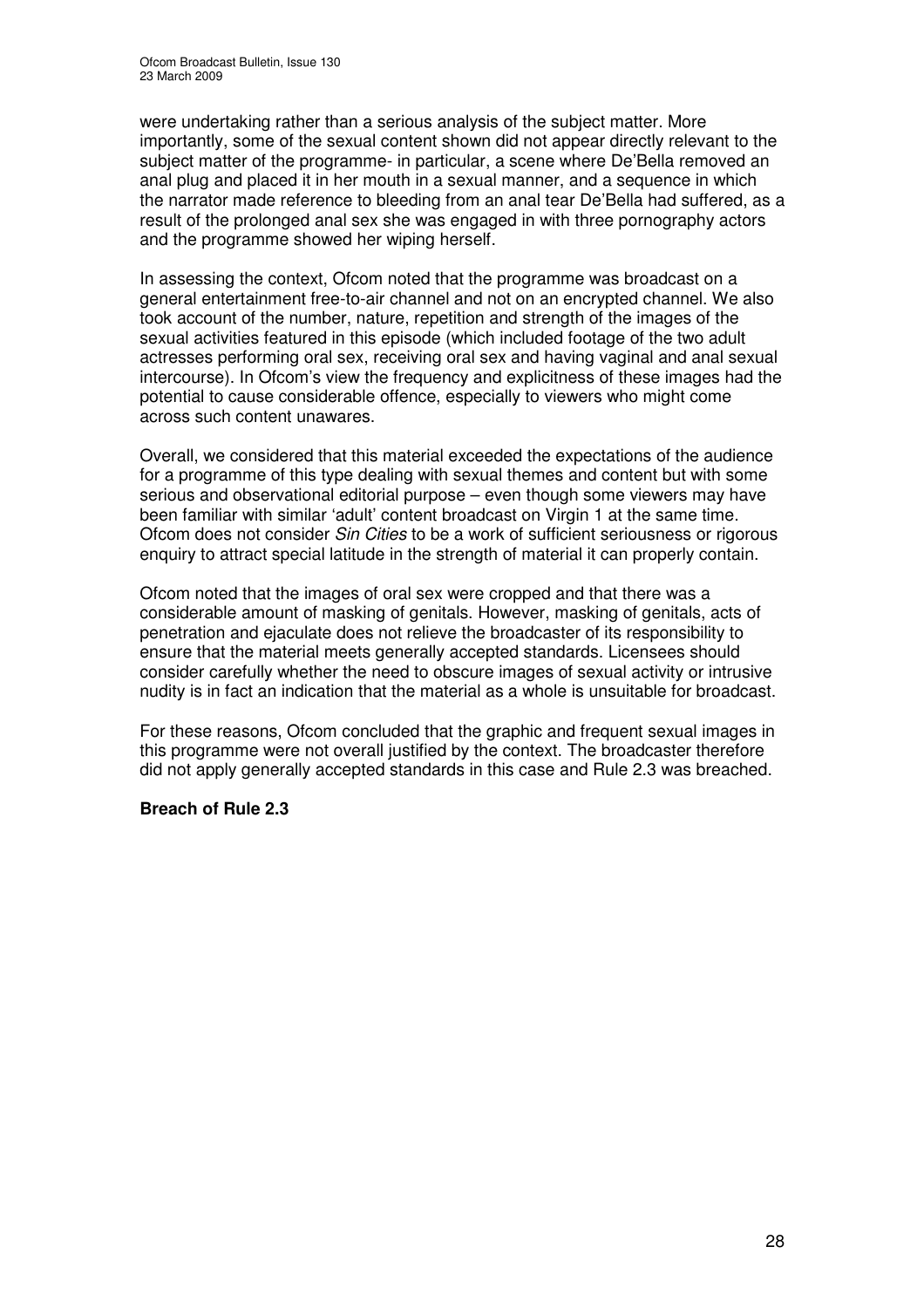**Chris Moyles** *BBC Radio 1, 20 January 2009 at 08:15*

# **Introduction**

During the broadcast of his breakfast show, Chris Moyles discussed the birthdays of celebrities with his studio team. During the discussion he told listeners that it was the birthday of singer Will Young. He then imitated Will Young by singing alternative versions of two of the singer's well known singles: 'Evergreen' and 'Leave Right Now'. During the imitation the presenter adopted an effeminate and high pitched voice.

When singing his alternative version of 'Evergreen', Chris Moyles broadcast the lyrics: *"It's my birthday, gonna wear my new dress tonight. And I smell nice. I've had a shower and I've shaved my legs. Going out later, might go to Nob-oooh for dinner."*

During the alternative version of 'Leave Right Now', Chris Moyles broadcast the lyrics: *"Oooh Will Young here, mmmmh. I'm here, it's Will's birthday and as the years go by I get more very gay. When you saw me years ago you didn't know, but now I'm the gayest fella you probably know. mmm I like to wear a silly hat, I get camper by the hour, oh would you look at the muck in here. I'm Will Young and I'm gay."*

Ofcom received eight complaints from listeners who were concerned that Chris Moyles ridiculed Will Young because of his sexuality. The complainants also said that the comments were offensive and derogatory towards the gay community.

Ofcom wrote to the BBC for its comments under Rule 2.3 of the Code (material that may cause offence must be justified by the context).

# **Response**

The BBC stated that while it was Will Young's sexuality which provided the main theme of the programme's comments, he was not being ridiculed because of his sexuality. It said that regular listeners to the programme will have been aware that Will Young has been a guest on the show a number of times. The audience in general would have been clear that such remarks were not intended to be taken as hostile or derogatory.

However, the BBC acknowledged that Chris Moyles' comments were misjudged and unacceptable. The BBC stated that the Controller of Radio 1 has now spoken to Chris Moyles and his production team about the matter. This was to remind them that "Radio 1 has a wider leadership role with young audiences around acceptance and tolerance towards sexual orientation – and they should be particularly careful not to inadvertently perpetuate certain stereotypes." In addition, the Controller of Radio 1 wrote to Chris Moyles' agent to make clear that the material was unacceptable.

# **Decision**

Ofcom recognises that the *Chris Moyles* show is well known for its irreverent style and humour, with satirical sketches, studio banter and discussion making up a key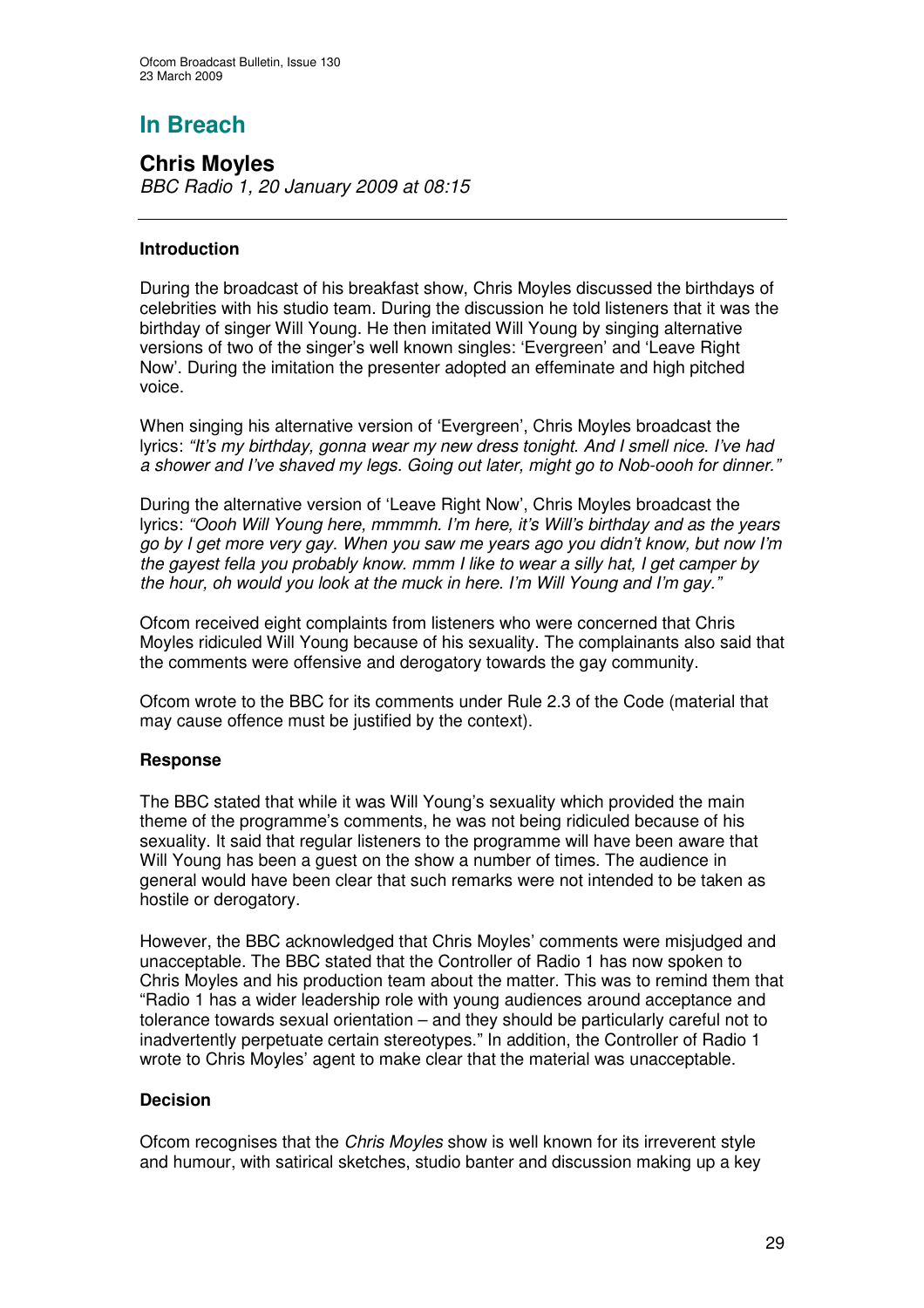part of the show. We also acknowledge that Chris Moyles commonly uses celebrities as the target of his humour in this way.

Ofcom notes the BBC's response that the comments made by Chris Moyles about Will Young were not intended to be taken as hostile or derogatory. However, in Ofcom's opinion, the comments were clearly based on the singer's sexuality and therefore capable of giving offence. Ofcom therefore had to decide whether the comments were justified by the context in order to meet the requirements of Rule 2.3 of the Code.

The BBC acknowledged that the comments were unacceptable. Ofcom was also concerned by this material, and in particular the language used and the tone and manner in which the comments were made. In Ofcom's opinion, the language used to imitate Will Young (including "*gonna wear my new dress tonight...I've shaved my legs... Going out later, might go to Nob-oooh for dinner"* and "*I get camper by the hour, oh would you look at the muck in here")* could have reasonably been interpreted by listeners as promoting and condoning certain negative stereotypes based on sexual orientation. Ofcom considered that the presenter's use of an effeminate and high pitched voice would have promoted these stereotypes further. Although no doubt intended to be humorous, comments such as these and the manner in which they were delivered, in Ofcom's view, could reasonably have been perceived as hostile and pejorative. In Ofcom's opinion, the broadcast of this language by Chris Moyles, taking account of both the tone and words, had the potential to cause considerable offence.

Ofcom took account of the fact that Chris Moyles is a well known and influential presenter and that many listeners are familiar with his style and humour. However, we also had regard to the time of broadcast - the weekday breakfast time slot that attracts a young audience, including large numbers of children. Ofcom was therefore particularly concerned that the broadcast of this type of material may have the potential to encourage listeners, especially children, to discriminate against others because of their or perceived sexual orientation. Such material runs the risk of being imitated by children, for instance in the playground, causing unnecessary distress.

In light of these factors, Ofcom concluded that the material was not justified by the context and so went beyond generally accepted standards for this type of programme. While we acknowledge the action taken by the BBC to prevent the future broadcast of similar material, we concluded that the programme breached Rule 2.3.

Ofcom previously published two findings concerning Chris Moyles and the use of discriminatory/offensive language (Bulletin 56, published 20 March 2006, and Bulletin 62, published 12 June 2006). One case was resolved due to the action of the broadcaster and one was in breach of the Code. In light of this, Ofcom would remind the BBC to take particular care to avoid potentially discriminatory treatment or language directed against sections of society. This is particularly important in programmes which children are likely to listen to.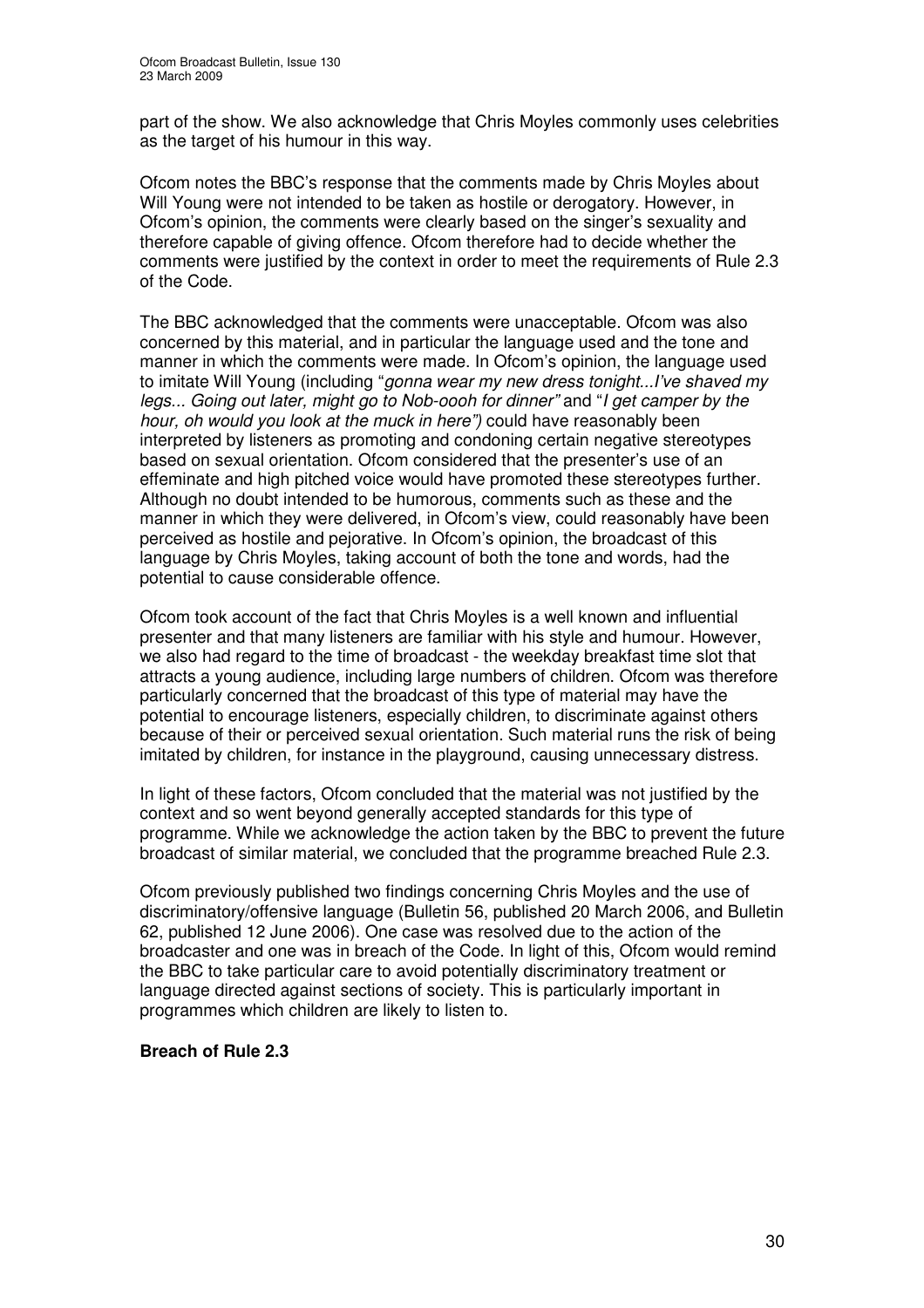# **Chop Shop**

*Discovery Channel (including Discovery+1), October 2008, 12:00 (and repeated on) 13 October 2008, 09:00; December 2008, 17:00; and December, 16:00*

## **Introduction**

Discovery Channel is a general entertainment and documentary channel available on satellite and cable platforms. *Chop Shop* is a programme that tracks two car mechanics and their team when they *"recustomise"* cars. Ofcom initially received three complaints about repeated offensive language in an episode broadcast prewatershed on 12 October 2008 and repeated on 13 October 2008 ("Programme One"), in which the team were designing a car for the actor Martin Kemp. During its investigation into Programme One, Ofcom received a further eight complaints relating to strong language in editions of *Chop Shop* broadcast before the watershed on 27 December 2008 ("Programme Two") and 31 December 2008 ("Programme Three"). These programmes showed the team designing cars for the performers Jools Holland and Johnny Vegas respectively. In this finding, all three programmes together are referred to as the Programmes.

Ofcom reviewed recordings of the Programmes provided by Discovery Communications Europe Ltd ("Discovery"), which complies the Discovery Channel. Ofcom noted that the Programmes each contained several uses of *"fuck"* and *"fucking".*

Ofcom wrote to Discovery, asking it to respond under Rule 1.14 (the most offensive language must not be broadcast before the watershed).

# **Response**

In its response concerning Programme One, Discovery expressed deep regret for the transmission of offensive language in this programme and apologised. It said that the post-watershed version had been broadcast during the day by mistake. Discovery said that the error had led it to introduce additional compliance procedures.

In its response concerning Programme Two and Programme Three, Discovery said that despite the steps it had taken in the wake of Programme One being broadcast, Discovery had discovered that there were further compliance issues with the programme *Chop Shop*. Due to human error, the post-watershed versions of Programmes Two and Three had been entered into the scheduling system without a scheduling certification. This led to Programmes Two and Three being aired during daytime.

Discovery said that it had broadcast an apology four times in total for the offensive language in the Programmes. It also emphasised the steps it was taking to improve compliance further, including: the installation of a computerised scheduling system that would prevent programmes from being transmitted if they did not have a scheduling certification; the withdrawal of this series of *Chop Shop* from the schedules until the new scheduling system was fully implemented; a check on the scheduling certifications of all commissioned programming from the previous two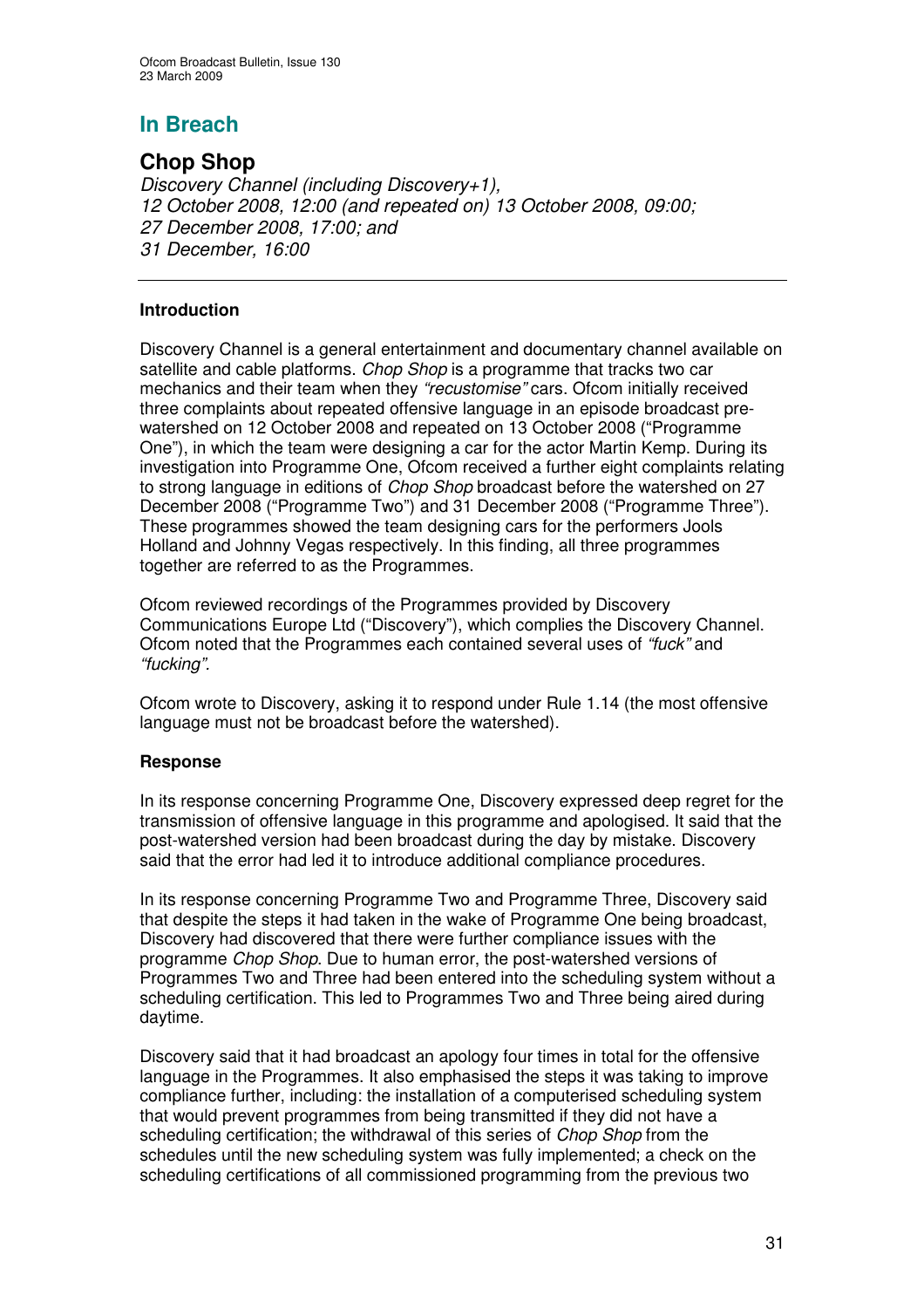years; and the introduction of a policy whereby only a daytime compliant version of each *Chop Shop* programme would exist (i.e. all offensive language would be removed).

#### **Decision**

Ofcom's research<sup>1</sup> confirms that most viewers find "fuck" and its derivatives some of the most offensive language. Ofcom welcomes the admission by Discovery of the compliance errors in the three Programmes and that it has progressively tightened up compliance procedures in response.

The repeated uses of the most offensive language before the watershed were, however, clear breaches of Rule 1.14. Ofcom also notes two previous breaches of Rule 1.14 by the Discovery Channel recorded within the past fourteen months – one concerning the same programme<sup>2</sup>. In light of all these contraventions of the Code over a period of fourteen months, Ofcom is concerned by the inadequacy of the channel's compliance arrangements. Its procedures have clearly not been robust enough to prevent multiple breaches of the Code Rules prohibiting the broadcast of the most offensive language before the watershed.

Ofcom is therefore requiring Discovery to attend a meeting with the regulator to discuss its compliance record and arrangements.

<sup>&</sup>lt;sup>1</sup> "Language and Sexual Imagery in Broadcasting: A Contextual Investigation", September 2005

<sup>2</sup> See *UK Toughest Jobs,* Bulletin 100, 14 January 2008 and *Chop Shop: London Garage,* Bulletin 102, 11 February 2008.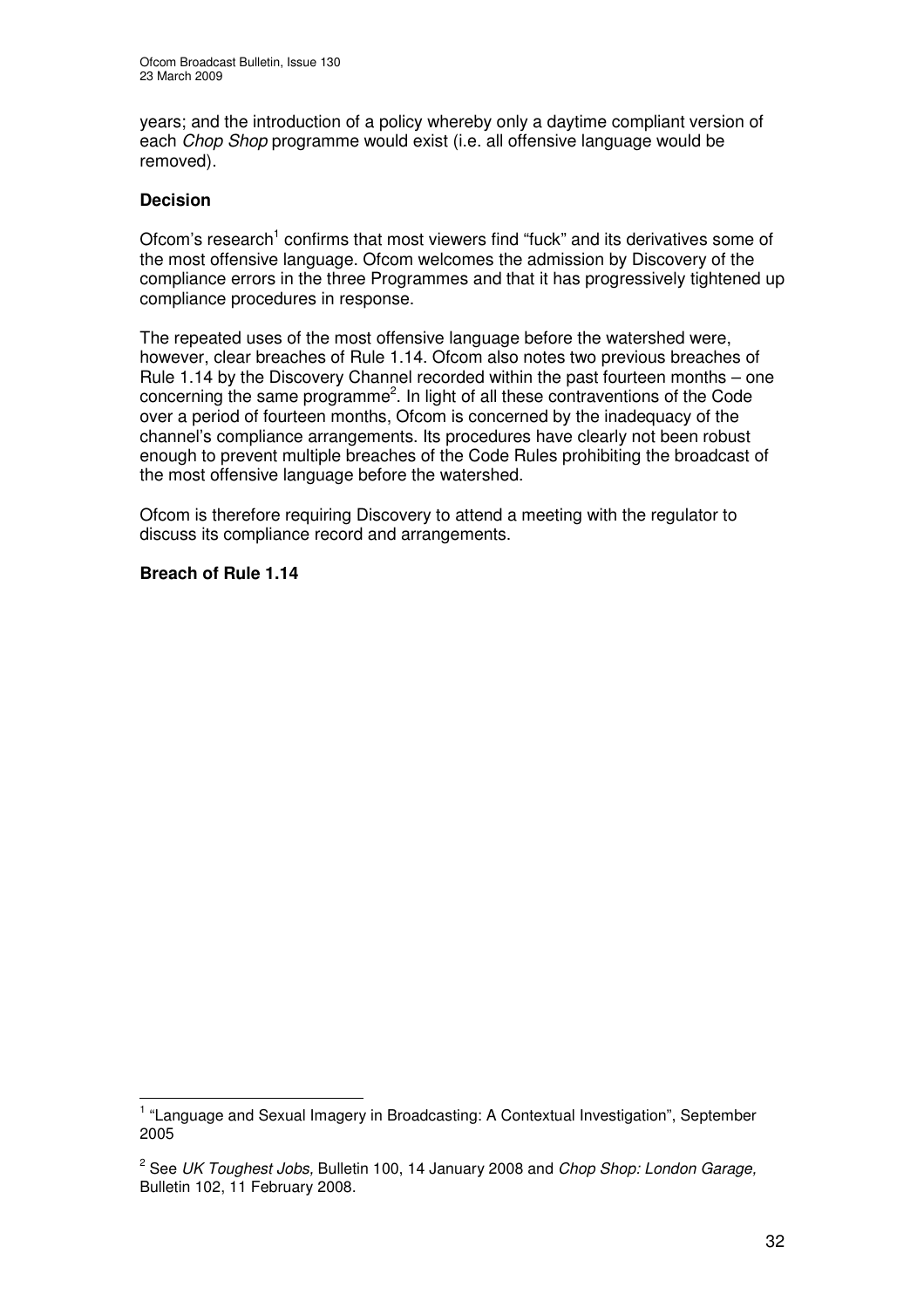**Sky News** *Sky News, 18 December 2008, 16:15*

### **Introduction**

Ofcom noted that a sequence on Sky News contained flashing images. They were from a press conference at which Sam Allardyce gave his reaction to being appointed manager of Blackburn Rovers. No warning was broadcast before or during the report about the nature of the images.

Certain types of flashing images present a danger of triggering seizures in viewers who are susceptible to photosensitive epilepsy ("PSE"). Rule 2.13 of the Code states that television broadcasters must take precautions to maintain a low level of risk to viewers who have PSE. Ofcom therefore asked Sky how this broadcast complied with Rule 2.13.

## **Response**

Sky said that the live pictures from Sam Allardyce's press conference were editorially justified. They were the only pictures that could illustrate an important story – that Allardyce was back in a high profile management position. In working very quickly to prepare a report to be shown soon afterwards in a sports bulletin, the producer failed to include a warning about the flash photography as regards the live pictures. Sky agreed that as there was a lot of flashing, and that viewers should have been warned. After the sequence was broadcast for the first time, it was edited within ten minutes to reduce the amount of visible flashing when shown subsequently. No warning accompanied this edited package.

The broadcaster pointed out that the issue of flash photography is a difficult one for rolling news channels like Sky because they cover a number of live events where the level of flashing images cannot be accurately predicted in advance. In this case, Sky agreed there was no reason why a warning could not have been given to viewers before the item was broadcast. As a result of this incident Sky reminded all of its journalists and production staff of the requirements set out in 2.13 of the Code.

#### **Decision**

An assessment by Ofcom found that the sequence breached Ofcom's technical guidelines for flashing images.

We expect broadcasters to be always alert to material which poses a risk to viewers subject to PSE and to check whether such content complies with Ofcom's technical criteria set out in the Guidance. If it does not, then Rule 2.13 requires the broadcaster to take any "reasonably practicable" measures to follow the Guidance and make the material compliant. If it is not reasonably practicable to follow the Guidance but the broadcaster still wishes to transmit such material, it must (a) be able to demonstrate that it is editorially justified to broadcast the non-compliant material; and (b) that it gave an adequate warning or warnings.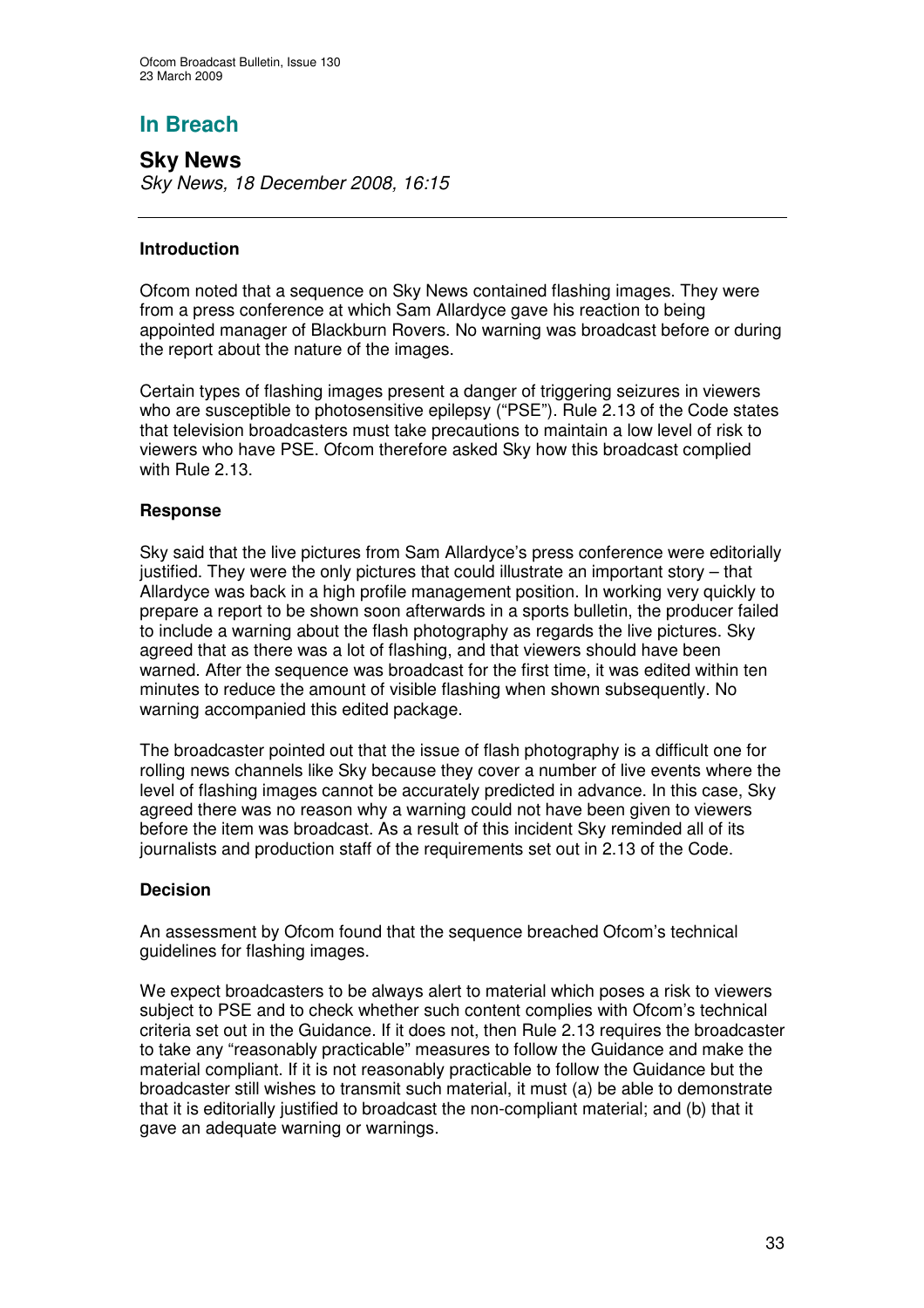In this case Sky has agreed that the flashing images breached Ofcom's technical criteria but there was no warning broadcast, either when the pictures were shown live or when they had been re-edited for the subsequent sports programme. Ofcom does not need in this case to decide whether – if a warning had been broadcast – Sky would have been editorially justified in showing the flashing images. We note in this case that the flashing was from distinct light sources and that this may have reduced the potential for harm and we welcome Sky's assurances that following this complaint it has reminded its staff of the need to observe Rule 2.13. Nevertheless the broadcast of the material without a warning did amount to a breach of Rule 2.13.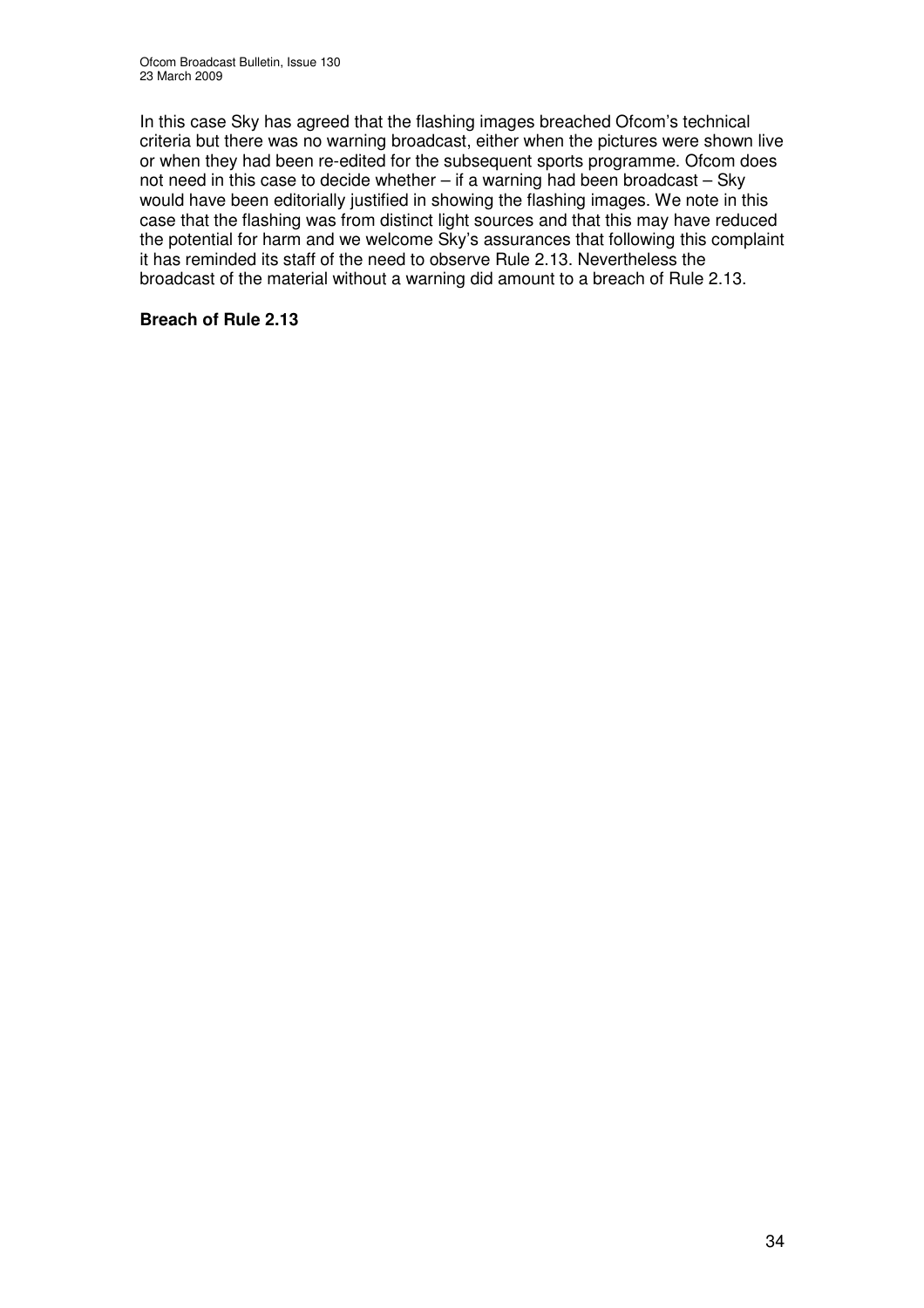# **The Breakfast Show**

*Vibe 105.3 FM, 7 June 2008*

## **Introduction**

Vibe is a community radio station which broadcasts to Enniskillen in Northern Ireland, it broadcast a number of weekend breakfast shows presented by a volunteer.

Ofcom received a fairness and privacy complaint about programmes broadcast on Vibe 105.3 FM ("Vibe FM") between 20 April and 17 June 2008. As part of its investigation into this complaint, Ofcom asked the broadcaster to provide recordings of three programmes broadcast on 7, 15 and 17 June 2008.

#### **Response**

The broadcaster provided recordings of the programmes broadcast on 15 and 17 June 2008. However, in relation to the programme of 7 June 2008 the broadcaster informed Ofcom that it had experienced a problem with its programme logging system and that it might not be possible to retrieve the programme. It subsequently confirmed to Ofcom that it was not able to retrieve the recording and so could not provide it.

#### **Decision**

It is a condition of all local radio licences that the licensee supplies recordings to Ofcom on request when under investigation. While Ofcom recognises that the broadcaster's failure to provide Ofcom with the recording was due to a technical problem with its logging equipment, the broadcaster is legally obliged to ensure that recordings of its output are retained for 42 days.

Ofcom was unable to consider the complaint of fairness and privacy as it related to the edition of the programme broadcast on 7 June as a result of the broadcaster's failure to provide the recording.

This is a serious breach of the broadcaster's licence and entirely unacceptable. It will be held on record. Any similar breaches by Vibe FM will result in the consideration of further regulatory action.

# **Breach of Licence Condition 8 (Part 2 General Conditions)**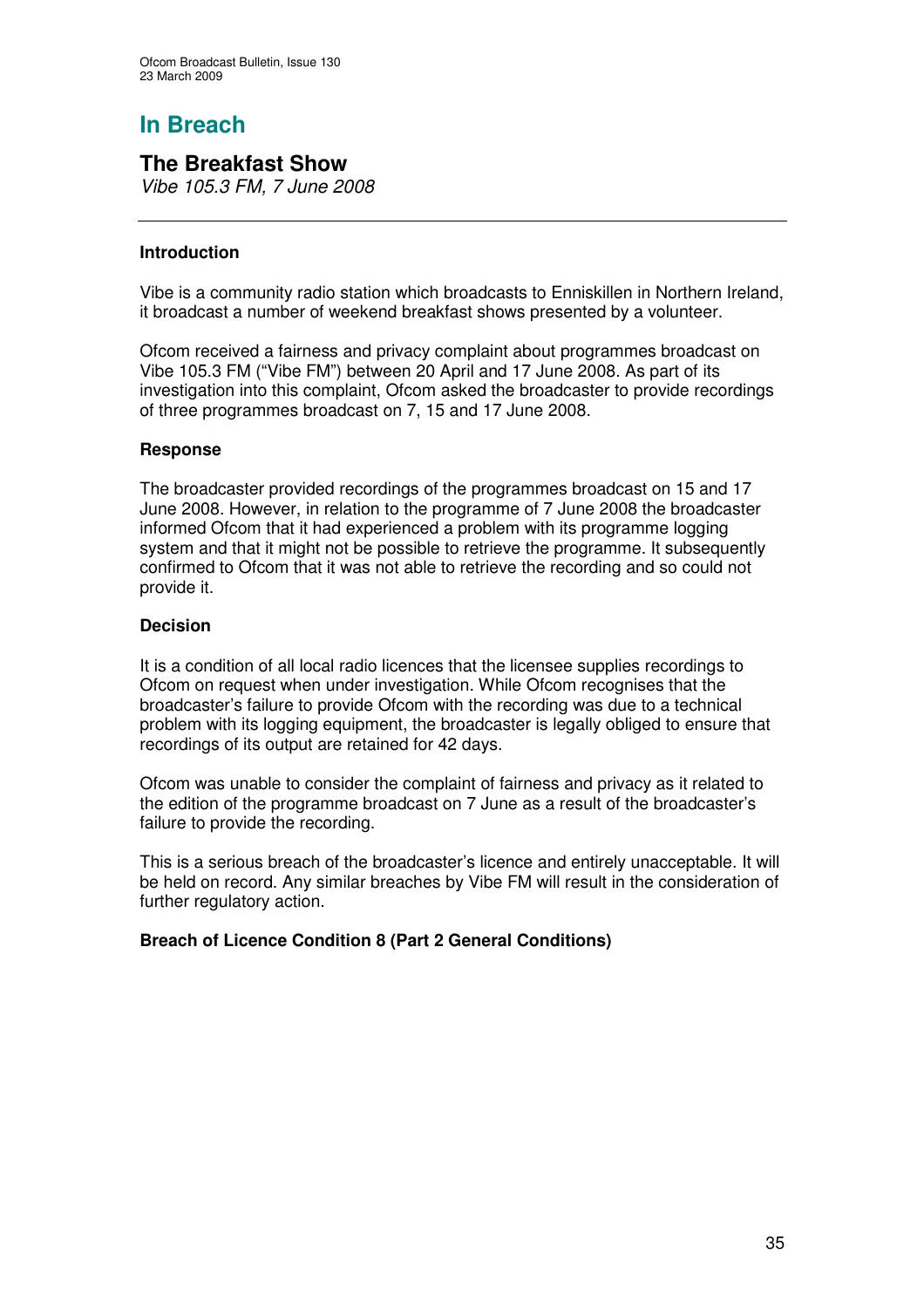# **Resolved**

**BBC Breakfast** *BBC1, 16 February 2009, 06:55*

## **Introduction**

*BBC Breakfast* is an early morning news and entertainment programme transmitted weekdays on BBC1 (and on satellite and cable on BBC News 24) between 06:00 and 09:15. At 06:55 on Monday 16 February 2009 the programme featured part of a sound clip of the Hollywood actor Christian Bale losing his temper on a film set. The incident, which, when played in full, featured a number of expletives, had been recorded and distributed to the media and was widely reported at the time.

The programme's presenter introduced the Christian Bale item and almost immediately the word *"fucking"* was heard. The clip was immediately stopped and the presenters apologised stating that the clip should have been edited. 16 viewers complained to Ofcom that the word "fucking" was broadcast. Ofcom asked the BBC to comment with regard to Rule 1.14 which requires that: "The most offensive language must not be broadcast before the watershed…"

## **Response**

The BBC said that it accepted that the transmission of the word "fucking" before the watershed was in breach of Rule 1.14. It said that the broadcast of this word was the result of human error. Two versions of the item existed in its production database – one containing the most offensive language and one with this language bleeped out for transmission. The original unedited version was played by mistake because the two different versions were not clearly labelled.

The BBC continued that as soon as the word *"fucking"* was heard the programme's director cut the clip so that no more would be heard. The programme then cut back to the presenters who immediately apologised at length for what had occurred. It went on to say that the programme item was dropped from the schedule and a further, full apology was offered at the end of the programme. The BBC said that it had put measures in place to ensure that no material that is unsuitable for broadcast is left in its production database and considered that these measures will prevent any repetition of this incident.

#### **Decision**

Ofcom acknowledged the swift action of the director to take the clip off-air immediately once the first swear word was heard, therefore avoiding any further offence to viewers. We also note the swift steps taken to apologise to viewers for this error and to put in place revised procedures to prevent a recurrence. Ofcom therefore considered the matter was resolved adequately by the broadcaster.

#### **Resolved**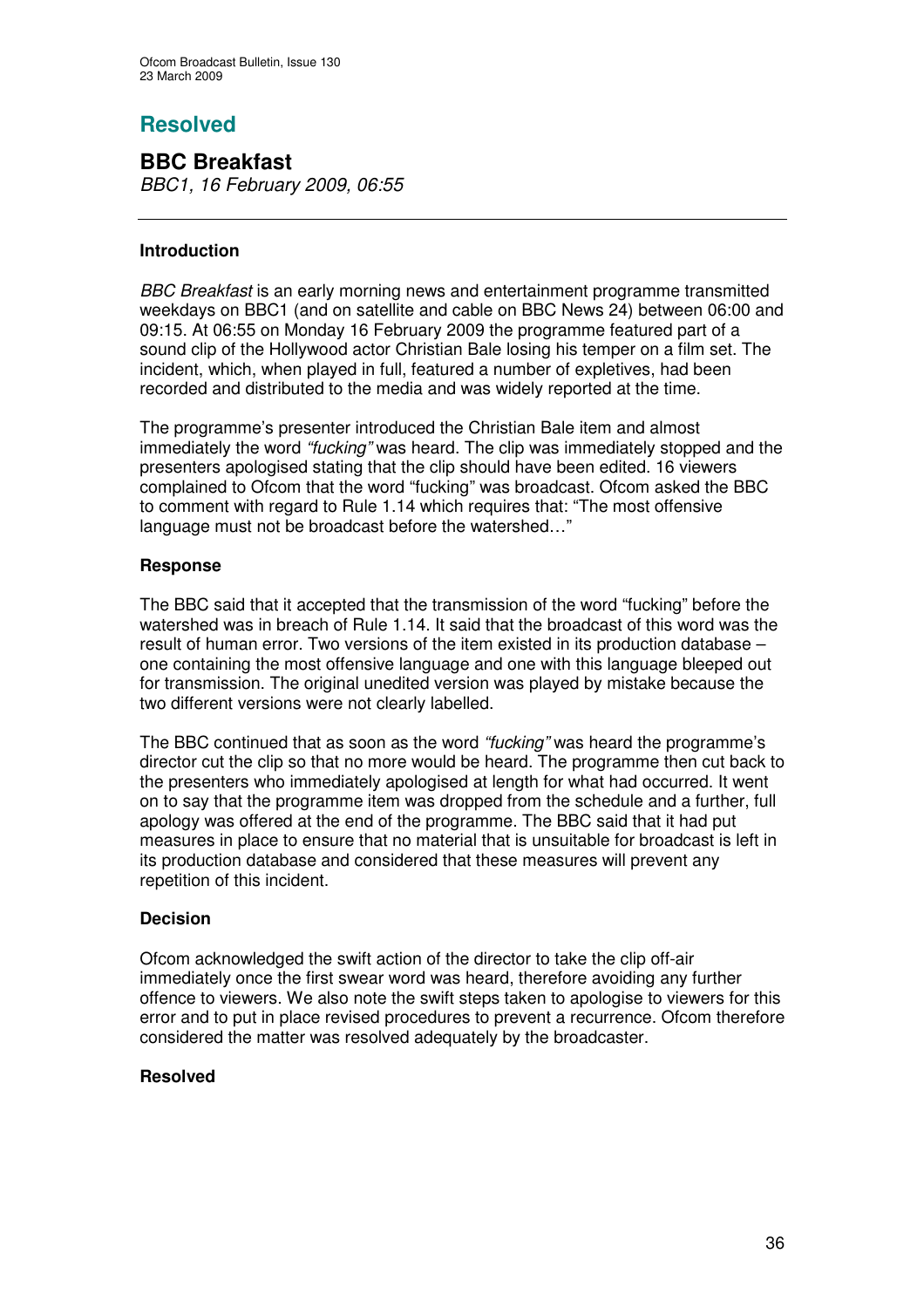# **Not In Breach**

**The Qur'an** *Channel 4, 14 July 2008, 20:00*

### **Introduction**

*The Qur'an* was a two-hour documentary made by the film-maker, Antony Thomas. It was broadcast as part of Channel 4's *Islam Unveiled* season, a week of programmes dealing with Islam. *The Qur'an* examined what the Qur'an itself says on a range of issues such as crime and punishment, violence and conflict, and the treatment of women. The programme attempted to relate present-day Islamic practice and beliefs to the Qur'anic source text.

The programme contained several sequences discussing Shi'a<sup>1</sup> practice and beliefs. In particular, it focussed on "intercession". Intercession is the practice of directing prayers and requests to God through certain members of the family of the Prophet Mohammed. This includes Imam Ali Reza and his descendents, the eighth of the twelve Imams who are perceived by some to be the religious and political successors to the Prophet Mohammed.

Ofcom received 21 complaints from individuals concerning the way the programme treated Shi'a Islam. Ofcom also received a detailed complaint ("the Group Complaint") from 12 organisations representing Shi'a Islam within the UK. The Group Complaint submitted two sets of documentation in support of their points.

In summary the main complaints about the programme were as follows.

- a) Shi'a Islam was portrayed in a negative, unbalanced and irresponsible light, including misrepresenting and inaccurate facts about Shi'a Islam ("Misrepresentation"). In particular, the complainants said that the programme:
	- stated that Shi'a Islam is contrary to the Qur'an and that Shi'as do not follow the Qur'an, and this would incite hatred towards Shi'as ("Shi'a Belief in the Qur'an");
	- asserted that Shi'as believe the Qur'an to be falsified and there is no agreement between Shi'as and Sunnis over the authenticity of the Qur'an ("Falsification");
	- misrepresented the Shi'a position on intercession and the role of priests, stating that Shi'as pray to the Imams rather than to God ("Intercession");
	- said that Shi'a Islam was equated with extreme Iranian political beliefs as well as the Saudi Wahhabist state and footage of a sermon was used out of context ("Extremism"); and
	- mistranslated or inappropriately edited the views of two participants ("Mistranslations).

<sup>1</sup> Shi'a Islam is the second largest denomination of Islam, after Sunni Islam. Shi'as in particular believe that the family of the prophet Mohammed have a particular spiritual relevance.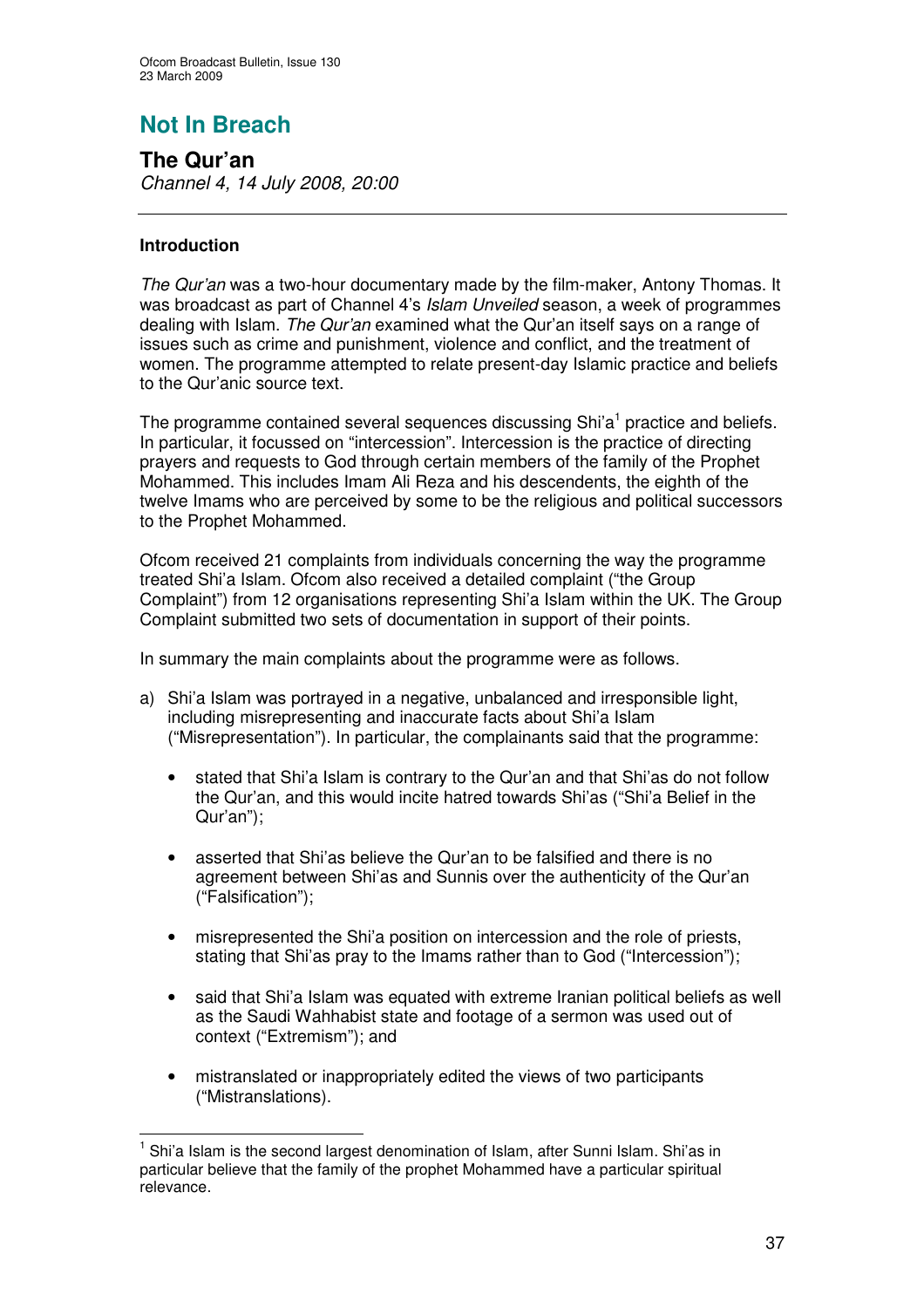- b) The programme risked increasing tensions within the Muslim community between Sunnis and Shi'as, and inspiring violence against Shi'as ("Increased Shi'a/Sunni Tensions").
- c) The broadcaster did not use Shi'a scholars and commentators in the UK and not enough time was given to Shi'a contributors ("Shi'a Contributors").
- d) The programme confused images of Alawite (non-Shi'a) worship with Shi'a Islamic worship ("Mislabelling").

Ofcom wrote to Channel 4, asking it to respond under the following Rules of the Code:

- 2.2 (factual programmes must not materially mislead);
- 3.1 (broadcasters must not include material likely to encourage the commission of a crime);
- 4.1 (broadcasters must exercise a proper degree of responsibility with respect to religious programmes);
- 4.2 (religious views must not be subject to abusive treatment); and
- 4.3 (identity of religions must be clear to the audience).

### **Response**

Channel 4 said that the programme "was a very important film" about what has been described as "currently the world's most ideologically influential text". The documentary debated key issues related to the Qur'an, and such debate was absolutely vital in our democracy. The broadcaster added that it was unprecedented for a national broadcaster to devote two hours in peak time to the Qur'an.

According to the broadcaster, the programme aimed to explore what the Qur'an actually says about issues such as crime and punishment, the role of women, the wearing of the veil, and tolerance of other religions. Further, the broadcast aimed to examine the different interpretations of the Qur'anic text and chart how they came about. However, Channel 4 did state that: "The [p]rogramme [did] not set out to take the impossible leap of determining which interpretation is correct. Nor [did] the [p]rogramme seek to invalidate or undermine any religious beliefs and cultural practices which arise in connection to the Qur'an".

Channel 4 said the programme made clear that the views held by different Muslims on fundamental issues, such as punishment and forgiveness, are diverse, for example between the Sunni and Shi'a traditions, but also within those traditions. Consequently, according to the broadcaster, "The emphasis in the [p]rogramme of diversity and difference in the Muslim religious faith and practice and interpretations of the Qur'an [was] evident". The programme concluded by highlighting the guidance and empowerment that the Qur'an offers and the programme stated "It is clear that the Qur'anic text may raise more questions than it may answer and the [p]rogramme mirrors that dichotomy".

In relation to the complaints, Channel 4 made the following points.

a) Misrepresentation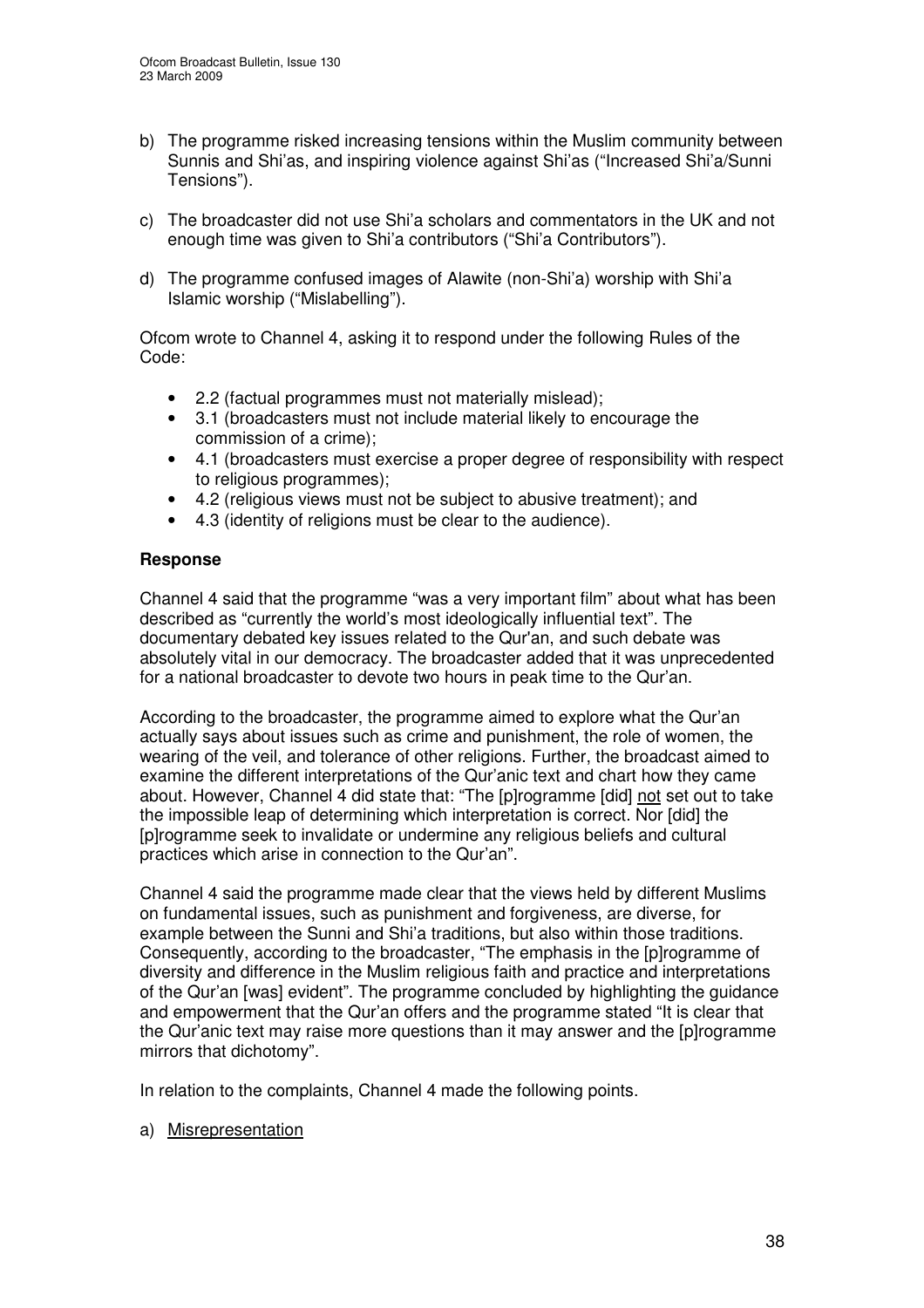A great deal of research and preparation had gone into the making of the programme. All facts were sourced from leading academics and historians, and where an opinion was expressed in the programme this was based on appropriate sources, and was appropriately challenged in the commentary or by another contributor. The programme included contributions from a range of participants. For example, in discussing what the Qur'an had to say on violence, the programme sought contributions from Sunnis and Shi'as.

In general, Channel 4 said: "It is contrary to the principles of freedom of expression to suggest that religious faith is abused merely because a programme raises an issue with respect to a religious belief or practice and questions what lies behind that belief or practice. A religious faith is not abused where a programme asks a question and then provides a voice to those who wish to answer it. On the contrary, democratic and free debate is served by a free airing of [a] responsibly and sensitively presented range of views and perspectives in the context of a historical analysis of the key text".

Taking in turn the key elements of complaints concerning misrepresentation, Channel 4 made the following points.

• *Shi'a Belief in the Qur'an*

Complainants alleged that the programme stated that Shi'a Islam is contrary to the Qur'an and that Shi'as do not follow the Qur'an, which could incite hatred towards Shi'as. Channel 4 said that the programme did not vilify Shi'a beliefs or practices or suggest or state that they are contrary to the Qur'an or unIslamic, nor did the programme suggest that Shi'as do not believe in the Qur'an. What the programme actually stated was that certain practices are not expressly specified in the Qur'an.

• *Falsification*

Complainants alleged that the programme asserted that Shi'as believe the Qur'an was falsified and that there is no agreement between Shi'as and Sunnis over the authenticity of the Qur'an. Such an allegation is known as *tahrif 2*. . Channel 4 rejected these complaints. The broadcaster stated that: numerous Shi'a scholars and holy sources have in the historical past accused Sunnis of falsifying the Qur'an; this was made clear in the programme; but the broadcast went on to say that today "*any talk of a falsified Qur'an is out of the question*". Channel 4 noted the Group Complaint had cited various Shi'a scholars on this matter, but without disproving the statement made in the programme about falsification. More generally, the programme did not assert there were differences between Sunnis and Shi'as over the authenticity of the Qur'an.

• *Intercession*

Complainants alleged that the programme misrepresented the Shi'a position on intercession and the role of priests, stating that Shi'as pray to the Imams rather than to God. The broadcaster made the point that numerous reputable sources and contributors it consulted confirmed the view that Shi'as make use of intermediaries, such as the Imam Ali Reza, when praying to God. The programme featured various Shi'a contributors, such as the Grand Ayatollah Saanei, and several Shi'a pilgrims visiting an Iranian shrine<sup>3</sup>, who all highlighted

 $2^{2}$  Tahrif is considered a sin by most Muslims.

 $3$  In the city of Mashhad, Iran, where Shi'a pilgrims visit a shrine to Imam Ali Reza.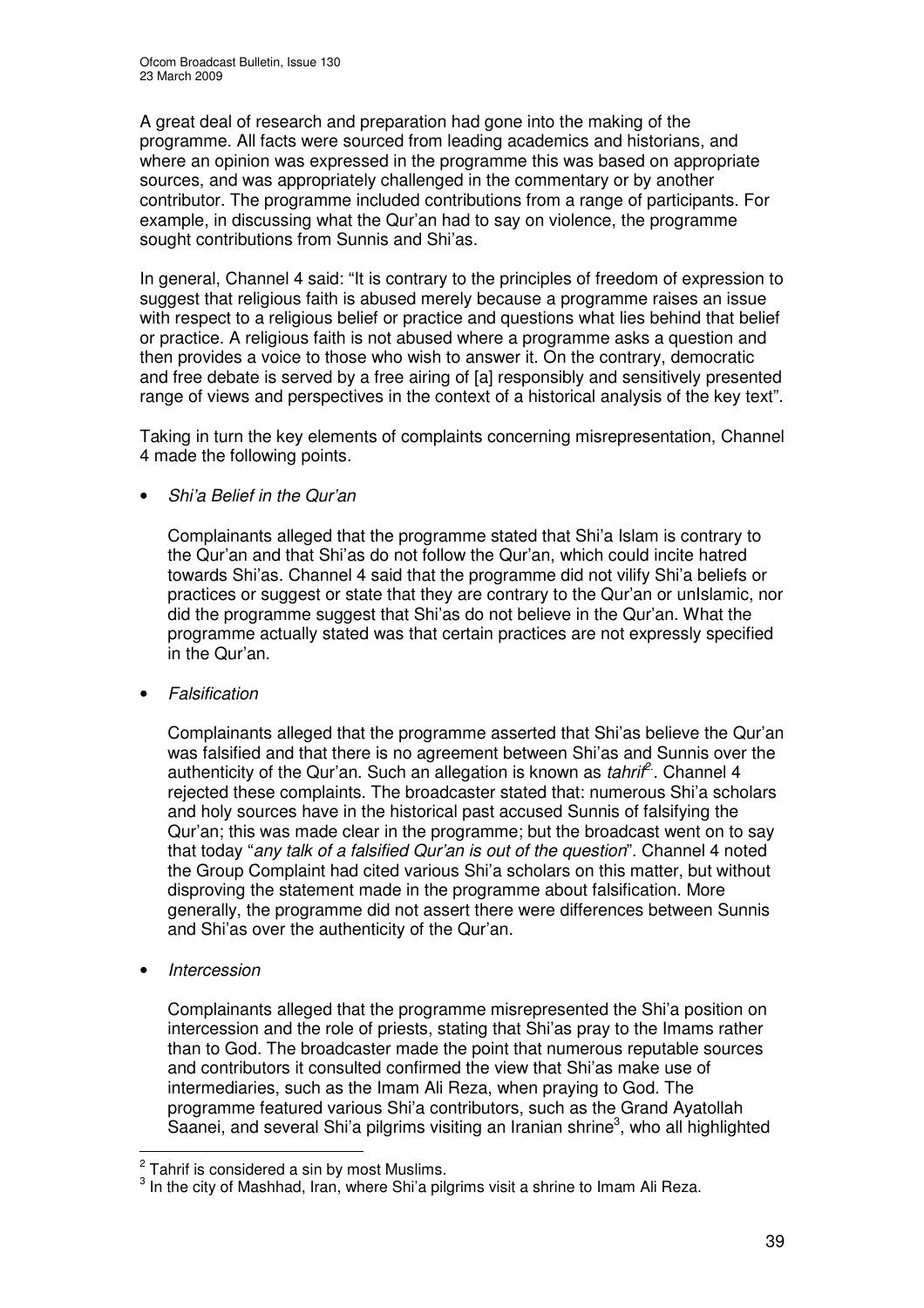the key importance of intercession and the Imam Ali Reza in their beliefs. Channel 4 said the point the programme was seeking to make was that the Qur'an states that prayers and supplications should only be directed to God, and that there are no references in the Qur'an to the question of Mohammed's succession or the Imams. Nowhere in the programme was it suggested that the belief in intercession is against Islam.

Channel 4 strongly refuted the contention made by one of the complainants that most of the Sunni world believes in intercession. Rather, all Sunnis interviewed during the making of the programme confirmed the opposite. Channel 4 did concede that some Sunnis may pray to God from the burial places of righteous men and women, or indeed that a minority of Sunnis may break with Sunni beliefs and pray to the deceased. However, Channel 4 was adamant that: "The Sunni do not believe in 'intercession' in the same manner as Shi'a Muslims and this is an indisputable fact".

Channel 4 acknowledged that one contributor (Dr.Taj Hargey, Chairman of the Muslim Educational Centre of Oxford) labelled intercession as a "*sin*" and that such a view would be challenging for some viewers. This was why, following this interview, the last word on the issue of intercession was given to the Grand Ayatollah Saanei (See footnote 6). Channel 4 said: "Not only was this fair but it substantially minimised any potential harm of Dr.Hargey's comments".

Concerning the role of priests, Channel 4 pointed out that it was not saying that Shi'a Islam was the only branch of Islam to make use of priests, as alleged by some complainants. In fact, the programme noted the role of clerics in the Sunni Wahhabist tradition, predominant in Saudi Arabia. However, the programme did allude to the role of Shi'a priests in the context of intercession<sup>4</sup>.

• *Extremism*

Complainants alleged that the programme equated Shi'a Islam with extreme Iranian political beliefs as well as the Sunni Wahhabist state in Saudi Arabia, and that footage of a sermon was used out of context. According to Channel 4, the programme could not be construed as connecting Shi'ia Islam with extremist ideologies such as those represented by Al-Qaeda. Nor did the programme link Shi'a Islam to Sunni Wahhabism, as found in Saudi Arabia; rather the programme said both Shi'a Iran and Wahhabist Saudi Arabia have something in common: a priestly class, which the programme commentary said, was "*contrary to the spirit of the Qur'an*".

At one point in the programme, according to Channel 4, footage of a Shi'a cleric, Ayatollah Tabatabaee, in a sermon espousing violence, was used as part of a discursive section on whether the Qur'an can be used to justify violence. The footage followed contributions of several hard-line Sunni clerics. These various contributions, both Shi'a and Sunni, followed a long section of the programme which stressed the Qur'anic values of peace and tolerance. Channel 4 said: "The footage of the sermon is used to demonstrate the political reality stemming from a hard-line interpretation of the Qur'an – both Sunni and Shi'a – but it is not said to be representative of Shi'a or Sunni Muslims at large".

 $<sup>4</sup>$  In the part of the programme that followed the discussion on the Shi'a approach to</sup> intercession, Dr.Taj Hargey said in relation to priests: "*There is no need for an intercessor. You and I have the absolute right to pray and to connect to the divine*".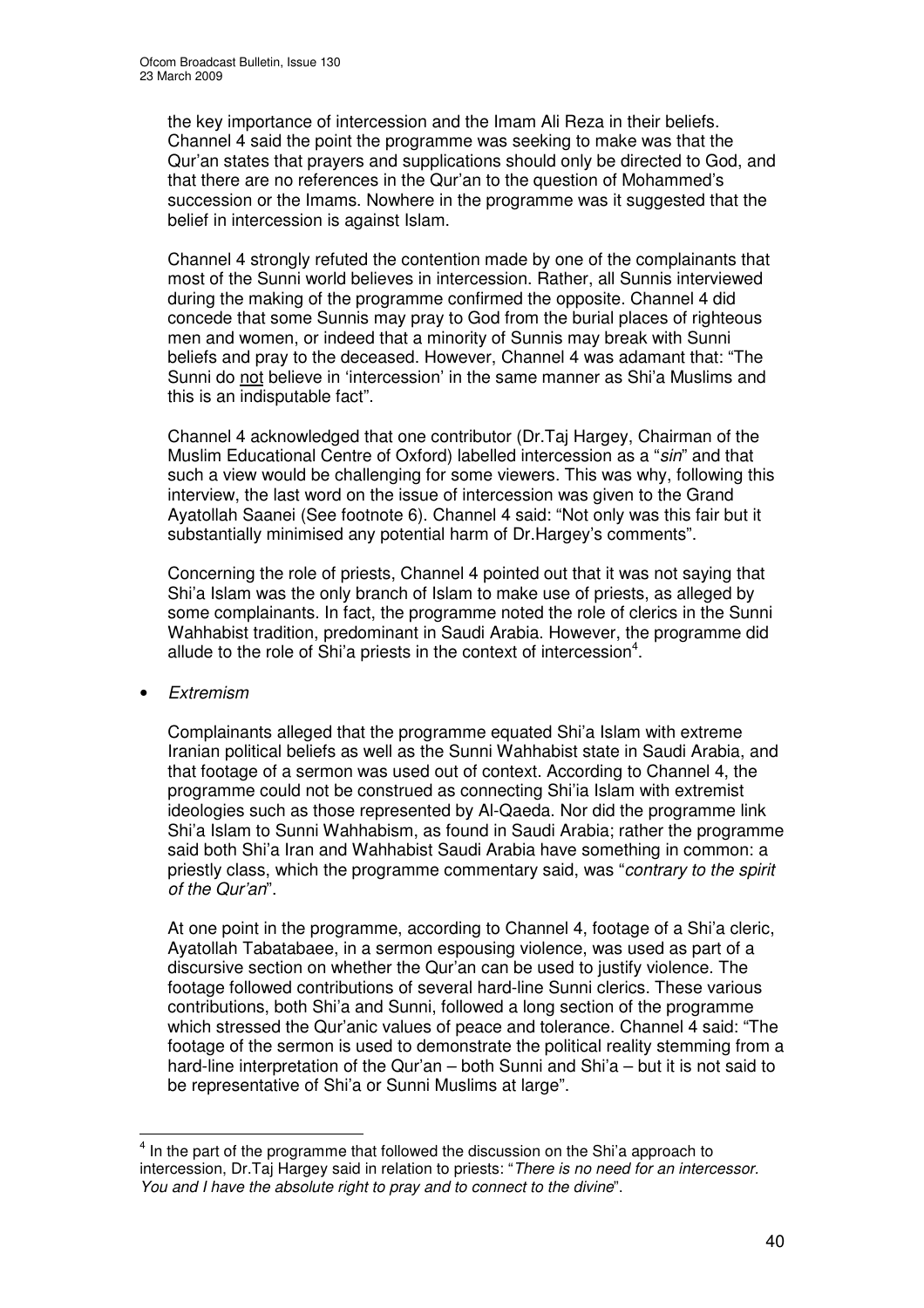• *Mistranslations*

Complainants focused on the alleged mistranslation of two Shi'a contributors who featured in the programme. One was a male Shi'a pilgrim, who gave his views on intercession. The second contributor was a senior Iranian cleric, who gave his views, amongst other things, on intercession and crime and punishment.

#### Male Shi'a Pilgrim:

In discussing intercession, the programme featured clips from interviews with five Shi'a pilgrims visiting the Iranian city of Mashhad. In the programme, the commentary translated the Farsi spoken by one pilgrim as:

"*Imam Reza and the other Imams are our only hope.*"

Channel 4 accepted that there was an inadvertent and unfortunate omission from this translation of some of the words spoken by the pilgrim and actually broadcast. The words spoken in Farsi were:

"*We have no one apart from God, the Imams and their descendents. Imam Reza and the other Imams are our only hope".* [The words omitted from the voice-over translation are underlined]

Channel 4 said the omission resulted from an initial error made by the interpreter present in the interview with the pilgrim. The broadcaster made the following points:

- the filmmaker had engaged two reputable Farsi speaking translators: one ("the First Translator") to act as interpreter in each interview and the second to view the edited interviews to ensure the dialogue was edited accurately and that the voice-over translation was correct;
- an initial error, by the First Translator, in translation of the phrase spoken by the pilgrim was not spotted by the second translator checking the edited version of the interview used in the broadcast. Channel 4 said that this omission was unfortunate and was not the result of irresponsible film-making, but human error;
- Channel 4 maintained that viewers were not materially misled in that the pilgrim, and the other four Shi'a pilgrims featured in this sequence of the programme, still maintained the importance of the Imams as intermediaries. Allied to the fact that there is no mention of intercession and the Imams in the Qur'an, the programme's subsequent commentary remained accurate, which stated:

"*Sentiments like these seem completely contrary to the Qur'anic ideal of a direct personal relationship with God"*; and

• Channel 4 regretted this error and stated that the master-tape of the programme has been edited so that a corrected translation of the pilgrim, including the omitted phrase, is now in the programme for all subsequent screenings. The broadcaster added that the commentary remained unchanged because it is a comment based on what Channel 4 believed to be an indisputable fact, that the specific Shi'a belief in intercession and the Imams has no basis in the Qur'an.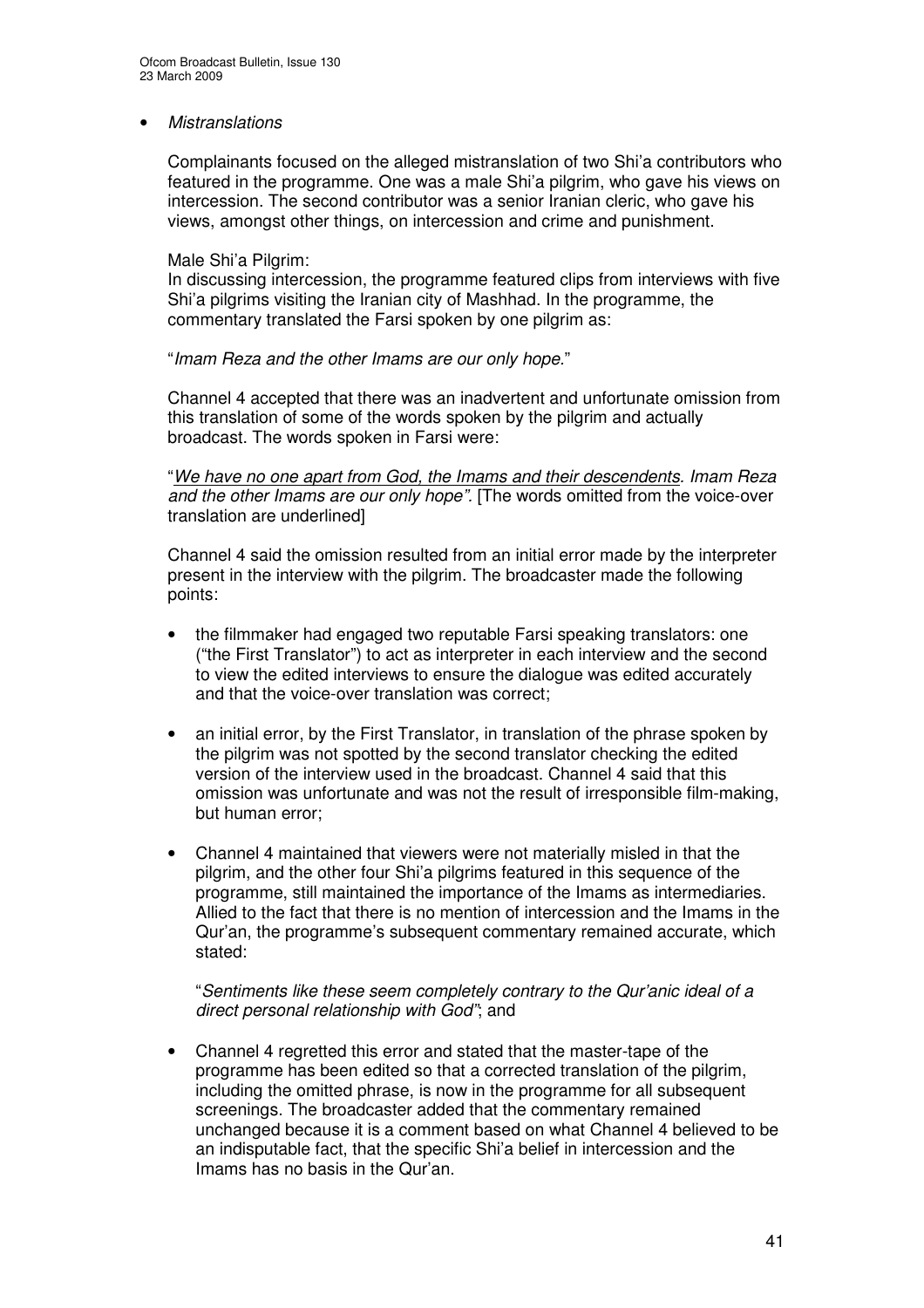### Grand Ayatollah Saanei:

At different points in the programme, excerpts were included of an interview with the leading Shi'a Iranian cleric, the Grand Ayatollah Saanei. During Ofcom's investigation, two issues arose in relation to alleged mistranslations of the interview: firstly, concerning intercession; and second, concerning crime and punishment.

### • *Mistranslation – Intercession*

Concerning intercession, the Group Complaint provided Ofcom with a translation ("the Complainants' Translation") of extensive parts of the complete, original interview in Farsi between the programme's maker, Antony Thomas, and the Grand Ayatollah. In an unbroadcast part of the Interview, according to the Complainants' Translation, Antony Thomas asked the Grand Ayatollah about the role of the Imams:

"*Some Sunnis say that the relationship with God should be a direct one and there should not be any intercessor between them".*

According to the Complainants' Translation, the Grand Ayatollah also said the following ("the Missing Phrase"), which was not included in the programme:

### "*And there is no general consensus between people of this issue* [intercession]".

The Group Complaint said that the Grand Ayatollah was stating that the issue of intercession is a matter of debate between all Muslims and that, in the Grand Ayatollah's words, it is: "*a theological discussion and should not be a source of difference*". According to the Group Complaint, the full extent of the Grand Ayatollah's answer was omitted from the programme, leaving the audience to conclude as fact something that is a matter of intra-Islamic debate amongst all Muslims.

In response, Channel 4 described the steps that had been taken before including clips of the Grand Ayatollah's interview in the programme:

- the television production company had engaged through a reputable translation company ("the Company") the services of a highly qualified Farsi speaker to translate the original interview between Antony Thomas and the Grand Ayatollah;
- on the advice of the Company, the television production company engaged another Farsi speaker, who currently works as a journalist on BBC Persia, to produce an original translation ("the Original Translation") of the recorded interview;
- also on the advice of the Company, the television production company had engaged the services of a noted academic to check the editing of the Grand Ayatollah's interview to ensure the editing and voice-over translations were correct; and
- since transmission, Channel 4 commissioned the services of another independent and reputable Farsi translator to check the Original Translation and produce their own translation ("the Second Translation");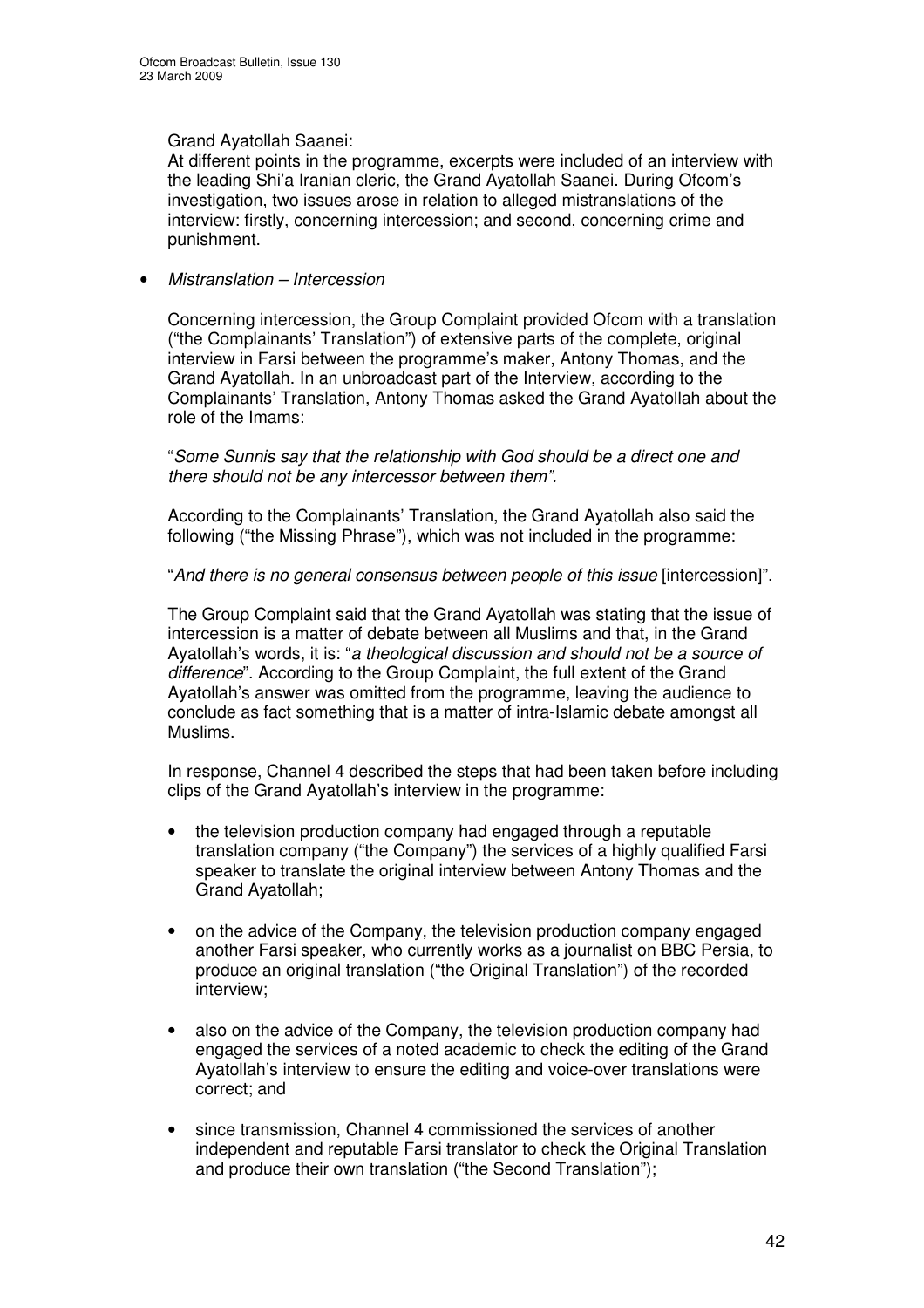Channel 4 said that both the Original and Second Translations did not contain the Missing Phrase, and that the programme accurately reflected the Grand Ayatollah's views on intercession. The broadcaster suggested that the difference between its two translations and the Complainants' Translation seemed to be due to the fact that the Grand Ayatollah: "speaks in a highly specialised manner and provides lengthy and somewhat tangential answers".

The broadcaster strongly refuted the claim that the omission of the phrase was a distortion of the interview. Even if it was assumed that the Missing Phrase had been said by the Grand Ayatollah, Channel 4 said that the meaning, as viewed in the context of the whole text of the Complainants' Translation, would be that there is no general consensus between Sunnis and Shi'as over the issue of intercession. Channel 4 pointed to the fact that the film-maker's question set up the difference of view between Sunnis and Shi'as over the issue of intercession. Furthermore, according to Channel 4, the programme did accurately reflect the Grand Ayatollah's views on intercession<sup>5</sup>.

### • *Mistranslation – Crime and Punishment*

During Ofcom's investigation, Channel 4 alerted Ofcom to the fact that whilst producing the Second Translation it became apparent there had been a mistranslation during the making of the programme. The programme implied that the Grand Ayatollah believed the death penality in Iran was appropriate for homosexual acts (what is referred to in Iran as 'sexual deviation'). However, when translating Antony Thomas' question to the Grand Ayatollah, the translator omitted the reference to sexual deviations<sup>6</sup>. The result was that the film-maker's intended question was not put to the Grand Ayatollah. The film-maker did not know this.

Channel 4 made the following points:

- this omission was only picked up in the Second Translation after the programme had been broadcast. Therefore Antony Thomas had in good faith re-voiced his original question in the edit for inclusion in the programme; and
- the effect of this omission was that the Grand Ayatollah did not suggest that the Iranian Government should be allowed to execute practising homosexuals.

Channel 4 maintained that the omission, whilst unfortunate, did not distort the Grand Ayatollah's interview so as to mislead the audience, or represent an abusive treatment of the Shi'a religion for the following reasons.

 $<sup>5</sup>$  In the programme the translation of what the Grand Ayatollah said on intercession is as</sup> follows: "I don't say that I go to Imam Reza so that he can solve my problems. I say that I have a request for God, but my position is not high enough to reach Him. I put Imam Reza as the intermediary so that he – who is very dear to  $God$  – asks Him to have mercy on me".

 $6$  Channel 4 said that in the final programme use of the word "homosexuals" was used in the programme voice-over instead of "people with sexual deviations" to ensure that the programme did not suggest to UK based viewers that homosexuality is considered a "sexual deviation", as it is in Iran. Therefore, Channel 4 maintained that the phrase "sexual deviations" was used according to standard editing practice.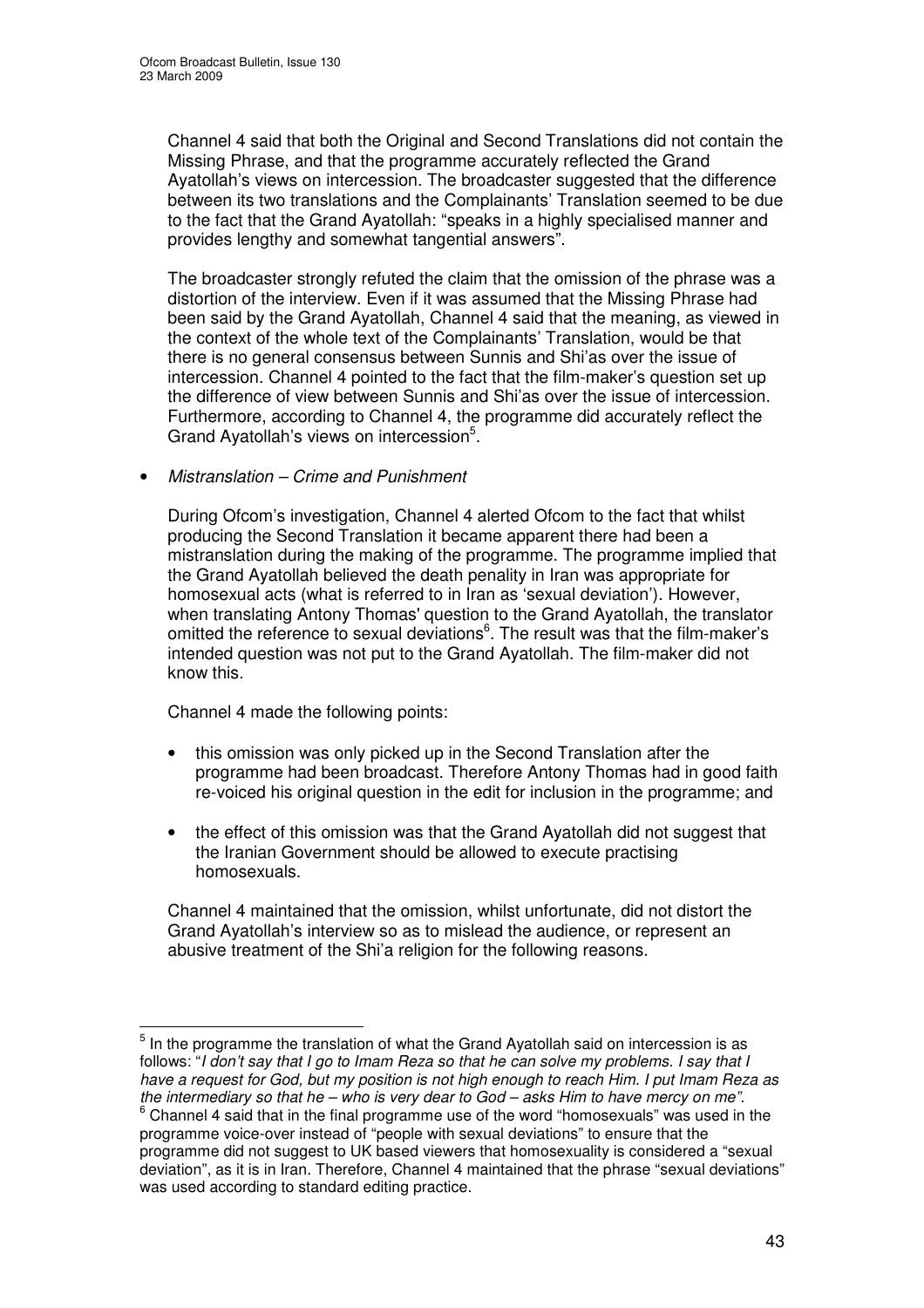Channel 4 had shown due responsibility by engaging three reputable interpreters at different stages of the programme-making process, but despite these best efforts, none of these interpreters picked up the omission;

- the Grand Ayatollah was speaking not as a member of the Shi'a faith at large but as a member of the Iranian State's religious establishment. He was commenting on the existence of certain laws within Iran; and
- according to independent research commissioned by Channel 4, the Grand Ayatollah and the Iranian Government have the same opinion about the law in relation to homosexuality, as they relate to Sharia law, namely, the State should have the ability to execute men for acts of homosexuality.

However, in light of the omission of the reference to executing homosexuals in the interview with the Grand Ayatollah, Channel 4 said they would: "look at whether the Programme should be re-edited prior to any future broadcast".

### b) Increased Shi'a/Sunni Tensions

Complainants alleged that the programme risked increasing tensions within the Muslim community between Sunnis and Shi'as, which could inspire violence against Shi'as. Channel 4 said this claim made by the complainants was "clearly speculative and completely without foundation". Although the Group Complaint had supplied details of various reports of Sunni-Shi'a violence, Channel 4 maintained that there was no evidence provided of a causal link between the reported acts and the programme. Whilst some of the language used by contributors featured in the programme was "strong and emotive", Channel 4 said the programme did not condone hard-line interpretations of the Qur'an. Rather, the programme made "it clear that such an interpretation is against the Qur'anic text and has 'tragic' consequences for all mankind".

### c) Shi'a Contributors:

Complainants alleged that no use was made of Shi'a scholars and commentators in the UK in the programme and not enough time was given to Shi'a contributors. Channel 4 said that the programme was the result of extensive research, including interviews with leading scholars, academics and theologians, including three prominent Shi'as in the UK and four in Iran.

In terms of Shi'a contributors, the programme included contributions from two Ayatollahs, a Dean of a Madrassa<sup>7</sup>, and five Shi'a pilgrims. One of the Ayatollahs, Grand Ayatollah Saanei, was a renowned cleric from the world's leading Shi'a country, Iran. Channel 4 refuted the suggestion that the Shi'a perspective was equated to Grand Ayatollah's views, pointing to the fact that the views of other Shi'as, both clerics and ordinary Shi'as, were included in the programme.

Channel 4 rejected the claim that the programme should have included UK Shi'a contributors, stating that whilst some UK Shi'as had been interviewed at the research stage, these contributions were felt not to be editorially relevant enough to include in the final programme. Channel 4 questioned whether a UK-based religious leader would be more representative of the Shi'a faith than the Grand Ayatollah Saanei, one of the highest Shi'a authorities. Channel 4 also challenged the point made by the Group Complaint that none of the four Muslim scholars used by the programme were

 $^7$  A Madrassa is a type of Islamic seminary.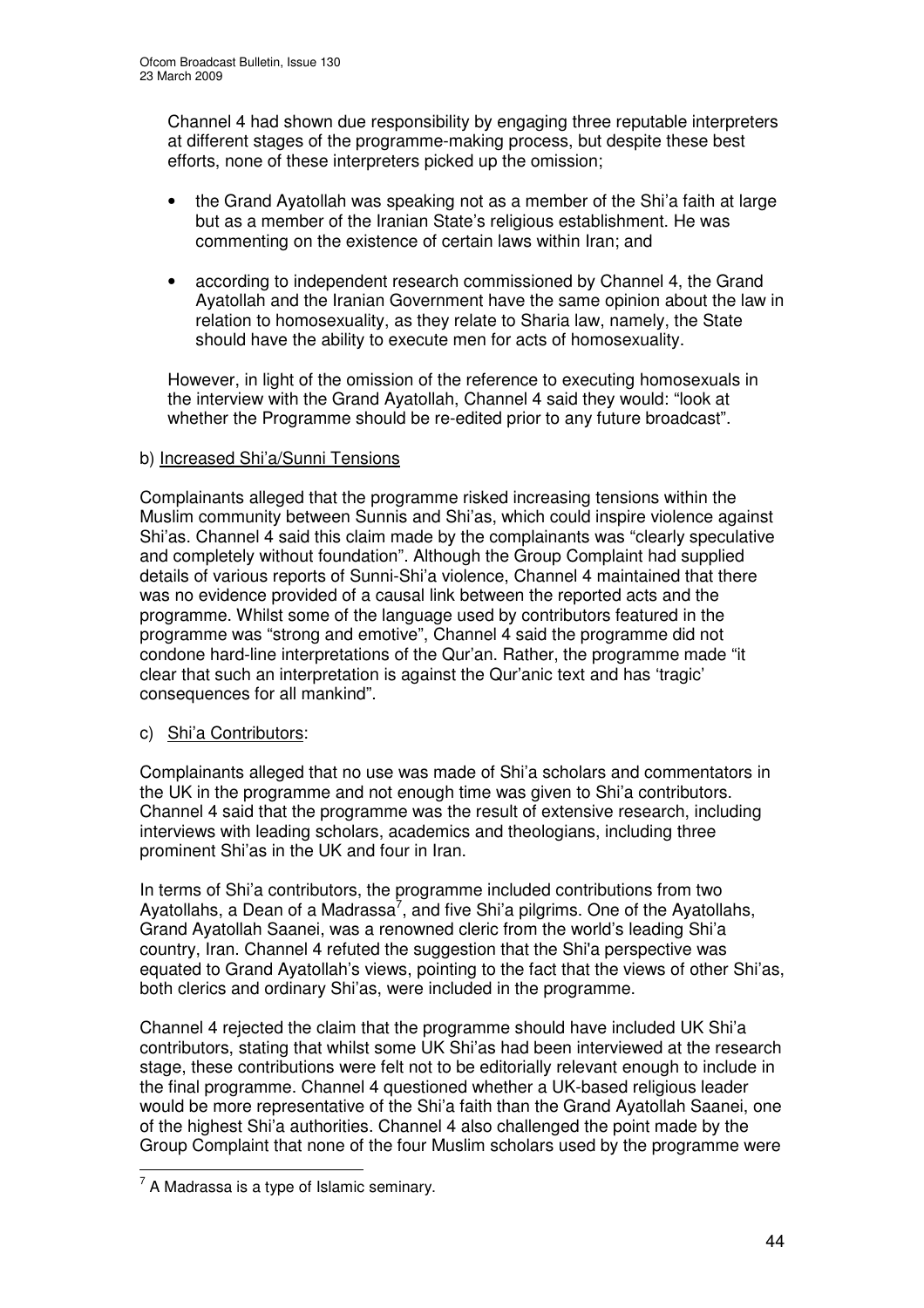Shi'a, saying it was irrelevant because they were advising on the Qur'anic text not on theology.

#### d) Mis-labelling

Complainants alleged that the programme confused images of Alawite (non-Shi'a) worship with Shi'a Islamic worship. Channel 4 maintained that all religious denominations were clearly labelled in the programme. Furthermore, the broadcaster said that images of Turkish worshippers in front of a portrait of Imam Ali Reza were not Alawites, as alleged by the Group Complaint, but from the Sufi sect, known as Mevlevis. Channel 4 added that later on in the programme, when footage was shown again of this group of worshippers, the commentary pointed out that Sufis draws its followers from across the Sunni/Shi'a divide.

### **Decision**

In considering whether a documentary, such as *The Qur'an*, breaches the Code Ofcom must be mindful that it should exercise its duties in a way which is compatible with Article 10 of the European Convention of Human Rights. In ensuring that broadcasters apply generally accepted standards, Ofcom must do so in "the manner that best guarantees an appropriate level of freedom of expression".<sup>8</sup>Freedom of expression encompasses the right to hold opinions and to receive and impart information and ideas without interference by public authority. Applied to broadcasting, Article 10 therefore protects the broadcaster's right to transmit material as well as the audience's right to receive it, as long as the broadcaster ensures compliance with the Rules of the Code as well as the law.

Broadcasters should be free to explore a wide range of challenging and provocative subjects. In relation to this, Ofcom notes Channel 4's distinctive remit to provide: "a broad range of high quality and diverse programming which…appeals to the tastes and interests of a culturally diverse society". The programme clearly fell under this remit, being a substantial, investigative documentary. It will be inevitable that such thought-provoking coverage will elicit a range of responses from audiences, but Ofcom considers that such programming is a crucial element of our broadcasting ecology.

Ofcom noted that the programme received a broadly positive response from members of the Muslim community: according to research from the YouGov panel, quoted by Channel 4, only 10 out of 872 Muslims made any negative comment in relation to the portrayal of Islam within the programme.

Nevertheless, the programme raised some concerns amongst some members of the Shi'a community. Given the central importance of the Qur'an to followers of Islam, and the theological debate that surrounds any discussion of sacred texts, it would be surprising if a programme such as this did not attract some complaints. Ofcom's own research<sup>§</sup> has found that audiences considered that "matters of faith will always involve strong feelings, and it will be likely that someone will 'take offence' when none was intended". As a general principle, any programme dealing with a sensitive subject, such as a particular group or people's religious beliefs, is entitled to broadcast content that may be uncomfortable for that community provided the broadcaster complies with the Code.

 $\frac{8}{3}$  Section 4(g) of the Communications Act 2003.

<sup>&</sup>lt;sup>9</sup> "Religious Programmes and the Ofcom Broadcasting Code: A Report of the Key Findings of a Qualitative Research Study" May 2005.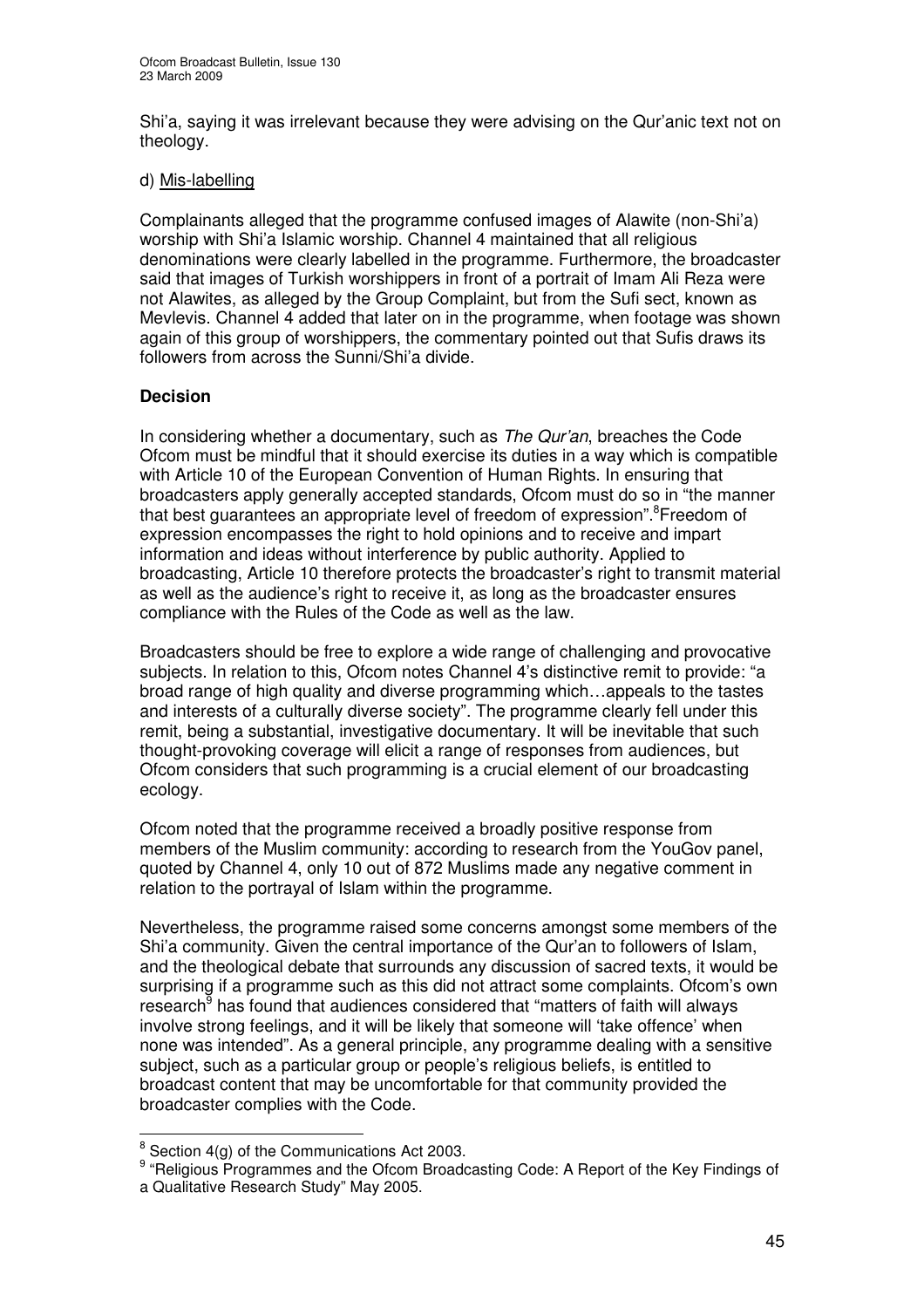Ofcom considered the programme under various Rules.

### Rule 2.2

Many complaints alleged that the programme was partial, unbalanced, inaccurate and misrepresented the facts in relation to Shi'a Islam. Ofcom can only consider complaints concerning due impartiality when either a broadcast is a news programme, or is a programme dealing with a matter of political or industrial controversy or a matter relating to current public policy. This was not the case in this instance. Further, under legislation Ofcom cannot regulate "due accuracy" in programmes outside of news programmes.

However, Ofcom is required to guard against harmful or offensive material. Broadcasters therefore need to be aware of the actual or potential harm that may result from misleading material in relation to the representation of factual issues. Ofcom is not a fact-finding tribunal: its remit therefore does not include adjudicating on debates over Islamic theology. Whether a programme is "materially" misleading depends on a number of factors such as context, the editorial approach taken in the programme and above all what the potential effect could be in terms of harm or offence.

Ofcom notes that Channel 4 stated that the programme was extensively researched. Controversial views were countered, where appropriate, with points made in the commentary or by other contributors. The tone of the programme was overall, in Ofcom's opinion, measured and considered, and reflected the fact that the Qur'an is a text that has brought comfort and peace to millions. Further, the programme made clear that the Qur'an included references to tolerance and the need for people to live side by side in reasonable harmony, such virtues being practiced by millions of Muslims. As Ofcom's own research on religion has found (see footnote 11), audiences have said that no religious programme could ever be completely "right or wrong".

There were a number of issues that Ofcom considered under Rule 2.2, focusing on allegations that the programme had been inaccurate and misrepresented the Shi'a religion. The thematic backdrop against which Ofcom considered these complaints was whether the programme had created a misleading impression of a division between Sunnis and Shi'as on various issues. After careful consideration, Ofcom concluded that it had not in the following respects.

• *Shi'a Belief in the Qur'an*

Complainants alleged that the programme stated that Shi'a Islam is contrary to the Qur'an and that Shi'as do not follow the Qur'an, which would incite hatred towards Shi'as. In Ofcom's opinion, the programme sought to trace back different forms of Islamic belief and practice to the source-text of the Qur'an. The programme made clear that the Qur'an is central to all Muslims' lives, whether Sunni, Shi'a or any other denomination. At no point did the programme state that Shi'as do not believe in the Qur'an, or that the Qur'an was not a central part of Shi'a worship, or that Shi'a was not a proper form of Islam.

• *Falsification*

Complainants alleged that the programme asserted that Shi'as believe the Qur'an to be falsified and there is no agreement between Shi'as and Sunnis over the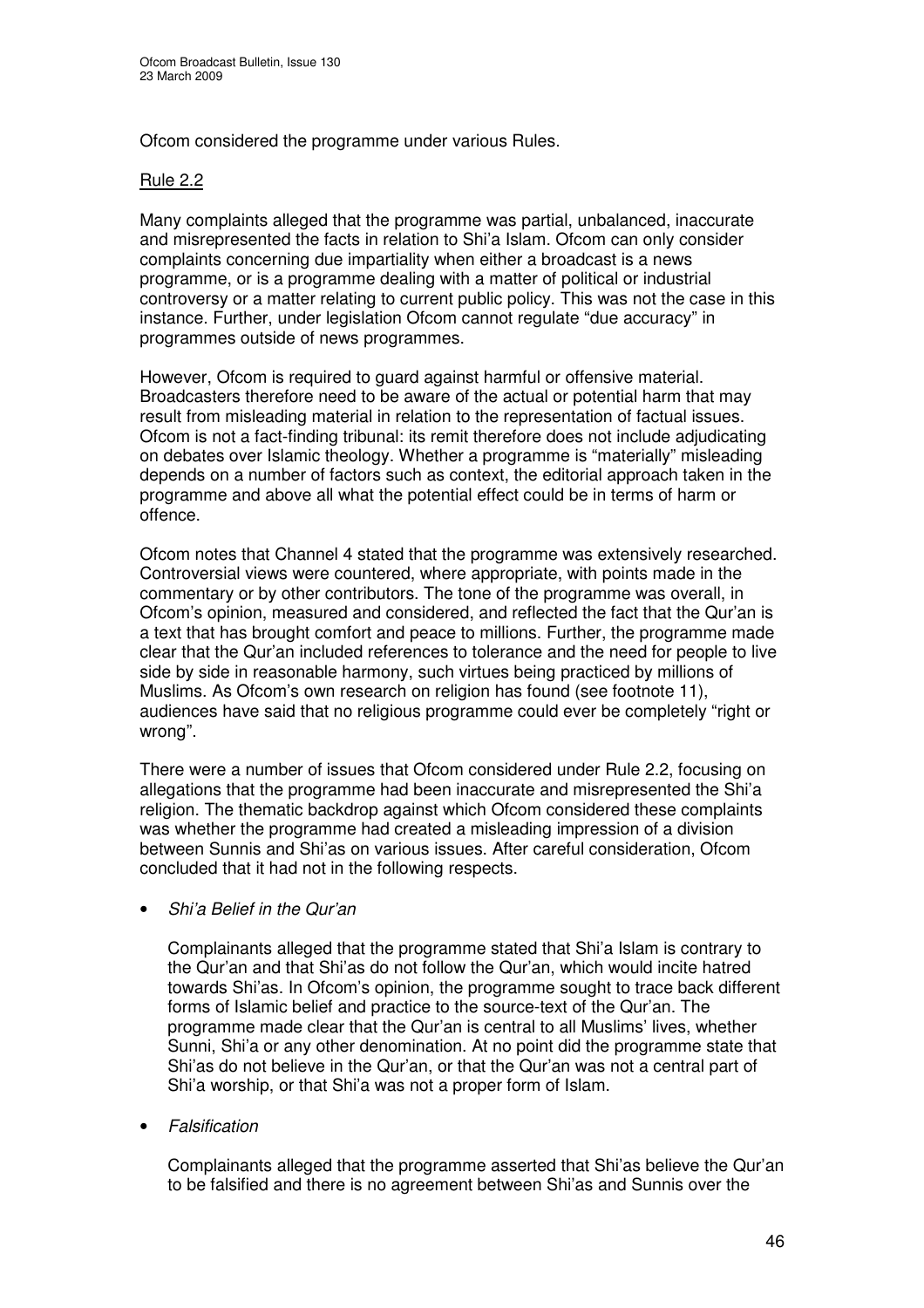authenticity of the Qur'an. In Ofcom's view, the programme clearly stated that, historically, certain Shi'as had accused Sunnis of falsifying the Qur'an, but that since the nineteenth century this had not been the case. Moreover, in the part of the programme dealing with this issue, a Shi'a Dean of a Madrassa said:

"*There has been no alteration and manipulation in the Qur'an that Muslims have today. All the Qur'ans that Muslims are reading – right across the world – are identical".*

The programme stressed the central importance to all Muslims, whether Sunni or Shi'a, of the Qur'anic text. For example, the programme commentary stated:

### "*Muslims believe the Qur'an to be God's final revelation to mankind*".

The programme stated that the Shi'a accusations of falsification of parts of the Qur'an by Sunnis were rooted in the past. The programme did not assert that Shi'as are making such accusations today, nor that there is any divide over the authenticity of the Qur'anic text between Sunnis and Shi'as. This section of the programme dealt legitimately with the debate and allegations around the falsification of the Qur'an and put it into a historical context.

• *Intercession*

Complainants alleged that the programme misrepresented the Shi'a position on intercession and the role of priests, stating that Shi'as pray to the Imams rather than to God. The programme emphasised the importance of God in all Muslims' lives. However, the programme also examined particular differences in Shi'a and Sunni beliefs and ascertained whether these differences can be traced back to the Qur'anic text. The programme did not deny the centrality of God to Shi'a worshippers. Rather it pointed to the view, as stated by all the contributors and sources that the programme-makers had consulted, that Shi'a worshippers use the Imams to intercede on their behalf to God<sup>10</sup>. The programme commentary itself did not say that intercession is unIslamic or wrong, but merely stated that intercession does not "have any substance in The Qur'an". This is not to deny that some of the Qur'anic supplementary texts (or *Hadith*) talk about intercession<sup>11</sup>. The programme was clear that it was attempting to trace current practice back to the source text. Ofcom noted that the Group Complaint had cited the fact that some Shi'a scholars do argue that, notwithstanding that some Qur'anic verses restrict the practice of intercession, there are other verses in their view, which make the practice of intercession permissible.

It is Ofcom's understanding that most commentators would contend that the practice of intercession is indeed a key distinction between the Shi'a and Sunni strands of Islam, and that most sources agree that it is not explicitly allowed for within the Qur'anic text. Furthermore, just because there is a debate as to whether some Sunnis may or may not believe in a form of intercession, as the Group Complaint maintained, this does not negate the overall point, namely, that the majority of Shi'as do believe in intercession to a lesser or greater degree, and

<sup>10</sup> For example, one of the Shi'a pilgrims featured in the programme said: "*When you want to* reach God, you have to speak to the Imams first so that they can mediate for you, and if you do it that way. God will give you a quicker answer to your request. At least, that's how it's *been explained to us*".

<sup>&</sup>lt;sup>11</sup> The *Hadith* are supplementary texts which help interpret the Qur'an.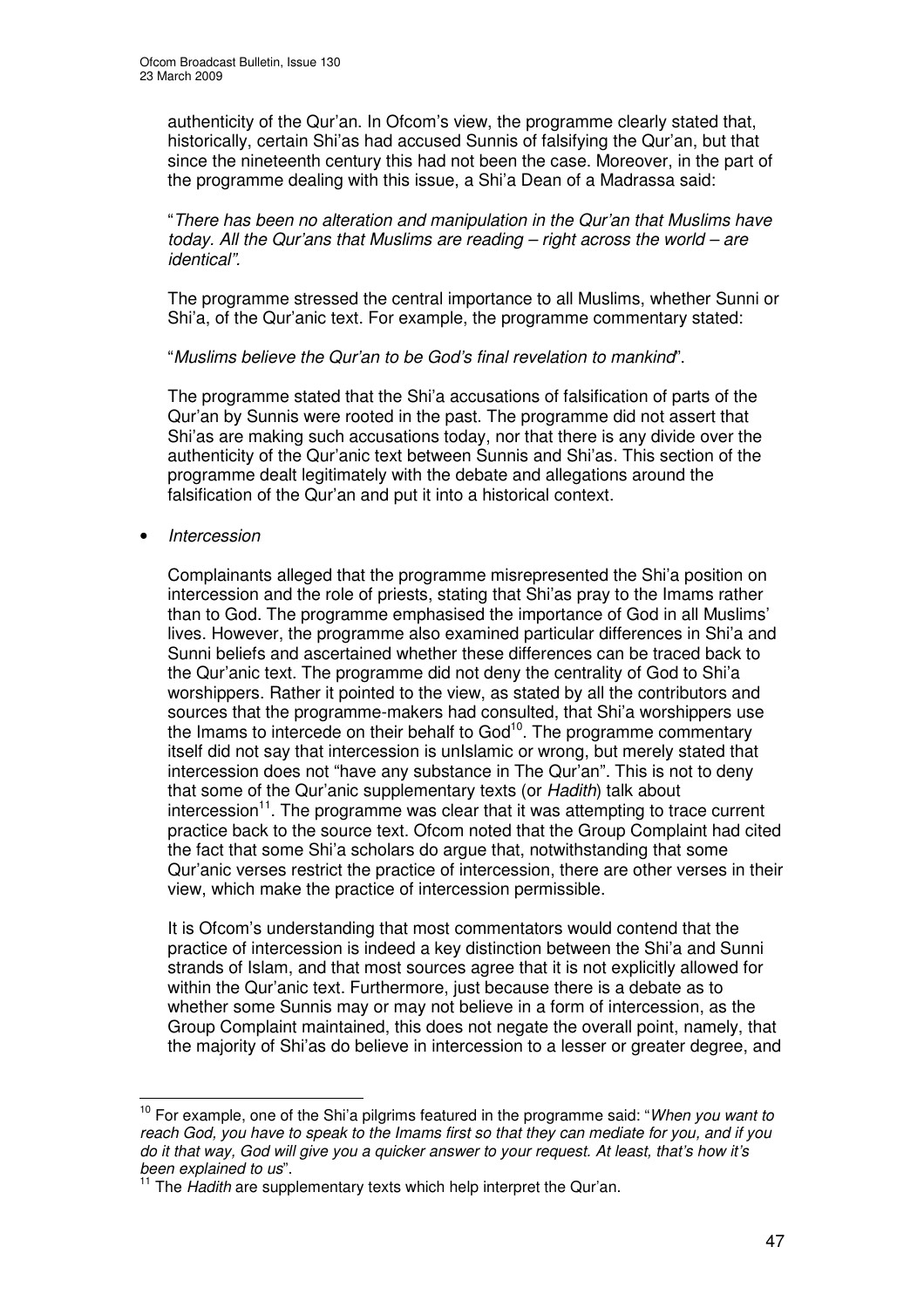the majority of Sunnis do not. It was legitimate and within the parameters of the Code, for the broadcaster to explore these religious controversial matters.

Ofcom acknowledges that Dr Hargey's comment that intercession is *"a sin"* would be upsetting to some viewers. However, Ofcom is not able, and would not wish, to adjudicate on the correctness of any form of religious practice. This comment was a religious opinion, and as such it would not be possible to verify this as being the "correct" position on intercession, and hence whether it was materially misleading. In a programme such as this, it is totally acceptable to include such views, especially given the context that Dr.Hargey's view was countered by what followed: namely, a comment by the senior Shi'a cleric, Grand Ayatollah Saanei, making clear his belief in using Imam Reza as an intermediary (See footnote 6).

On the related issue of the role of priests within Shi'a Islam, the programme did not state that the concept of priesthood is a largely Shi'a phenomenon. The programme was clear that Shi'as use priests only as intermediaries and do not pray directly to priests. The programme alluded to the role of priests as intercessors within Shi'a Islam. Further, the programme stated that the Qur'an is against the concept of a priesthood, and one contributor cited a reference to the Qur'an to that effect<sup>12</sup>. The programme then also pointed to the importance of priests within Wahhabist Islam, a strand of Sunni faith practiced in Saudi Arabia, and said:

"*Though the Iranian Shi'ites 13 are on the opposite side of the religious divide, they have one thing in common with the Saudis – a priestly caste, contrary to the spirit of the Qur'an*".

Ofcom is aware of the view expressed by some scholars that the concept of "priesthood", as understood in Western Christianity, may not have a direct analogy within certain strands of Islamic belief. However, it is Ofcom's understanding that clerics retain a key role, within, for example, the Wahabbist and Shi'a strands of Islam. In Ofcom's view, therefore, the programme made clear that priests are a feature of both the Sunni and Shi'a strands of Islam to some extent.

• *Extremism:*

Complainants alleged that the programme equated Shi'a Islam with extreme Iranian political beliefs as well as the Saudi Wahhabist state, and that footage of a Shi'a sermon was used out of context. Ofcom considered that the programme did not equate Shi'a Islam, in general, with the extremist views held by certain senior clerics within the Iranian theocracy. Nor did the programme equate Shi'a Islam to the Sunni Wahhabist strand of Islam prevalent in Saudi Arabia. The programme aimed to demonstrate that certain clerics with extremist views have considerable influence over the political systems in two Islamic states: one Shi'a (Iran) and one Sunni (Saudi Arabia). The programme did not suggest such views are held by the majority of Sunnis and Shi'as. Rather the programme pointed to countries where the religious establishment, either Sunni or Shi'a, exercises political power, and the state implements what some referred to as extremist policies. For example, the programme stated that Iran, a Shi'a state, executes

 $12$  Chapter 9, verse 31. Dr. Hargey cited this verse, saying Islam is against any kind of priesthood, and that it states that one problem of Christianity and Judaism is that those religions took their priests and rabbis as Lords beside God.

<sup>&</sup>lt;sup>13</sup> "Shi'ite" means the same as "Shi'a".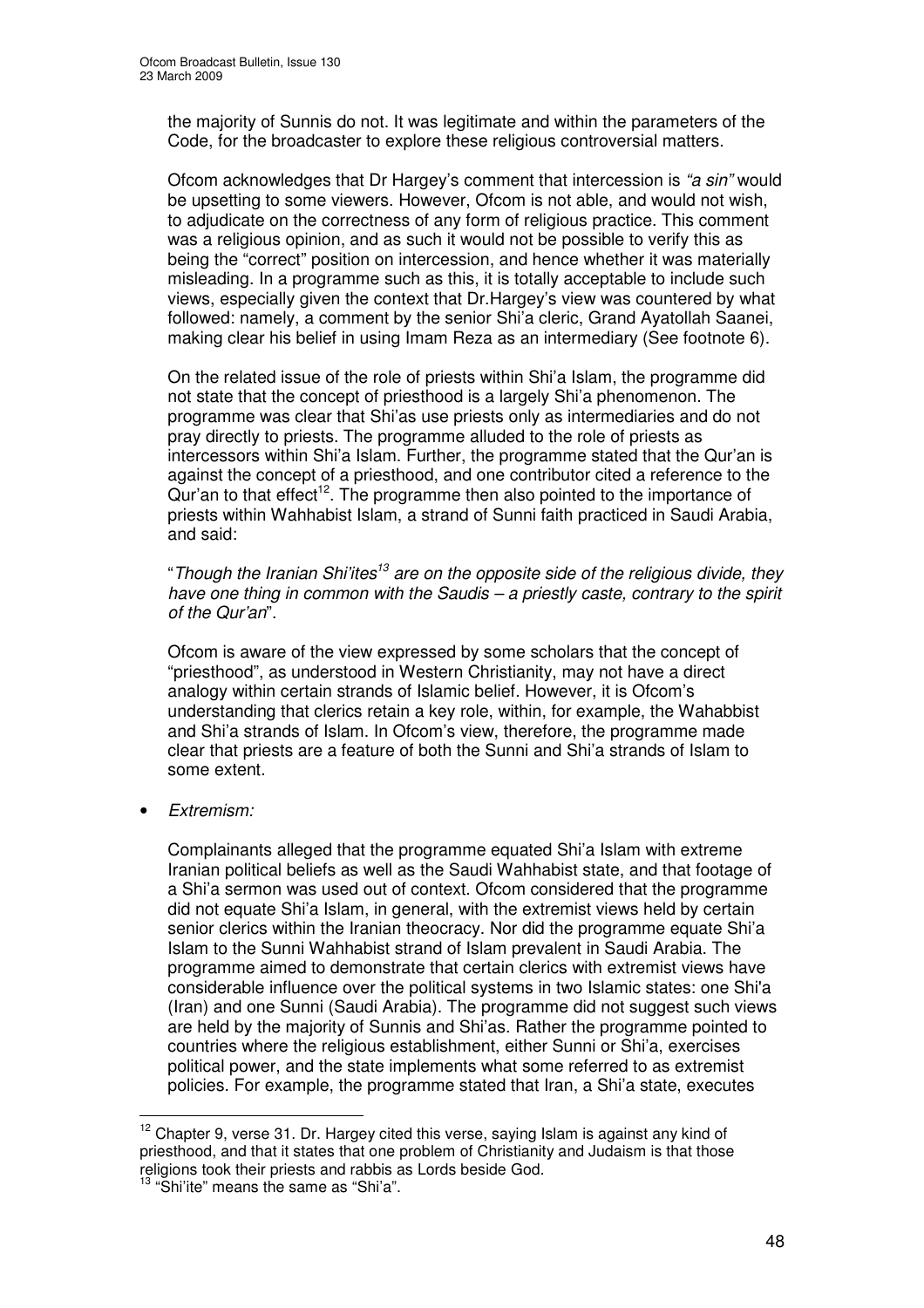more people, as a percentage of the population, than any country in the world. Further, a Shi'a cleric, Grand Ayatollah Saanei, was shown supporting the use of execution by the Iranian state. Ofcom considered that these comments were set in context and presented overall as coming from a member of the Iranian religious establishment and clearly not as representative of the views of all Shi'as.

Ofcom noted the inclusion in the programme of part of a sermon by the Grand Ayatollah Tabatabaee, in which this particular Shi'a cleric espoused extreme violence. Ofcom further noted that this excerpt was preceded by the following commentary:

*"And as the anger rises and tone hardens, the voices of those to whom the Qur'an speaks of peace and tolerance are drowned out by those who take the contradictory message".*

At this point of the programme, no specific link was made between the Grand Ayatollah's sermon and particular Qur'anic references. However, the material was included in a section of the programme which discussed the issue of violence, and showed extreme views being put forward by fundamentalists from both the Sunni and Shi'a strands of Islam. The programme made clear that these views run counter to the Qur'an's message of peace and tolerance. Ofcom therefore considered that the excerpt of the sermon was not used out of context and was not materially misleading.

• *Mistranslations*

Complainants alleged that the views of two participants were mistranslated or inappropriately edited. In relation to whether the participants have been treated unfairly, Ofcom can only consider and adjudicate on such issues where there has been a complaint made by those who participated in the programme or those with a sufficiently direct interest. No such complaints were received.

However, Ofcom considered whether the examples of mistranslation identified by Channel 4 in the programme materially misled the audience so they may cause harm and offence. Taking the two contributors in turn:

### Male Shi'a Pilgrim:

Ofcom noted Channel 4's admission that there had been an error in translation of the clip taken from the pilgrim's interview. When providing an English translation in subtitles, the broadcaster omitted the sentence "*We have no one apart from God, the Imams and their descendents*" before the pilgrim then said "*Imam Reza and the other Imams are our only* hope".

Ofcom considered whether this omission implied that the Pilgrim only looked to Imans and not God. On balance, Ofcom believed that the error did not detract from the central point being made, namely the central importance of Imam Ali Reza and the other Imams in that this pilgrim's beliefs. Indeed, in the programme the pilgrim said that the Imams "*are our only hope*". The programme also included interviews with four other pilgrims who all stressed the importance of the Imams and intercession to them, in the process of communicating with God. These contributions reinforced the point being made by the programme, namely, the importance of intercession and the Imams to Shi'a worshippers. Ofcom did not believe that the omission was so misleading as to lead to harm or offence.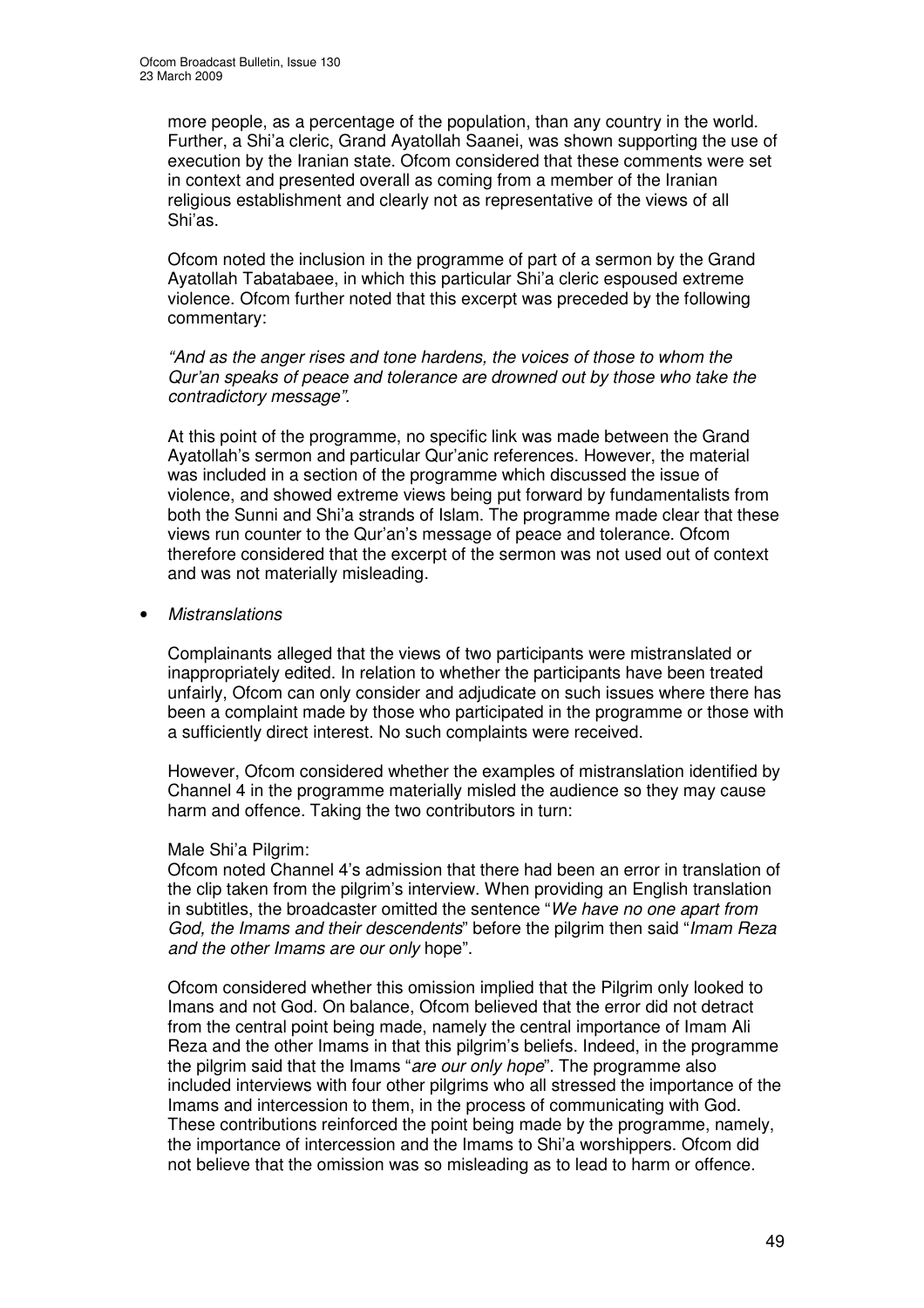### Grand Ayatollah Saanei:

At different points in the programme, excerpts were broadcast of an interview conducted by the programme-maker Antony Thomas, with the leading Shi'a Iranian cleric, the Grand Ayatollah Saanei. During Ofcom's investigation, Ofcom noted the fact that there were discrepancies between the Complainants' Translation of the interview, and the Second Translation, provided by Channel 4. Two issues arose in relation to alleged mistranslations in the interview: firstly, concerning intercession; and second, concerning crime and punishment.

• *Mistranslation – Intercession*

In the Complainants' Translation, there was the following interchange:

Antony Thomas: "…*Some Sunnis say that the relationship between the Created and God must be a direct relationship and the example I give is the example that Imam Reza and Imams should not stand between them. Some Sunnis say that the relationship with God should be a direct one and there should not be any intercessor between them*".

Grand Ayatollah: "*Yes, this is a discussion about belief and has nothing to do with legal discussions. And there is no general consensus between people on this issue.* [the Missing Phrase is underlined]. *This is a theological discussion and should not be a source of difference. They should not say that 'why do the Shi'a Ulema 14 say as such?' nor should the Shi'a scholars in the conditions of today say to them 'why do you say as such?'…".*

The complainants considered that the omission meant that the audience would not have realised that this issue was a matter of debate. Ofcom considered that even if the Missing Phrase was spoken by the Grand Ayatollah, as maintained by the Group Complaint, given the context of the programme-maker's question and the answer given by the Grand Ayatollah, any reasonable interpretation of the words would be that they referred to the lack of a consensus between Shi'as and Sunnis over the issue of intercession. This is because the Grand Ayatollah refers twice to this issue being a discussion. Further, the overall point being made by the programme, was that there was a division between the two traditions over intercession.

The Group Complaint said that the Grand Ayatollah's comments on intercession, as broadcast, did not fully address the issue even though the Grand Ayatollah had given a full response. However, it is an editorial decision for Channel 4 as to what parts of an interview it included in the programme, so as long as it complied with the Code. Although there are clearly complex theological debates within Islam over the status of intercession, it would be unrealistic to expect a broadcaster to include all the subtle aspects of this debate in a wide-ranging programme such as this. Rather, broadcasters must ensure that the audience was not materially misled. Ofcom noted that the complainants did not dispute the translation of the Grand Ayatollah's comments on intercession actually made in the programme. Taking this into account, and the Grand Ayatollah's interview as a whole, even if the Missing Phrase had been uttered, its omission from the final programme was not materially misleading.

<sup>&</sup>lt;sup>14</sup> Ulema is a term for Muslim legal scholars.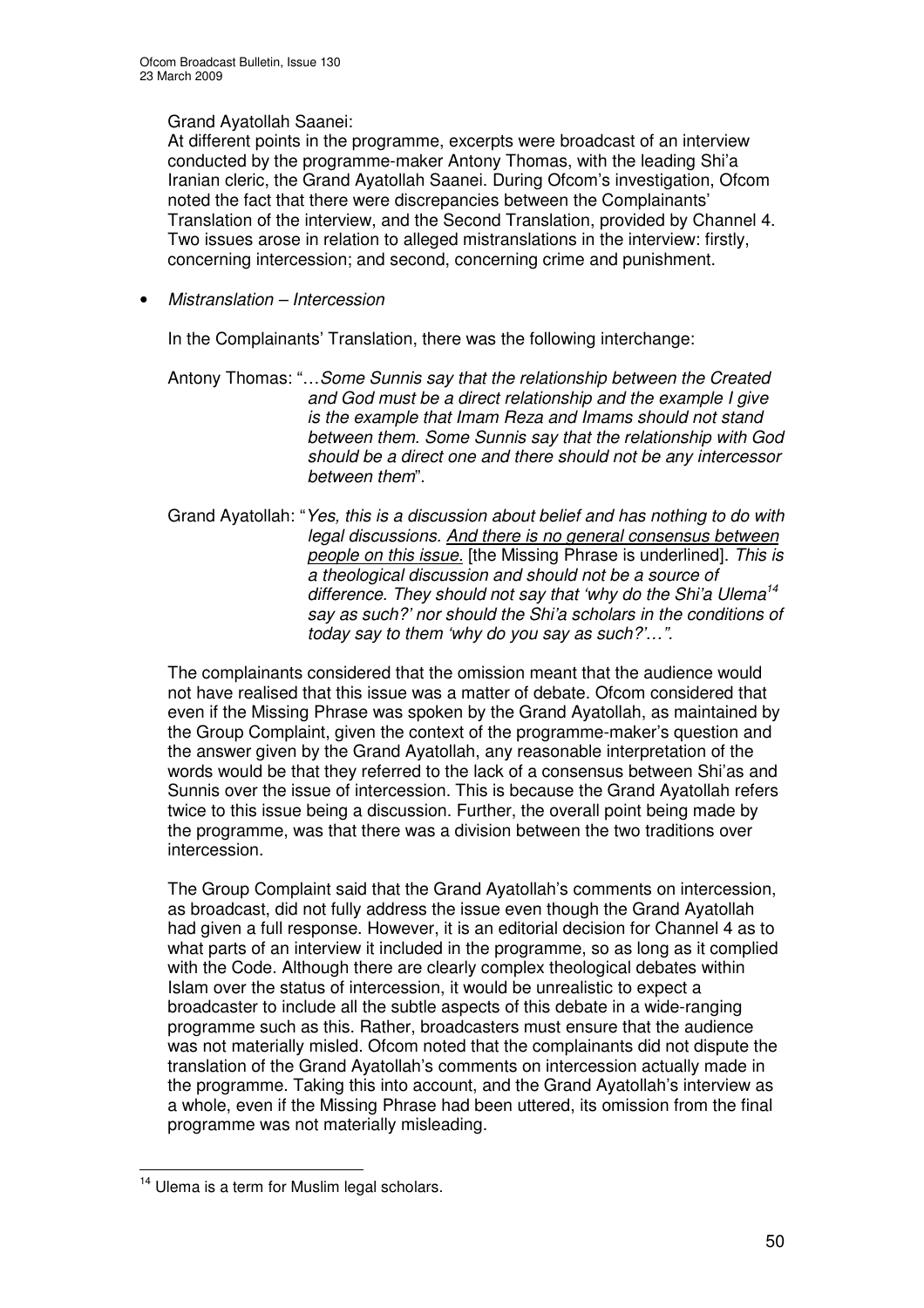#### • *Mistranslation – Crime and Punishment*

Channel 4 bought to Ofcom's attention a possible issue about a mistranslation of a question to the Grand Ayatollah's during his interview.

In the programme, the Grand Ayatollah is heard to praise the Islamic law of retaliation for murderers. The programme commentary then said:

"*But this is not just murderers who are hanged in this country* [Iran]. *Homosexuals are put to death. People are executed just for possessing alcohol".*

The Grand Ayatollah is then heard answering:

"*If the government decides that by killing them, it can restore security, it's allowed to do so. This is very rare, but I believe people support it in Islam, and probably in the world. I hope in the future this becomes law not only in the Islamic Republic of Iran, but in the entire world of Islam*".

However, it appears that Antony Thomas' question with regard to capital punishment was not fully translated. In the un-transmitted footage the interviewer is heard asking the following in English:

"The question I want to ask is that many not all of the people who are hanged are murderers. People are hanged for sexual deviation, people are hanged for alcohol possession. It is not only murderers who are hanged."

This was translated, into Farsi, to Grand Ayatollah by the interpreter:

"He says that, when I talk about executions, not everybody has been executed for murder, in some cases it has been for example for drinking alcohol etc.";

In asking the Grand Ayatollah the question, the interpreter omitted to make reference to 'sexual deviation' as a reason for hanging someone. It is therefore arguable that the Grand Ayatollah's acceptance of such practices may not have included punishments for 'sexual deviation'. Ofcom therefore considered whether such an omission was materially misleading so as to cause harm or offence.

While it was clear that the question put to the Grand Ayatollah omitted a direct reference to whether people should be executed for 'sexual deviation', the question did make generic references to other activities (i.e. "drinking alcohol etc"). So while it is was not clear whether the Grand Ayatollah understood the full context of the question, the actual question did refer to the fact that people in Iran would be executed for 'offences' other than murder. Overall it was not misleading to say that the Grand Ayatollah supported the death penalty for 'offences' other than murder. Under these circumstances, Ofcom did not consider the inaccuracy could have materially misled to the audience so as to cause harm and offence.

Ofcom noted that the programme-maker engaged and checked the credentials of three reputable Farsi translators in interviewing and editing various contributions from Shi'a participants in Iran. It is unfortunate that errors arose in translation. Ofcom welcomed the fact that Channel 4 has corrected the omission from the pilgrim's interview in the master-tape of the programme for the purposes of future transmissions. Ofcom also noted that Channel 4 will consider correcting the reference to the punishment of homosexuals in the Grand Ayatollah's interview.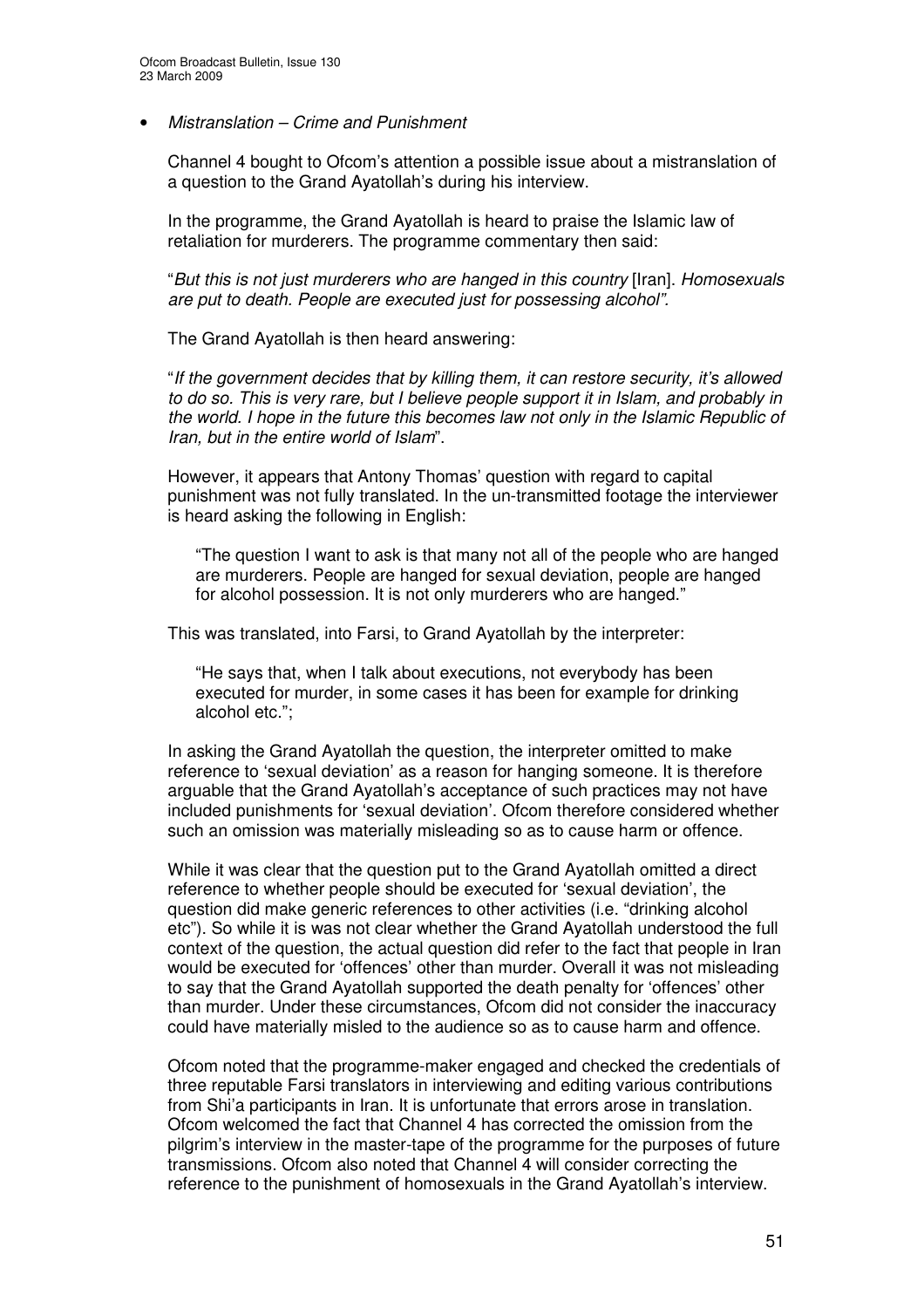However, Ofcom would remind all broadcasters of the extreme care and attention that needs to be taken in the translation and editing of material from contributors speaking in their mother tongue, on sensitive subjects such as those covered by this programme.

Given all the above, Ofcom considered that the programme was not in breach of Rule 2.2

### Rule 3.1

Complainants alleged that the programme risked increasing tensions within the Muslim community between Sunnis and Shi'as, which could inspire violence against Shi'as. The Group Complaint provided examples of reports of sectarian violence against Shi'a Muslims, but Ofcom noted that the Group Complaint did not provide any evidence of causal links or reasonably likely potential links between the programme and any criminal act. Ofcom considered that it would not be reasonable to allege a link between this investigative documentary and the examples of Sunni-Shi'a violence experienced worldwide. Whilst appreciating the upset some complainants experienced, the programme contained no call, direct or implied, to take violent or criminal action against Shi'as and no reasonable person could reasonably infer a direct causal link between any material in the programme dealing with Shi'as and the commission of a crime.

There was therefore no breach of Rule 3.1.

### Rule 4.1

Complainants alleged that no use was made of Shi'a scholars and commentators in the UK in the programme and not enough time was given to Shi'a contributors. This programme dealt with a matter of religion as its central subject, and as a consequence is regarded as a "religious programme" falling under Section 4 of the Code. Broadcasters can transmit programmes taking a critical view of a particular view of a particular religion, as long as they do so with a proper degree of responsibility. The programme, in Ofcom's opinion, took care to examine the Qur'an in a sensitive and measured manner and its influence on the various strands of Islam. This programme appeared to be extensively researched and sought interviews with a broad range of Muslim scholars, experts and clerics at the formative stage, and included many such contributions within the programme, including a number of Shi'a contributors. Where contributors made particular points these were put in context with alternative views. For example, overt criticism of Shi'a beliefs, made by Dr. Hargey who labelled the belief in intercession as *"a sin",* was contrasted by comments by Grand Ayatollah Saanei.

The Group Complaint highlighted the fact that the programme did not include interviews with any leading UK Shi'as. It is an editorial decision for Channel 4 as to which contributors it included in the programme, so long as the broadcaster did so with the proper degree of responsibility. Just because several leading UK Shi'as were interviewed during research for the programme but were not included as contributors in the final programme does not in itself constitute a breach of the Code. The programme included the views of a range of Shi'as, including an interview with one of the leading Shi'a clerics in Iran, which is the only purely-Shi'a state in the world. Ofcom considered, therefore, that the programme did not breach Rule 4.1.

### Rule 4.2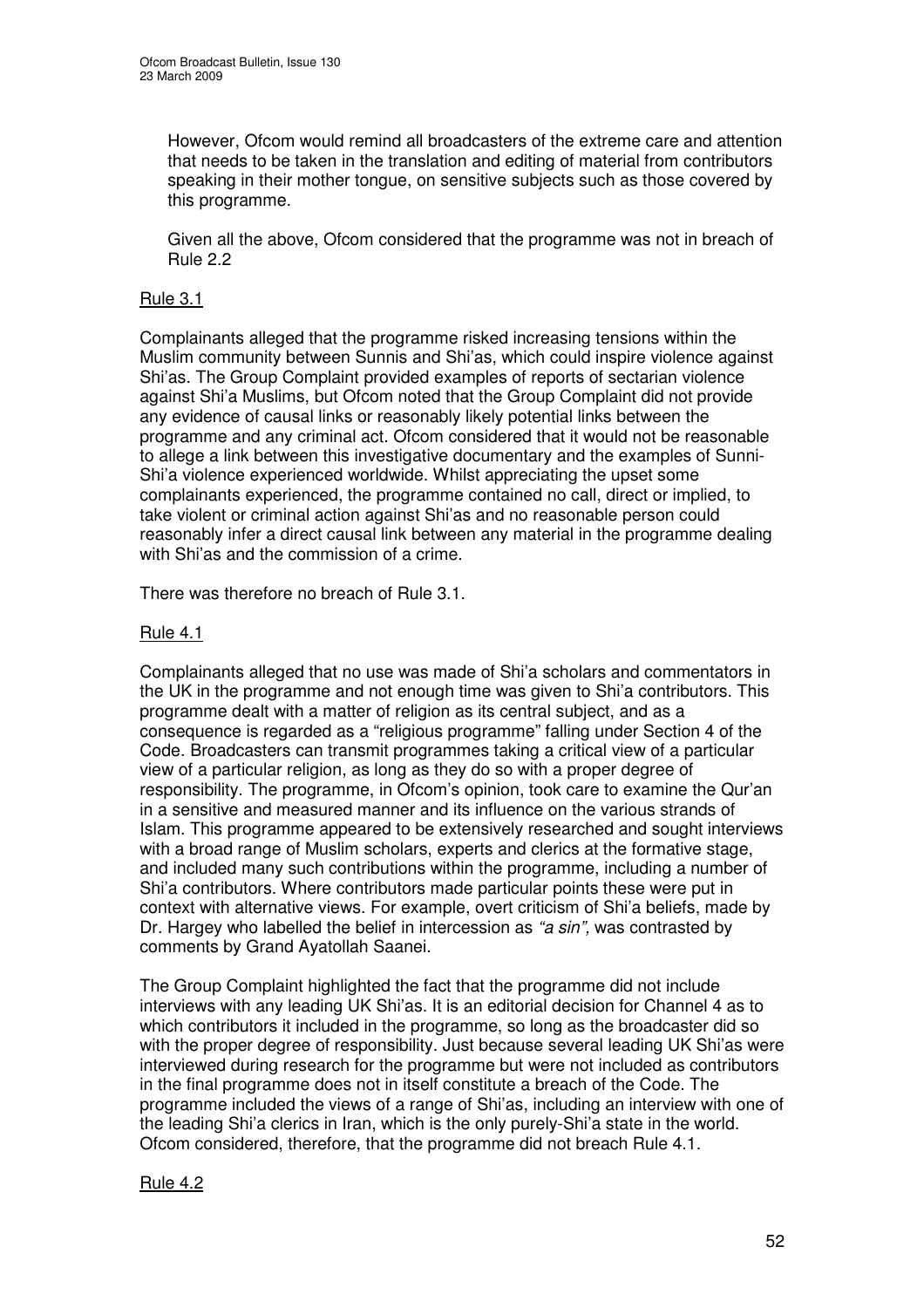Any religious programme must not subject a religious denomination to abusive treatment. Ofcom considered that this programme did not subject Shi'a Islam to abusive treatment for a number of reasons.

- The programme did not attack any section of Islam but allowed contributors to express their point of view, and where appropriate pointing to how the Qur'an guides their beliefs. For example, the Shi'a pilgrims featured in the programme stressed the strength of their spiritual beliefs.
- Whilst highlighting the more negative manifestations of religious behaviour and belief by a minority of Muslims, the programme also referred to the Qur'an's positive messages of peace, tolerance and forgiveness. The programme did not state or infer that these themes were absent from Shi'a theology and practices.
- Whilst some of the points of view expressed in the programme would be unsettling to some, the extremist or hard-line views espoused by both the Shi'a Ayatollahs featured in the programme could not be attached to Shi'a Islam in general. For example, the Grand Ayatollah Saanei's support for capital punishment for murder could be seen in the context of a senior member of the Iranian theocracy expressing his opinions. The Grand Ayatollah touched on Qur'anic law and was expressing his personal opinions as to how that law is carried out by the Iranian State. The programme did not state that this view is universally held by all Shi'as.

Broadcasters can transmit views concerning religious beliefs and practices, as long as they comply with the Code. To do otherwise would be an unacceptable and unwelcome limitation on the broadcaster's right to freedom of expression. This programme included contributions from a Shi'a perspective that may have been challenging for some viewers, but nowhere in the programme were these views equated with Shi'a Islam in general. As a consequence, Ofcom considered that the programme was not in breach of Rule 4.2.

### Rule 4.3

Complainants alleged that the programme confused images of Alawite (non-Shi'a) worship with Shi'a Islamic worship. The programme twice featured Turkish Sufi followers worshipping in front of a portrait of the Imam Ali Reza. In the second sequence, the programme commentary clearly states over the footage that these worshippers are from the Sufi sect, who draw their membership from both the Sunni and Shi'a traditions of Islam. Further, it is Ofcom's understanding that some Sufis hold as important elements and religious symbols of Shi'a worship, including images of Imam Ali Reza. Hence, the appearance of Ali Reza's portrait within the Turkish Sufi Mosque would not be surprising, given that the worshippers<sup>15</sup> featured in those parts of the programme do follow elements of Shi'ism. As a consequence, Ofcom considered there was no breach of Rule 4.3.

### **Conclusion**

In conclusion, Ofcom considers that this programme dealt with the subject of Shi'a belief and practices in a responsible and fair manner. The programme sought to explore a number of views and debates, but was careful to put the discussion in

<sup>&</sup>lt;sup>15</sup> Mevlevi Sufis.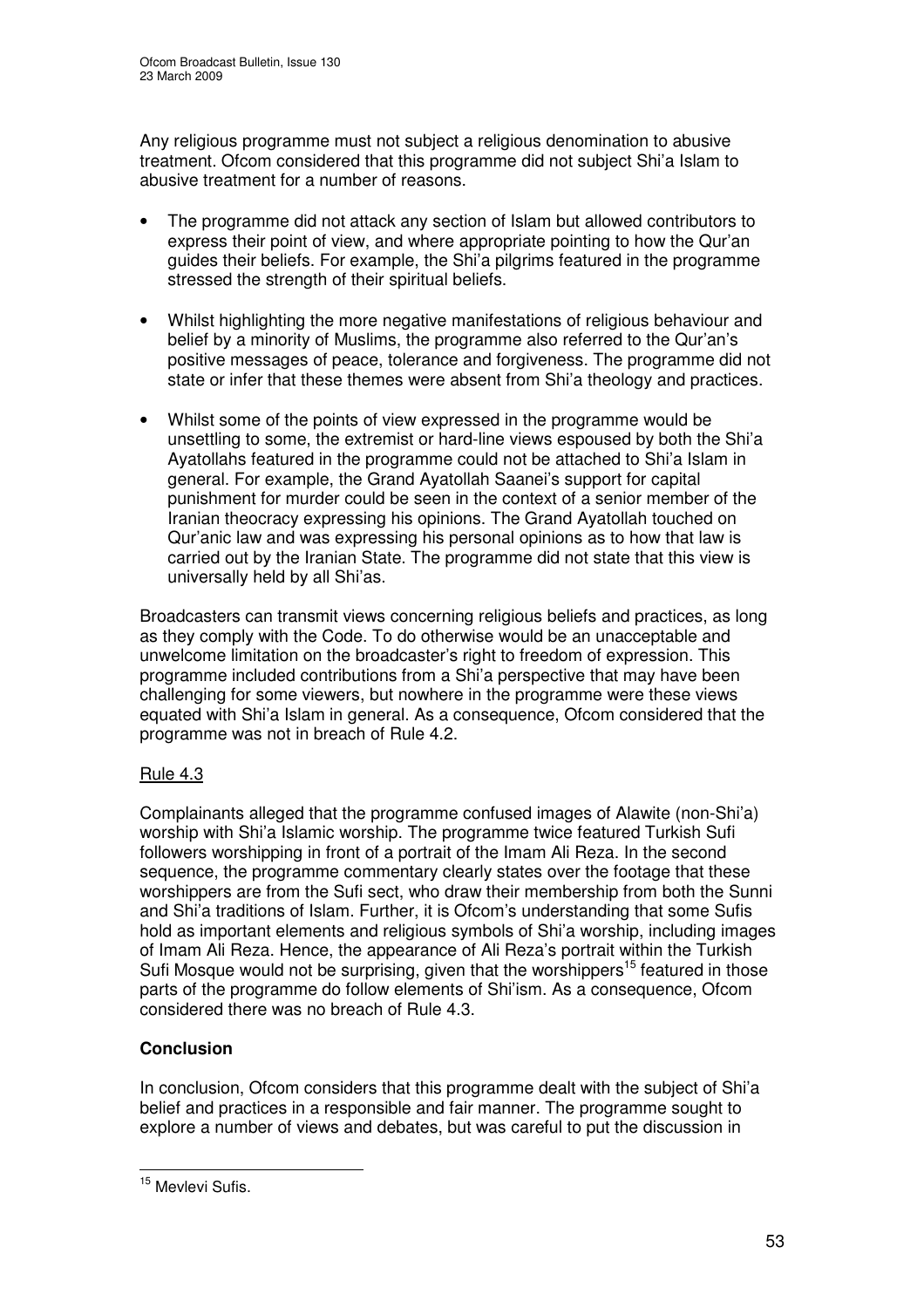proper context. The programme did not materially mislead the audience concerning the subject of Shi'a Islam, nor could it be argued to be likely to inspire violence against Shi'as. Furthermore, Channel 4 exercised a proper degree of responsibility when making the programme and did not subject Shi'a Islam to abusive treatment.

### **Not in Breach**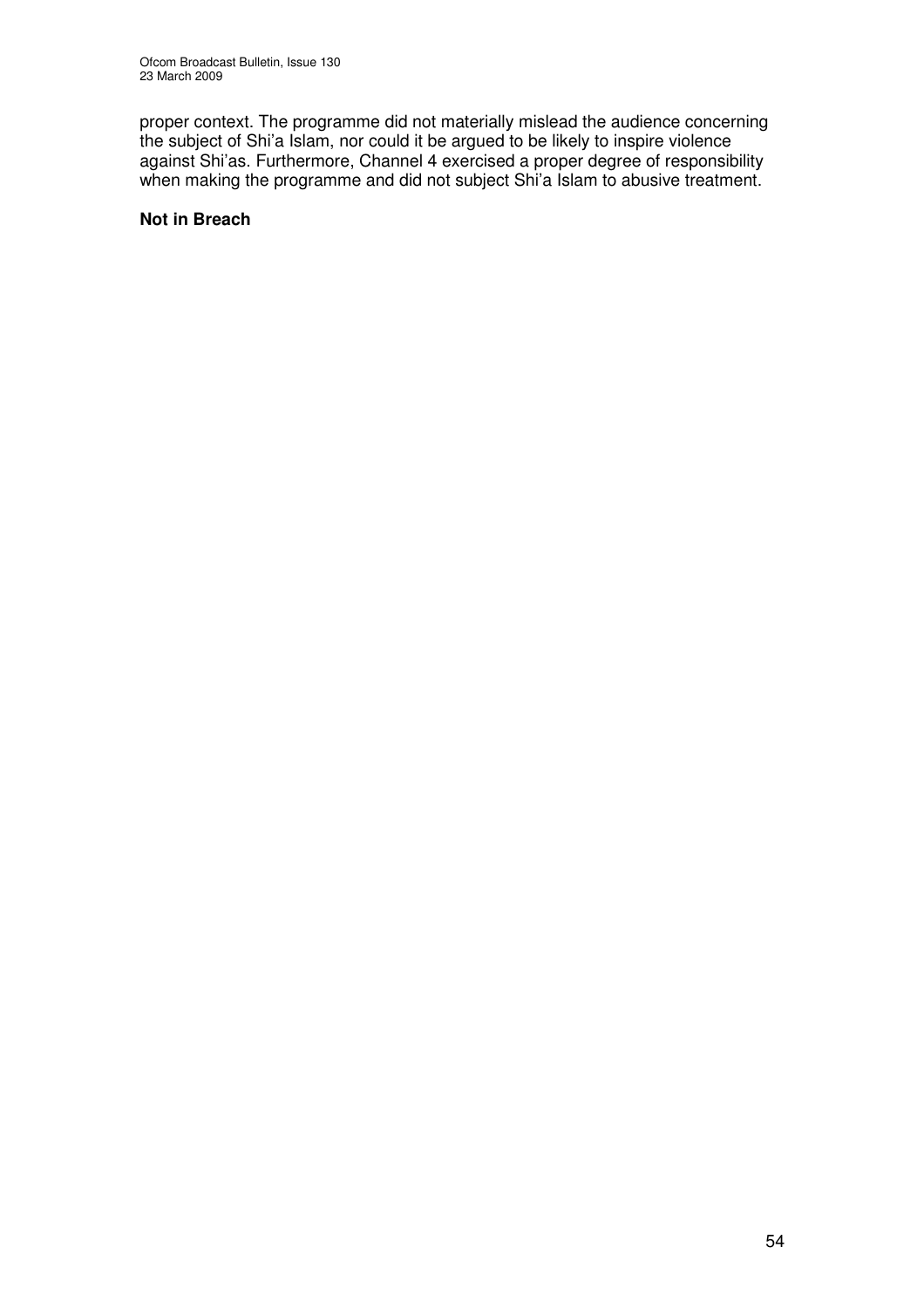# **Advertising scheduling**

### **Resolved**

### **FA Cup Live 4 th Round Replay: Everton v Liverpool**

*ITV1, 4 February 2009, 20:00*

### **Introduction**

During live coverage of the FA Cup fourth round replay between Everton and Liverpool on ITV1, an unscheduled advertising break interrupted coverage of the match.

This break occurred 18 seconds before Everton scored the winning goal of the match. Services to ITV's Northern regions (Granada, Border, Yorkshire, Tyne Tees and Central North) were restored within 13 seconds and services to ITV's Southern regions (London, Anglia, Meridian, ITV West, ITV Wales and Central South) were restored after 31 seconds. This meant that viewers in the Southern regions did not see the live goal being scored.

Ofcom received 201 complaints from viewers who were disappointed to have missed the winning goal of the match.

Ofcom asked the broadcaster to comment on how it thought their scheduling of the advertising break complied with Section 9 of the Code on the Scheduling of Television Advertising ("COSTA"), which states: "Where advertising or teleshopping is inserted during programmes, television broadcasters must ensure that the integrity of the programme is not prejudiced, having regard to the nature and duration of the programme, and where natural breaks occur. "

### **Response**

ITV Broadcasting Limited ("ITV Broadcasting") is responsible for the compliance of the programme on behalf of the ITV network (ITV1).

It said it regretted the unplanned transmission of the advertising break during live coverage of this FA Cup match and that it took its duty to comply with section 9 of COSTA seriously. The broadcaster agreed that in this instance ITV1 had not complied with this rule.

ITV plc went on to explain that the incident had been due to an operational human error and was in no way pre-meditated. It stated that the broadcast of live sporting events are among the most technically complex of their broadcasts as the events themselves can overrun or be cancelled with little notice. ITV plc said that contingency schedules are prepared in advance to use if such overruns occur. However, on this occasion a mistake was made during the execution of one of these contingency schedules which meant that the unscheduled break cut into the transmission, interrupting the live action.

Following the incident, ITV plc carried out a review of its operating procedures relating to the use of contingency schedules, and staff levels during complex live programming. This led to the introduction of an additional check when processing any live programme that involves the use of contingency schedules (ITV plc said this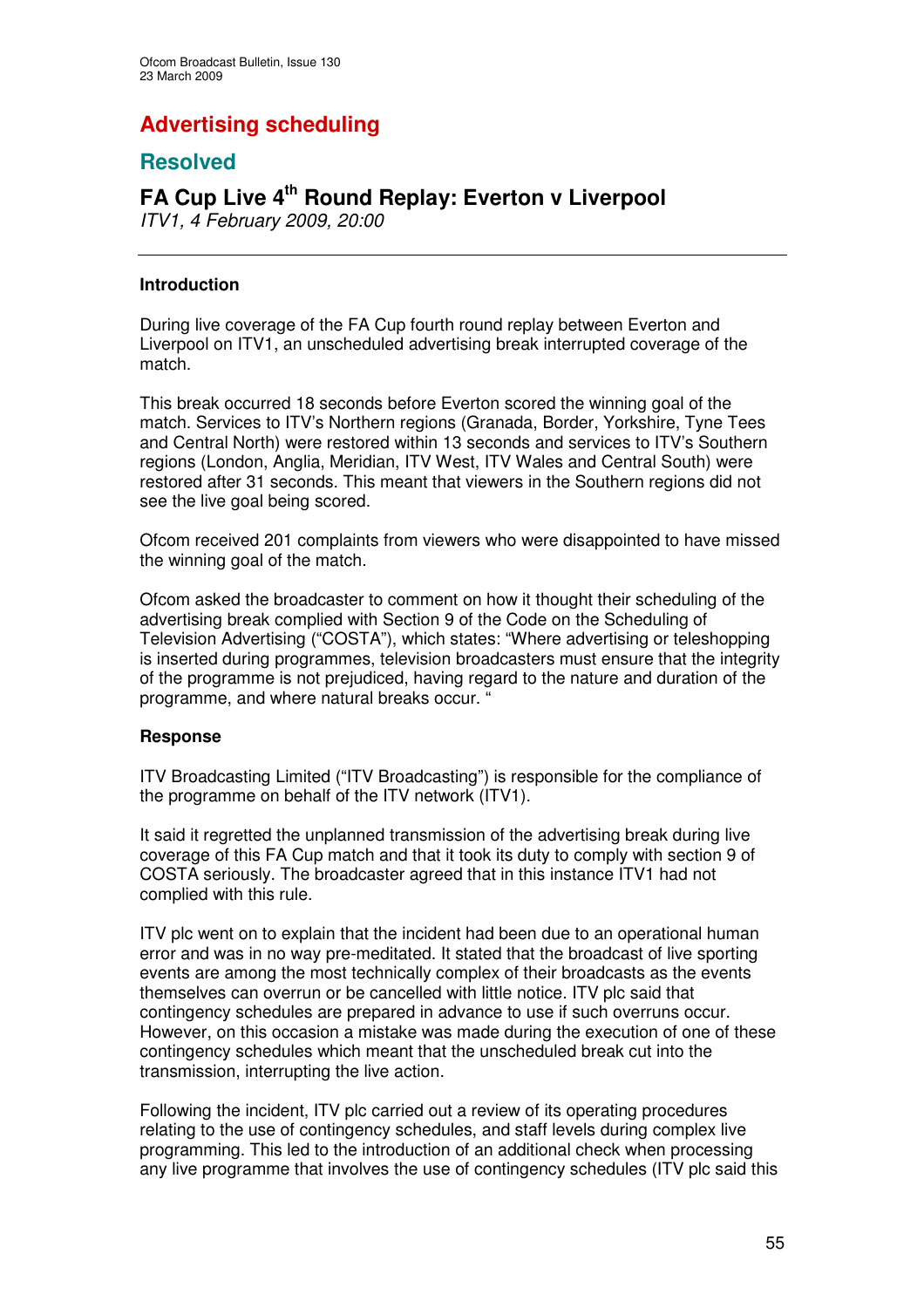check was put in place within 24 hours of this incident). The review also led ITV plc to increase the amount of staff available during transmission of live sports programmes. In future, there will be separation between those staff responsible for ensuring accurate schedules for live events and those staff focusing on the accuracy of the programme itself being transmitted.

ITV plc went on to explain that an urgent review of their transmission operating systems was underway. Future improvements included putting early warning systems in place, and changes to the way the contingency schedules were prepared.

### **Decision**

Ofcom understands how important it is for sports fans to be able to receive reliable broadcasts of their favourite live events. The inclusion of the unplanned advertising break on this occasion was particularly disruptive and frustrating to viewers as it unfortunately occurred during the most crucial point of the match.

Ofcom noted ITV plc's acknowledgement of this error and that shortly after the unplanned advertising break it broadcast an apology on-air. It was also aware that the broadcaster later issued a statement sincerely apologising to its viewers and customers.

Ofcom acknowledged the broadcaster's swift action in identifying the cause of the error, and its extensive plans to make changes to its operating procedures and systems to prevent such a mistake occurring in the future. In light of this Ofcom considers the matter resolved.

### **Resolved**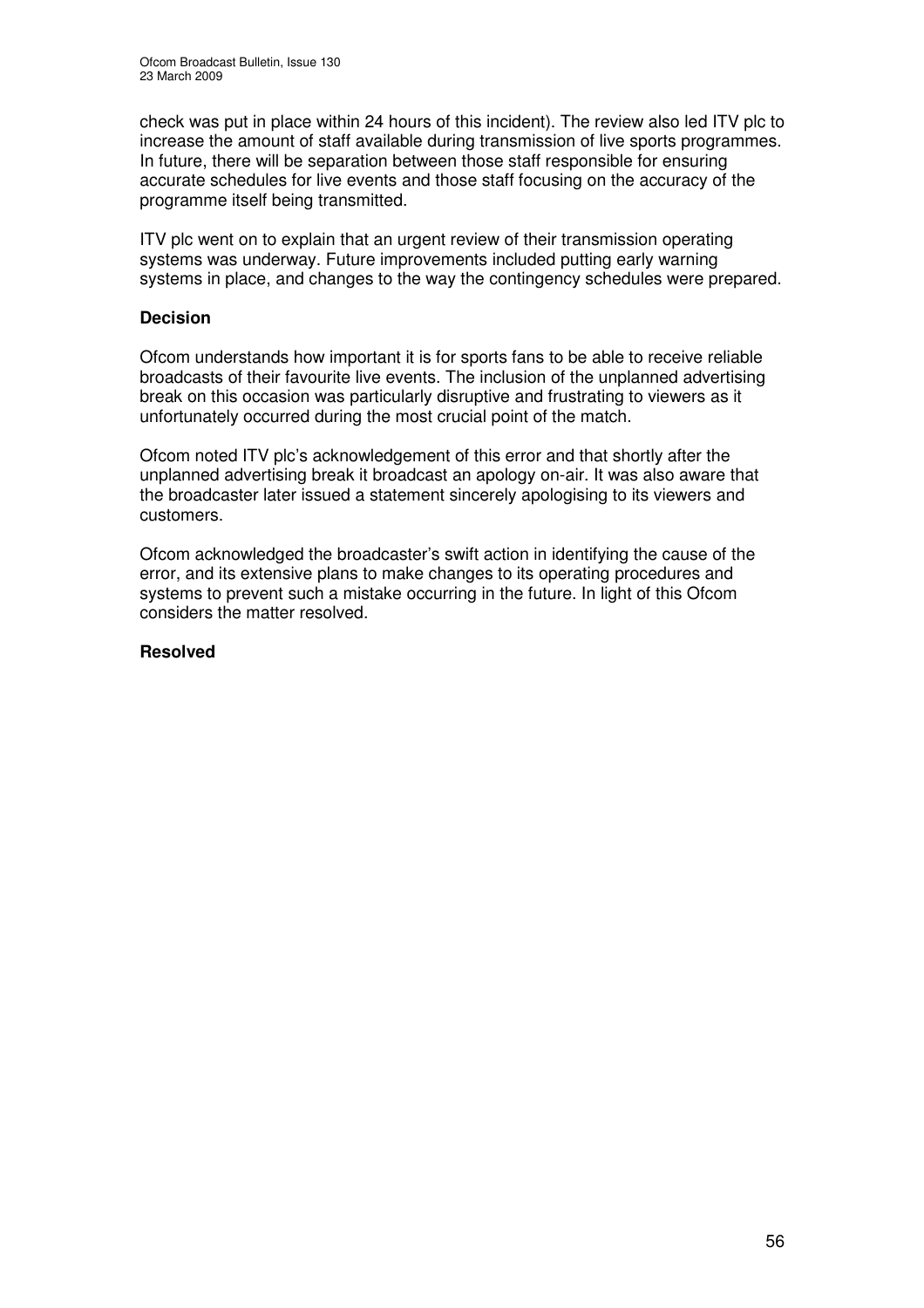### **Fairness and Privacy Cases**

### **Not Upheld**

### **Complaint by Portuguese immigrants in the UK made on their behalf by The Portuguese Embassy**

*Dispatches – Immigration: The Inconvenient Truth*, *Channel 4, 1 October 2007*

**Summary:** Ofcom has not upheld this complaint of unfair treatment by Portuguese immigrants in the UK made on their behalf by The Portuguese Embassy.

This edition of Dispatches examined the results of a report by the Institute for Public Policy Research ("IPPR"), which had analysed UK immigrant groups across 25 nationalities. The programme provided statistics from the report and interviewed UK immigrants of various nationalities. It aimed "*to put political correctness to one side and look at some of the uncomfortable facts about immigration in the UK*". One section of the programme focused on Portuguese immigrants, who the programme stated were the only group of immigrants from Europe who "*consistently appeared in the bottom third of the report's tables*".

The Portuguese Embassy complained that Portuguese immigrants in the UK were unfairly portrayed in a negative way in the programme as broadcast.

In summary Ofcom found the following:

• Ofcom found that Portuguese immigrants in the UK were not portrayed unfairly. It considered that it was reasonable for Channel 4 to have relied upon the IPPR report and that the programme discussed this report (including in relation to Portuguese immigrants in the UK) in an objective way. Ofcom also considered that it was reasonable for Channel 4 to use footage of a single Portuguese immigrant family to illustrate the results of the IPPR report. It did not consider that viewers would have surmised that Portuguese immigrants in the UK were not hard-working from the inclusion of this footage, or that viewers would have concluded that the entire UK Portuguese immigrant community was similar to the single family featured.

#### **Introduction**

On 1 October 2007, Channel 4 broadcast an edition of its current affairs programme, *Dispatches*, entitled *Immigration: The Inconvenient Truth*. The programme said it aimed to *"put political correctness to one side and look at some of the uncomfortable facts about immigration"* in the UK.

The programme examined the results of a research report that had been commissioned by Channel 4 and conducted by the Institute for Public Policy Research ("IPPR"). This report analysed UK immigrant groups across 25 nationalities by looking at characteristics such as income, tax paid, level of education, dependence on benefits, health and hours spent at work. The programme provided statistics from the report and interviewed UK immigrants of various nationalities.

One section of the programme focused on Portuguese immigrants. The programme stated that Portuguese immigrants were the only group of immigrants from Europe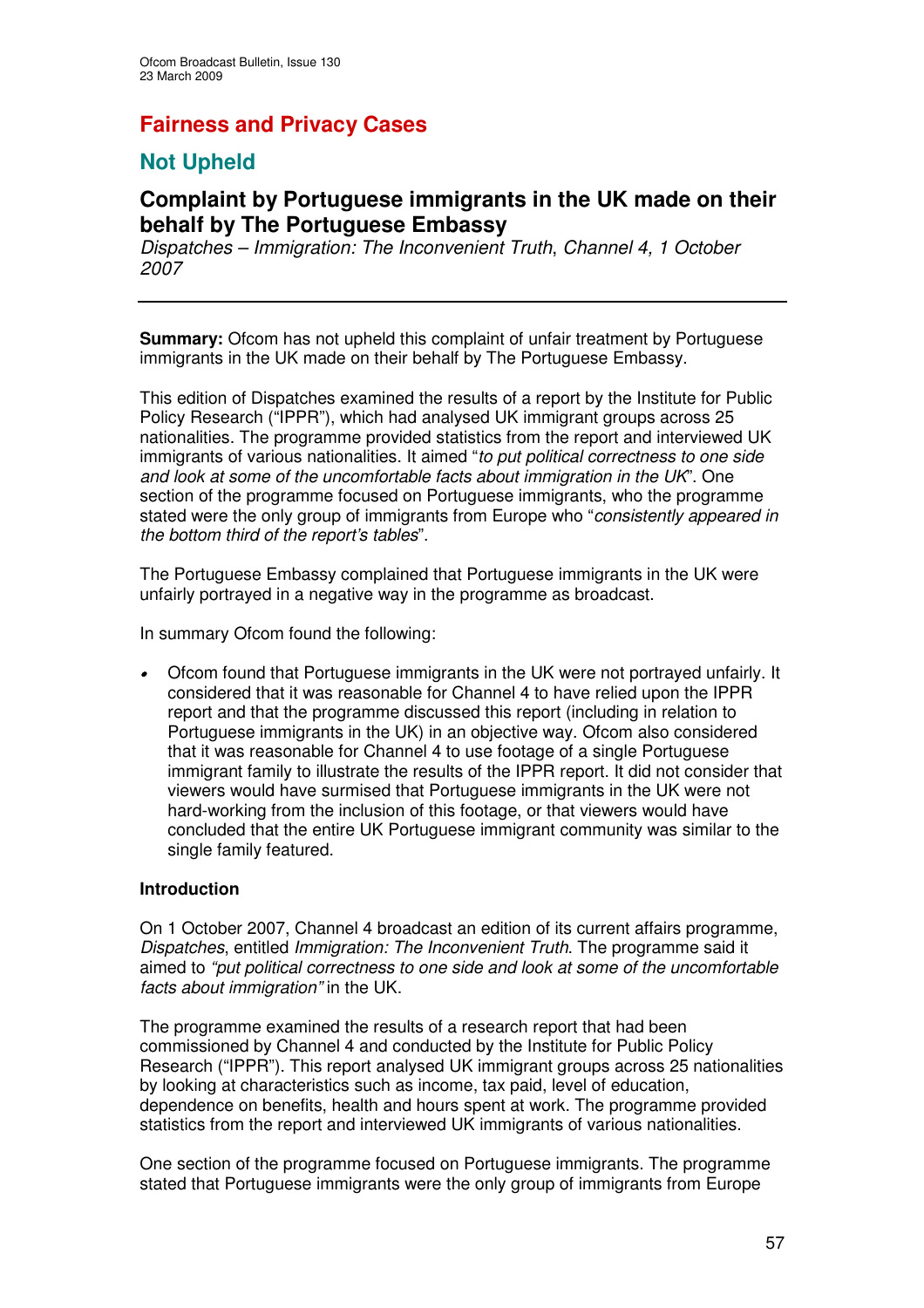who *"consistently appeared in the bottom third of the report's tables"*. This segment of the programme contained an interview with a Portuguese-born family who lived in Boston, Lincolnshire. The family of three shared one room in a house which they shared with five other immigrant workers. According to the IPPR report, Portuguese immigrants in the UK were one of the groups who paid the least tax and spent the fewest years in full time education. In addition, the report found that 26 per cent of Portuguese immigrants in the UK lived in social housing and that a higher proportion claimed income support than people born in the UK.

Ofcom received a complaint from the Portuguese Embassy (the "Embassy"). The Embassy complained that Portuguese immigrants in the UK were treated unfairly in the programme as broadcast.

### **The Complaint**

### **Portuguese immigrants' case**

In summary, the Embassy complained that Portuguese immigrants in the UK were treated unfairly in the programme as broadcast in that they had been unfairly portrayed in a negative way. The Embassy said that, by interviewing a single family (who were from Boston, Lincolnshire, which was home to a very recent Portuguese immigrant community that was not fully integrated into the British society), the programme sent the message to viewers that the entire UK Portuguese immigrant community was similar to this family. The Embassy said that though some problems did exist, the great majority of the Portuguese community were hard-working people who had given a very positive contribution to the UK economy.

### **Channel 4's case**

Channel 4 said that the programme concerned the economic profile of immigrant groups in the UK. It had not been solely devoted to the Portuguese community and their experience as immigrants, but had been based on analysis by the IPPR, a respected think tank. Channel 4 said that the programme presented and examined the results of the IPPR's independent research into immigrant groups in the UK, which was based on available Government statistics. Twenty-five nationalities had been examined by the IPPR, by reference to certain key indicators: income, tax paid, level of education, dependence on benefit, health and hours spent at work. The IPPR had reported that the Portuguese appeared in the bottom third of most of the "key indicator" tables. Immigrant groups were discussed in the programme by reference to the outcome of the IPPR's research generally and with reference to specific nationalities. From these immigrant groups, the programme showed interviews with individuals who had come to the UK from Somalia, Zimbabwe, Nigeria, the USA, Poland, Pakistan, India and Portugal.

Channel 4 said that the programme made clear that it was concerned with the economic contribution of legal immigrants, who were defined as people who now lived in the UK but who were born outside the UK. Neither the IPPR report nor the programme examined cultural or other benefits of immigration.

Channel 4 stated that, given the IPPR's findings, it was hard to understand how the Portuguese Embassy could argue that the programme had unfairly portrayed Portuguese immigrants in a negative way. It said that, whilst it was no doubt true that many Portuguese immigrants were hard-working and made a positive contribution to the economy, the IPPR report set out statistics in relation to Portuguese immigrants that were economically concerning for the community. Channel 4 said that, although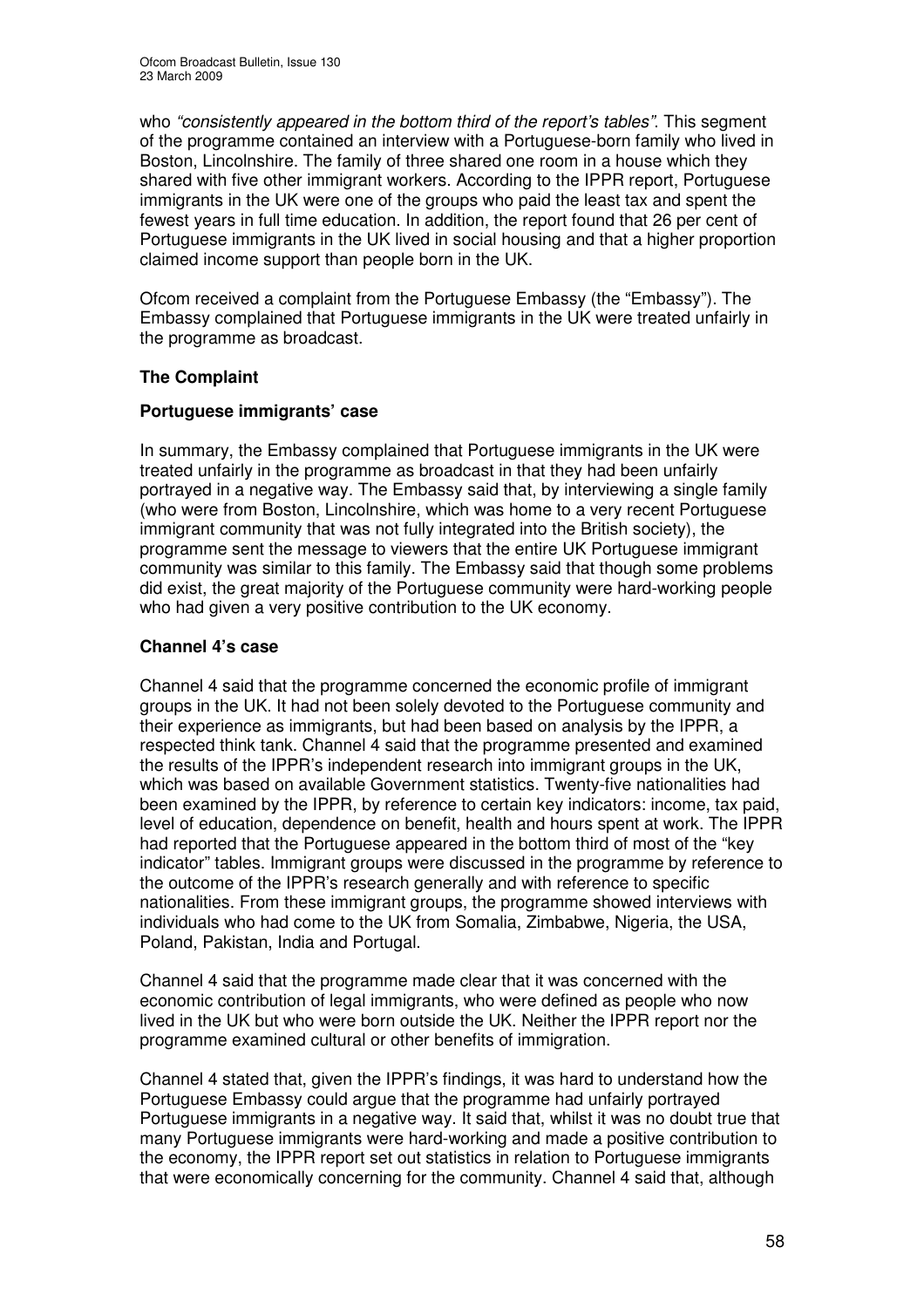there were individual success stories, the programme had set out these concerning statistics accurately. The programme had not said that Portuguese immigrants were not hard-working or that their contribution to the UK economy was negative.

Channel 4 said that the inclusion of footage of the Portuguese immigrant family interviewed in the programme fairly represented the position of Portuguese immigrants in the IPPR report's league tables, relative to other immigrant communities. It said that the family (Antonio, Isabel and Bruno) was shown in the programme in a sympathetic light, highlighting how much they had to pay in rent and how little they got for it. Channel 4 stated that Antonio and Isabel spoke "with the authority of experience" about the relative conditions facing them in the UK compared with Portugal. Channel 4 said that, from the way they spoke, they certainly did not seem to consider themselves or their circumstances unique.

Channel 4 said that the programme had stated accurately that it was getting harder for Antonio to find work because of competition from Polish immigrants. In addition, it said that the Portuguese contribution to the UK economy was contrasted with a previous sequence in the programme that revealed the unwillingness of some native Bostonians to work in the agricultural sector. Antonio was shown in the programme as someone who worked eight-hour days and was content to do so. He also stated that he thought that Portuguese people did not want to compete with Polish immigrants in working longer hours. Channel 4 said that the programme had not suggested that this attitude was wrong, or that his view was anything other than his own opinion.

Channel 4 said that, although the family's experience was illustrative of some of the statistical averages in relation to Portuguese immigrants in the IPPR report, their experience was, in fact, better than many. It said, by way of example, that Antonio was not shown as being on Income Support and the family was not in social housing. Channel 4 said that the programme did not state that all Portuguese families were like the family shown in the programme. It said that the idea that all immigrant Portuguese families were like the family shown in the programme was simply erroneous.

In conclusion, Channel 4 stated that it did not accept that the programme was unfair to Portuguese immigrants in the UK. It said that it was important that immigration was a topic for reasoned broadcast debate and, in its view, the programme set out the findings of the IPPR report in a fair and accurate manner.

### **Decision**

Ofcom's statutory duties include the application, in the case of all television and radio services, of standards which provide adequate protection to members of the public and all other persons from unfair treatment and unwarranted infringement of privacy in, or in the making of, programmes included in such services.

In carrying out its duties, Ofcom has regard to the need to secure that the application of these standards is in the manner that best guarantees an appropriate level of freedom of expression. Ofcom is also obliged to have regard, in all cases, to the principles under which regulatory activities should be transparent, accountable, proportionate and consistent and targeted only at cases in which action is needed.

The complaint by Portuguese immigrants in the UK made on their behalf by The Portuguese Embassy was considered by Ofcom's Executive Fairness Group. In reaching its decision, Ofcom carefully considered all the relevant material provided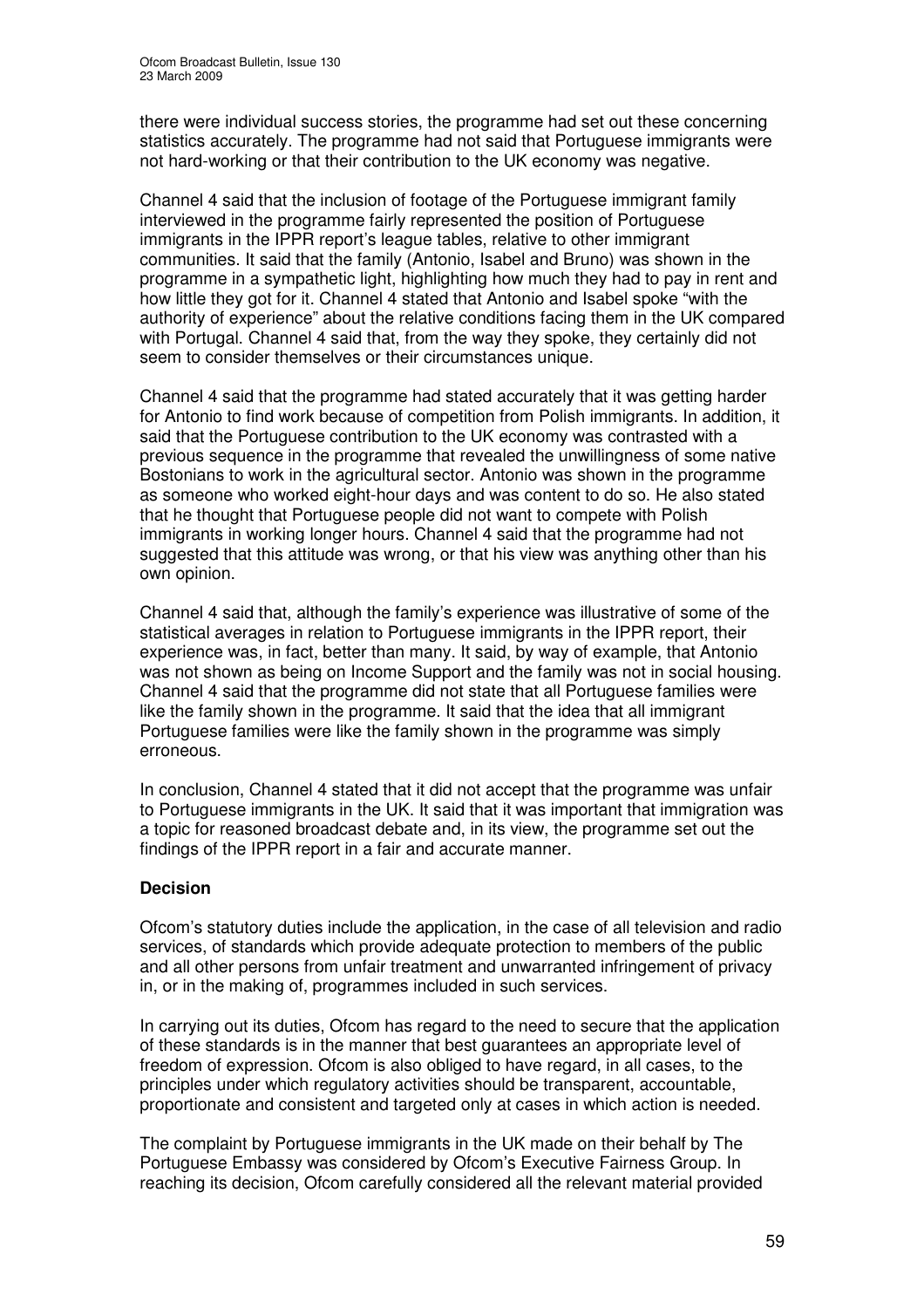by both parties. This included a recording of the programme as broadcast, a transcript of the section of the programme that related to Portuguese immigrants and both parties' written submissions to Ofcom.

In considering this complaint, Ofcom took account of Rule 7.1 of the Code, which states that broadcasters must avoid unjust or unfair treatment of individuals or organisations in programmes. It also took account of Practice 7.9 of the Code, which states: "Before broadcasting a factual programme…broadcasters should take reasonable care to satisfy themselves that: material facts have not been presented, disregarded or omitted in a way that is unfair to an individual or organisation; and anyone whose omission could be unfair to an individual or organisation has been offered an opportunity to contribute."

Ofcom first considered the nature and purpose of the programme. Ofcom noted that the programme was part of Channel 4's current affairs *Dispatches* series. Ofcom further noted that the broad premise of the programme was to examine the economic profile of immigrant groups in the UK, not to look at the cultural or other benefits of immigration. The programme reported on the results of research that Channel 4 had commissioned from the IPPR. This was made clear to viewers by the programme's presenter, Jon Snow, who stated at the beginning of the programme:

"*…we're going to show how the real debate has moved beyond being pro- or anti- immigration. We can do this because Channel 4 has commissioned the Institute for Public Policy Research to create the first ever comprehensive report on the contribution Britain's different legal immigrant communities make to the economy. Their rigorous analysis of the best statistical information available means we can now reveal the hard facts about key characteristics of immigrant groups. Everything from the tax they pay to the benefits they claim. This report reveals the immigrant groups who get more from Britain than they put in, but it also shows those immigrant groups who benefit this country, like the Nigerians who are amongst the most highly educated new arrivals, or the Americans and Poles, who work longer hours than anyone else. But what this report really shows is that economic success in Britain has absolutely nothing to do with the colour of your skin.*"

In this context, Ofcom then considered the complaint that Portuguese immigrants were unfairly portrayed in a negative way in the programme as broadcast. Ofcom was of the view that the presenter's commentary during the section of the programme that looked at Portuguese immigrants in the UK made clear to viewers that this section of the programme, as with the programme as a whole, reported on the results of the IPPR's research. In Ofcom's view, it was reasonable for Channel 4 to rely on the IPPR report and Ofcom considered that the programme reported on the results of the IPPR's research (including in relation to Portuguese immigrants in the UK) in an objective way. Therefore, Ofcom found no unfairness to Portuguese immigrants in the UK in this respect.

Ofcom considered that the decision as to whether to illustrate the results of the IPPR's research using extracts of interviews with individual immigrants who had come to the UK was a matter of editorial discretion for the programme makers. However, in including extracts of such interviews in the programme as broadcast, it was incumbent on Channel 4 to take reasonable care to satisfy itself that material facts were not presented, disregarded or omitted in a way that was unfair to an individual or organisation.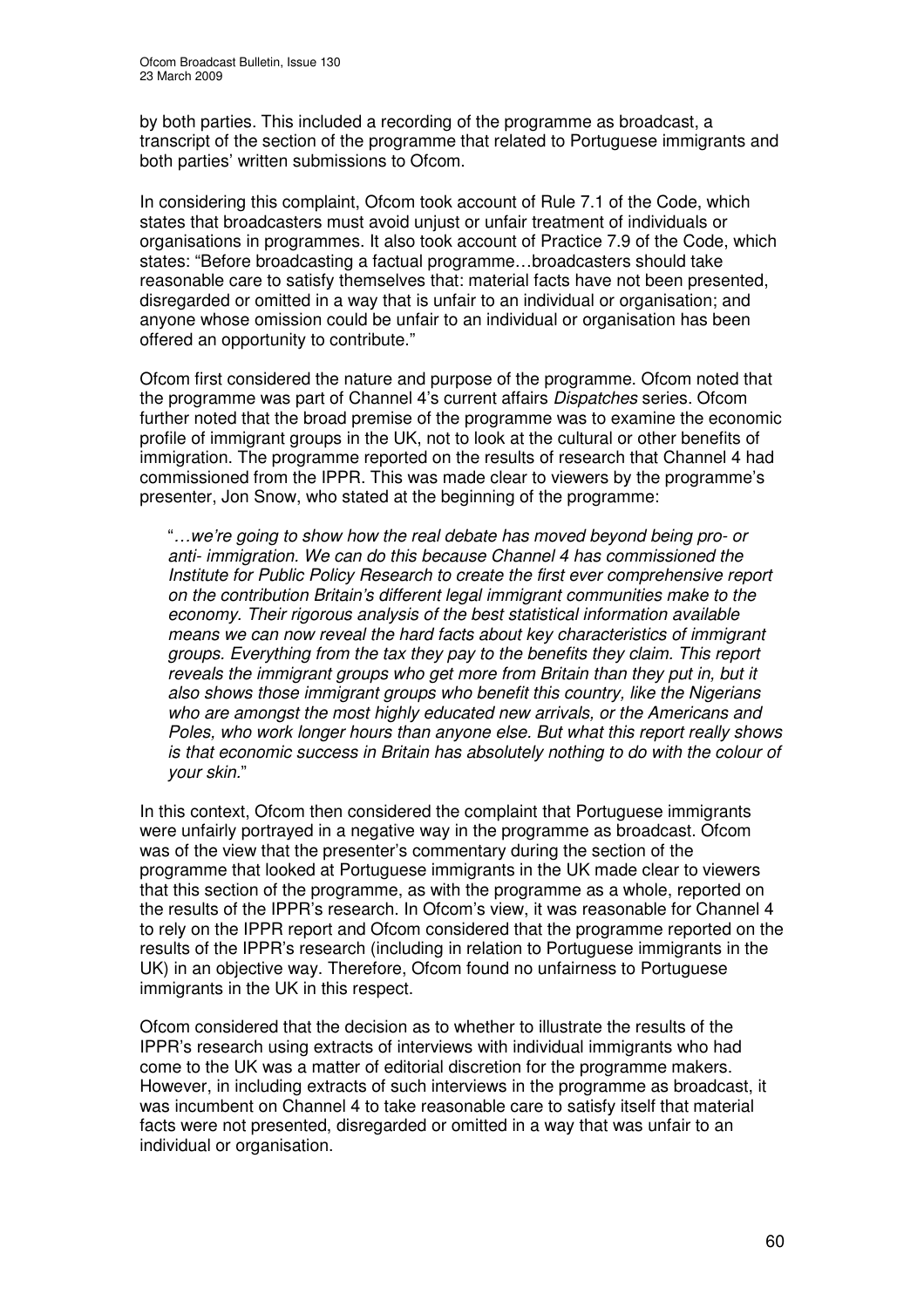Ofcom noted that the accompanying commentary in the section of the programme in which the single Portuguese family featured stated that Portuguese immigrants in the UK were "*the only group from within Europe that consistently appear in the bottom third of the Report's tables.*" The programme made clear how much the family had to pay in rent and how little they got for it. Antonio and Isabel were shown speaking about the conditions facing them in the UK, compared with those they would face in Portugal. The presenter stated that it had become more difficult for them to get work in Boston because of competition from workers from Poland and the Baltic states. This was illustrated by Antonio, who said that he thought that employers preferred Polish immigrants because they would work longer hours. Whilst he was content to work eight hours a day, he thought that Portuguese people did not wish to compete with Polish immigrants in working longer hours. The programme went on to look at the issue of funding and resource at schools that had large numbers of pupils for whom English was not their first language. A teacher at a school in Lincolnshire stated:

"*We've noticed that the Eastern European children…have a very good work ethos…They really value education. Some of the others perhaps don't have that quite as much, and that can bring with it some problems.*"

This was followed by the presenter's commentary that:

"*Of the immigrant groups in our Report, those born in Portugal have spent the fewest years in full-time education. And their children are now the worst performers in English schools – 32% below the average.*"

In Ofcom's view, it was reasonable for the programme makers to use footage of the family featured in the programme to illustrate the results of the IPPR report, which indicated that there were a number of difficulties experienced by average Portuguese immigrants in the UK. Ofcom noted that the IPPR report placed Portuguese immigrants in the bottom third of most of its tables, indicating that, on average, Portuguese immigrants in the UK faced, amongst other economic issues, high unemployment, fewer years in full time education, low hourly pay and low annual earnings. As noted above, it was made clear at the beginning of the programme that the programme was based on the IPPR report. Therefore, Ofcom found no unfairness to Portuguese immigrants in the UK in this respect.

Ofcom considered that there was no suggestion in the programme that Portuguese immigrants in the UK were not hard-working: Antonio's comments made clear that he was content to work eight-hour days. In light of this, Ofcom did not consider that viewers would have surmised from the programme that Portuguese immigrants in the UK were not hard-working and, therefore, it found no unfairness in this respect.

Finally, Ofcom did not consider that viewers would have surmised from the programme that the entire UK Portuguese immigrant community was similar to the single family who were featured in the programme. In Ofcom's view, it was clear from the outset of the programme that the programme would report on the results of the IPPR's research and that it would be looking at the economic positions of average immigrants of various nationalities in the UK. Therefore, Ofcom found no unfairness to Portuguese immigrants in the UK in this respect.

**Accordingly Ofcom has not upheld this complaint of unfair treatment in the broadcast of the programme by Portuguese immigrants in the UK made on their behalf by The Portuguese Embassy.**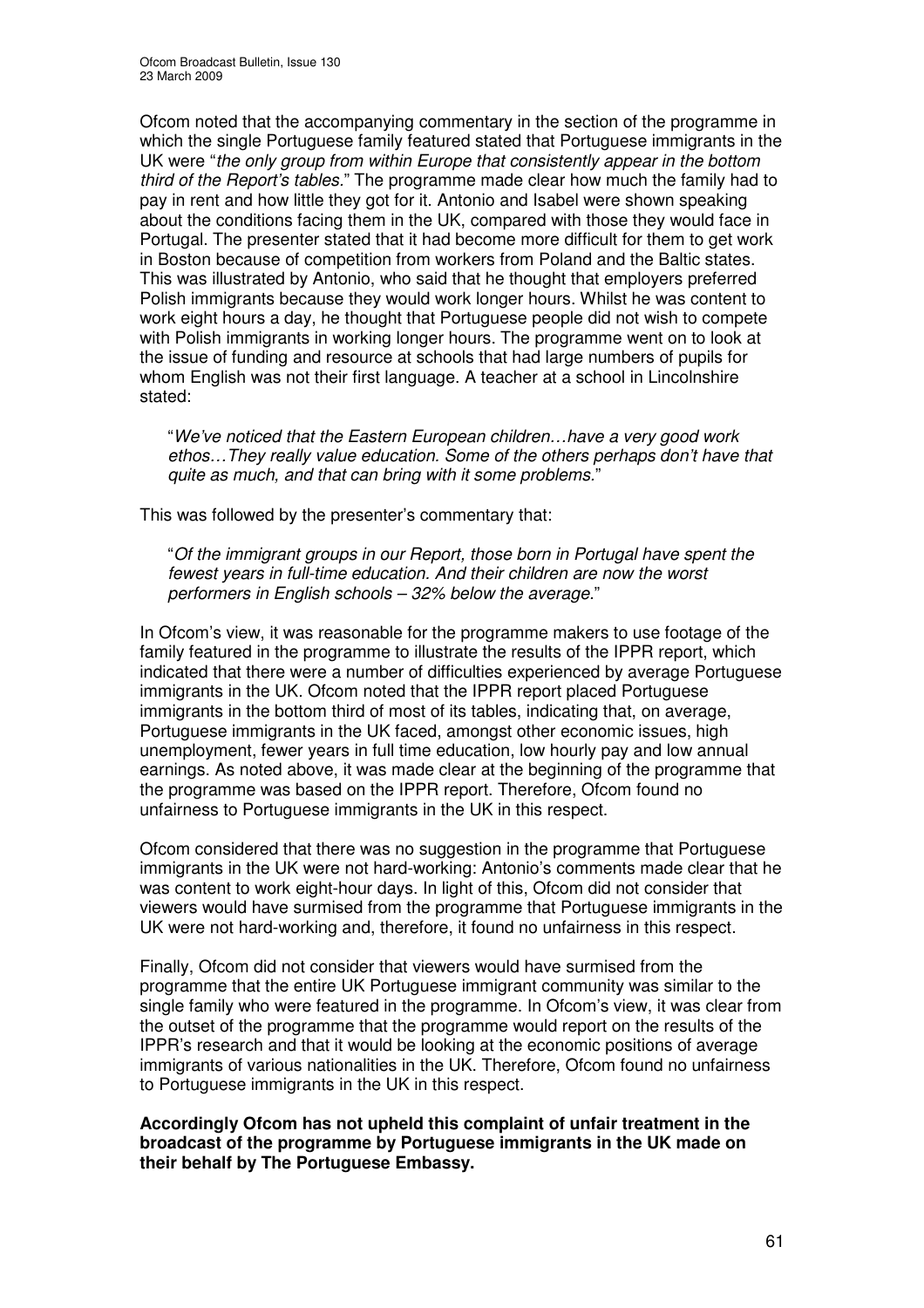# **Not Upheld**

# **Complaint by Mr Terence Millard made on his behalf by Mr John Osman (Solicitor)**

*Five News, Five, 2 July 2008*

**Summary:** Ofcom has not upheld this complaint of unfair treatment and unwarranted infringement of privacy made by Mr Millard.

The programme investigated the alleged failure of Mr Millard's farm to meet the animal welfare standards required under the Freedom Food accreditation scheme. Footage of the conditions inside Mr Millard's chicken shed was secretly filmed and included in the report. The reporter said that the farmer had admitted that standards had slipped and the charity that endorsed the scheme was shown announcing that the farm had been suspended. Mr Millard complained that he was treated unfairly in the programme as broadcast because the programme made untrue statements that suggested his chickens were living in appalling conditions and suffering from neglect. Mr Millard also complained that his privacy was unwarrantably infringed by the making and broadcast of the programme as footage was secretly filmed inside his chicken shed and broadcast without his consent.

In summary Ofcom found the following:

- The allegations made about conditions at Mr Millard's farm were appropriately supported by a range of material and did not result in an unfair portrayal of the farm.
- The infringement of Mr Millard's privacy arising from the filming and broadcast of secret footage of the chicken shed was warranted by significant public interest in the material gathered and broadcast.

### **Introduction**

On 2 July 2008 the 5pm edition of *Five News* led with a report by Jason Farrell on its "*exclusive*" investigation into the RSPCA's Freedom Food scheme. Freedom Food is a UK farm assurance and food labelling scheme dedicated to improving farm animal welfare. The report called the operation of the scheme into question, arguing that the conditions found on two Freedom Food accredited farms contravened the scheme's rules.

The report focused on footage filmed from inside the chicken shed at Mr Terence Millard's farm. Mr Millard was not named in the programme but his farm was identified by the reporter as "*Double Gate Farm in Somerset*". It was reported that the RSPCA had "*suspended* [Double Gate Farm] *from the scheme*" after being shown the *Five News* footage. The report showed the reporter Mr Farrell entering the chicken shed and commenting on the conditions whilst crouched down on the floor inside the shed.

When the presenter, Natasha Kaplinsky, introduced the report she warned the audience that it included "*disturbing images*"*.* The reporter described a lame chicken attempting to feed as "*one of many birds here suffering unacceptable neglect*". Images of this lame chicken, a smaller chicken and a "*painfully thin twisted bird*" were shown as a counterpoint to rules from the Freedom Food code about regular inspection and immediate slaughter of lame birds. The reporter contended that the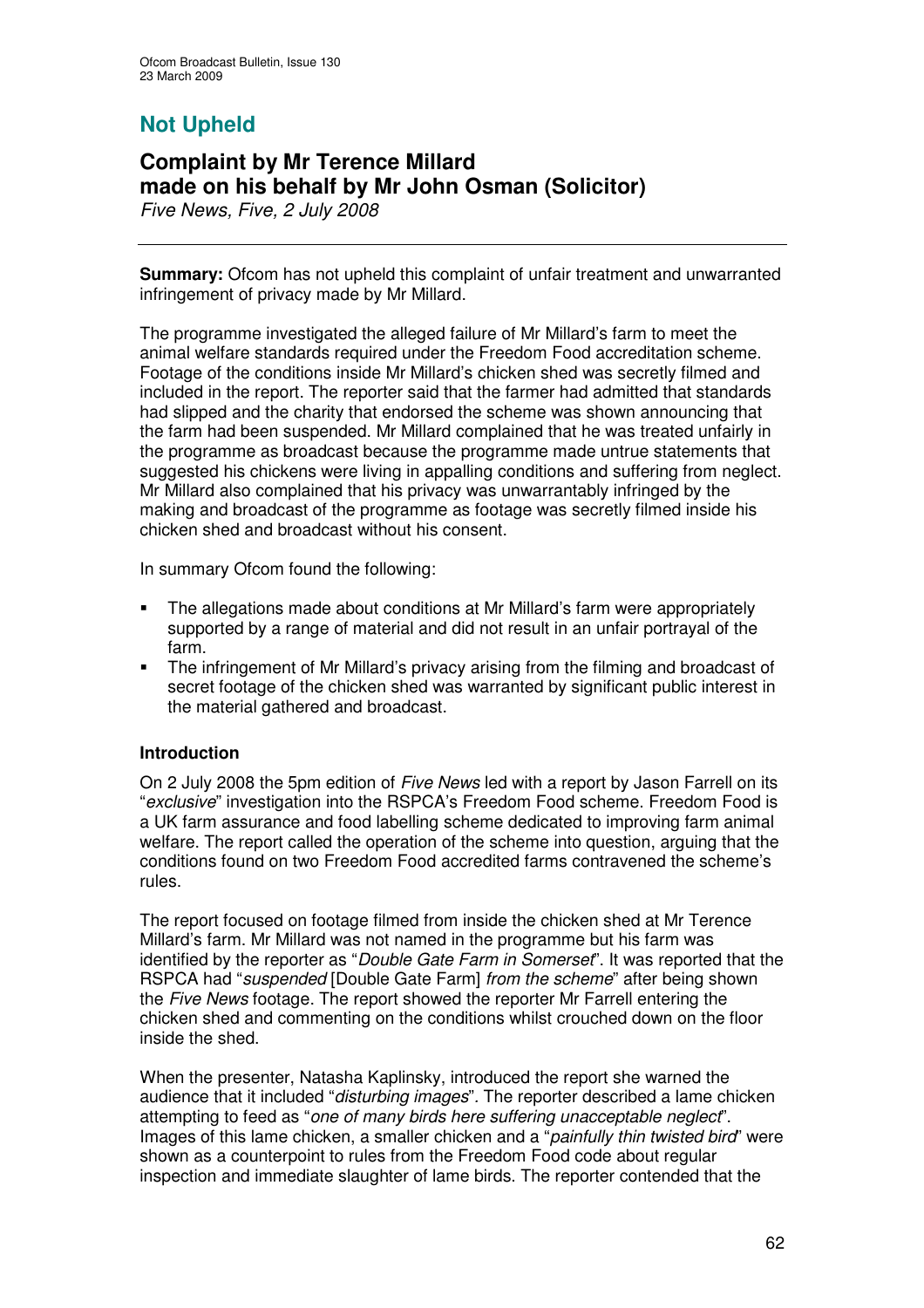rules were not being adhered to and the farm was not meeting its requirements to provide fresh hay, pecking objects and perches.

Near the end of the report the reporter stated that "*the farmer admits that on this occasion standards had slipped*" and that the meat would not be distributed under the Freedom Food label as a result of the programme's findings. The report also included comments from Mark Watts, Chief Executive of the RSPCA. He stated that the footage made him "*shocked and angry*" and he was launching a wider investigation into the operation of the Freedom Food scheme.

Mr Millard complained to Ofcom that he was treated unfairly in the programme as broadcast and that his privacy was unwarrantably infringed during the making of the programme and in the programme as broadcast.

#### **The Complaint Mr Millard's case**

In summary, Mr Millard complained that he was treated unfairly in the programme as broadcast in that:

a) He was portrayed unfairly in that the programme implied that the "chickens at his farm were neglected and kept in appalling conditions". In particular, the programme included untrue statements about suffering livestock, lack of inspections and lack of food; and did not explain that the reporter had only found one lame chicken and one smaller chicken in an otherwise healthy flock of 30,000 chickens.

In summary, Mr Millard complained that his privacy was unwarrantably infringed during the making of the programme in that:

b) Footage of the reporter inside Mr Millard's chicken shed was filmed without seeking permission beforehand and after the reporter "forced entry" into the shed.

In summary, Mr Millard complained that his privacy was unwarrantably infringed in the programme as broadcast in that:

c) The programme showed footage of the reporter inside Mr Millard's chicken shed.

### **Five's case**

By way of background, Five said that the report focused on the Freedom Food scheme, which is a farm animal welfare assurance and food labelling scheme run by the RSPCA. The meat, egg and dairy products of participating farms are marked with the Freedom Food label to assure consumers that the animals have been reared in accordance with the scheme's evidence-based welfare standards. The broadcaster said that high welfare animal produce has become increasingly popular with consumers and they are prepared to pay a premium for this produce as a result of campaigns by celebrity chefs.

a) In summary, Five responded to the complaint of unfairness as follows:

Five said that the programme did not present, disregard or omit material facts in a way that was unfair to Mr Millard. It said that Mr Farrell made the following allegations about Mr Millard's farm, Double Gate Farm in Somerset, in the report, which were supported by evidence from Animal Aid (an animal rights campaign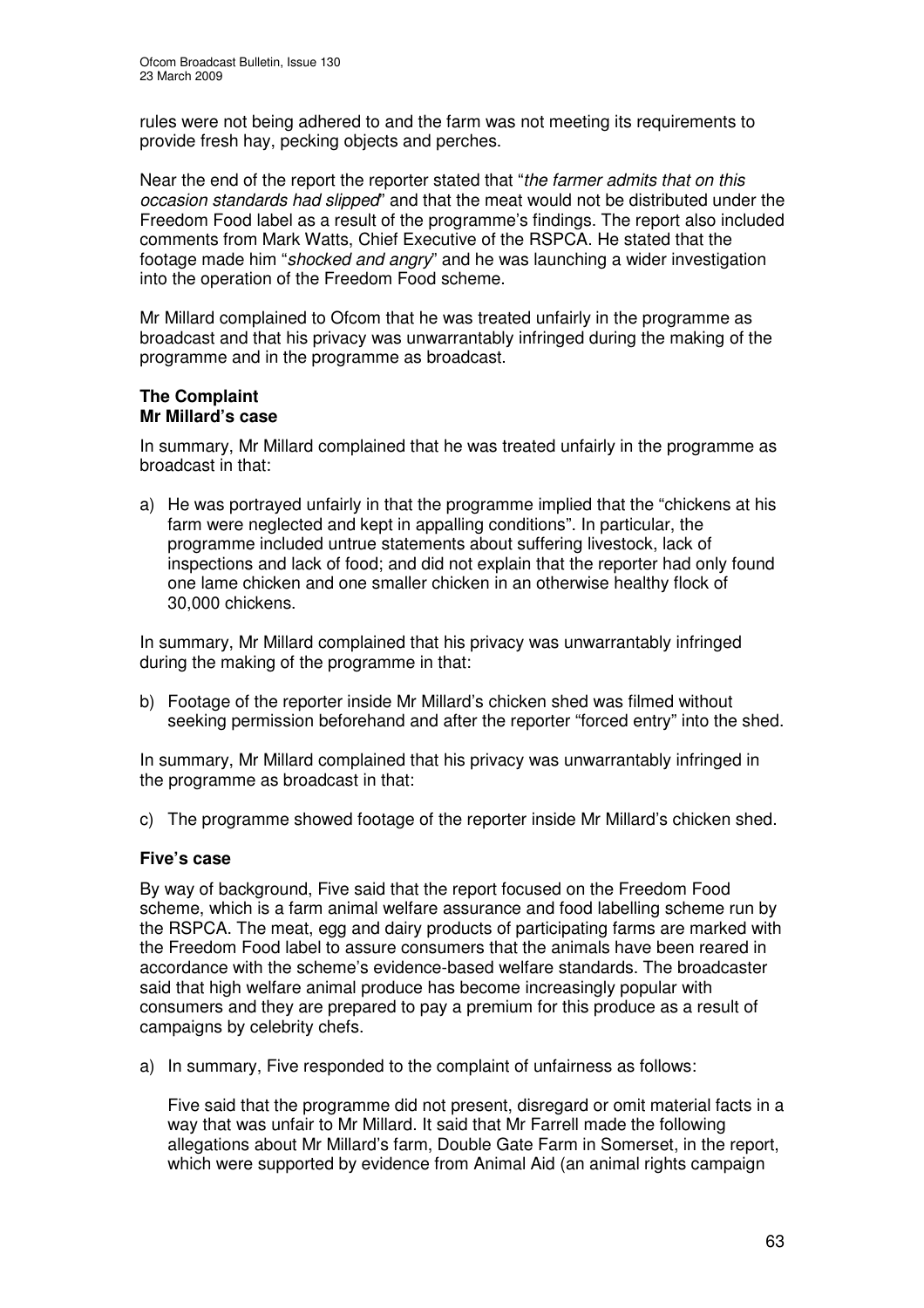group) and the conditions witnessed and filmed by Mr Farrell when he visited the farm on 30 June 2008:

- that many of the birds at the farm were suffering unacceptable neglect;
- that some of the birds had suffered too long and the lame birds were smaller because they were unable to feed or drink;
- that there were no bales of hay; and
- there were no pecking objects or accessible perches.

Five said that Mr Millard's assertion that Mr Farrell only found one lame chicken and one smaller chicken was incorrect. The broadcaster said that the report included images of a number of suffering birds that should have been killed according to Freedom Food regulations because they were either lame or disfigured or were starving to death as they were too small to reach food and water. Mr Farrell found 20 suffering birds during his inspection of one fifth of the flock and was therefore entitled to conclude "*many*" birds in the barn were suffering neglect.

The broadcaster stated that the report did not place too much emphasis on images of suffering birds as it included footage that showed the size of the flock and a large number of birds that appeared to be healthy. The report made clear that, under the terms of the Freedom Food scheme, *any* injured bird should be humanely slaughtered rather than be left to die of hunger or thirst, regardless of the size of the flock. Mr Farrell did not imply in the report that the whole 30,000 bird flock was suffering, rather that any suffering bird should have been spotted and removed during inspections in order to comply with the scheme. The presence of suffering birds in the flock was therefore described as "*unacceptable neglect*".

Contrary to Mr Millard's claims, Five said that Mr Farrell did not state that there was a lack of inspections, that there was a "lack of food for livestock" or that "chickens were… starving as food was not put out". The broadcaster said that Mr Farrell stated in the report that under the Freedom Food regulations the flock should be inspected three times a day and any overtly lame bird must be humanely killed immediately. The presence of overtly lame birds in the proportion of the flock investigated by Mr Farrell suggested that either the inspections had not been carried out or that the inspections had occurred but the lame birds had not been killed. Five said that this led Mr Farrell to state that some of the birds had suffered too long and lame birds were smaller than others as they were unable to feed and drink.

Five said that footage included in the report showed that the farm was contravening Freedom Food regulations as there were no hay bales or pecking objects in the barn and the perches were inaccessible as they were stacked in the corner. The Animal Aid footage also showed that lame birds were not being culled immediately and the perches were inaccessible. Although it was not referred to in the report, Animal Aid also told Mr Farrell that the temperature was unacceptably high in the barn on some days, resulting in a greater number of birds dying.

Five said that Mr Farrell contacted Mr Millard the morning after visiting Double Gate Farm and put the following allegations to him:

 the birds were suffering injuries when they should have been humanely slaughtered;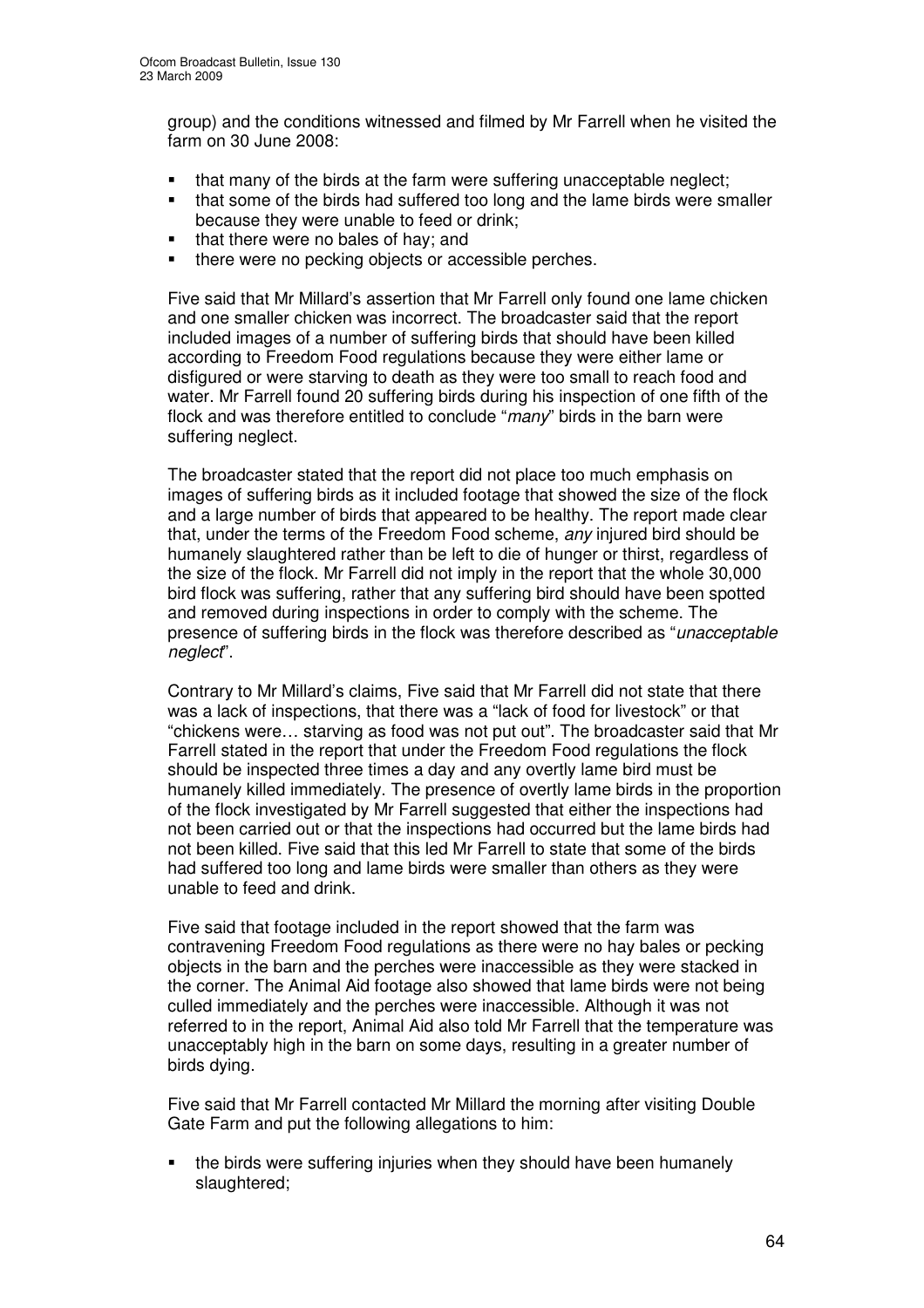- the Freedom Food enhanced living conditions standards were not being met; and
- Mr Millard was not complying with the regulations set out in the scheme.

The broadcaster said that Mr Millard told Mr Farrell that he did not want to give an interview or to show Mr Farrell around the barn himself. Mr Farrell gave Mr Millard his mobile telephone number in case he changed his mind. According to Mr Farrell, Mr Millard made a throwaway comment towards the end of the conversation along the lines of "I suppose I'm going to get prosecuted am I?".

Approximately one hour after Mr Farrell's conversation with Mr Millard, Five said that the press officer for the company which distributed meat reared by Mr Millard contacted Mr Farrell. Acting on Mr Millard's behalf, Ms Newport asked Mr Farrell to provide the footage he had recorded in Mr Millard's barn. Mr Farrell arranged for the footage to be sent to her.

Five said that the following day, Ms Newport telephoned Mr Farrell and told him that Mr Millard admitted this barn had not been kept to his usual standards because he had been distracted by an illness in the family. She then emailed Mr Farrell a statement from Hook Two Sisters thanking Five for bringing the matter to their attention, confirming that they had asked the RSPCA to investigate Double Gate Farm and that as a precautionary step, Mr Millard's birds would not be sold under the Freedom Food label.

On 1 July 2008, Mr Farrell contacted the RSPCA and told them what he had discovered at Mr Millard's farm. On 2 July 2008, Mr Farrell interviewed the Chief Executive of the RSPCA who told him that Double Gate Farm had been suspended from the Freedom Food scheme. The Chief Executive said that his concern about what Mr Farrell had found had led him to order a review of the entire Freedom Food scheme and said that the reputation of the RSPCA was to some extent at stake. Extracts from the interview were included in the report. On 1 or 2 July 2008, Five said that Mr Farrell was also told by the RSPCA's press officer that Mr Millard agreed his standards had temporarily slipped.

Mr Farrell spoke to a representative from Freedom Food in mid-September to follow up the story. Freedom Food told Mr Farrell that Double Gate Farm was still suspended from the scheme because the conditions fell far short of the Freedom Food standards. The broadcaster said that the farm remained suspended from the scheme as far as they were aware.

b) In summary, Five responded to the complaint of unwarranted infringement of privacy in the making of the programme as follows:

Five said that the RSPCA had suspended a farm from the Freedom Food scheme as a result of a previous investigation by Mr Farrell which exposed the farm's failure to meet the required welfare standards. Following the broadcast of this report on 23 June 2008, Mr Andrew Tyler from Animal Aid contacted Five News with evidence that conditions at Double Gate Farm were also falling short of the Freedom Food standards. He showed Mr Farrell footage of malnourished birds with leg injuries filmed over the course of two visits to the farm. Mr Tyler said that it was apparent that the farm was breaching the Freedom Food regulation that overtly lame birds should be culled immediately and that the farm did not meet the Freedom Food enhanced living conditions standards.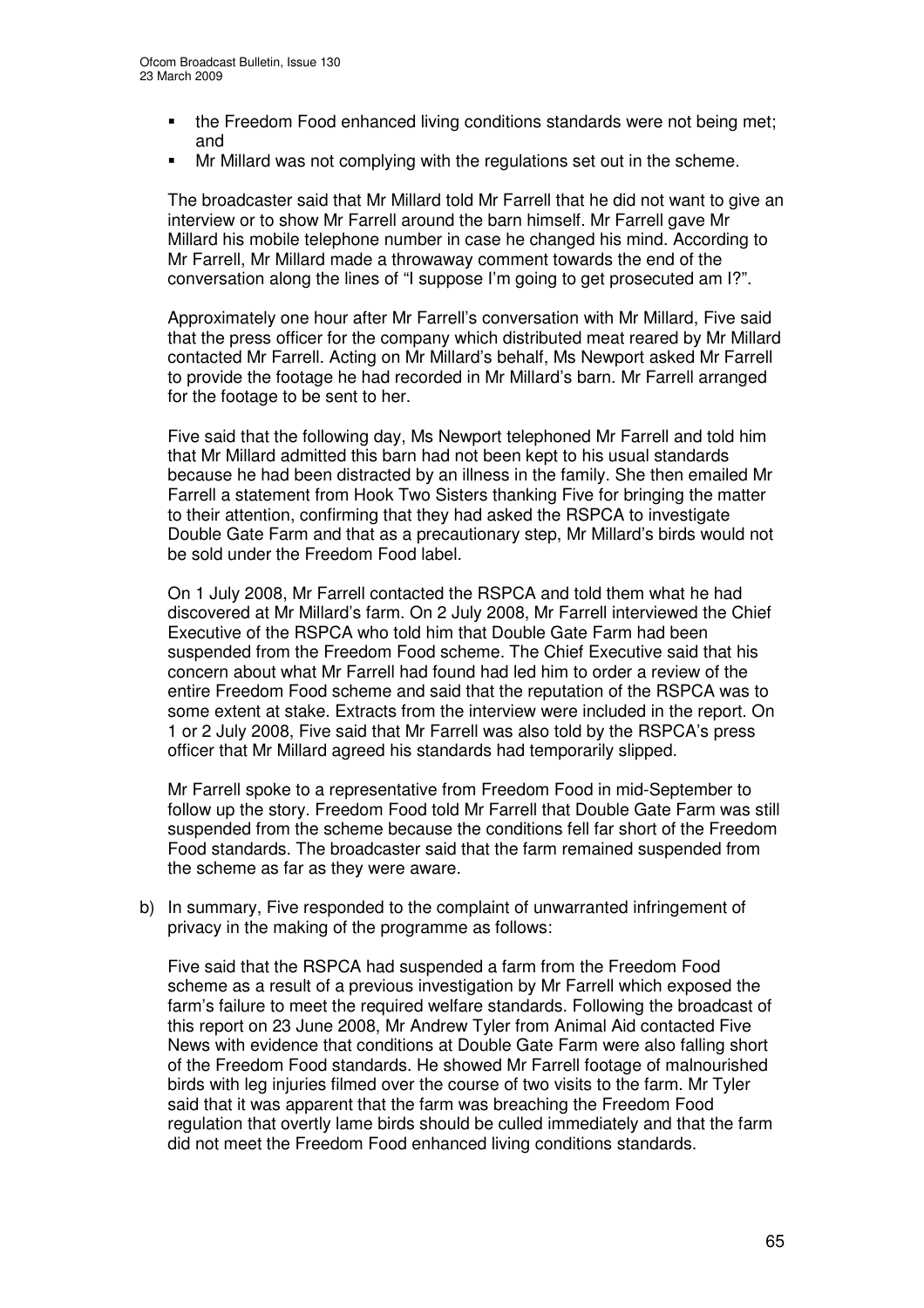Five said that Mr Farrell regarded the footage as prima facie evidence that Double Gate Farm was not meeting the Freedom Food welfare standards and that the animals were not being kept in the conditions expected by consumers of Freedom Food products. He considered the matter to be of considerable public interest due to the rising consumer focus on animal welfare and the premium they are increasingly willing to pay for produce which meets high welfare standards. As such, he considered it important in the interests of consumers to expose where Freedom Food labelled products were being produced on a farm which did not meet the required standards. Mr Farrell decided to obtain his own independent evidence to corroborate the footage he was shown by Animal Aid.

In accordance with Five News' procedure for obtaining permission to secretly film, Mr Farrell emailed a request for permission from the Head of News Gathering on 30 June 2008. The broadcaster said that the Head of News Gathering granted his permission for filming as he considered that secret filming would be justified under the Broadcasting Code because Mr Millard would be unlikely to consent to filming and there was public interest in the story. He noted that revealing or detecting a crime or exposing misleading claims made by organisations may be considered public interest justifications for an infringement of privacy and suggested that the planned filming could meet this criteria. In light of Practice 8.9 which states that the means of obtaining material must be proportionate, he said that he judged the planned means of obtaining material was proportionate as it could expose that the public was being misled on a matter of public health and public interest. He further stated that he judged that secret filming was warranted and met the criteria listed at Practice 8.13 of the Code as there was prima facie evidence of a story in the public interest and reasonable grounds to suspect that further material evidence could be obtained. Mr Farrell was advised to proceed with caution and in the event of any suggestion or threat of force or violence, vacate the property immediately and contact him for further guidance.

Five said that Mr Farrell attended Double Gate Farm with his cameraman and two Animal Aid representatives at midnight on 30 June 2008. They entered the farm and crossed the fields from behind the barn so as not to be seen. After taking appropriate bio-security measures, Mr Farrell and an Animal Aid representative entered the barn by untying a piece of string and opening the door. According the broadcaster, the coded lock was not in operation at the time. The others remained outside in order to minimise the risk of unnecessary stress to the birds. The broadcaster said that Mr Farrell did not "break into" the barn or cause any damage when entering.

The broadcaster said that once inside the barn, Mr Farrell and the Animal Aid representative inspected approximately one fifth of the flock. They saw approximately 20 birds that were crippled and therefore small in size as they were unable to reach food and water. The large size of the flock meant that they were unable to inspect the whole flock in the time available to them. Mr Farrell performed the majority of the filming apart from his piece to camera, which was filmed by the Animal Aid representative. They were careful to ensure that they did not cause any damage during their visit or harm the farm the animals.

Five argued that the Animal Aid footage viewed by Mr Farrell before he visited the farm provided evidence that injured birds were apparently starving as they could not reach the feed rather than being killed instantly as required under the Freedom Food scheme. There were therefore reasonable grounds for Mr Farrell to suspect that further material and material could be obtained by entering the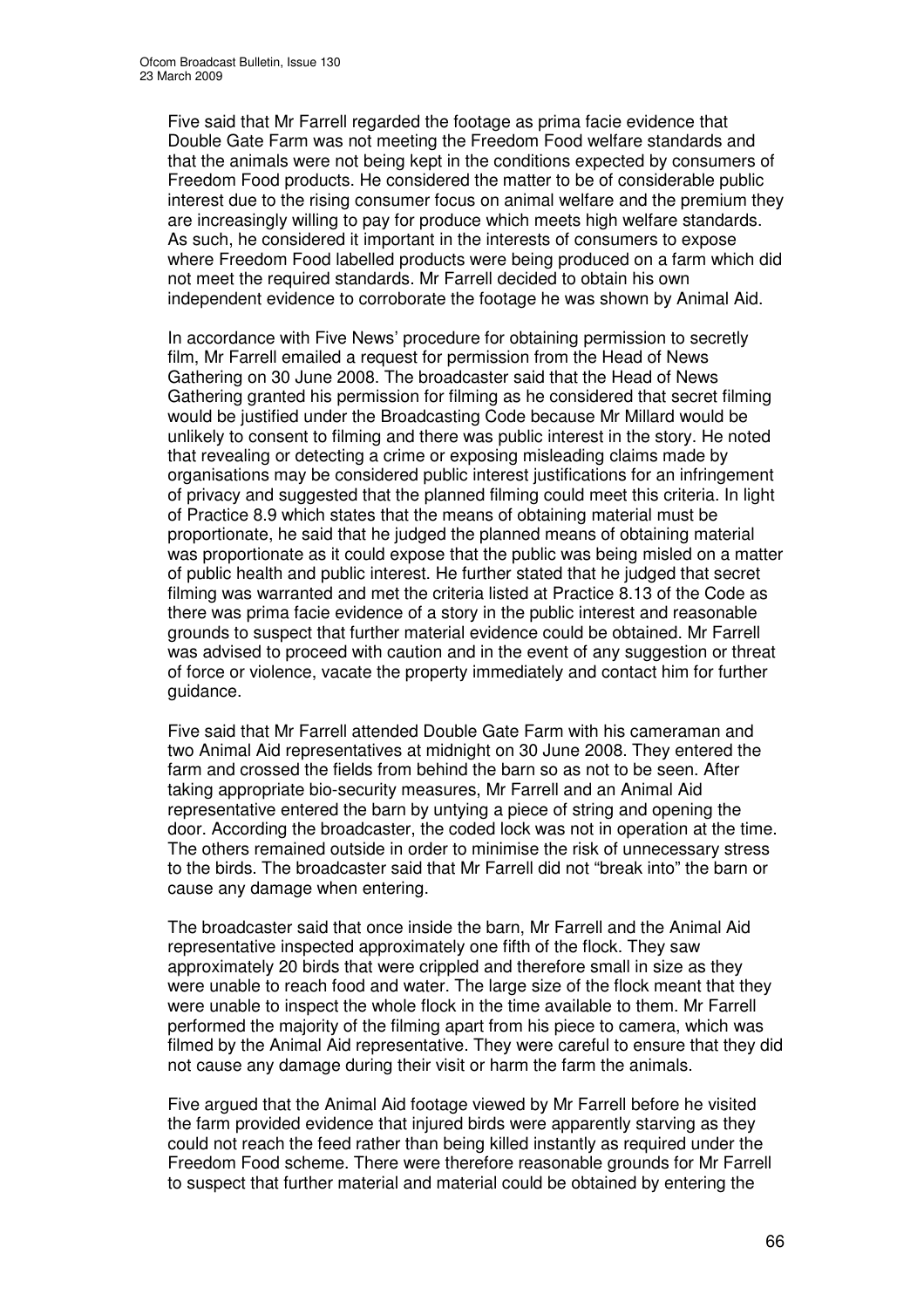barn. The secret filming was necessary to give the report credibility and authenticity and warranted in the public interest.

c) In summary, Five responded to the complaint of unwarranted infringement of privacy in the broadcast of the programme as follows:

Five argued that the public health interest in the subject matter of the report outweighed any right to privacy. Mr Millard's actions appeared to breach the Animal Welfare Act 2006 and the Consumer Protection from Unfair Trading Regulations 2008 and therefore offences had potentially been committed. Animal welfare was an important matter of principle for a large number of consumers, especially in the wake of high profile campaigns by celebrity chefs, resulting in increased consumer demand for, and spending on, higher welfare chicken. In light of the premium paid by consumers for chicken which is labelled to indicate it was reared in accordance with the Freedom Food scheme, it was in the public and RSPCA interest that any false and misleading claims that chicken complied with the scheme were exposed.

### **Decision**

Ofcom's statutory duties include the application, in the case of all television and radio services, of standards which provide adequate protection to members of the public and all other persons from unfair treatment and unwarranted infringement of privacy in, or in the making of, programmes included in such services.

Where there appears to have been unfairness in the making of the programme, this will only result in a finding of unfairness, if Ofcom finds that it has resulted in unfairness to the complainant in the programme as broadcast.

In carrying out its duties, Ofcom has regard to the need to secure that the application of these standards is in the manner that best guarantees an appropriate level of freedom of expression. Ofcom is also obliged to have regard, in all cases, to the principles under which regulatory activities should be transparent, accountable, proportionate and consistent and targeted only at cases in which action is needed.

Mr Millard's complaint was considered by Ofcom's Executive Fairness Group. In reaching its decision, Ofcom carefully considered all the relevant material provided by both parties. This included a recording and transcript of the programme as broadcast and submissions by both parties.

a) Ofcom first considered the complaint that Mr Millard was portrayed unfairly in the programme as broadcast in that it implied that the chickens at his farm were neglected and kept in appalling conditions. In particular, Mr Millard said that the programme included untrue statements about suffering livestock, lack of inspections and lack of food and did not explain that the reporter had only found one lame chicken and one smaller chicken in an otherwise healthy flock of 30,000 chickens.

Ofcom had particular regard to whether the programme makers' actions ensured that the programme as broadcast avoided unjust or unfair treatment of individuals, as set out in Rule 7.1 of the Ofcom Broadcasting Code ("the Code"), and whether they had taken reasonable care to satisfy themselves that material facts had not been presented, disregarded or omitted in a way that was unfair to an individual or organisation (as outlined in Practice 7.9 of the Code).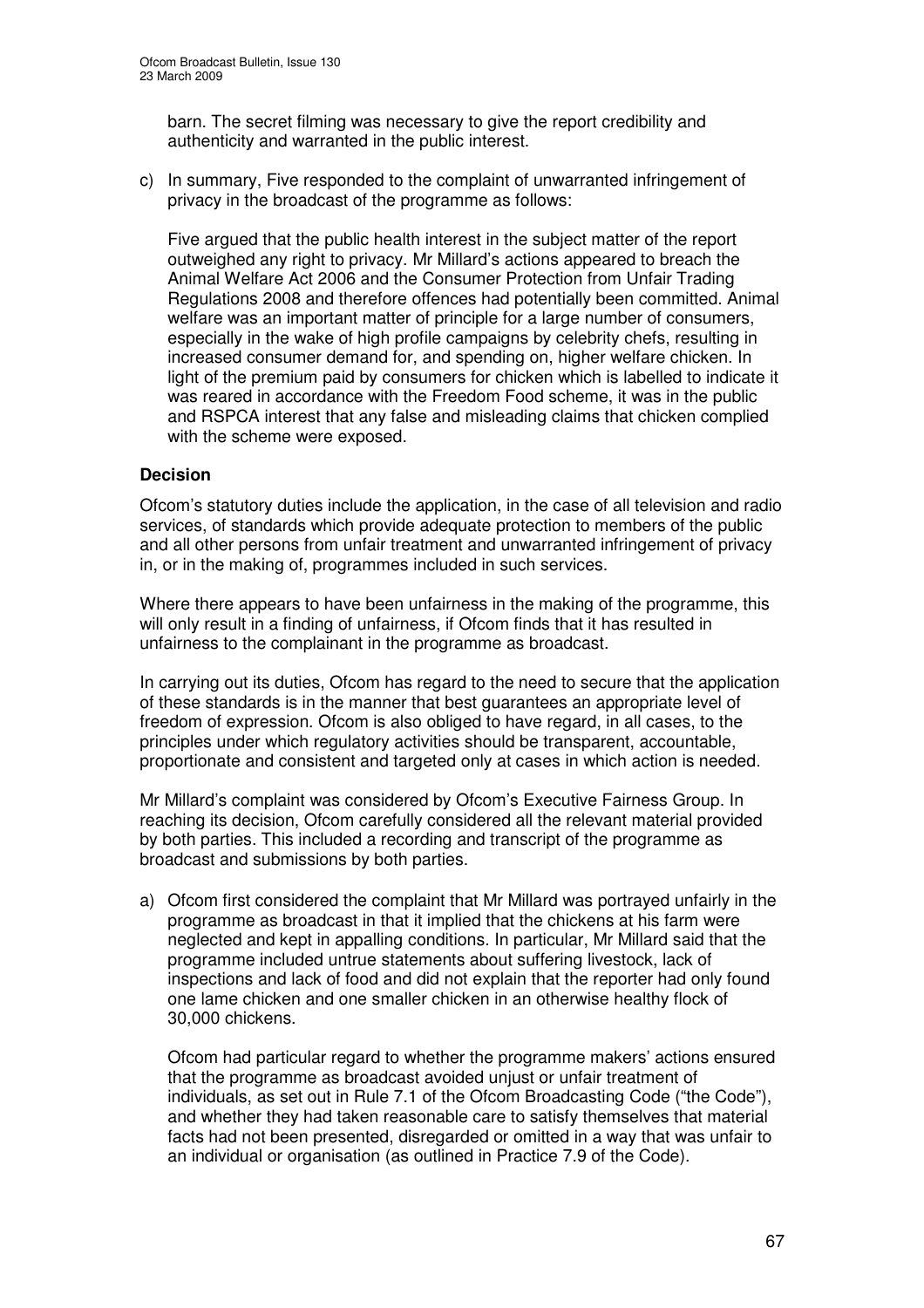Ofcom noted that the report alleged that the conditions at Mr Millard's farm fell below the standards expected under the RSPCA's Freedom Food scheme. In particular, the report alleged that: many of the birds were suffering unacceptable neglect; some of the birds had suffered too long and the lame birds were smaller because they were unable to feed or drink; there were no bales of hay; and there were no pecking objects or accessible perches. The report made particular reference to the Freedom Food regulations that: overtly lame birds must be killed immediately; and birds must have access to pecking objects, perches and hay.

Ofcom noted that the report included footage filmed by the broadcaster inside Mr Millard's chicken shed which included close-up images of a lame chicken struggling under a feeder, a limping chicken, a small chicken struggling to reach water and a chicken lying on its back in distress. Images of the whole barn were also included in the report and perches were shown stacked in the corner of the barn. Ofcom noted that Five said that it had reviewed evidence from Animal Aid before making the report and that the Animal Aid footage also showed malnourished birds with leg injuries and had been filmed over the course of two visits to the farm.

Ofcom noted that Five contacted Mr Millard the morning after filming inside his chicken shed to give him an opportunity to respond to the allegations about the conditions at his farm. Following this, a press officer for the company which distributed the meat reared at the farm contacted Five on Mr Millard's behalf. After viewing the footage, the company issued a statement admitting that the conditions at the farm had "temporarily fallen below the high standards" set by the Freedom Food scheme. The company stated that they had asked the RSPCA to inspect the farm and the birds would not be sold under the Freedom Food label in the meantime. The statement was reflected in the following commentary included in the programme as broadcast:

"*The farmer admits on this occasion standards have slipped. The group he produces for, Hook Two Sisters, say as a result of our investigation these birds won't be sold as Freedom Food.*"

In addition the programme included an interview with the Chief Executive of the RSPCA. He was shown stating that the farm had been suspended from the scheme on the basis of the evidence provided by Five and the RSPCA were launching an investigation into what had gone wrong.

In Ofcom's view, the programme alleged that the conditions at Mr Millard's farm did not meet the standards set out under the Freedom Food scheme and this was appropriately supported by the footage of suffering birds, the statement from the meat distributor itself admitting that the conditions at the farm fell below the required standards and the interview with the RSPCA's Chief Executive in which he said the farm had been suspended from the scheme. On the basis of the footage filmed by Five inside the chicken shed which showed lame and suffering birds, a lack of hay and pecking objects, and inaccessible perches (and the footage provided by Animal Aid), Ofcom considered that it was reasonable for the broadcaster to state that the farm did not meet the Freedom Food rules that overtly lame birds must be killed immediately; and birds must have access to pecking objects, perches and hay. Taking these factors into account, Ofcom found that the programme's allegations (outlined above) were appropriately supported and the presentation of the conditions at Mr Millard's farm did not result in unfairness to him.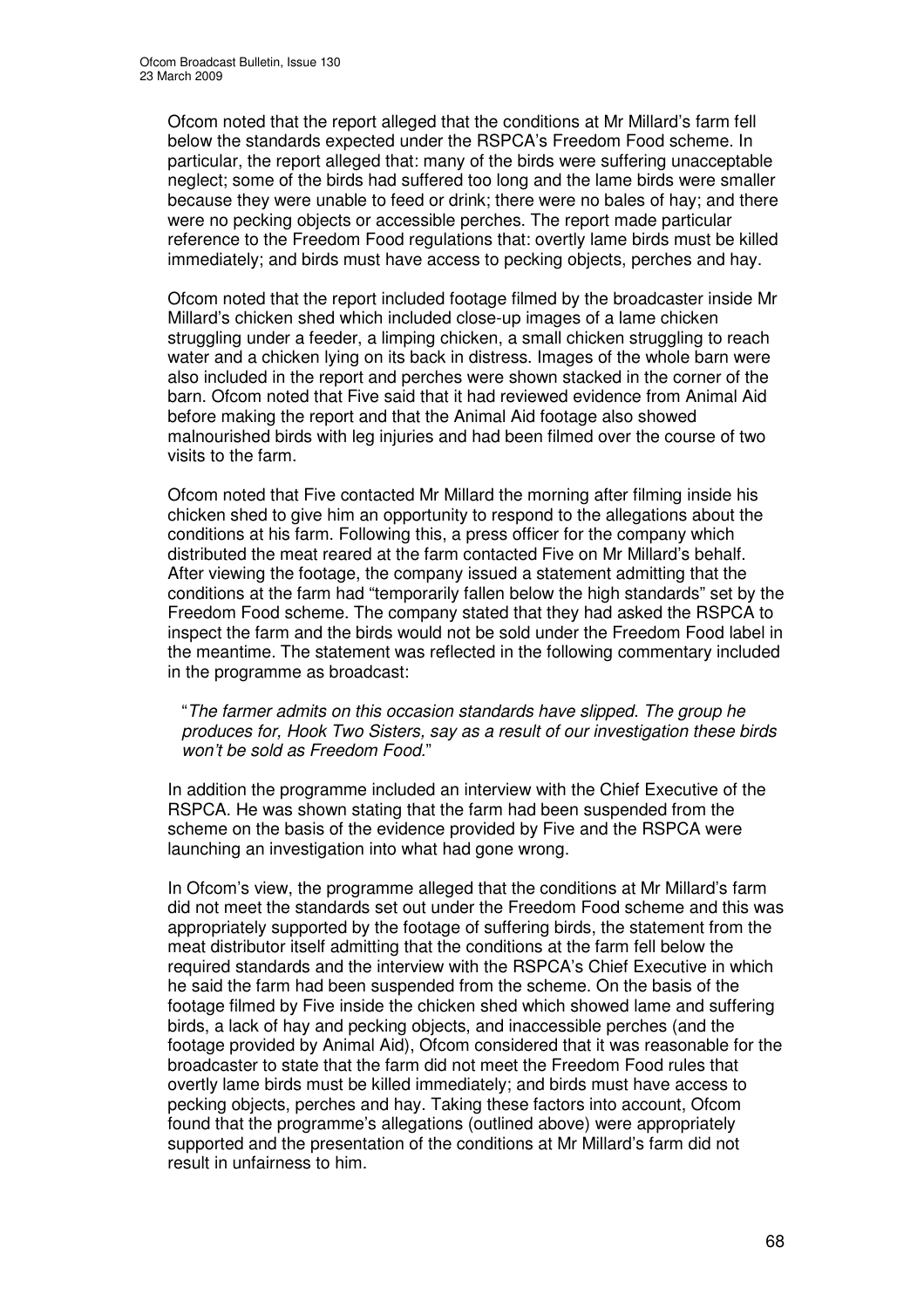b) Ofcom next considered Mr Millard's complaint that his privacy was unwarrantably infringed in the making of the programme in that footage of the reporter inside Mr Millard's chicken shed was filmed without seeking prior permission and after the reporter "forced entry" into the shed.

In Ofcom's view, the line to be drawn between the public's right to information and the citizen's right to privacy can sometimes be a fine one. In considering complaints about the unwarranted infringement of privacy both in relation to the making and the broadcast of the programme, Ofcom must consider two distinct questions: First, has there been an infringement of privacy? Secondly, if so, was it warranted? This is in accordance with Rule 8.1 of Ofcom's Broadcasting Code "the Code" which states:

"Any infringement of privacy in programmes or in connection with obtaining material included in programmes, must be warranted".

Ofcom also considered the complaint with reference to Practice 8.5 of the Code which states that any infringement of privacy in the making of a programme should be with a person's consent or be otherwise warranted. Ofcom also had regard to whether the means of obtaining material was proportionate to the circumstances and the subject matter of the programme (as outlined at Practice 8.9 of the Code) and Practice 8.13 of the Code which states:

"Surreptitious filming or recording should only be used where it is warranted. Normally, it will only be warranted if:

- there is prima facie evidence of a story in the public interest; and
- there are reasonable grounds to suspect that further material evidence could be obtained; and
- it is necessary to the credibility and authenticity of the programme."

In considering whether or not there had been an infringement of privacy, Ofcom was first required to consider whether Mr Millard had a legitimate expectation of privacy in relation to the filming of footage inside his chicken shed. Ofcom noted that the chicken shed was on private property, Mr Millard was not informed of an intention to film, and the film crew entered the property and filmed unannounced during the night. Taking these factors into account, it was Ofcom's view that Mr Millard had a legitimate expectation of privacy in relation to the filming of the material. In these circumstances, Ofcom considered that Mr Millard's privacy had been infringed by the filming inside his chicken shed.

Ofcom was next required to consider whether the infringement of privacy was warranted. Ofcom noted that the broadcaster said that it had viewed video evidence from Animal Aid animal rights campaigners before making the report that showed the Freedom Food standards were not being met on Mr Millard's farm. In Ofcom's view, it was reasonable for the broadcaster to suspect that further material evidence could be obtained on the basis of viewing the Animal Aid footage gathered on two separate visits to the farm. Ofcom also took the view that it was reasonable for the broadcaster to consider that filming its own footage of the conditions at Mr Millard's farm was necessary to the credibility and authenticity of the investigative report. Ofcom noted that there was no material to suggest that the broadcaster had forced entry into the chicken shed but in any case noted that the legality of the way the broadcaster gained entry to the shed was outside its remit.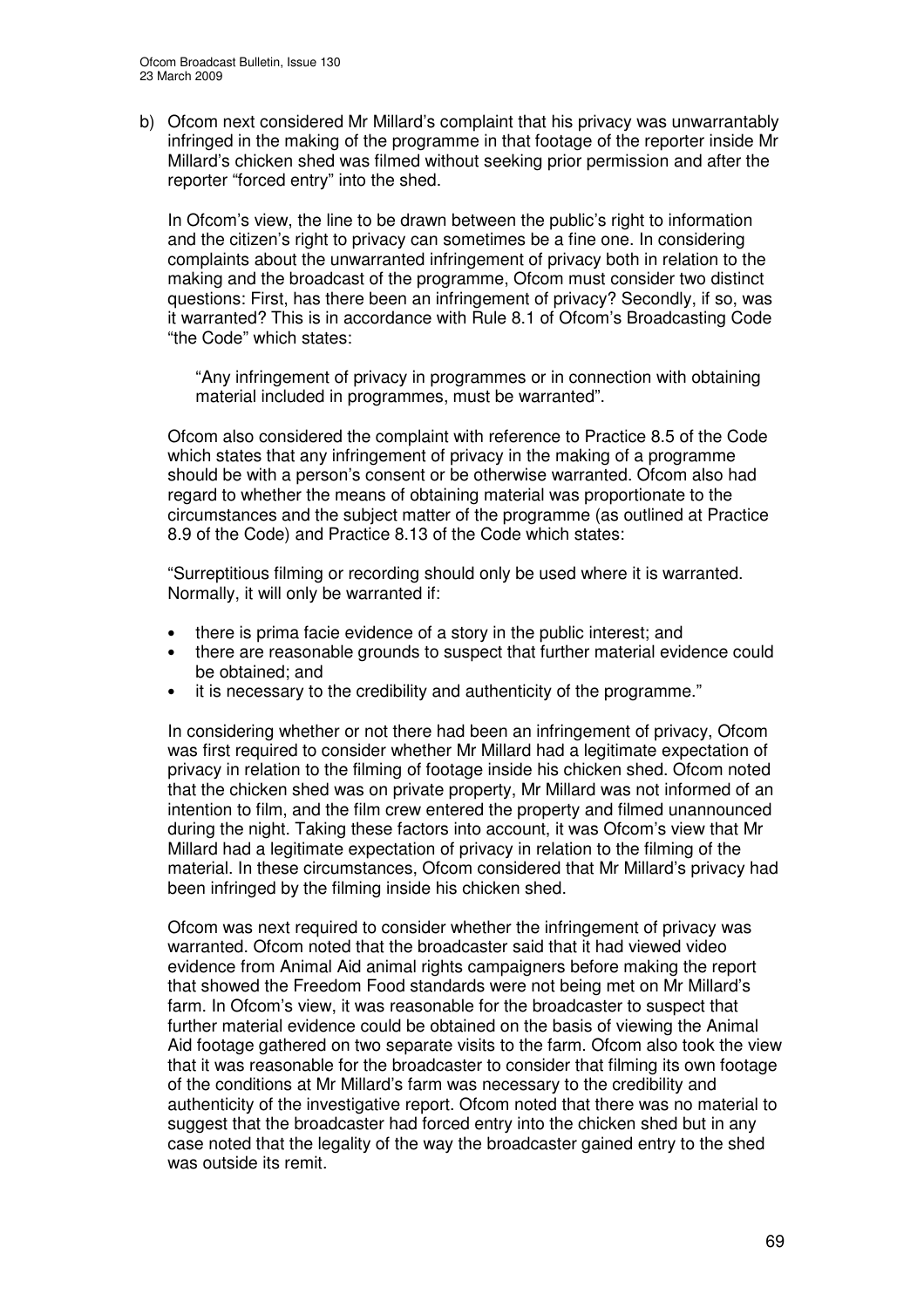In Ofcom's view there was considerable public interest in the investigation which was based on material suggesting that Mr Millard's farm was failing to comply with the Freedom Food animal welfare standards (a nationally recognised scheme endorsed by the RSPCA, a prominent animal advocacy charity). In Ofcom's view, the story had implications for the reputation and credibility of the scheme and that charity and was of interest to a range of different groups, including consumers who paid a premium for chicken marked with the Freedom Food label; and those concerned with issues of animal welfare. Ofcom also acknowledged that well-publicised television campaigns encouraging consumers to choose high welfare chicken could be considered to have raised the profile and importance of the issue. Taking these factors into account, Ofcom considered that the story was of significant public interest.

In light of these considerations Ofcom found that the infringement of privacy which occurred when the broadcaster filmed secretly inside Mr Millard's chicken shed was warranted by the public interest in gathering the material.

c) Ofcom lastly considered Mr Millard's complaint that his privacy was unwarrantably infringed in the broadcast of the programme in that the programme showed footage of the reporter inside Mr Millard's chicken shed.

Ofcom considered this complaint with reference to Practice 8.6 of the Code which states that if the broadcast of a programme would infringe a person's privacy, consent should be obtained before the relevant material is broadcast, unless the infringement of privacy is warranted. Ofcom also had regard to Practice 8.14 of the Code which states that material gained by surreptitious filming should only be broadcast when it is warranted.

In considering whether or not there had been an infringement of privacy, Ofcom was first required to consider whether Mr Millard had a legitimate expectation of privacy in relation to the footage that was broadcast. Ofcom noted that the report included footage filmed from inside Mr Millard's chicken shed which showed the reporter entering the shed and commenting on the conditions whilst crouched down on the floor. The report featured images of the inside of the barn, the flock, and particular birds identified by the broadcaster as lame or suffering from neglect. Ofcom considered that as the footage was filmed in secret on private property and broadcast without Mr Millard's consent, he had a legitimate expectation of privacy in relation to the material that was broadcast. In these circumstances it was Ofcom's view that Mr Millard's privacy was infringed by the broadcast of footage of Mr Millard's farm in the report.

Ofcom considered that there was significant public interest in broadcasting footage that demonstrated the failure of a Freedom Food accredited farm to comply with the required animal welfare standards. In Ofcom's view, the footage broadcast showed that there was evidence that some of the Freedom Food standards were not being met on Mr Millard's farm. This was further corroborated by the statements from the RSPCA and the company that distributes meat reared at the farm and the fact that the farm was suspended from the scheme. Taking these factors into account, Ofcom found that the infringement of Mr Millard's privacy resulting from the broadcast of the footage was warranted by the public interest in this material.

**Accordingly Ofcom has not upheld Mr Millard's complaint of unfair treatment in the programme as broadcast or his complaints of unwarranted infringement of privacy in the making and the broadcast of the programme.**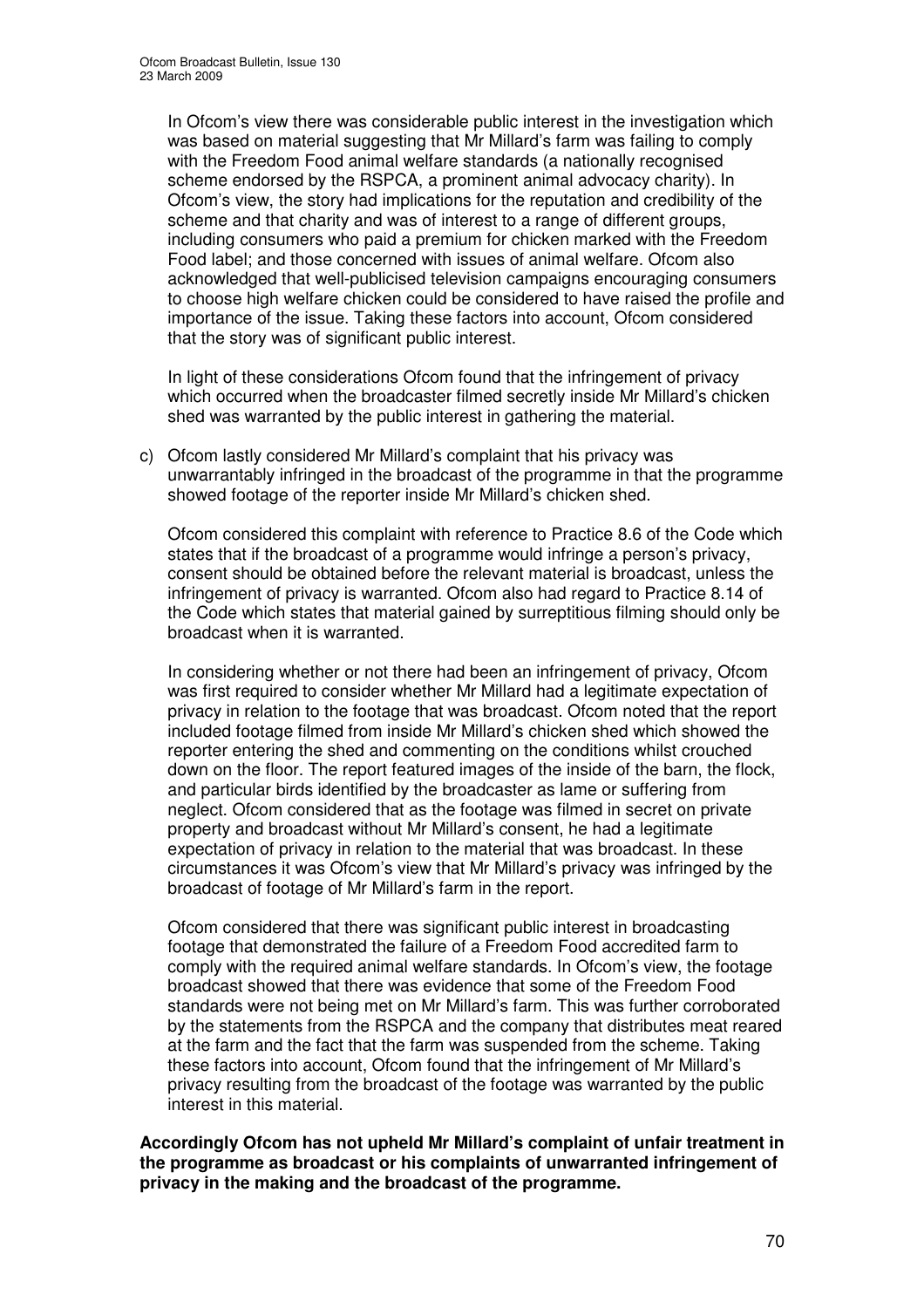# **Other Programmes Not in Breach/Resolved**

### **Up to 17 March 2009**

| Programme                                                | <b>Transmission</b> | <b>Channel</b>       | Category                            | Number of<br>complaints |
|----------------------------------------------------------|---------------------|----------------------|-------------------------------------|-------------------------|
| "Daddy's Gone" - Glasvegas                               | 18/02/2009          | MTV Two              | Offensive Language                  |                         |
| 10 Years Younger (Trailer)                               | 04/02/2009          | Channel 4            | <b>Generally Accepted Standards</b> | 1                       |
| 20 Biggest Selling Singles of<br>The Last 10 Years       | 29/12/2008          | Channel 4            | <b>Generally Accepted Standards</b> | 1                       |
| Admission Impossible                                     | 07/02/2009          | <b>Sky Three</b>     | <b>Generally Accepted Standards</b> | 1                       |
| Afternoon Play: Mole                                     | 24/02/2009          | <b>BBC Radio 4</b>   | Offensive Language                  | $\mathbf{1}$            |
| Afternoon Play: Monkeyface                               | 05/02/2009          | <b>BBC Radio 4</b>   | Offensive Language                  | 1                       |
| Al Murray's Multiple<br><b>Personality Disorder</b>      | 27/02/2009          | ITV <sub>1</sub>     | <b>Generally Accepted Standards</b> | 13                      |
| Al Murray's Multiple<br><b>Personality Disorder</b>      | 06/03/2009          | ITV1                 | <b>Generally Accepted Standards</b> | 5                       |
| Andy Townsend and Mike<br>Parry                          | 04/02/2009          | Talksport            | <b>Generally Accepted Standards</b> | 1                       |
| <b>Animals Do The Funniest</b><br><b>Things</b>          | 10/03/2009          | ITV <sub>2</sub>     | <b>Animal Welfare</b>               | 1                       |
| Ant & Dec's Saturday Night<br>Takeaway                   | 21/02/2009          | ITV <sub>1</sub>     | Dangerous Behaviour                 | 1                       |
| <b>BBC News</b>                                          | 02/02/2009          | BBC1                 | Offensive Language                  | 1                       |
| <b>BBC News</b>                                          | 03/02/2009          | BBC1                 | <b>Generally Accepted Standards</b> | 3                       |
| <b>BBC News</b>                                          | 02/02/2009          | BBC1                 | Offensive Language                  | 3                       |
| BMIbaby.com sponsorship of<br><b>ITV Granada Weather</b> | n/a                 | ITV1<br>(Granada)    | Offensive Language                  | $\overline{2}$          |
| BMIbaby.com sponsorship of<br>of ITV Weather             | n/a                 | ITV1                 | Offensive Language                  | 1                       |
| <b>Bear Behaving Badly</b>                               | 10/02/2009          | BBC1                 | <b>Generally Accepted Standards</b> | 3                       |
| <b>Beck at Breakfast</b>                                 | 19/02/2009          | <b>Century Radio</b> | Other                               | 1                       |
| Being Human                                              | 25/01/2009          | <b>BBC Three</b>     | <b>Generally Accepted Standards</b> | 1                       |
| Big Chef Takes on Little Chef                            | 19/01/2009          | Channel 4            | <b>Commercial References</b>        | $\overline{\mathbf{4}}$ |
| <b>Brainiac</b>                                          | n/a                 | Sky One              | Sex/Nudity                          | 1                       |
| Carling Cup Final                                        | 01/03/2009          | Sky Sports 1         | Due Impartiality/Bias               | 1                       |
| Casualty                                                 | 07/02/2009          | BBC1                 | <b>Generally Accepted Standards</b> | $\mathbf{1}$            |
| Celebrity Come Dine With Me                              | 15/02/2009          | Channel 4            | <b>Generally Accepted Standards</b> | 3                       |
| Channel 4 News                                           | 03/02/2009          | Channel 4            | Due Impartiality/Bias               | 1                       |
| Channel 4 News                                           | 21/01/2009          | Channel 4            | Due Impartiality/Bias               | $\overline{\mathbf{c}}$ |
| Channel 4 News                                           | 12/02/2009          | Channel 4            | Offensive Language                  | 1                       |
| Channel 4 News                                           | 06/02/2009          | Channel 4            | Offensive Language                  | 3                       |
| Charles Darwin and the Tree<br>of Life                   | 01/02/2009          | BBC1                 | <b>Religious Offence</b>            | 1                       |
| Chris Moyles Show                                        | 19/02/2009          | <b>BBC Radio 1</b>   | Sex/Nudity                          | 1                       |
| Chris Moyles Show                                        | 04/02/2009          | <b>BBC Radio 1</b>   | <b>Generally Accepted Standards</b> | 1                       |
| <b>Chris Moyles Show</b>                                 | 26/02/2009          | <b>BBC Radio 1</b>   | <b>Commercial References</b>        | 1                       |
| Christianity: A History                                  | 11/01/2009          | Channel 4            | <b>Generally Accepted Standards</b> | 14                      |
| Christianity: A History                                  | 01/02/2009          | Channel 4            | Due Impartiality/Bias               | 1                       |
| Christianity: A History                                  | 22/02/2009          | Channel 4            | Due Impartiality/Bias               | $\overline{7}$          |
| Christianity: A History                                  | 22/02/2009          | Channel 4            | <b>Generally Accepted Standards</b> | 1                       |
| Christianity: A History                                  | 01/02/2009          | Channel 4            | Religious Issues                    | 1                       |
| Citizen Smith                                            | 16/02/2009          | BBC4                 | <b>Generally Accepted Standards</b> | 1                       |
| Citizen Smith                                            | 09/02/2009          | BBC4                 | Crime (incite/encourage)            | 1                       |
| <b>Comedy Blue</b>                                       | 06/02/2009          | Paramount 2          | <b>Generally Accepted Standards</b> | 1                       |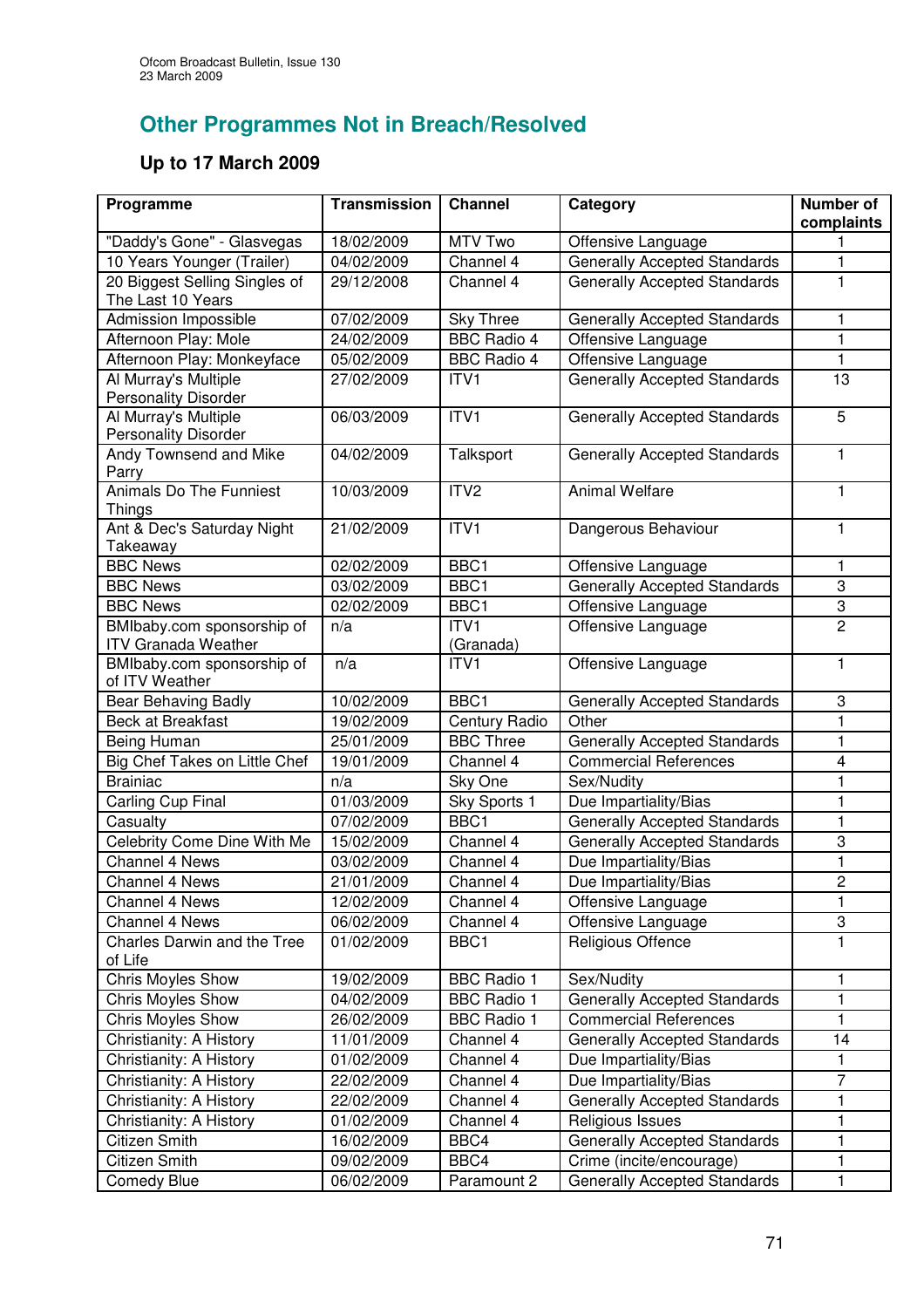| <b>Comic Relief</b>                                      | 13/03/2009 | BBC1               | <b>Generally Accepted Standards</b>   | 3              |
|----------------------------------------------------------|------------|--------------------|---------------------------------------|----------------|
| <b>Coronation Street</b>                                 | 30/01/2009 | ITV1               | Violence                              | 3              |
| <b>Coronation Street</b>                                 | 09/02/2009 | ITV1               | <b>Generally Accepted Standards</b>   | 3              |
| <b>Coronation Street</b>                                 | 13/03/2009 | ITV1               | <b>Generally Accepted Standards</b>   | $\mathbf{1}$   |
| Count Arthur Strong's Radio<br>Show                      | 28/01/2009 | <b>BBC Radio 4</b> | Offensive Language                    | $\mathbf{1}$   |
| DFS sponsorship of Dancing<br>on Ice                     | n/a        | ITV1               | <b>Generally Accepted Standards</b>   | 1              |
| Dancing On Ice                                           | 15/02/2009 | ITV1               | <b>Generally Accepted Standards</b>   | 10             |
| Dancing on Ice                                           | 22/02/2009 | ITV1               | <b>Generally Accepted Standards</b>   | 3              |
| Dancing on Ice                                           | 01/03/2009 | ITV1               | Advertising                           | 1              |
| Darwin: My Ancestor                                      | 10/02/2009 | <b>BBC Radio 4</b> | <b>Generally Accepted Standards</b>   | 1              |
| Den rätte för Linda Rosing                               | 24/02/2009 | Kanal 5            | Substance Abuse                       | $\mathbf{1}$   |
| Dickinson's Real Deal                                    | 06/03/2009 | ITV1               | Use of Premium Rate<br><b>Numbers</b> | $\mathbf{1}$   |
| Dispatches: The Problem<br>Princes                       | 23/02/2009 | Channel 4          | Due Impartiality/Bias                 | $\overline{4}$ |
| Doctors and Nurses at War                                | 03/02/2009 | ITVI               | <b>Generally Accepted Standards</b>   | 4              |
| <b>Drivetime</b>                                         | 04/02/2009 | Talksport          | <b>Generally Accepted Standards</b>   | $\mathbf{1}$   |
| ER                                                       | 26/02/2009 | More4              | Violence                              | 1              |
| Early Breakfast                                          | 10/02/2009 | <b>KMFM</b>        | Use of Premium Rate<br><b>Numbers</b> | 1              |
| Eastenders                                               | 23/02/2009 | BBC1               | <b>Generally Accepted Standards</b>   | $\overline{2}$ |
| Eggheads                                                 | 03/02/2009 | BBC <sub>2</sub>   | <b>Generally Accepted Standards</b>   | 1              |
| <b>Extraordinary People: The</b><br><b>Rainman Twins</b> | 12/02/2009 | Fiver              | <b>Generally Accepted Standards</b>   | $\mathbf{1}$   |
| Extreme Fishing with Robson<br>Green                     | 09/03/2009 | Five               | <b>Animal Welfare</b>                 | 1              |
| Extreme Fishing with Robson<br>Green                     | 02/03/2009 | Five               | Offensive Language                    | 1              |
| FA Cup Football Highlights                               | 14/02/2009 | ITV1               | <b>Generally Accepted Standards</b>   | 1              |
| <b>Five News</b>                                         | 12/02/2009 | Five               | <b>Generally Accepted Standards</b>   | 1              |
| <b>Five News</b>                                         | 09/03/2009 | Five               | <b>Animal Welfare</b>                 | $\mathbf{1}$   |
| Five US promo                                            | 02/02/2009 | Five US            | Crime (incite/encourage)              | 1              |
| Frank Skinner Live at the<br>Birmingham Hippodrome       | 06/03/2009 | Channel 4          | <b>Generally Accepted Standards</b>   | 1              |
| Free Agents                                              | 13/02/2009 | Channel 4          | Offensive Language                    | 16             |
| <b>GMTV</b>                                              | 11/03/2009 | ITV1               | <b>Generally Accepted Standards</b>   | 1              |
| <b>GMTV</b>                                              | 27/01/2009 | ITV1               | Inaccuracy/Misleading                 | $\overline{c}$ |
| <b>GMTV</b>                                              | 10/02/2009 | <b>ITV1</b>        | Crime (incite/encourage)              | 1              |
| <b>GMTV</b>                                              | 12/02/2009 | ITV1               | Crime (incite/encourage)              | 1              |
| <b>GMTV</b>                                              | 03/02/2009 | ITV1               | Inaccuracy/Misleading                 | $\mathbf{1}$   |
| <b>GMTV</b>                                              | 16/02/2009 | ITV1               | <b>Generally Accepted Standards</b>   | 1              |
| <b>GMTV</b>                                              | 06/02/2009 | ITV1               | Sex/Nudity                            | 1              |
| Gastronuts                                               | 11/02/2009 | <b>CBBC</b>        | <b>Animal Welfare</b>                 | $\mathbf{1}$   |
| Gay TV                                                   | 12/02/2009 | Gay TV             | Sex/Nudity                            | 1              |
| Geoff Lloyd's Hometime<br>Show                           | 24/02/2009 | Absolute<br>Radio  | Religious Offence                     | 3              |
| Globo Loco                                               | 01/02/2009 | <b>CITV</b>        | Substance Abuse                       | 1              |
| Gossip Girl                                              | 25/01/2009 | ITV <sub>2</sub>   | Sex/Nudity                            | $\mathbf{1}$   |
| <b>Grand Designs</b>                                     | 07/02/2009 | Channel 4          | Offensive Language                    | 4              |
| Hana's Helpline                                          | 09/02/2009 | Five               | Crime (incite/encourage)              | 1              |
| Harry Hill's TV Burp                                     | 13/12/2008 | ITV1               | <b>Generally Accepted Standards</b>   | 13             |
| Harveys Sponsorship of<br><b>Coronation Street</b>       | n/a        | ITV1               | Dangerous Behaviour                   | $\mathbf{1}$   |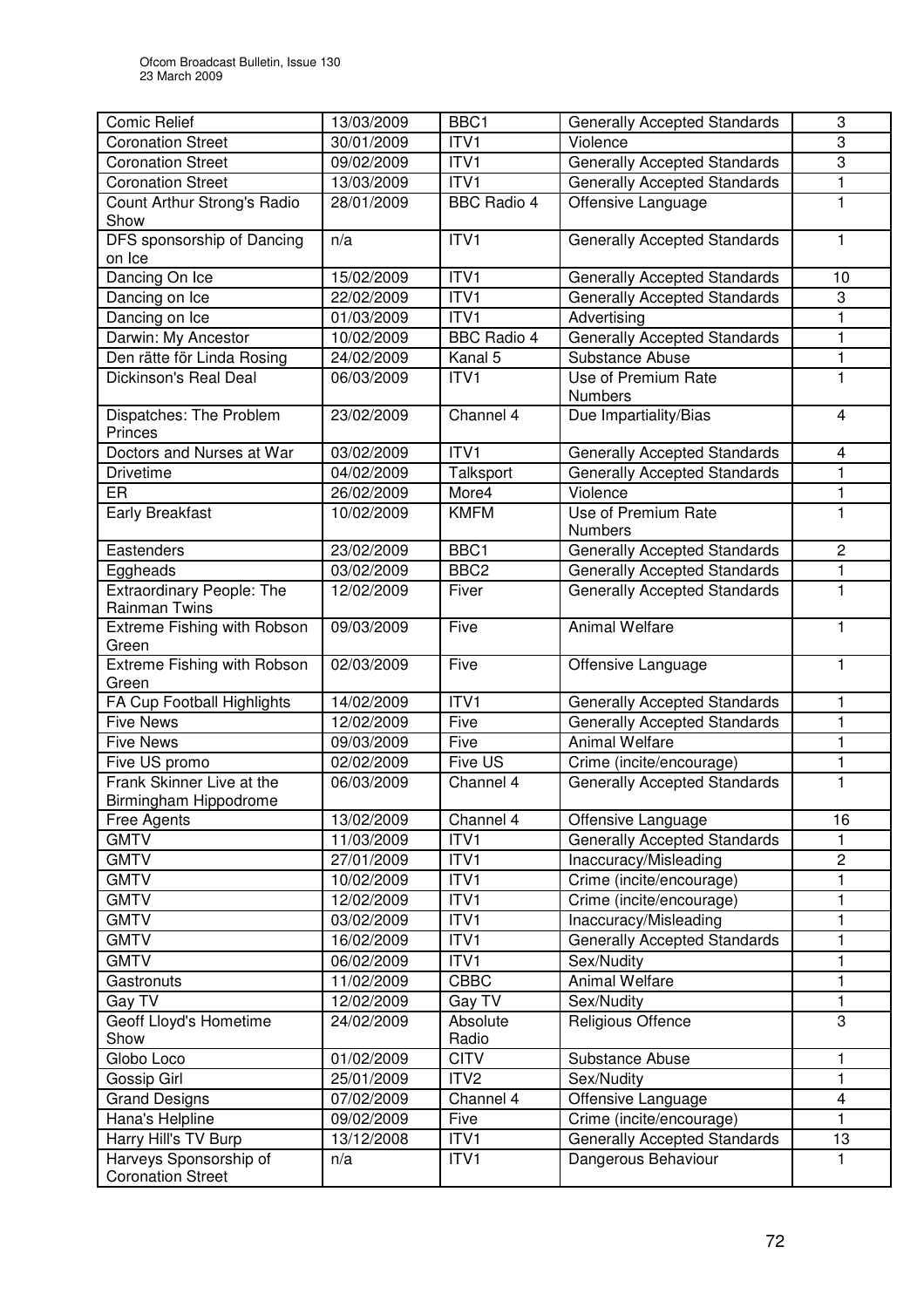| Have I Got A Bit More News<br>For You | 20/12/2008 | BBC <sub>2</sub>   | <b>Generally Accepted Standards</b>                          | 1                       |
|---------------------------------------|------------|--------------------|--------------------------------------------------------------|-------------------------|
| Have I Got A Bit More News            | 20/12/2008 | BBC <sub>2</sub>   | Violence                                                     | 1                       |
| For You                               |            |                    |                                                              |                         |
| Have I Got News For You               | 19/12/2008 | BBC1               | Violence                                                     | 4                       |
| <b>Heart Breakfast</b>                | 12/02/2009 | <b>Heart 100.7</b> | <b>Commercial References</b>                                 | 1                       |
| <b>Heston's Medieval Feast</b>        | 10/03/2009 | Channel 4          | <b>Animal Welfare</b>                                        | $\mathbf{1}$            |
| <b>Heston's Victorian Feast</b>       | 18/02/2009 | Channel 4          | Sex/Nudity                                                   | $\mathbf{1}$            |
| (Trailer)                             |            |                    |                                                              |                         |
| Hollyoaks                             | 03/02/2009 | Channel 4          | U18's in Programmes                                          | 1                       |
| <b>ITV News</b>                       | 09/02/2009 | ITV1               | <b>Generally Accepted Standards</b>                          | $\mathbf{1}$            |
| <b>ITV News</b>                       | 08/02/2009 | ITV1               | U18's in Programmes                                          | 3                       |
| <b>ITV News</b>                       | 08/02/2009 | ITV1               | <b>Generally Accepted Standards</b>                          | 1                       |
| <b>ITV News</b>                       | 19/02/2009 | ITV1               | Dangerous Behaviour                                          | $\mathbf{1}$            |
| <b>ITV News</b>                       | 21/01/2009 | ITV1               | Due Impartiality/Bias                                        | 1                       |
| <b>ITV News</b>                       | 25/02/2009 | ITV1               | Inaccuracy/Misleading                                        | 1                       |
| <b>ITV News</b>                       | 13/02/2009 | ITV1               | <b>Generally Accepted Standards</b>                          | $\mathbf{1}$            |
| lan Collins                           | 03/01/2009 | Talksport          | Inaccuracy/Misleading                                        | 1                       |
| In the Line of Fire                   | 17/02/2009 | ITV1               | Generally Accepted Standards                                 | 1                       |
| In the Line of Fire                   | 10/02/2009 | ITV1               | <b>Generally Accepted Standards</b>                          | 1                       |
| It Pays to Watch                      | 15/10/2008 | Five               | <b>Commercial References</b>                                 | 1                       |
| James May's Big Ideas                 | 01/02/2009 | BBC <sub>2</sub>   |                                                              | $\mathbf{1}$            |
| Jamie Saves Our Bacon                 | 29/01/2009 | Channel 4          | <b>Generally Accepted Standards</b><br><b>Animal Welfare</b> | $\overline{7}$          |
|                                       |            |                    |                                                              |                         |
| Jeremy Vine                           | 18/02/2009 | <b>BBC Radio 2</b> | <b>Generally Accepted Standards</b>                          | 1                       |
| Jo Whiley                             |            | <b>BBC Radio 1</b> | Offensive Language                                           | $\mathbf{1}$            |
| <b>KNTV Sex</b>                       | 17/03/2009 | Channel 4          | Sex/Nudity                                                   | $\overline{c}$          |
| <b>KNTV Sex</b>                       | 16/03/2009 | Channel 4          | Sex/Nudity                                                   | 1                       |
| Katy Brand's Big Ass Show             | 17/02/2009 | ITV1               | Religious Issues                                             | $\mathbf{1}$            |
| Katy Brand's Big Ass Show             | 10/02/2009 | ITV <sub>1</sub>   | Religious Offence                                            | $\mathbf{1}$            |
| Knorr Ragu sponsorship of             | 02/02/2009 | Five               | <b>Generally Accepted Standards</b>                          | 1                       |
| Home and Away                         |            |                    |                                                              |                         |
| Ladies Of Letters                     | 15/03/2009 | ITV3               | <b>Generally Accepted Standards</b>                          | 1                       |
| Law & Order UK                        | 23/02/2009 | ITVI               | <b>Generally Accepted Standards</b>                          | 1                       |
| Let's Dance for Comic Relief          | 21/02/2009 | BBC1               | Sex/Nudity                                                   | 1                       |
| Live at the Apollo                    | 16/01/2009 | BBC1               | <b>Generally Accepted Standards</b>                          | 1                       |
| London Tonight                        | 05/02/2009 | ITV1               | Due Impartiality/Bias                                        | 3                       |
| Loose Women                           | 03/02/2009 | ITV1               | <b>Generally Accepted Standards</b>                          | 3                       |
| Maa                                   | 04/02/2009 | Zee TV             | Violence                                                     | $\mathbf{1}$            |
| Margaret                              | 26/02/2009 | BBC <sub>2</sub>   | Offensive Language                                           | 3                       |
| Midsomer Murders                      | 20/02/2009 | ITV1               | Offensive Language                                           | $\overline{\mathbf{4}}$ |
| <b>Midsomer Murders</b>               | 03/02/2009 | ITV1               | Violence                                                     | 1                       |
| <b>Midsomer Murders</b>               | 10/02/2009 | ITV1               | Violence                                                     | 1                       |
| Mock the Week Again                   | 29/10/2008 | BBC <sub>2</sub>   | <b>Generally Accepted Standards</b>                          | 15                      |
| Morning Extra                         | 10/02/2009 | <b>BBC Radio</b>   | <b>Generally Accepted Standards</b>                          | 1                       |
|                                       |            | Scotland           |                                                              |                         |
| Moses Jones                           | 09/02/2009 | BBC <sub>2</sub>   | Violence                                                     | $\overline{5}$          |
| Moses Jones                           | 02/02/2009 | BBC <sub>2</sub>   | Offensive Language                                           | 1                       |
| New You've Been Framed                | 21/02/2009 | ITV1               | Religious Offence                                            | 3                       |
| <b>News</b>                           | 19/11/2008 | BBC News 24        | Generally Accepted Standards                                 | 1                       |
| <b>News</b>                           | 27/02/2009 | Geo News           | Inaccuracy/Misleading                                        | 1                       |
| News                                  | 07/02/2009 | <b>BBC</b> Radio 1 | Substance Abuse                                              | $\mathbf{1}$            |
| <b>News</b>                           | 06/02/2009 | <b>BBC News 24</b> | Generally Accepted Standards                                 | 1                       |
| News at Ten                           | 08/02/2009 | ITV1               | U18's in Programmes                                          | 3                       |
| News at Ten                           | 29/01/2009 | ITV1               | Inaccuracy/Misleading                                        | 1                       |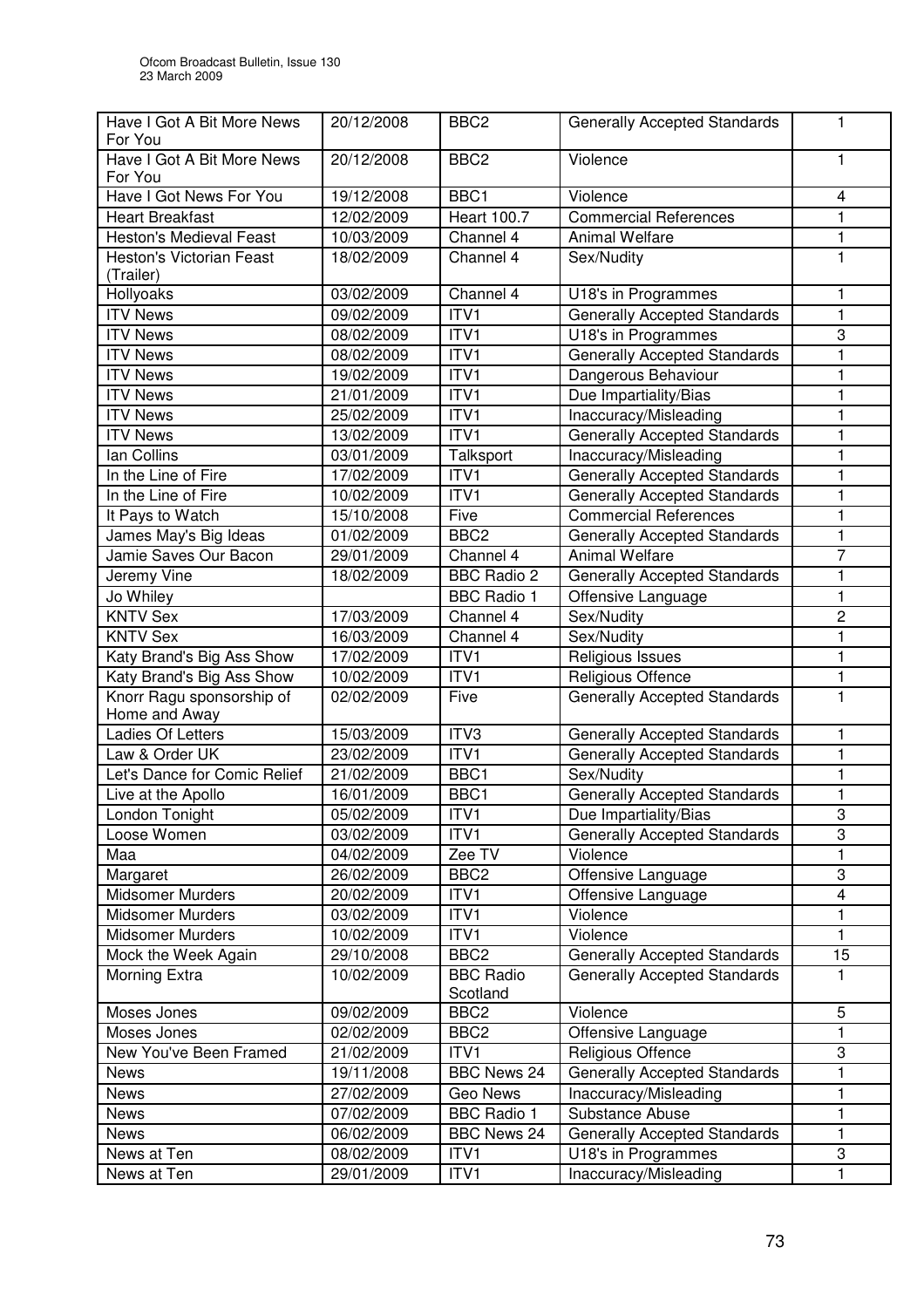| News at Ten                     | 19/02/2009 | ITV1               | <b>Generally Accepted Standards</b> | 1                       |
|---------------------------------|------------|--------------------|-------------------------------------|-------------------------|
| Newsnight                       | 06/02/2009 | BBC <sub>2</sub>   | Violence                            | 1                       |
| Newsnight                       | 06/02/2009 | BBC <sub>2</sub>   | Generally Accepted Standards        | 1                       |
| Nick Ferrari                    | 10/02/2009 | <b>LBC 97.3FM</b>  | <b>Generally Accepted Standards</b> | 1                       |
| Noel's HQ                       | 07/02/2009 | Sky One            | <b>Generally Accepted Standards</b> | 5                       |
| North Tonight                   | 19/02/2009 | <b>STV</b>         | <b>Animal Welfare</b>               |                         |
| Oops TV                         | 26/02/2009 | Sky One            | <b>Animal Welfare</b>               |                         |
| Panorama                        | 09/03/2009 | BBC1               | <b>Generally Accepted Standards</b> | 1                       |
| Pie in the Sky                  | 28/01/2009 | ITV3               | <b>Generally Accepted Standards</b> | 1                       |
| Pop Goes The Band (Trailer)     | 16/02/2009 | <b>UKTV Food</b>   | <b>Generally Accepted Standards</b> | $\mathbf{1}$            |
| Quiz Call                       | 14/03/2009 | Five               | Competitions                        | 1                       |
| Rab C Nesbitt                   | 23/12/2008 | BBC <sub>2</sub>   | Offensive Language                  | 67                      |
| Ready, Steady, Cook             | 26/01/2009 | BBC <sub>2</sub>   | <b>Generally Accepted Standards</b> | 3                       |
| Real Radio                      | n/a        | Real Radio         | Commercial References               | 1                       |
| <b>Red Riding</b>               | 05/03/2009 | Channel 4          | Offensive Language                  | 7                       |
| <b>Red Road</b>                 | 28/02/2009 | BBC <sub>2</sub>   | Sex/Nudity                          | 4                       |
| <b>Ricki Lake</b>               | 02/02/2009 | ITV <sub>2</sub>   | <b>Animal Welfare</b>               | 1                       |
| <b>Road Wars</b>                | 25/02/2009 | Sky Two            | Offensive Language                  | 1                       |
| Rogue Traders                   | 19/02/2009 | BBC1               | <b>Animal Welfare</b>               | 1                       |
| <b>Russell Brand Live</b>       | 12/01/2009 | E <sub>4</sub>     | Religious Offence                   | 3                       |
| Sara Cox                        | 12/02/2009 | <b>BBC Radio 1</b> | Offensive Language                  | $\mathbf{1}$            |
| Savers in Trouble: Tonight      | 06/02/2009 | ITV1               | Inaccuracy/Misleading               | 1                       |
| <b>Science Fiction Season</b>   | 23/02/2009 | BBC1               | <b>Generally Accepted Standards</b> | 1                       |
| (Trailer)                       |            |                    |                                     |                         |
| Shameless                       | 10/02/2009 | Channel 4          | <b>Generally Accepted Standards</b> | 4                       |
| <b>Sin Cities</b>               | 08/11/2008 | Virgin 1           | Sex/Nudity                          | 1                       |
| <b>Skins</b>                    | 12/03/2009 | E <sub>4</sub>     | Advertising                         | 1                       |
| <b>Skins</b>                    | 12/03/2009 | E <sub>4</sub>     | Substance Abuse                     | 1                       |
| <b>Sky News</b>                 | 22/01/2009 | <b>Sky News</b>    | Sponsorship                         | 1                       |
| <b>Sky News</b>                 | 11/02/2009 | <b>Sky News</b>    | <b>Generally Accepted Standards</b> | 1                       |
| <b>Sky News</b>                 | 08/03/2009 | <b>Sky News</b>    | Inaccuracy/Misleading               | 1                       |
| <b>Sky News</b>                 | 03/02/2009 | <b>Sky News</b>    | <b>Generally Accepted Standards</b> | 1                       |
| <b>Sky News Weather</b>         | 12/02/2009 | <b>Sky News</b>    | Inaccuracy/Misleading               |                         |
| Sky Sports 1                    | 31/01/2009 | Sky Sports 1       | Offensive Language                  | 1                       |
| Squirrel Wars: Red v Grey       | 06/02/2009 | Channel 4          | Animal Welfare                      |                         |
| Squirrel Wars: Red v Grey       | 06/02/2009 | Channel 4          | Violence                            | 1                       |
| Squirrel Wars: Red v Grey       | 06/02/2009 | Channel 4          | Inaccuracy/Misleading               | 1                       |
| Steve Allen                     | 07/01/2009 | <b>LBC 97.3FM</b>  | Dangerous Behaviour                 | 1                       |
| Storyville: Prostitution Behind | 14/02/2009 | BBC4               | Religious Offence                   | 1                       |
| the Veil                        |            |                    |                                     |                         |
| Stylista (Trailer)              | n/a        | Five               | <b>Generally Accepted Standards</b> | 1                       |
| Sunrise                         | 10/02/2009 | <b>Sky News</b>    | <b>Generally Accepted Standards</b> | 1                       |
| Supersize vs Superskinny        | 03/02/2009 | Channel 4          | Inaccuracy/Misleading               | $\overline{\mathbf{c}}$ |
| T4                              | 01/02/2009 | Channel 4          | Sex/Nudity                          | 1                       |
| <b>T4</b>                       | 22/02/2009 | Channel 4          | Sex/Nudity                          | 1                       |
| Teen Taboos                     | 02/03/2009 | Channel 4          | Sex/Nudity                          | 6                       |
| The Alan Titchmarsh Show        | 12/02/2009 | ITV1               | <b>Generally Accepted Standards</b> | 1                       |
| The Alan Titchmarsh Show        | 13/02/2009 | ITV1               | Regionality                         | 1                       |
| The Alan Titchmarsh Show        | 18/02/2009 | ITV1               | Offensive Language                  | 1                       |
| The Alan Titchmarsh Show        | 09/02/2009 | ITV1               | <b>Generally Accepted Standards</b> | $\mathbf{1}$            |
| The Best of You've Been         | 14/02/2009 | ITV1               | <b>Animal Welfare</b>               | 1                       |
| Framed                          |            |                    |                                     |                         |
| The Big Questions               | 22/02/2009 | BBC1               | <b>Generally Accepted Standards</b> | 1                       |
| The Brit Awards 2009            | 18/02/2009 | ITV1               | Sex/Nudity                          | $\mathbf{1}$            |